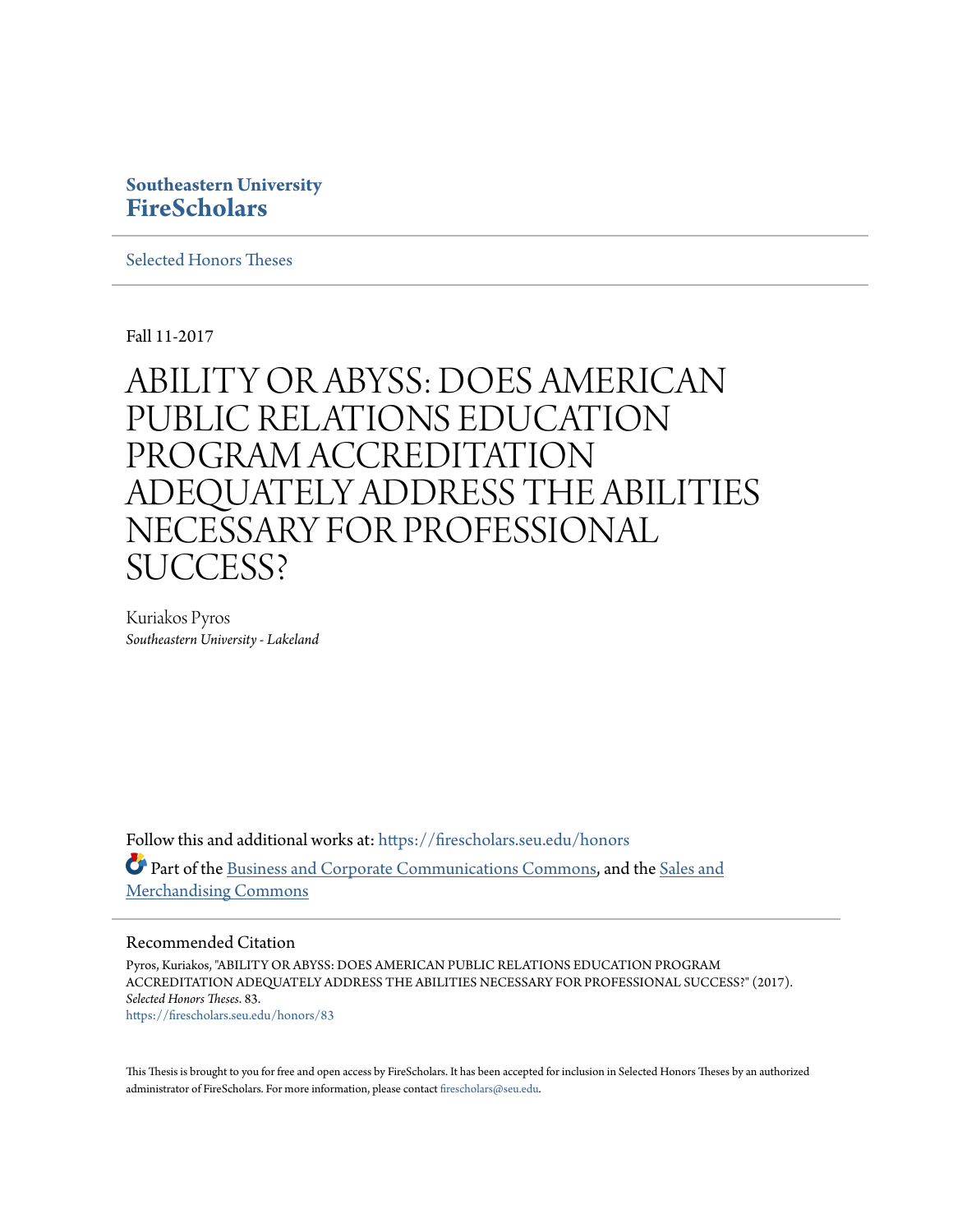### ABILITY OR ABYSS: DOES AMERICAN PUBLIC RELATIONS EDUCATION PROGRAM ACCREDITATION ADEQUATELY ADDRESS THE ABILITIES NECESSARY FOR PROFESSIONAL SUCCESS?

by

Kuriakos John Pyros

Submitted to the Honors Program Committee

in partial fulfillment

of the requirements for University Honors Scholars

Southeastern University

2017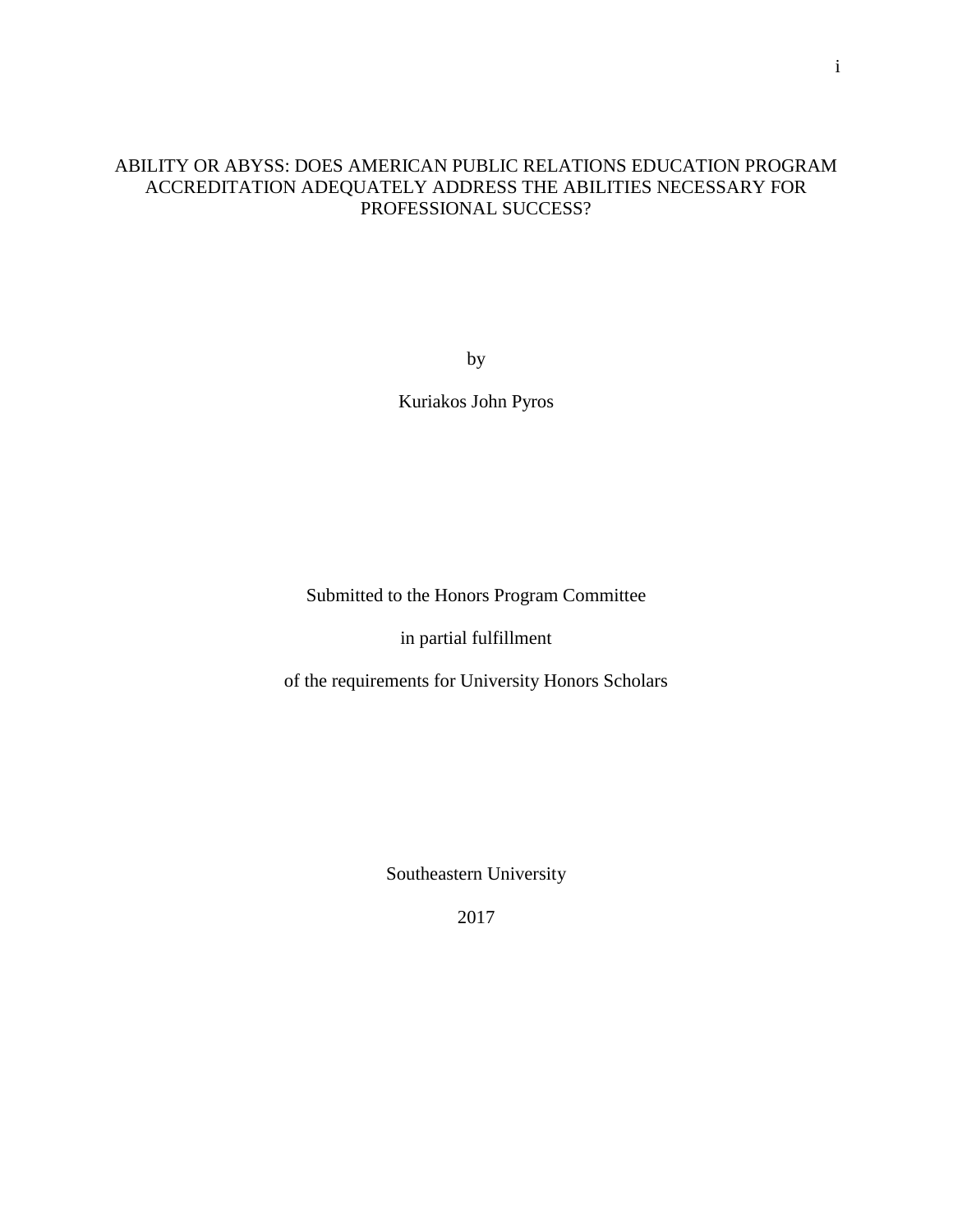# © Kuriakos John Pyros

2017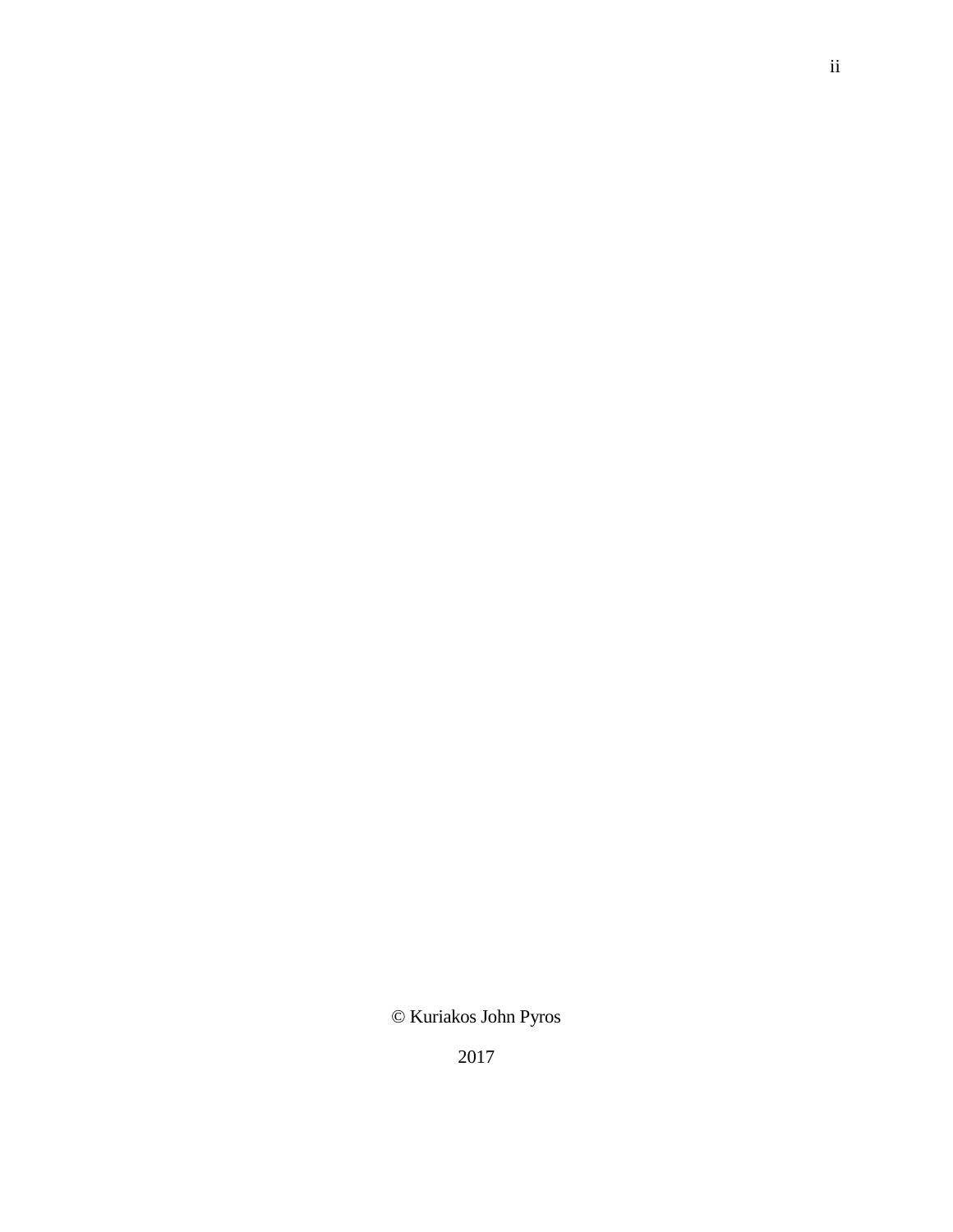#### Abstract

This paper researches the overall effectiveness of public relations (PR) accreditations in collegiate education programs, especially by standard of modern PR skills. Multiple sources recognize a wide variety in PR processes, education programs, and knowledge, skills, and abilities (KSAs) listed in the field. In essence, this paper clarifies the similarities and incongruences between PR educational programs and the KSAs of the professional field. The focus rests in understanding if accreditation processes are more successful in achieving professional status.

*Keywords:* public relations, college education, accreditation, public relations skills, modern communications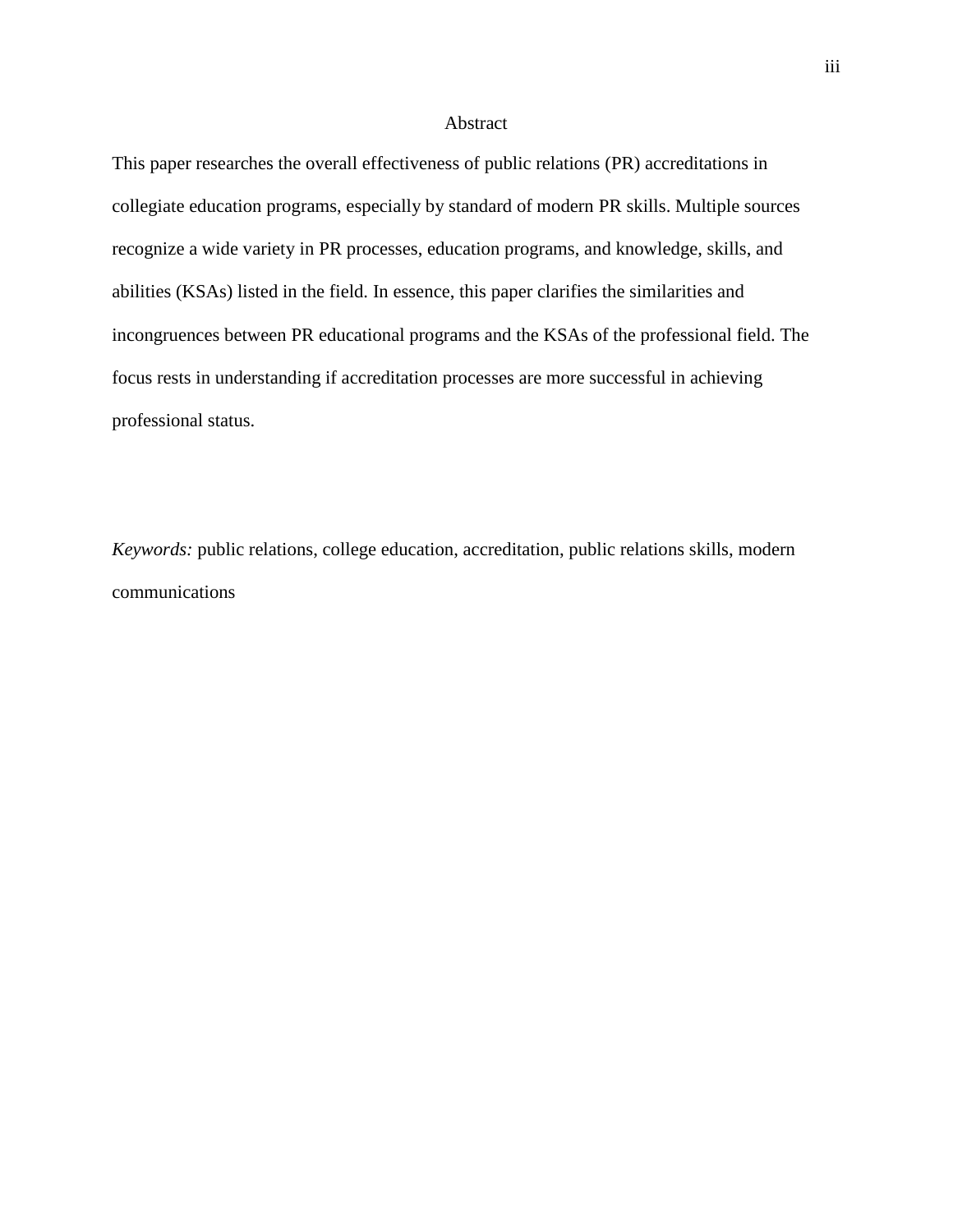|    | <b>Table of Contents</b> |
|----|--------------------------|
|    |                          |
|    |                          |
| 3. |                          |
|    |                          |
|    |                          |
|    |                          |
|    |                          |
|    |                          |
|    |                          |
|    |                          |
|    |                          |
|    |                          |
|    |                          |
|    |                          |
|    |                          |
|    |                          |
|    |                          |
|    |                          |
|    |                          |
|    |                          |
|    |                          |
|    |                          |
| 4. |                          |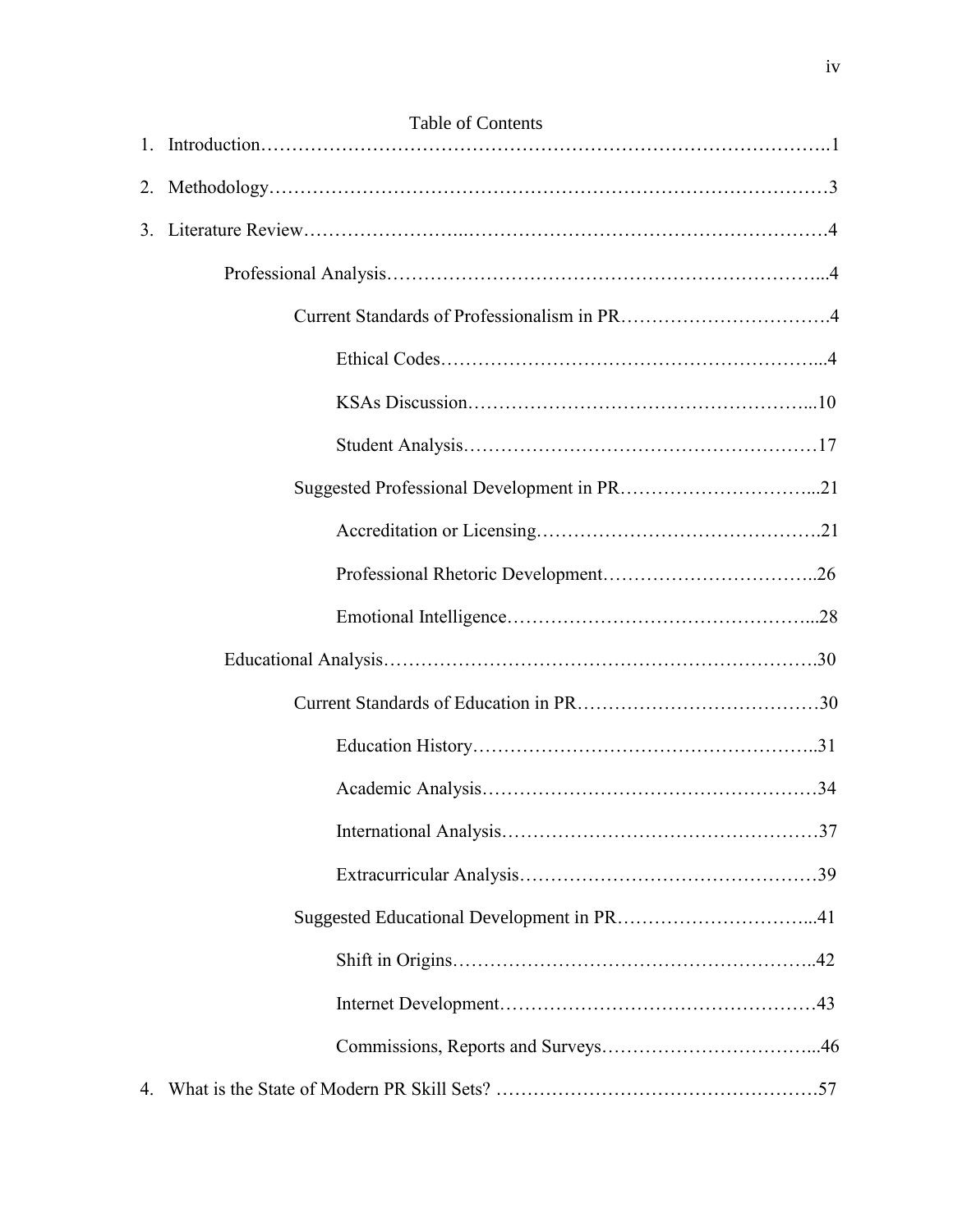| 5. |  |
|----|--|
|    |  |
|    |  |
|    |  |
|    |  |
|    |  |
|    |  |
|    |  |
|    |  |
|    |  |
|    |  |
|    |  |
|    |  |
| 8. |  |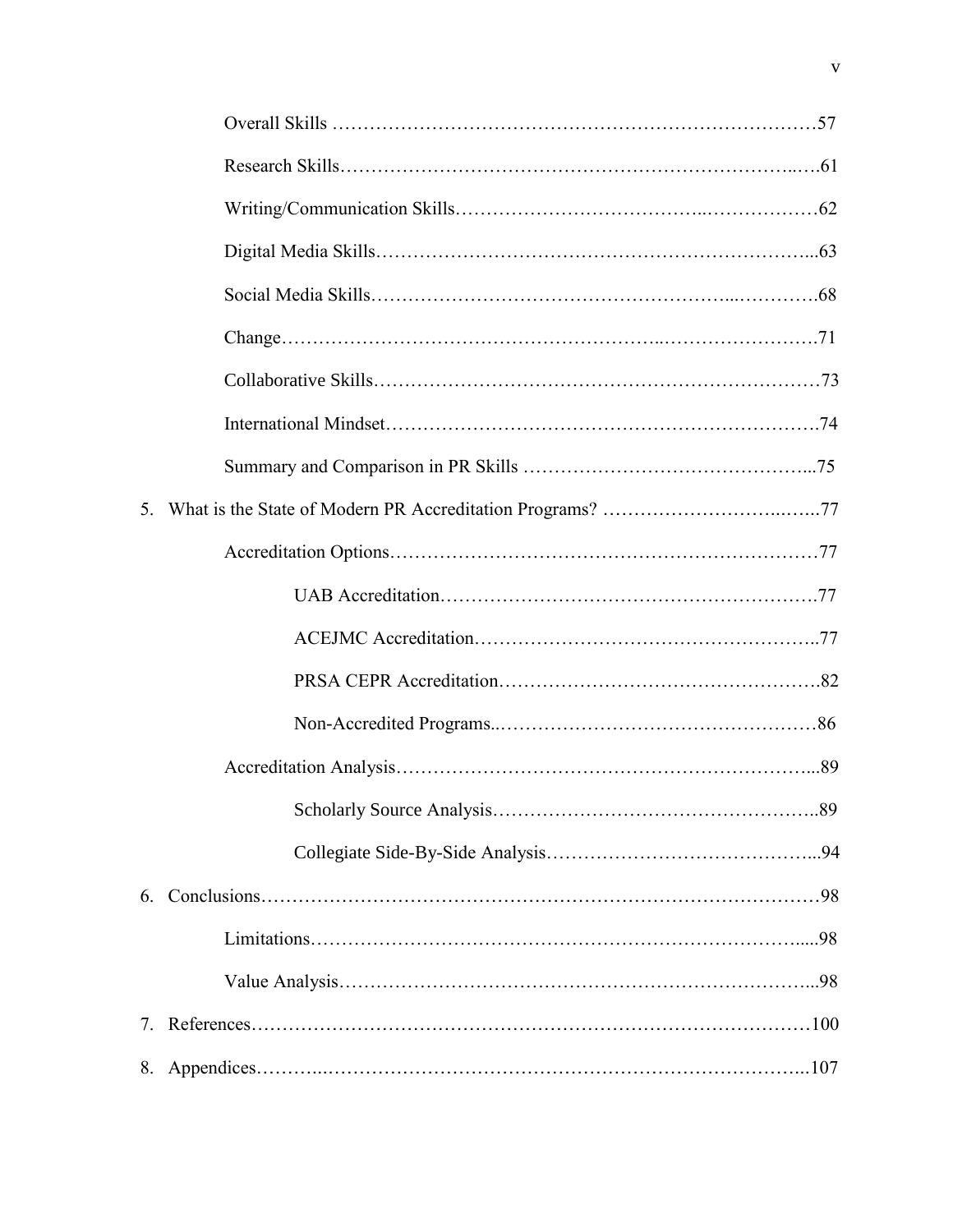#### **Introduction**

Professionalism is a highly desired attribute in any profession, and public relations (PR) is no different. Often overlooked but infiltrating every corporate system, PR represents a company or entity in a way that provides and promotes a favorable impression of the entity and builds on social skills and relationships to achieve that goal (Bernays, 2006). Permeating almost every sphere, including government, sports, celebrities, finances, businesses, etc., PR is a pervasive communication not limited to one medium.

In light of this information, possessing an understanding of PR is vital to successful business relations and reputation management. Recognizing the professional atmosphere of the occupation, and especially identifying the ways in which that professionalism is cultivated, prove difficult but necessary tasks. Protecting and building the professionalism of PR becomes more than routine; it becomes vital for execution in the ever-changing modern world.

The professional public relations field, while often underrated, is thriving. As public relations professionals continue to educate corporations and individuals about the necessities of their relations with others, PR becomes solidified as a necessary function. However, other aspects are not as abundant. The college PR education system has many benefits, but depending on the specifics, can lack quite a bit of information and experience that can only come from outside the classroom (Lee, 1974).

Because organizations have such a large need for the tasks of the PR field, there must be a proper and well-equipped population of individuals willing and able to perform those tasks. Having a gap of unengaged students and unfulfilled education requirements would lead to unsuccessful transitions into the workforce and ultimately result in a decrease in the professionalism of the PR field as a whole.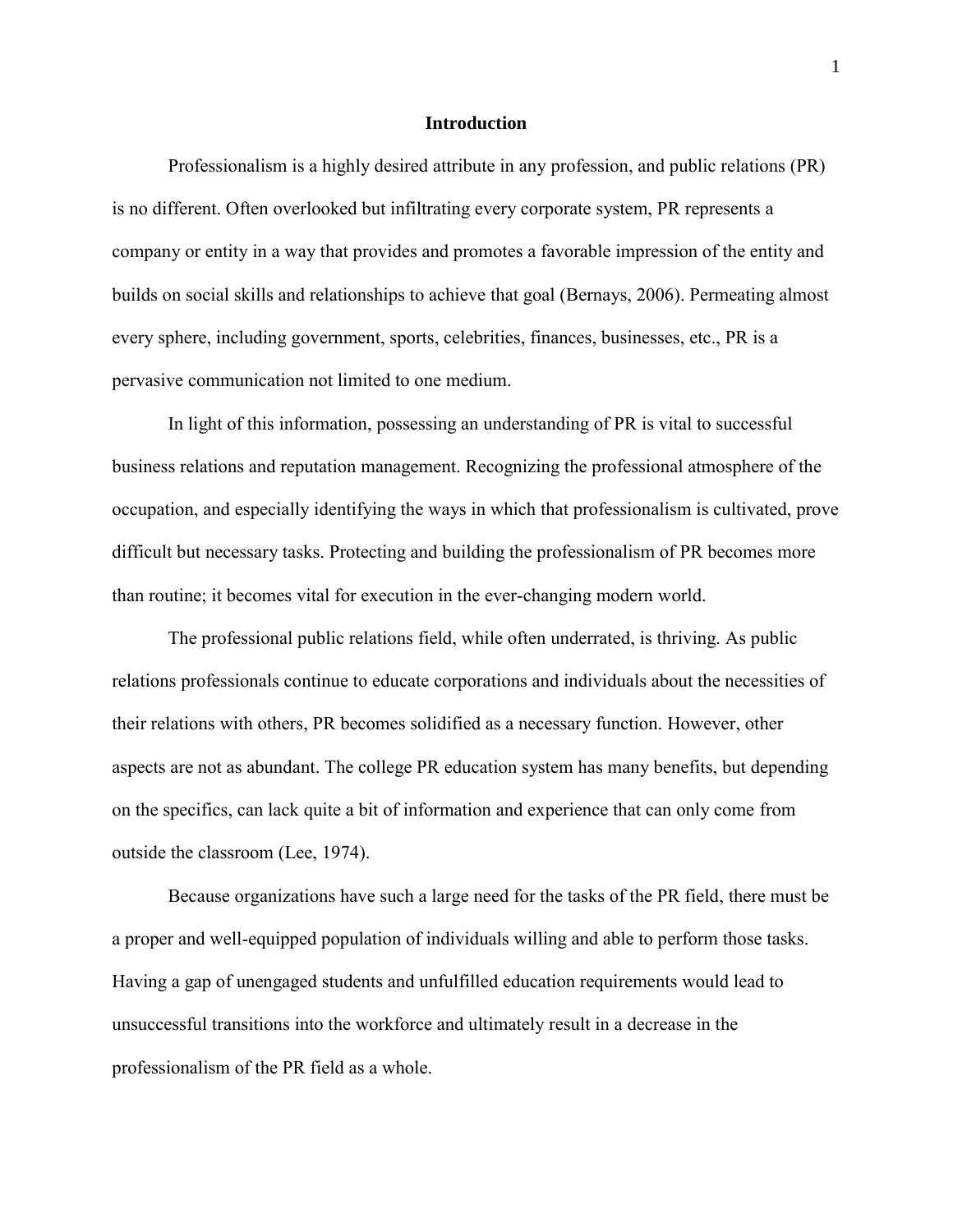#### **Purpose and Research Questions**

The purpose of this thesis is to adequately identify and address the proposed disconnect between the professional public relations employment field and the college education program, specifically analyzing if accreditation of PR programs provides the necessary bridge.

PR seems to lack unity and conformity nationally in the United States, and can therefore confuse students about how prepared they are for seeking post-graduate employment in the PR field.

The research questions that arise from these difficulties include:

RQ1: What are the necessary knowledge, skills, and abilities (KSAs) for PR professional success in 2017?

RQ2: What is the current state of PR education programs today?

RQ3: Are collegiate educational programs adequately preparing students for PR professionalism?

RQ4: What is PR accreditation and what is its role in the educational sphere? These clarifications lead to one overarching research question designed to understand the PR field and educational arena at its core, and provide a groundwork for understanding what exists in the PR realm in 2017.

RQ5: In light of modern technological communications, does accreditation of public relations education programs prepare individuals to effectively develop and operate modern public relations skill sets?

These provide a framework for finding and analyzing scholarly sources, as well as understanding the popular culture and the demands both academia and society place on PR education and practice.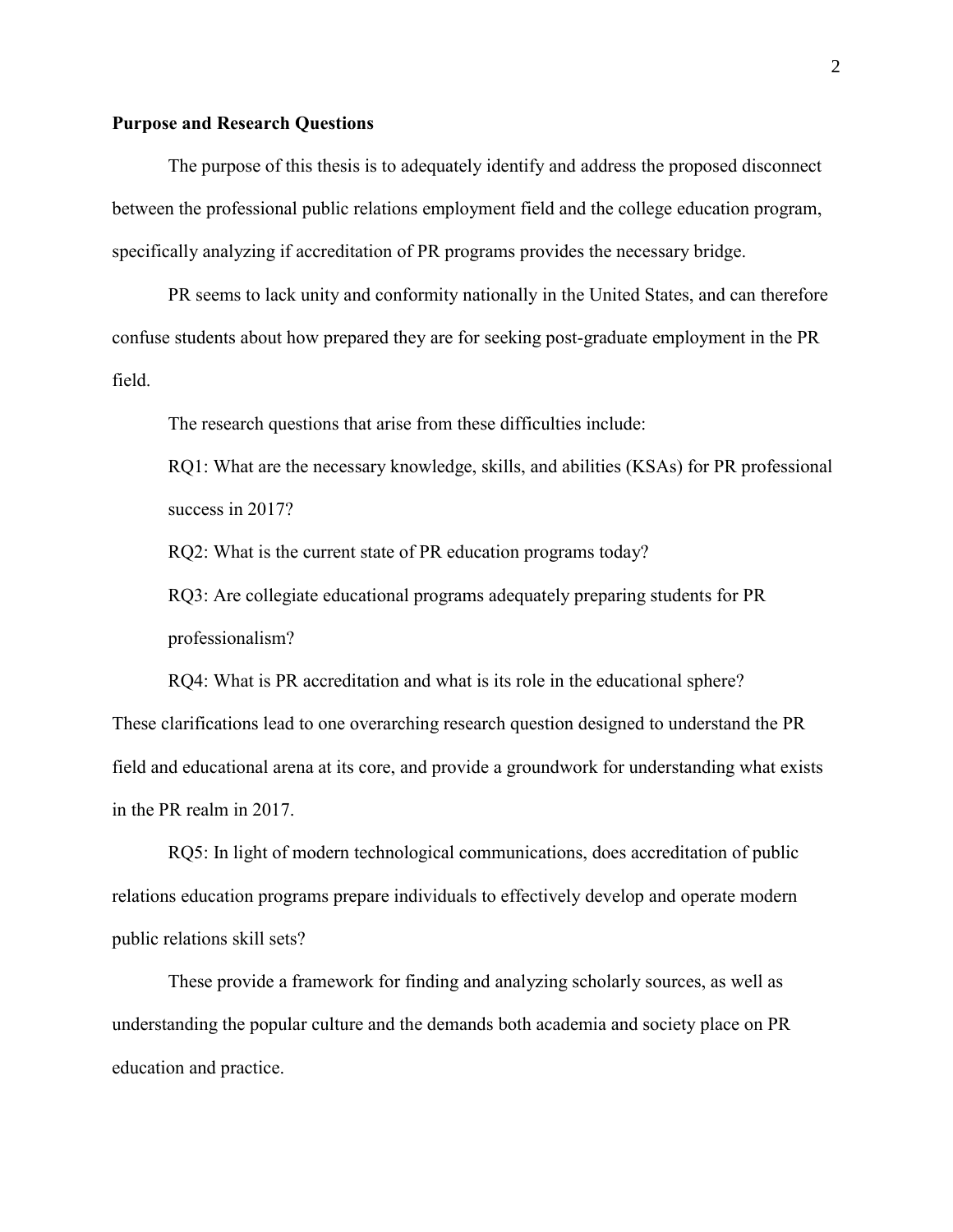#### **Methodology**

This thesis will answer the research questions by providing an extended literature review of the professional skills, current requirements and suggested growth, and analyze a similar path of development and improvement in academic PR programs and degrees.

The literature review will lead a study of professionalism in the PR occupation, its development over time, and areas for suggested improvement. In addition, the education for the PR occupation will be considered, its development and suggested improvements arranged in a manner similar to the study of professionalism.

The following chapter will build upon the research in the literature review and discover exactly what KSAs are being discussed by PR professionals in the last several years, from around 2000-2017. Sources will be analyzed for relevancy in relation to time period and peer consistency, and a clear description of current skills required for professional success in the PR field will be determined.

A further chapter will explain the accreditation processes available for the collegiate PR programs in the last ten or fifteen years, including non-accredited institutions. Analysis will take place on the efficiency for each accreditation, and an overall comparison between accreditation processes and non-accreditation options will clarify the benefits of accreditation.

Ultimately, the research analysis will conclude in a description of the usefulness of accreditation processes in achieving not only professionalism in PR, but college readiness for the occupational skills and demands.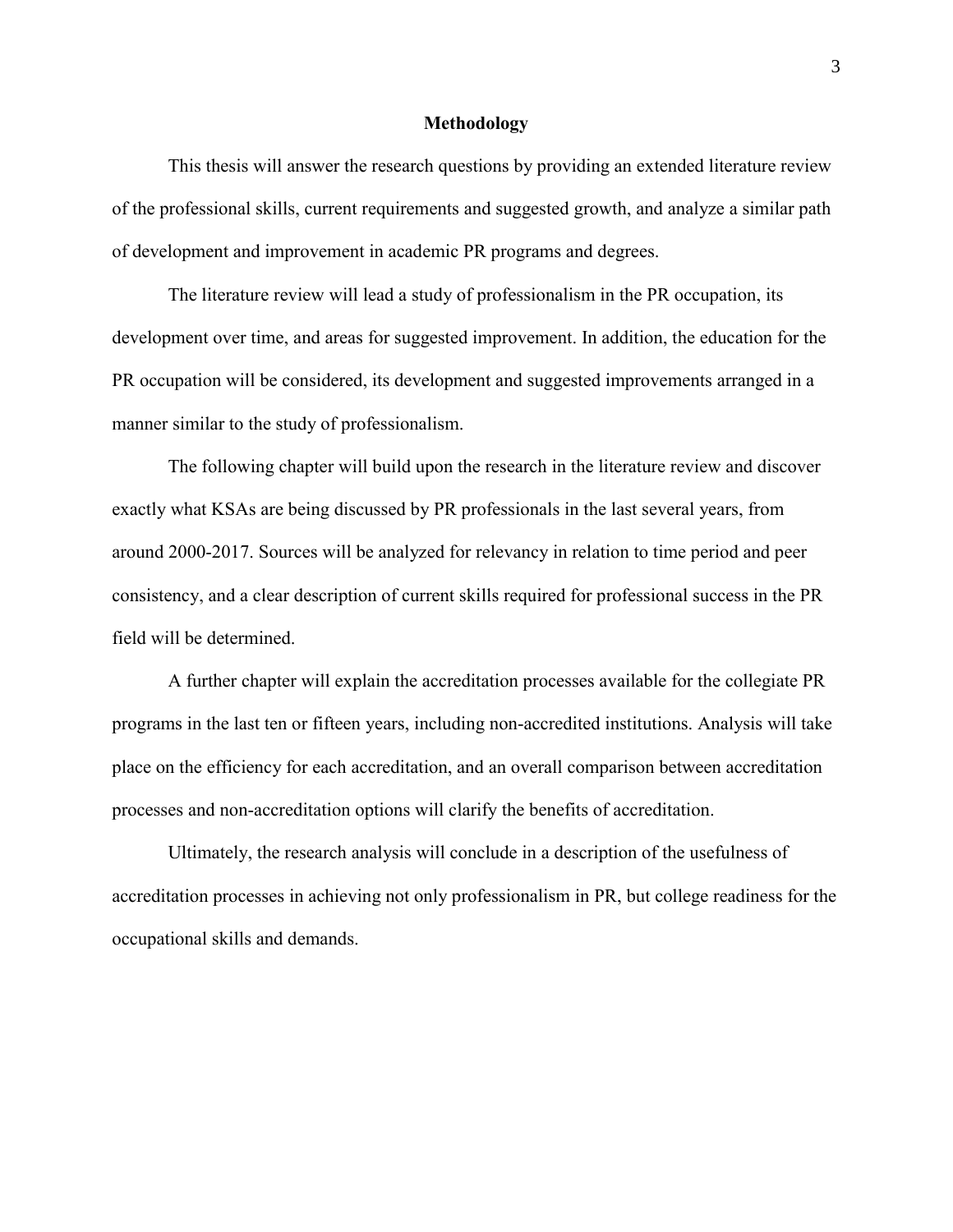#### **Literature Review**

#### **Professional Analysis**

**Current Standards of Professionalism in Public Relations.** Public relations as a profession provides excellent opportunities for individuals, but without standards or structure the field would collapse. Research provides excellent sources regarding the formation of professionalism in PR throughout its career, including ethical codes, skill standardization, and other discussions.

*Ethical Codes.* One way to measure professionalism is via ethical codes. In the *Journal of Business Ethics* in 2001, Yi-Hui Huang, a Taiwan professor, wrote about the construction of an international ethics code for PR that could be enforced and adopted by all PR practitioners. Huang seeks to understand this issue by questioning the need for a code of ethics, the plausibility of enforcement, and the recognition of the ethics code among the PR field.

While the PRSA has a code of ethics, it is not enforceable because PRSA has voluntary membership, and is only for individuals, not organizations of PR. Because there is a gap in this area of PR, Huang (2001) sets forth an argument for this bridge. There are eight main concerns with a code of ethics, which Huang addresses individually and with logical responses, noting overall that PR as an occupation is not professionalized, and that an enforceable code of ethics would provide a stepping stone in the professionalization of public relations (2001, p. 260).

Some say that a code of ethics is not absolutely required for a job to become 'professional' in nature. Huang (2001, p. 260) cites Bernays from 1980 to show that a code of ethics is the next step. While critics say that PR does not need a code of ethics, Huang asserts that is because the field is not yet professionally mature (2001, p. 260). The attributes of ethics codes demand a unified enforcement of the code, which would be necessary for a field to be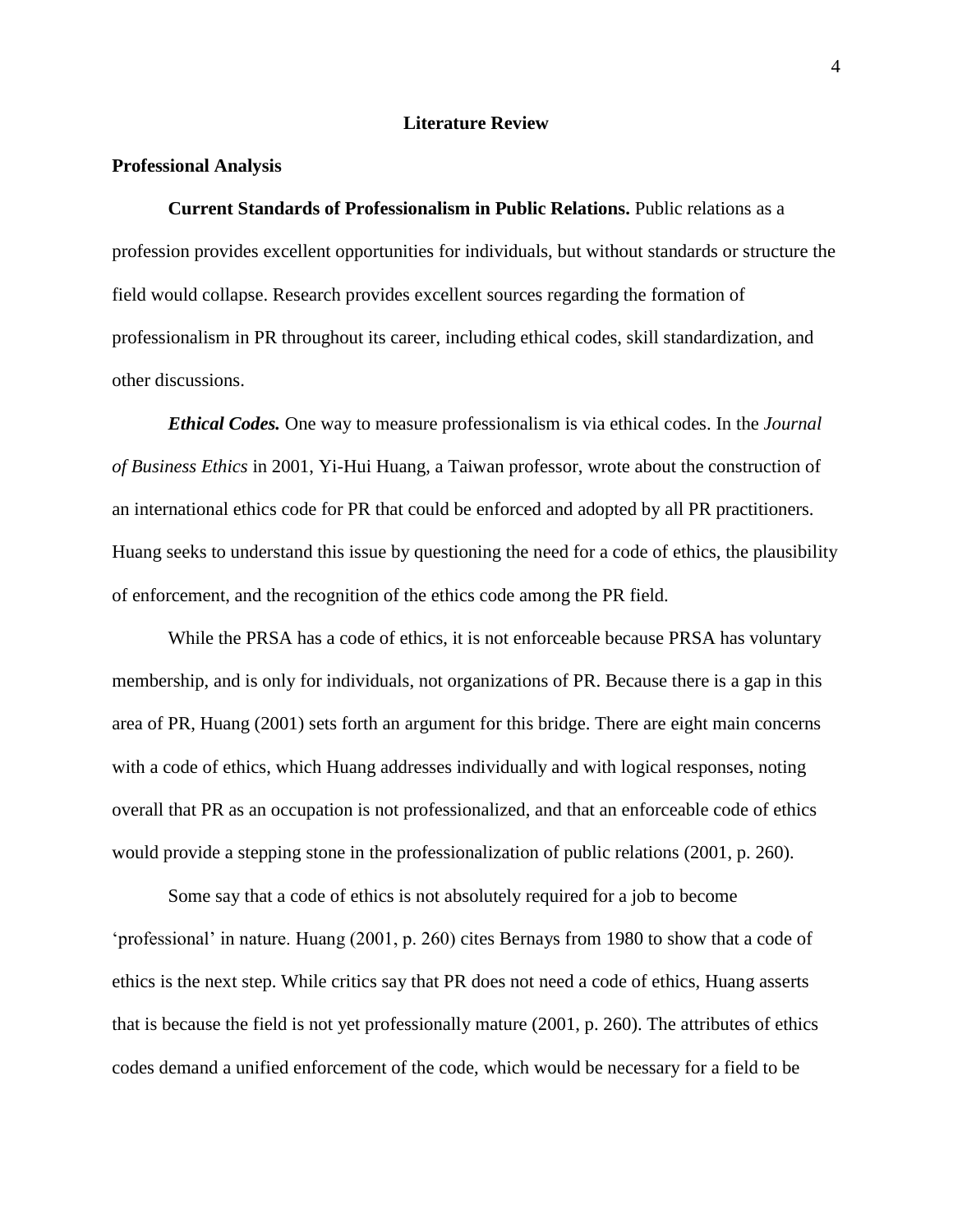professional. As a huge consideration for PR, the negative public opinion of PR as lacking professionalism could clearly and directly be confronted by an internationally enforceable code of ethics that promotes professionalism and provides PR practitioners with support and a framework for occupational success.

While many cited critics complain about the vagueness and problematic text of existing ethical codes, Huang concisely points out that codes improve with discussion and open evaluation, something that has already been done for the code of the PRSA, and would be continually done for an international affair as well (2001, pp. 261-62).

Ethical codes have also lacked in strength due to professionals' disregard for them. Huang notes that these codes need enforcement to ensure their stability and prominence in the field, and that they are seen as mere presentation by critics because there is no follow through for those who fail to follow the codes (2001, p. 262).

This leads critics to say that a code of ethics is unenforceable, especially in voluntary organizations like the PRSA (Huang, 2001, p. 263). This Huang confronts with a three-fold system for success. The mechanism of enforcement, while difficult, can be accomplished through analysis and review, which the PRSA has in place, and could be enacted internationally (Huang, 2001, p. 263). Formal licensing through the government or state has seen a multitude of successful professions arise and become stable, as PR could easily follow as outlined and discussed by Bernays in 1979 (Huang, 2001, p. 264). Huang (2001) also notes that including more rewards or benefits for PR professionals who are members in voluntary organizations leads to more commitment and involvement, also combating the instability of ethical enforcement.

Complaints about the limitations of freedom for practitioners is adequately refuted by Bernays in 1979, who noted that the only freedoms being limited are the false practices and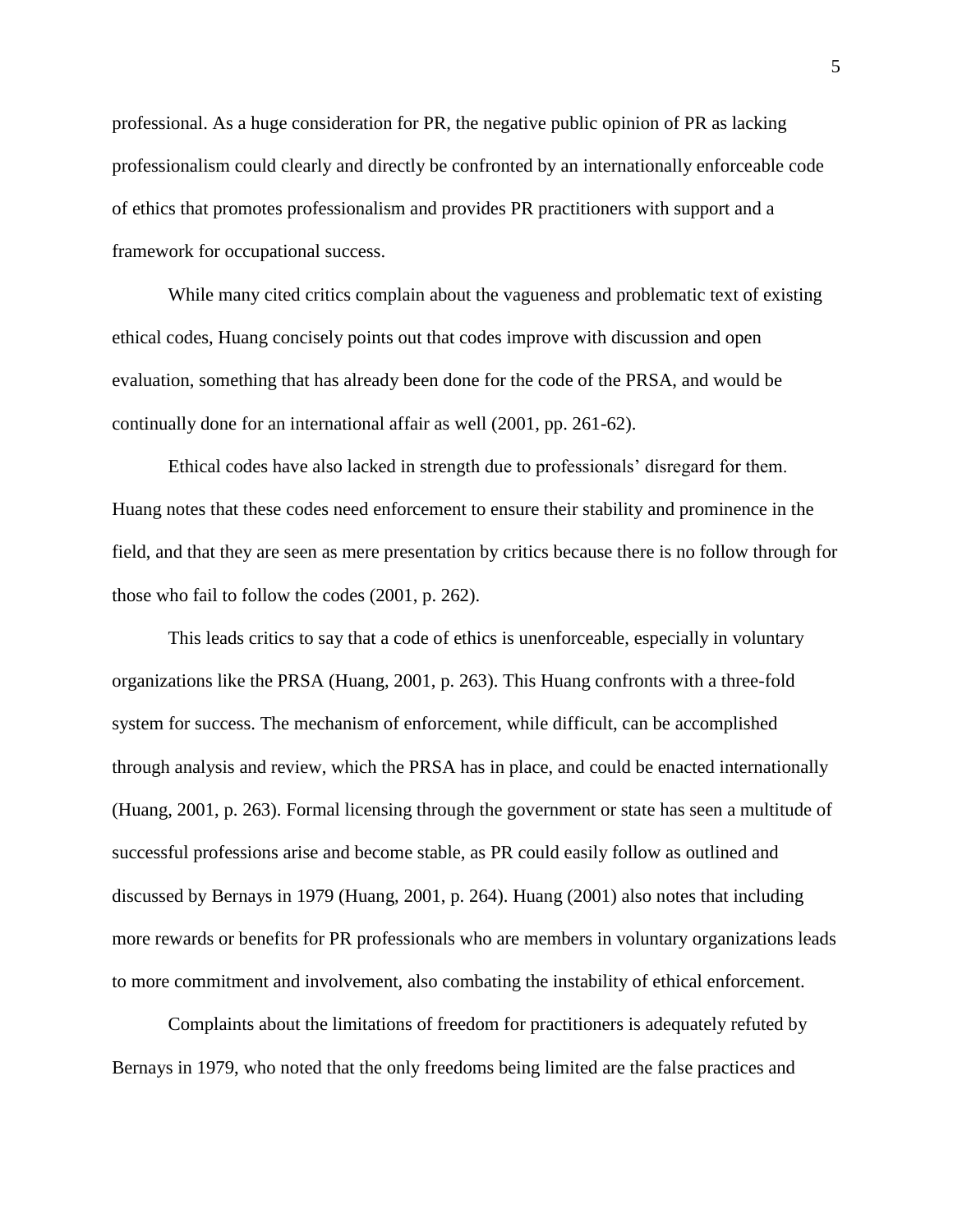incorrect opinions about PR (Bernays, 1979; Huang 2001). Anyone actually qualified or desiring to pursue PR can do so honestly.

From the opposite side of the field, there are those who say PR practitioners are ethical in and of themselves, making ethics a personal option rather than an international enforcement, and ethical code enforcement is unnecessary (Huang, 2001, p. 264). If the previous note about those who falsely practice PR is not convincing enough, Huang notes three aspects of ethical standard necessity (2001, p. 265).

Firstly, most "ethics" followed by business organizations are situational and relative, meaning the company decides when and where to follow ethics and when to choose their personal benefit. Huang notes that the need for ethics arises secondly because people look only for their self-interest, choosing 'morality' based on what will advance their personal success with the least effort or maximum benefits (2001, p. 265).

The use of mutual coercion or social contract is a highly researched and mostly respected means of controlling the self-serving mindset of individuals. Huang notes that an enforceable PR code of ethics serves as a way to provide PR practitioners with accountability for themselves and others and mutually overcome the relativism of ethics enforced individually (2001, p. 265).

Other theories believe that PR is sometimes twisted to value the public as a whole over the individual client and their needs, making an ethical code for PR improper in the valuing of the audience over the individual (Huang, 2001, p. 266). Huang (2001) seems confused and almost sarcastic at the nature of the argument, noting that PR practitioners today adequately seem to value the client as primarily important, and the ethical code for PR would reflect this protection of the client and also for the public as a whole.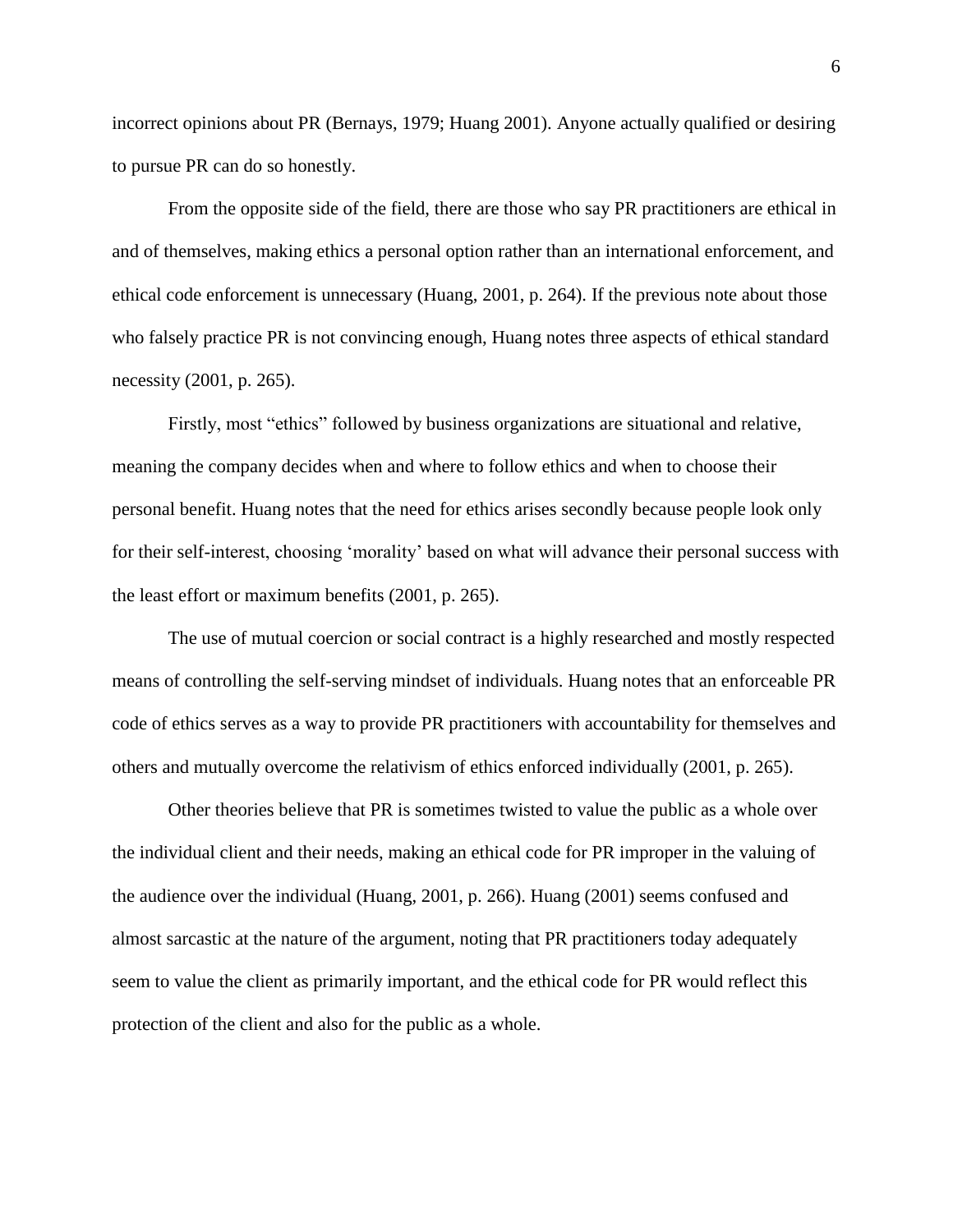Lastly, the education of ethics serves for some as the solution for professional ethics, in their minds making a professional code unnecessary. Huang (2001, p. 268) uses a two-prong attack against this argument. She notes firstly that there is inadequate ethical education in PR programs, as resoundingly shown through empirical research. This is not the only reason for belief in professional ethics code, as Huang asserts that a professional, enforced code of ethics can be a catalyst for professionalism in the field and in the classroom.

Overall, Huang asserts that a code of ethics can be enforceable, and is extremely desirable in promoting and achieving the professionalism of PR (2001). Strengthening ethical education is also noteworthy, but the formal licensing of PR could provide the next the step toward PR legitimacy as a profession.

While Huang hails from Taiwan, her Ph.D. in Communications and extensive research in the field make her work applicable to the United States development of PR as a profession (2001). These arguments note not only ethical behavior as a desirable skill for PR, but also detail many other attributes that PR individuals can build upon or integrate into their career. On a global level, Huang provides vision for international PR development that can lead to further clarification of PR requirements and KSAs necessary for professionalism in the field. This work, done in 2001, sets the stage for the modern generation of PR to continue the developments.

The Public Relations Society in America (PRSA) stands as the organization leading the modern generation in PR nationwide, and sets the standard in professionalism and PR requirements. As such, the Code of Ethics (created or researched infrequently) serves as the foundation for PR ethics. Kathy Fitzpatrick worked on the 2000 Code of Ethics and details exactly what went into the process of structuring the ethical codes.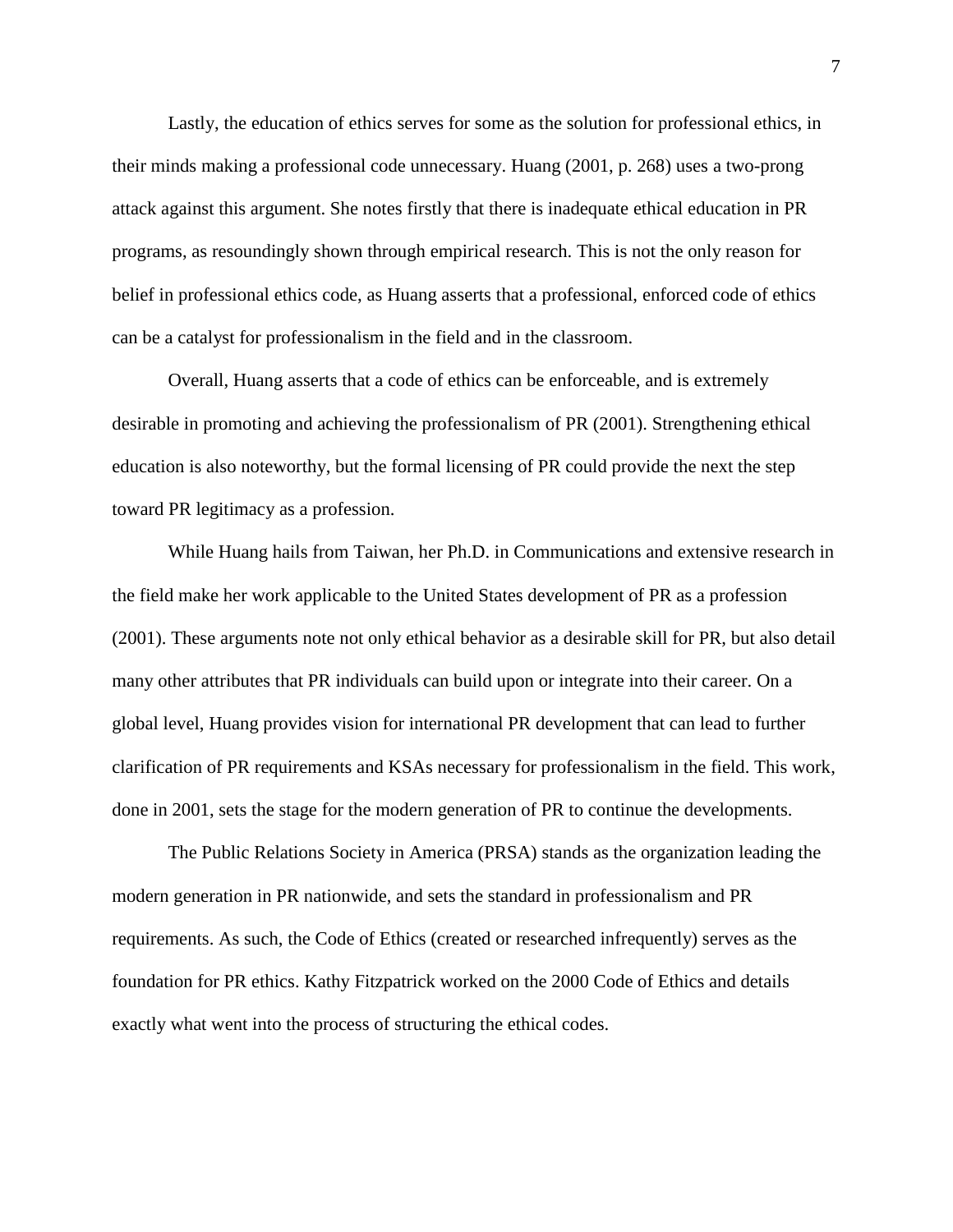Fitzpatrick chronicles the problems with the old code, showing that the new code is now different. "The 2000 code assumes professional standing for PRSA members; it emphasizes public relations' advocacy role; and it contains no enforcement provisions" (2000, p. 111). The lack of enforcement clauses was due to the fact that enforcement of the old code had become practically impossible, and did more harm than good.

Focus group research showed that PR had three main areas of ethics or requirements to uphold. Lack of truthfulness in business activities, corruption of communication channels, and competitive practices all lend to destroy the ethics of PR practitioners and ruin the professionalism of PR as an occupation (Fitzpatrick, 2002, p. 115-116).

Fitzpatrick (2002) details a list of issues that were recommended for inclusion in a code of ethics and reflect the content and skills needed in PR today:

Commonly cited issues that should be addressed included the economics of ethics (i.e., the fact that taking an ethical stand might mean losing a job); licensing or certifying public relations professionals; effective enforcement mechanisms; "globalism" (p. 8); Internet activities; disclosure and confidentiality; front groups; and dealings with the media. (p. 116)

This proves quite a list of requirements that PR practitioners should analyze for their personal career as well. Other research into the code discovered a majority of PRSA members who agreed that ethics played a large role in occupation professionalism and in PRSA's ability to develop codes that could provide leadership in ethics (Fitzpatrick, 2002).

Ultimately, it was decided that a code of ethics should address PRSA members as individual professionals. This sets a high individual standard for excellence rather than an overarching and vague professionalism.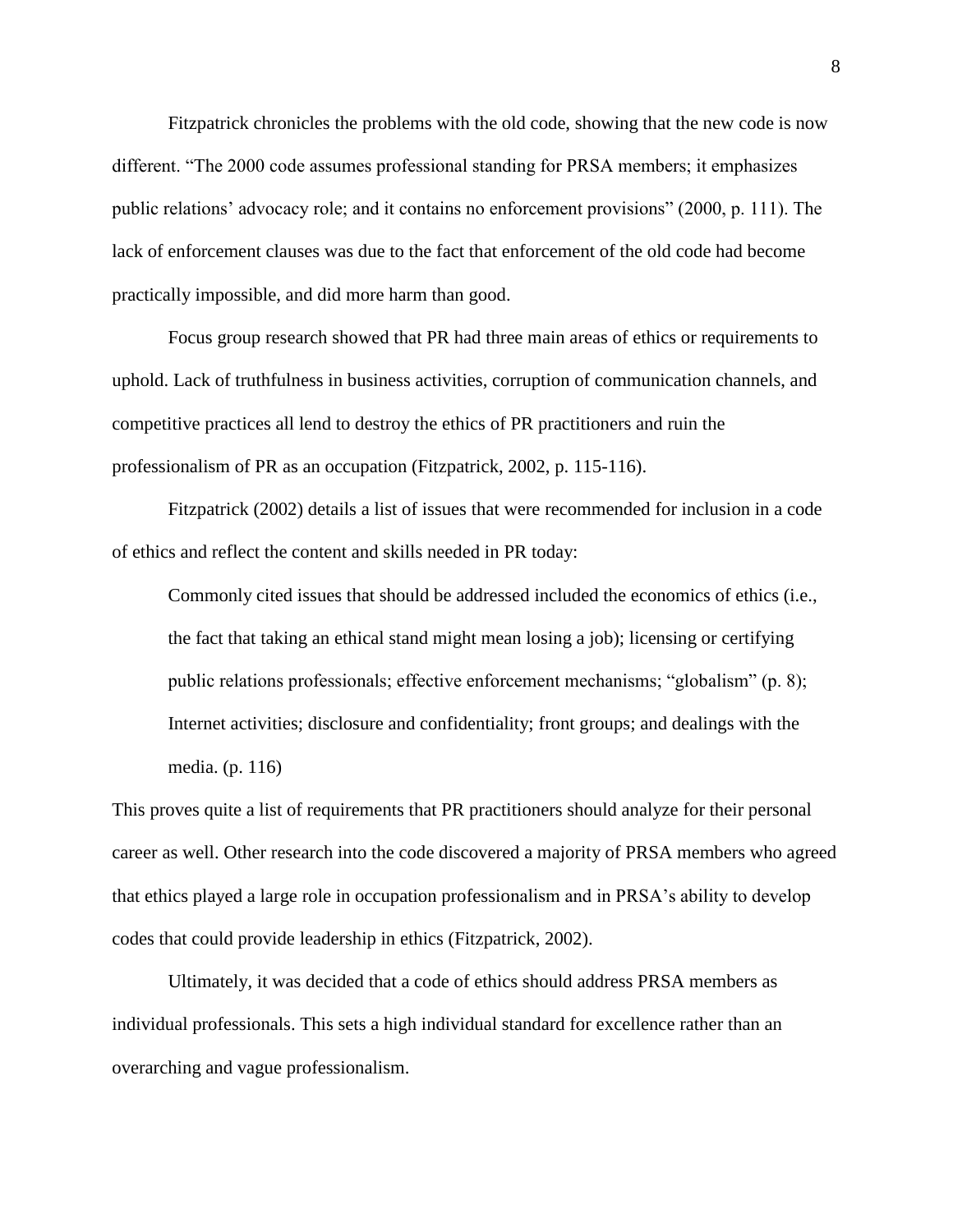The six overarching values adopted by the 2000 code developers were advocacy, honesty, expertise, independence, loyalty, and fairness (Fitzpatrick, 2002, p. 121). Fitzpatrick notes that these highlight the need for PR individuals to put the client and their needs first, to seek truth and morality, and to recognize professionalism in unbiased opinions and proficiency of the craft (2002, p. 121). These are skills and values that all PR professionals should strive toward.

The code body discussed six main concepts of PR, including information disclosure and free flow, competition and conflicts of interest, as well as keeping confidences and developing competency in the profession. As aspirational and positive principles, PR professionals are encouraged toward positive behavior, rather than shunned from negative behavior (Fitzpatrick, 2002, p. 123).

Ultimately, the code did not set forth aspects of punishment or enforcement, because those elements are unfruitful without legal action to provide support. The code developers recognized that PRSA serves as a voluntary organization for the field, and that development of educational materials will better serve to enhance ethics rather than ineffectively promising punishment (Fitzpatrick, 2002, p. 125).

Ethics education hopes to continue in structure development, providing a large aspect of the PRSA dedicated to helping PR professionals and chapters include ethics as a high value of their practice. The long-term implications of this code show that while there are not definitive, specific enforcements for misbehavior or clauses for PR individuals outside PRSA, the standard is set for PR ethical and professional behavior (Fitzpatrick, 2002, pp. 126-27). As future dilemmas face not only the PRSA but also American professionals in PR as a whole, this 2000 Code of Ethics acts as a foundation for aspirational conduct.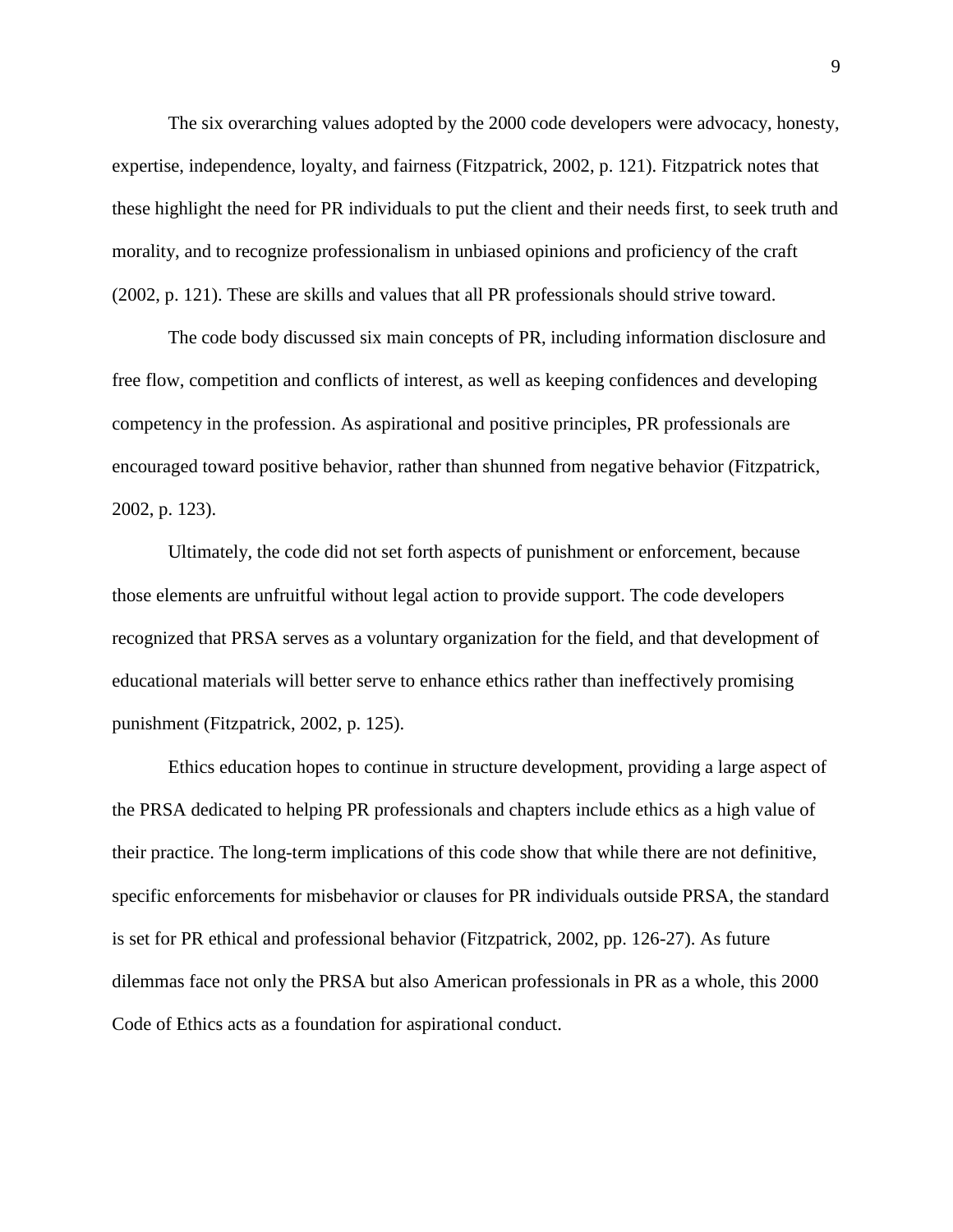Fitzpatrick shows her knowledge and expertise in the area of development by detailing the third-party recommendations for code restructuring, and provides excellent material on the skills and requirements in PR that will continue to push the occupation toward a nationally licensed profession (2002). This code, adopted in 2000, and discussed by Fitzpatrick in 2002, is a stepping stone for future generations of identification processes of PR.

*KSAs Discussion.* Lynne Sallot, along with other authors, presented a survey to PR practitioners and educators throughout the United States to gauge their opinion about the professionalism and necessity of the PR occupation through different aspects of the profession. Conducted through the Yarbrough Public Relations Laboratory and published in the *Public Relations Review* in 1997, it serves as a follow-up to a previous article from 1996 regarding a similar topic from the viewpoint of practitioners.

In essence, the study analyzed educators' opinion on twenty-four different skills and elements of PR that were derived from scholarly literature and the PR field. These twenty-four elements were categorized into sections like: "activities-skills-managing through goals and objectives; salary; research; role in the organization; ethical guidelines; education-training; racial-gender equity; accreditation-licensing" (Sallot, 1997, p. 197+). The academic faculty were asked to rank the professionalism standards of each item in its establishment and acceptance across the field.

While the faculty who participated in the survey varied widely in personal characteristics, there were a few main areas they agreed upon (Sallot, 1997). Elements of the test such as writing skills, technical skills, ethics, and accreditation were considered highly established in standard performance structure. Sallot notes that the low end of the spectrum was "licensing, location of public relations on the organizational chart, inclusion of public relations in the dominant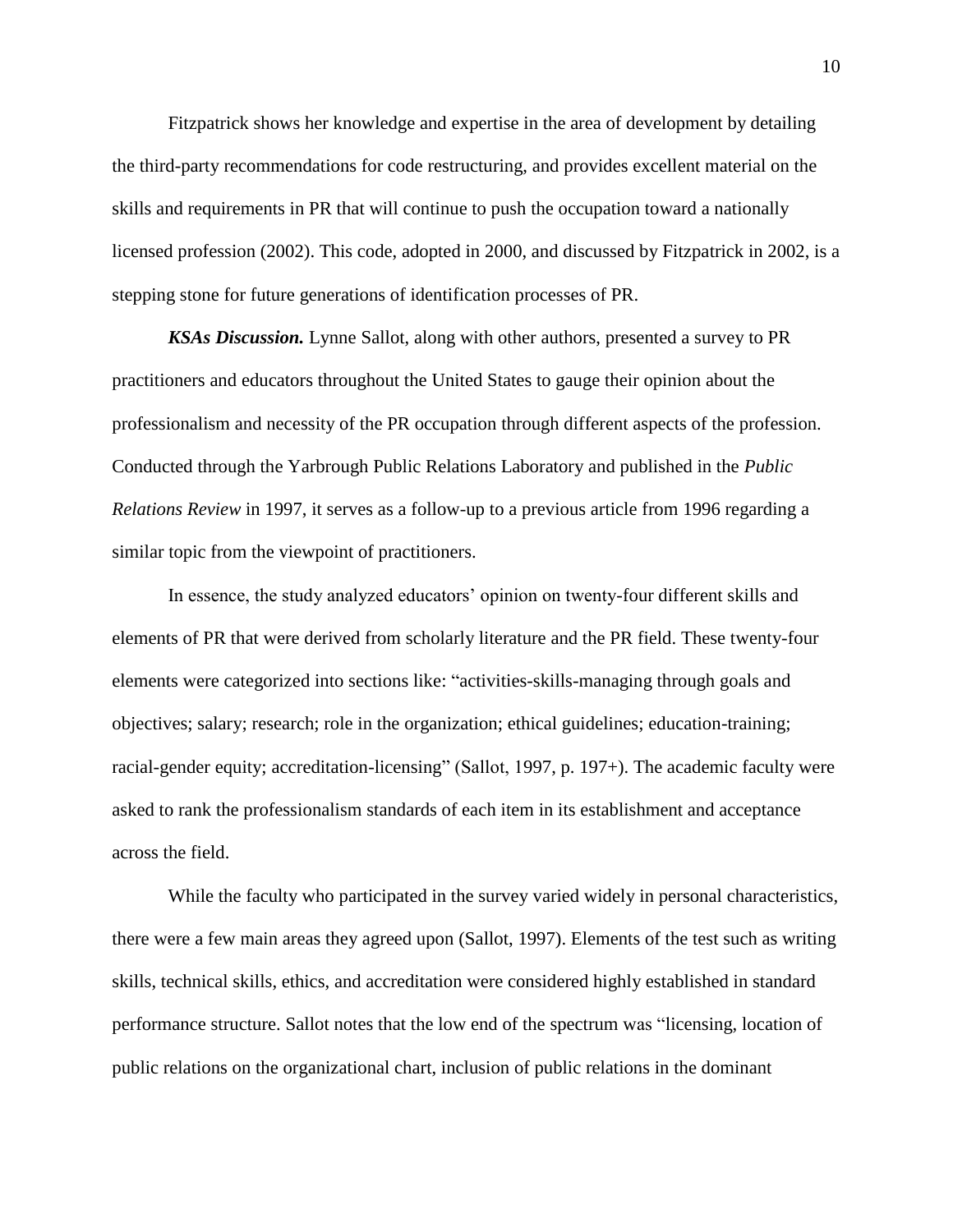coalition, how public relations should operate and continuing education/training" (Sallot, 1997, p. 197+). These areas seem controversial to many educators, and lacking in credibility or unified consent.

Influences on the responses came from experience, age, race, and gender, leading some responses to have varied and divergent results. The responses were also compared to the data from a previous study where the twenty-four elements were surveyed by a group of PR professionals. Educators rated writing, editing, graphics, and production technical skills higher than practitioners did (Sallot, 1997, p. 197+). However, PR professionals gave better standard ratings to continued education/training and how PR should operate. These seem reflective of the main focus of each respective group; i.e. the amount of interaction that the educators receive with writing versus the amount of interaction practitioners receive with how PR should operate.

In conclusion, Sallot (1997) recognized that educators had a slightly less clear focus of the professional standards in the field of PR, whereas practitioners understood the standards to a greater extent. She suggests that PR faculty continue to raise awareness and strengthen the focus of professional standards for the students, meaning they continue to impress students with the confidence in the professionalism of PR as an occupation (Sallot, 1997, p. 197+). Practitioners should prepare for individuals entering the work force, who are expectant of a new level of professionalism and carry a refined focus and energy for the excellence of the field.

While conducted in 1997, hardly relevant twenty years later, the survey is an excellent opportunity to understand what aspects of PR have continued through the years and what are elements continually being valued and practiced by both educators and practitioners. Sallot (1997) condenses the units of the study into six dimensions for faculty and eight for practitioners, as noted below.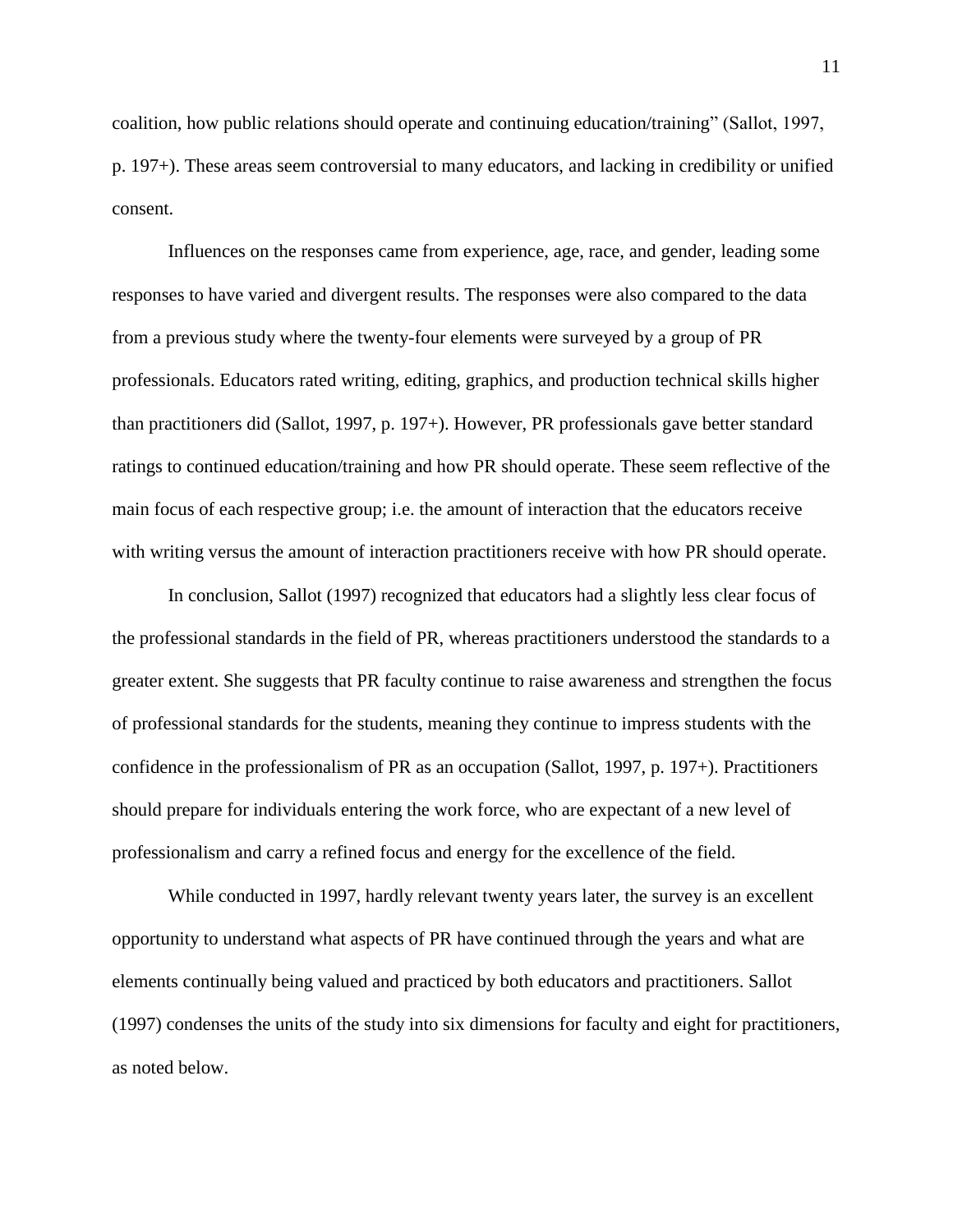From educators:

Research/Management Competency. Salary Levels. Skills/Training. Role/Status. Gender and Racial Equity. Ethical Performance. Accreditation.

From practitioners:

Technical Skills. Salary Levels. Research Competency. Organizational Status. Ethical Performance. Education. Gender and Racial Equity. (p. 197+)

PR consists of these basic principles at the core of the field. Therefore, in the search for professionalism of PR, these elements should be considered. When analyzing the success of collegiate PR programs, these elements should also be considered. For future comparison about the changes and growth of PR as an organization, these elements should be considered. Overall, this research and others like it are a benchmark, because they come directly from the educators and practitioners in the field who control the future of PR.

In 2010, Bey-Ling Sha conducted research for the Universal Accreditation Board (UAB) in regards to the practices and categories of work actually performed in the public relations occupation. A follow-up to an original study performed in 2000 by UAB, the new survey sought to analyze and identify the areas of work that PR professionals actually completed in their profession.

The analysis was accomplished through two primary methods. The first was through analysis of the knowledge, skills, and abilities (KSAs) that were incorporated in public relations practice of 2010, and the second was the analysis of the work categories identified and used by PR practitioners in 2010 compared to 2000.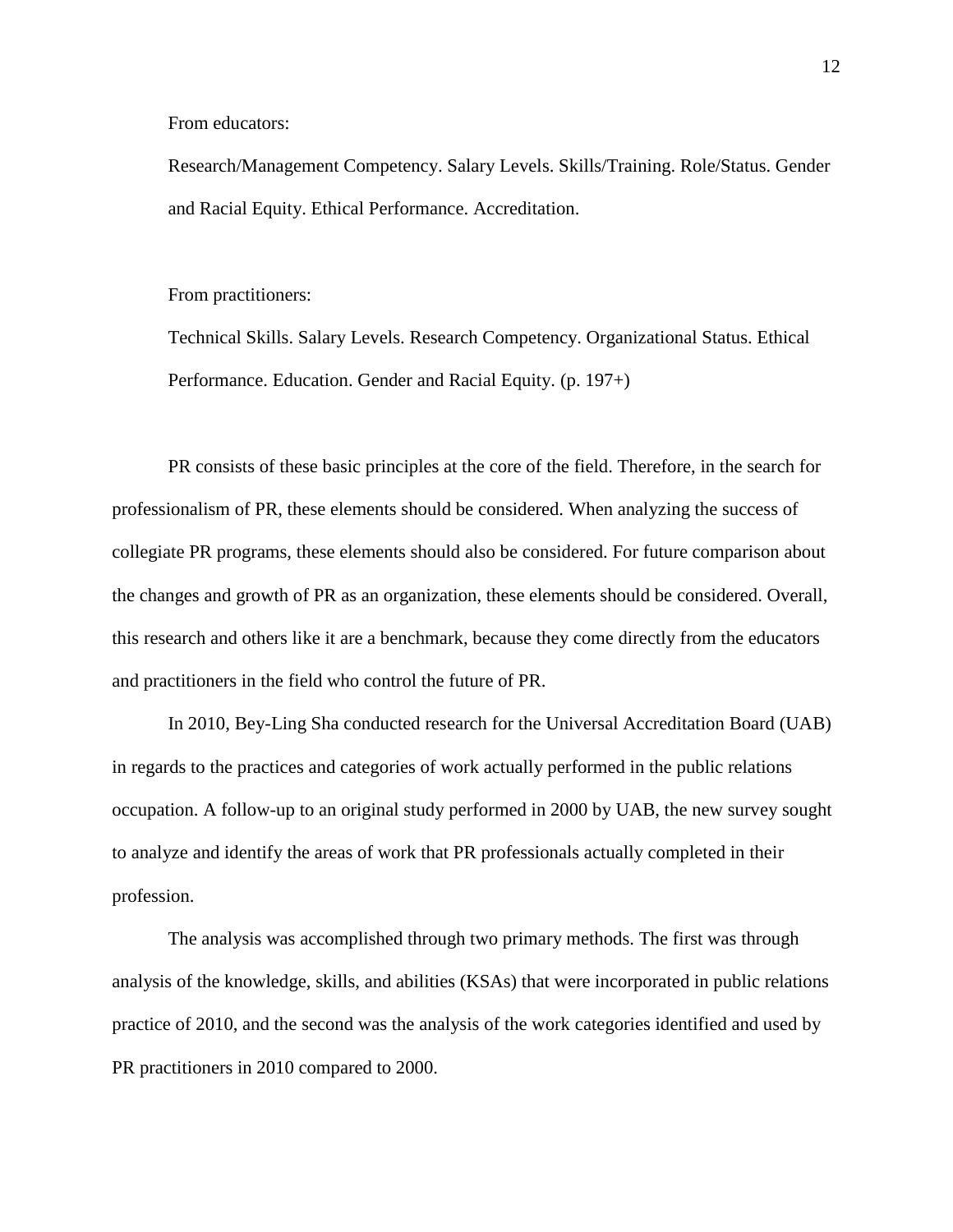Overall, Sha and the UAB (2010) identified the top KSAs used by professionals: In frequency order, the top KSAs were use of information technology and new media channels (conducted by 91.4% of respondents either some or a great deal); management skills and issues (88.9%); media relations (83.3%); research, planning, implementation and evaluation of PR programs (81.9%); use of advanced communication skills (77.8%); and incorporation of business literacy into PR duties (75.4%). (p. 193)

These are valuable in evaluating exactly what is needed for employment in PR. These skills represent new media, business processes, and very old traditions of PR structure such as the fourstep planning process. The focus in general shown in 2010 identifies that PR is much more than just writing or producing content, but instead includes business and management techniques as well as adaptability to new skills and technologies not discussed in academia (Sha, 2010).

The work categories that the UAB identified appear in Appendix A as a whole, and are generalized in this paper. Categories fall into four broad structures of PR: management, development, planning, and communications (author's own categories). Management refers to the oversight of specific projects, assistance in client decisions at an organizational level, and identification and handling of issues and crises. Development includes general media research, writing, and organizational interaction, helping stakeholders develop and implement a PR strategy, as well as internal relations with employees and understanding their concerns (Sha, 2010, pp. 189-90).

Planning as an overview considers strategic thinking, conducting research, identifying audiences, setting goals, implementing the four-step approach, and more (Sha, 2010, pp. 189- 90). Communications can relate to not only social media interactions online, but also outreach into the community through sponsorships and partnerships. Other elements of communication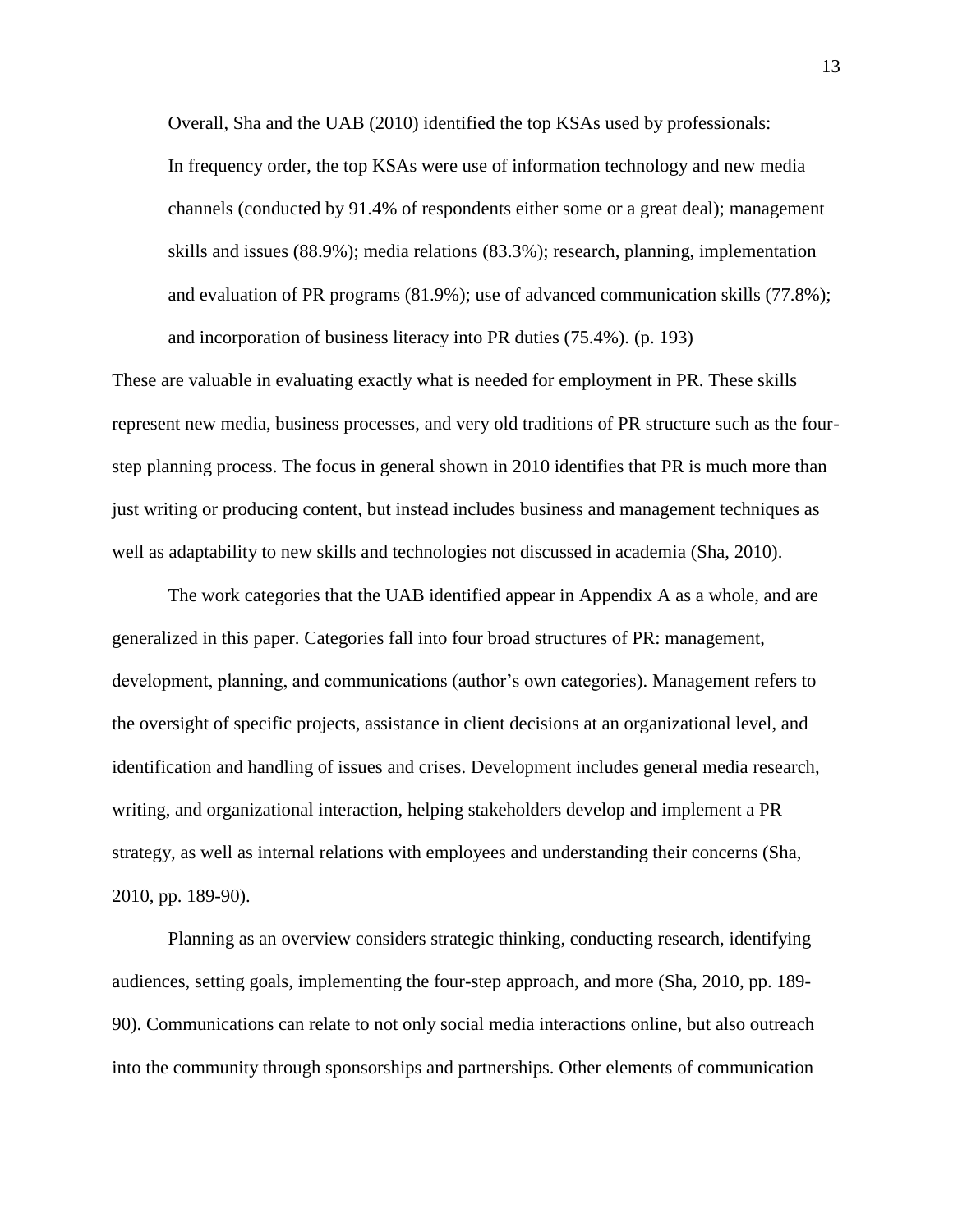include hosting events such as conferences or celebrations dedicated to a central theme of the PR organization.

The top work categories that were identified by the UAB as most used by practitioners were as follows:

The top work categories were strategic planning (engaged in by 84.9% of respondents either some or great deal); media relations (84.2%); public relations program planning

(83.9%); project management (84.0%); and social media relations (74.1%). (p. 194) These categories are not only vital for success, but they reflect a large part of the educational process for PR as well. Sha (2010), on behalf of the UAB, discovered and summarized that these results may indicate a closer connection between the work force and the education program than previously intended.

Sha and the UAB conducted this research in 2010, so there is room for further research in 2017, but the foundation of work categories and KSAs appears the same and has set the structure for PR, though some implementation skills may differ.

While the primary focus of this thesis is PR in the United States, research collected by practitioners in Canada share many similar values and findings relevant to KSAs necessary in the United States. Terry Flynn writes for the *Canadian Journal of Communication* in 2014 and presents research to discuss the scholarly growth of skill development for PR professionals.

Most concerning, he notes, is that although education for PR is growing, the scholarly research is not (Flynn, 2014, p. 362). In fact, multiple studies in Canada show that the PR profession is receiving more leadership roles in the field, but cannot support this endeavor because there is no clear definition of the skill. The many confusions and misunderstandings regarding PR abilities can even lead to employment decrease. Though not as severe in America,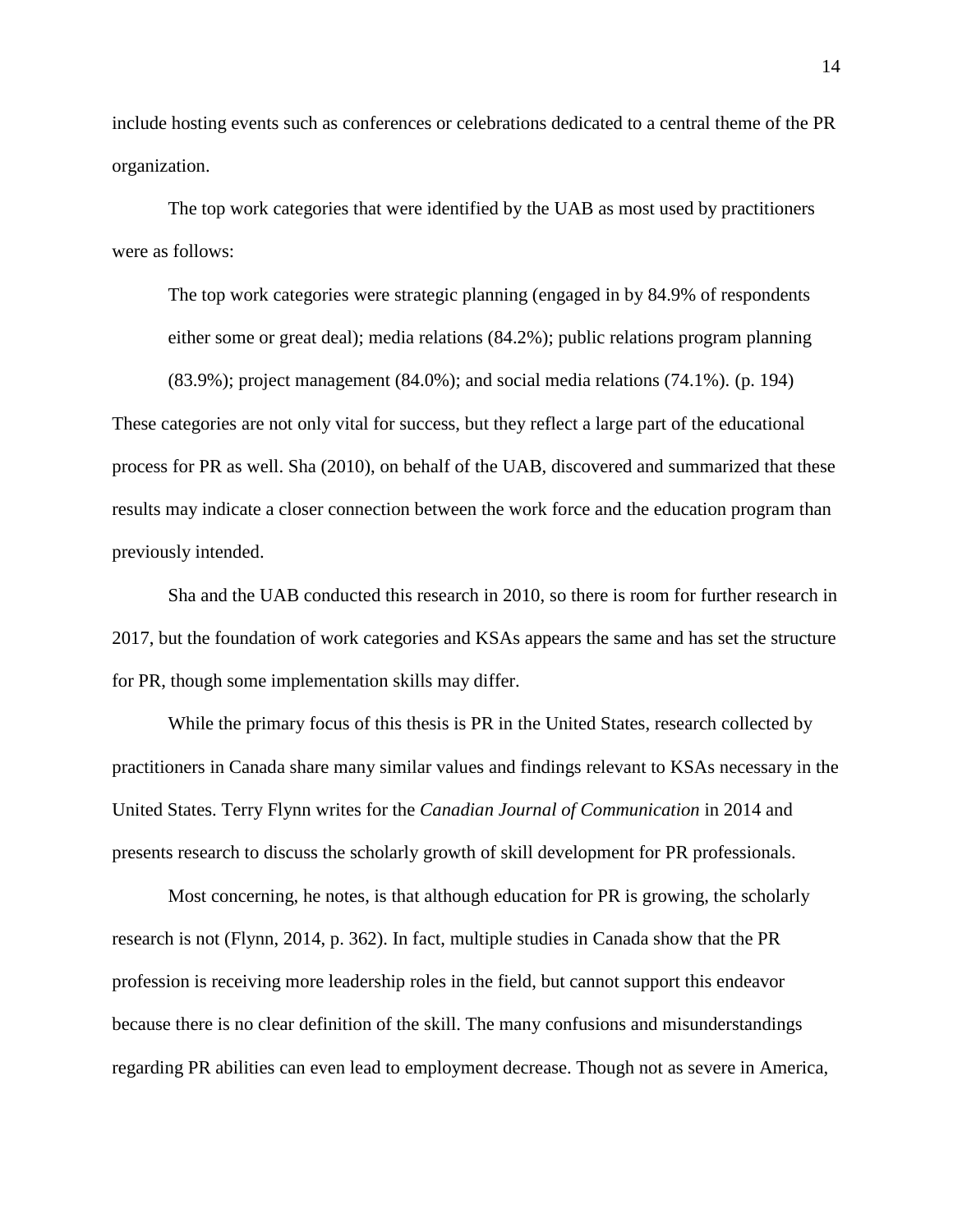PR practitioners can resonate with the lack of clarity in the PR field. Therefore, Flynn provides a much-desired definition as he puts forth this article from which much can be gleaned.

Of first importance is term clarity. While there is much debate about the use of knowledge, skills and competencies interchangeably, multiple reliable communications sources agree on an almost hierarchical definition. Flynn (2014) notes,

Gregory borrows working definitions from the public relations Society of America (PRSA) to define knowledge as "what practitioners need to know in order to undertake their role competently" and skills as "what practitioners need to be able to do to undertake their role competently." (p. 364)

Competency is using these skills and knowledge in a complex situation for the success of an organization. Discernment and cognitive abilities allow an individual to process and choose which skills and knowledge are essential for each situation in the workplace (Flynn, 2014).

These are constantly changing as technology and computer efforts continue to dominate the workplace, making human professionals desired for high cognitive thinking unable to be accomplished by a machine.

One of the biggest skills, therefore, is the ability to process high amounts of information. Flynn offers advice from other studies in the same vein who provide relevant suggestions. "Dede (2010) echoes the importance of information processing when he states that a crucial twentyfirst-century skill is the ability to rapidly filter large amounts of incoming data and the ability to extract from this data valuable information for decision-making" (Flynn, 2014, p. 366).

Flynn (2014) tables other skills highly required or studied as necessary in the modern technological era, noting that a majority of studies find communication skills, teamwork, and information processing at the top of the list, along with other notable skills including information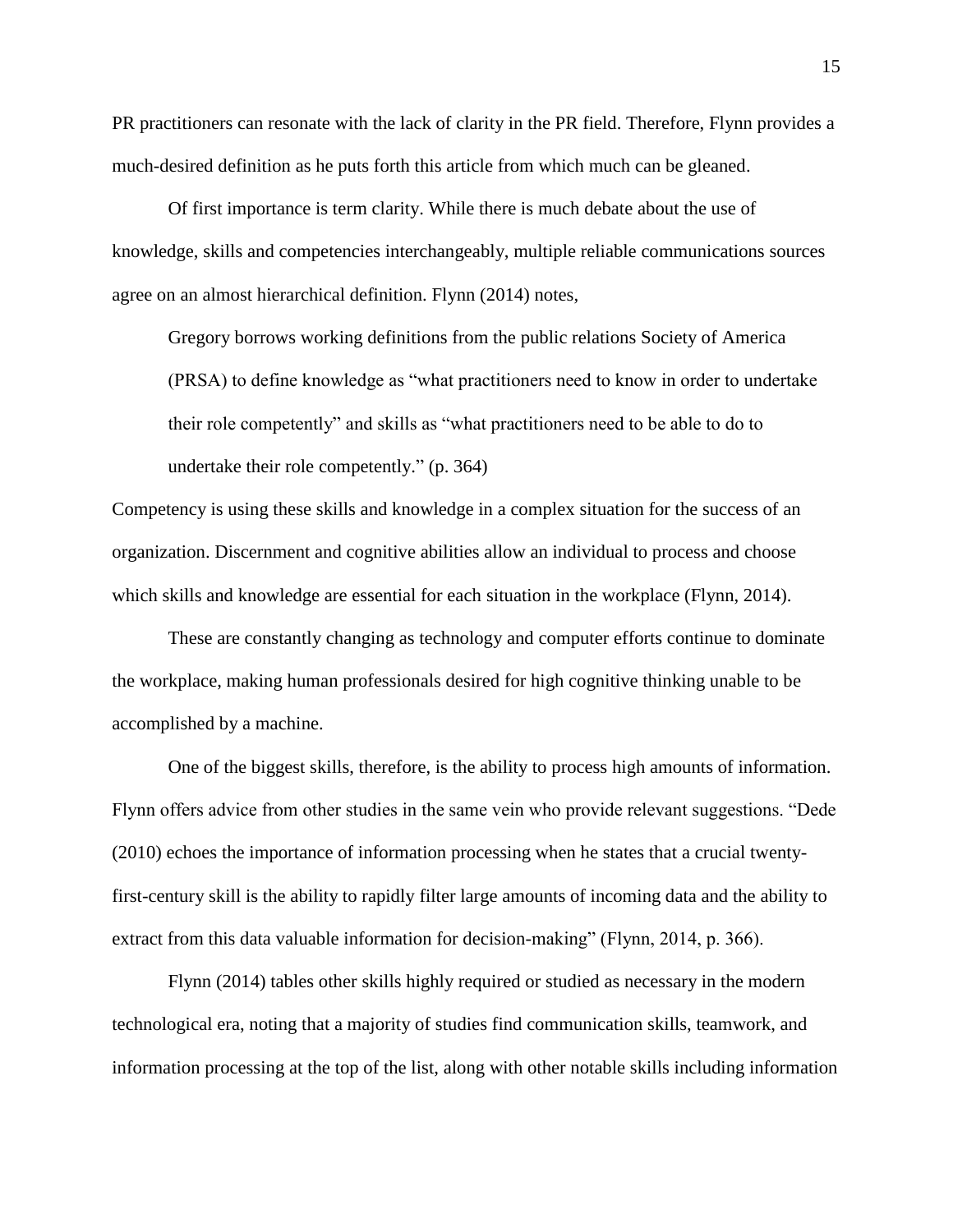and communication technology (ICT) competency, innovation, flexibility, and problem solving (p. 368). This list is crucial to understanding the current field of PR, whether in America or worldwide, as the field is proving more and more globally focused.

A list of skills and positions in the PR world has been compiled through a variety of historical research in PR. Two simple groupings have emerged over time, that of *manager* and *technician* (Flynn, 2014, p. 363)*.* The study by Flynn seeks to analyze what skills or expectation the PR industry puts forth, how and why these expectations are reached, and what that looks like for modern society (2014).

The roles of PR in the field are varied in distinction, but have 12 aspects according to the Universal Accreditation Board (UAB). In general, entry-level positions tend to conduct technical tasks like research, data analysis, community and event planning, and content production. Senior-level PR managers are becoming more heavily involved with organizational decisions and include strategic and communication management, decision making, reputation management, and advocacy (Flynn, 2014, p. 371).

Comprehensively, studies declared that PR skills in the future will require a blend of old, traditional roles with new and improved traits (Flynn, 2014, 373-76). The industry expects new technological skills, more widely known as ICT, as the top of a fresh and improved PR professional. Cultural competency, or understanding how to interact with multiple cultures, was high, with writing and communication skills taking perhaps the highest place. Ethics, business management, and processing are other areas not necessarily inside the PR realm but deemed necessary for the success of PR professionals in the industry. However, Flynn astutely observes that these and others serve as an idealist view of the field, rather than a realistic approach of today's actual practitioners (2014, p. 376).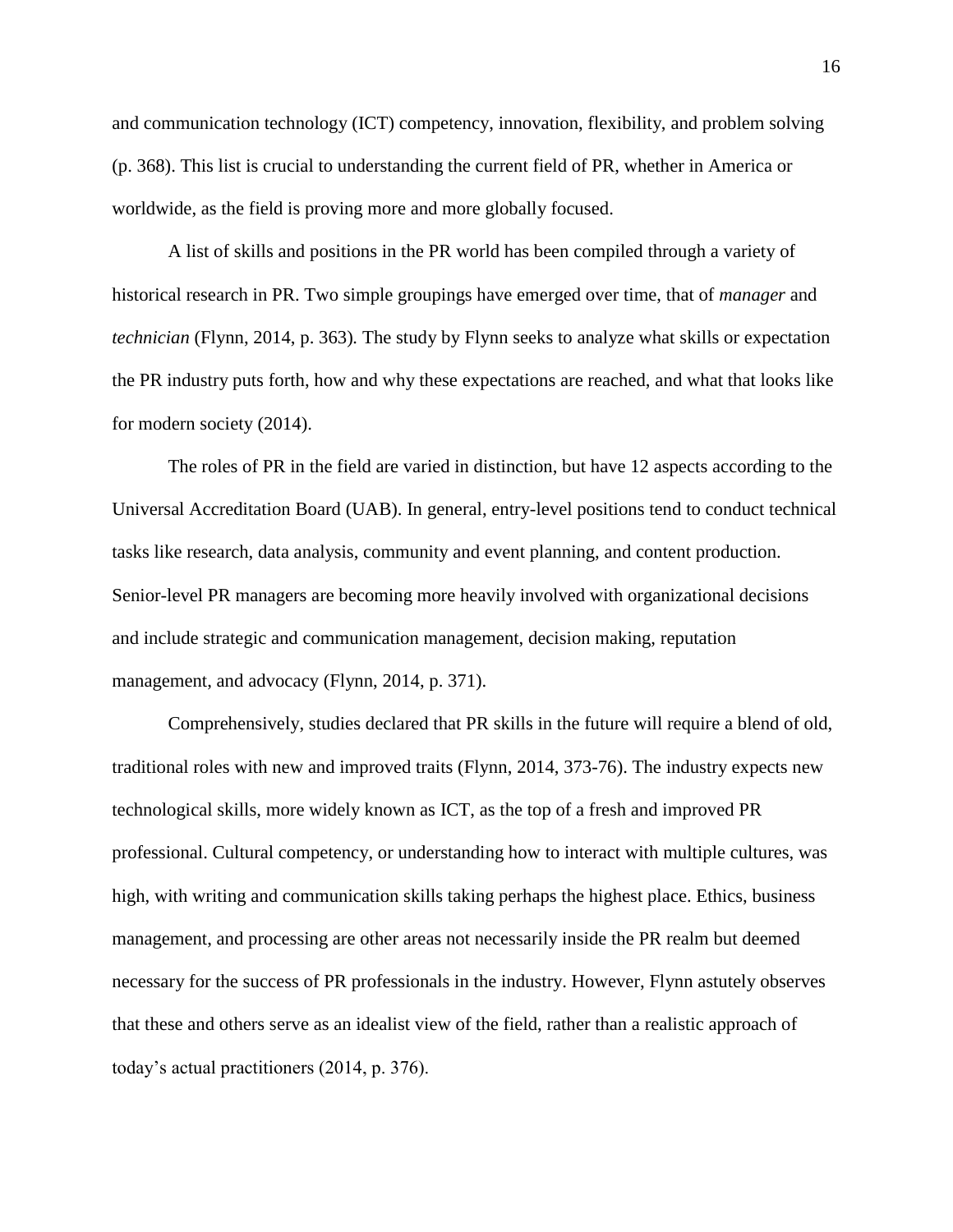What can be drawn from Flynn's work is that the most desired skills are communication and new technology proficiency (2014). Unfortunately, these are not uniform across positions, often varying in importance and actual learning from position to position, so that a PR individual should familiarize themselves with communication skills as a whole and stay as up-to-date as possible in new communication technologies.

Flynn provides reliable and well-balanced research that is helpful and relevant for 2017 readers and professionals who wish to understand further the necessary skills required for PR success. The conclusion from Flynn in one sense is that it depends on the position; a general insight, however, shows the main skills listed above as necessary and universally foundational for success in PR as a profession and an education (2014).

*Student Analysis.* Ronald Taylor, in the 2016 *Journalism & Mass Communication Educator* (a peer-reviewed, quarterly journal), conducted an analysis of almost 250 entry essays about public relations to understand why students want to major in PR and what they think the field contains. This work will help advance the literature for this paper by providing a studentperspective of PR KSAs and the structure of the field.

Taylor (2016) first notes that PR is projected to grow 24% from 2008 to 2018, an astonishing number. The rise of PR and its professionals is a noteworthy advance, especially in light of other professions that lack a similar growth trend. Therefore, it is important to understand why students wish to pursue this degree.

In discussion of previous literature, Taylor (2016) recognizes several studies that seek to measure the growth of opinion or mindset of students in the field. These analyses found that students within the PR major could articulate what skills professionals needed, but students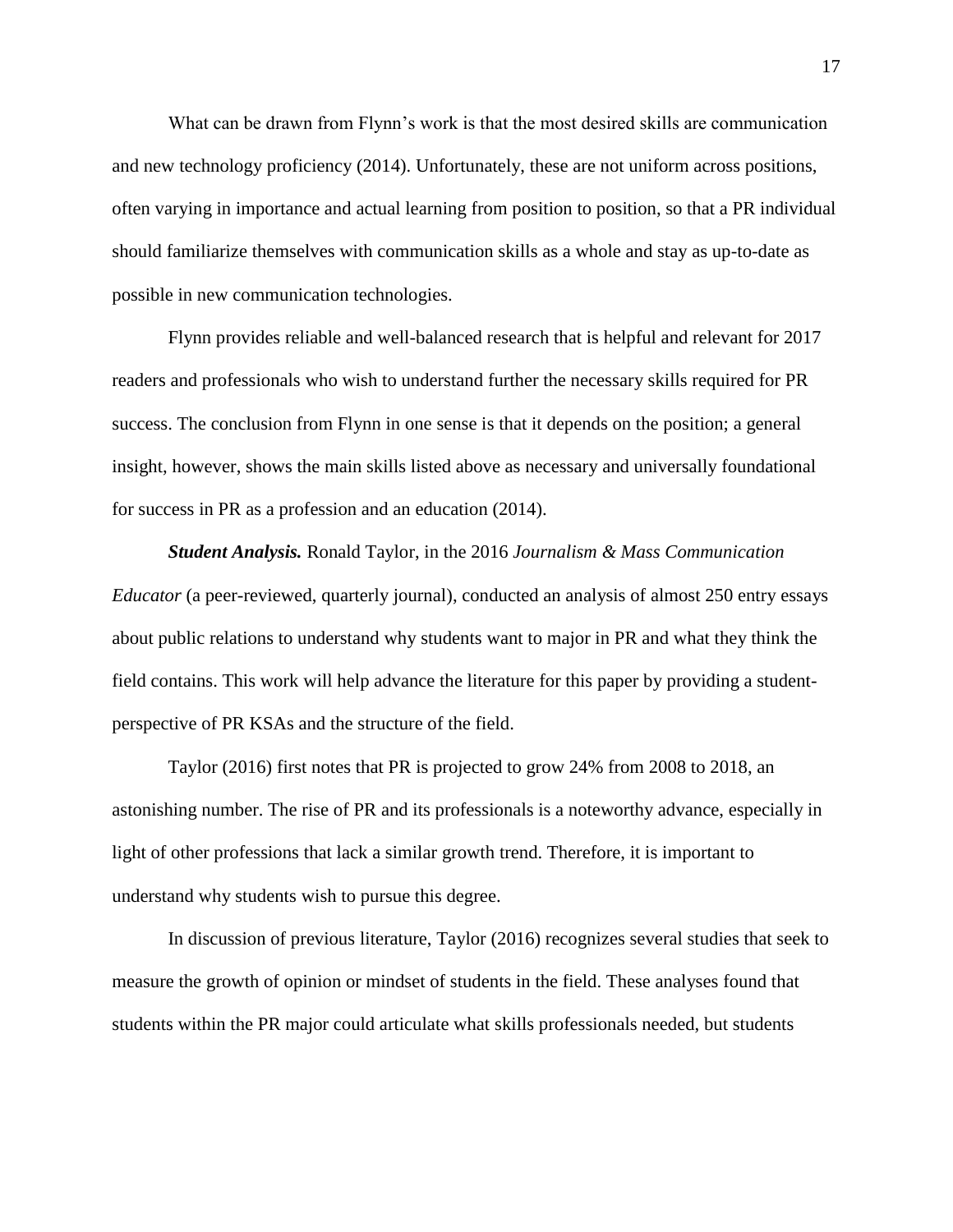outside the PR major could not articulate such specific aspects. One study, conducted by Gower and Reber (2006), also found these skills and the student reactions to them:

Within communication, students felt most prepared in computer and software skills and written communication; they felt least prepared in areas such as crisis planning, design and layout, electronic communication, and new technologies. Students also felt illprepared for basic business skills such as revenue and expense profiles and financial and budgeting skills. (p. 86)

Generally, Taylor's studies differ by analyzing the student's own words about the PR program, and using research from students before they enter the field to ascertain their understanding and opinions of the concepts and principles used in PR (2016, p. 86).

The essays that Taylor analyzed were written by students seeking to enter the school of PR at a large university, where the number of applicants doubled during the five years of essays analyzed. The detailed analysis process consisted of qualitative coder analysis, eventually categorizing all student writings by five main categories discovered within the essays (Taylor, 2016).

The first is expressive orientation, which about 71% of essays mentioned in some fashion. This refers to personality traits that would be successful in PR, like outgoing behavior, extraversion in the workplace, and passionate creativity (Taylor, 2016, pp. 89-90).

Management orientation refers to the task side of PR, and the essays included students' descriptions of their work ethic, organization skills, leadership abilities, and desire to perform tasks and fulfill research. Only about 12% of essays referenced this area in some form or fashion (Taylor, 2016, p. 90).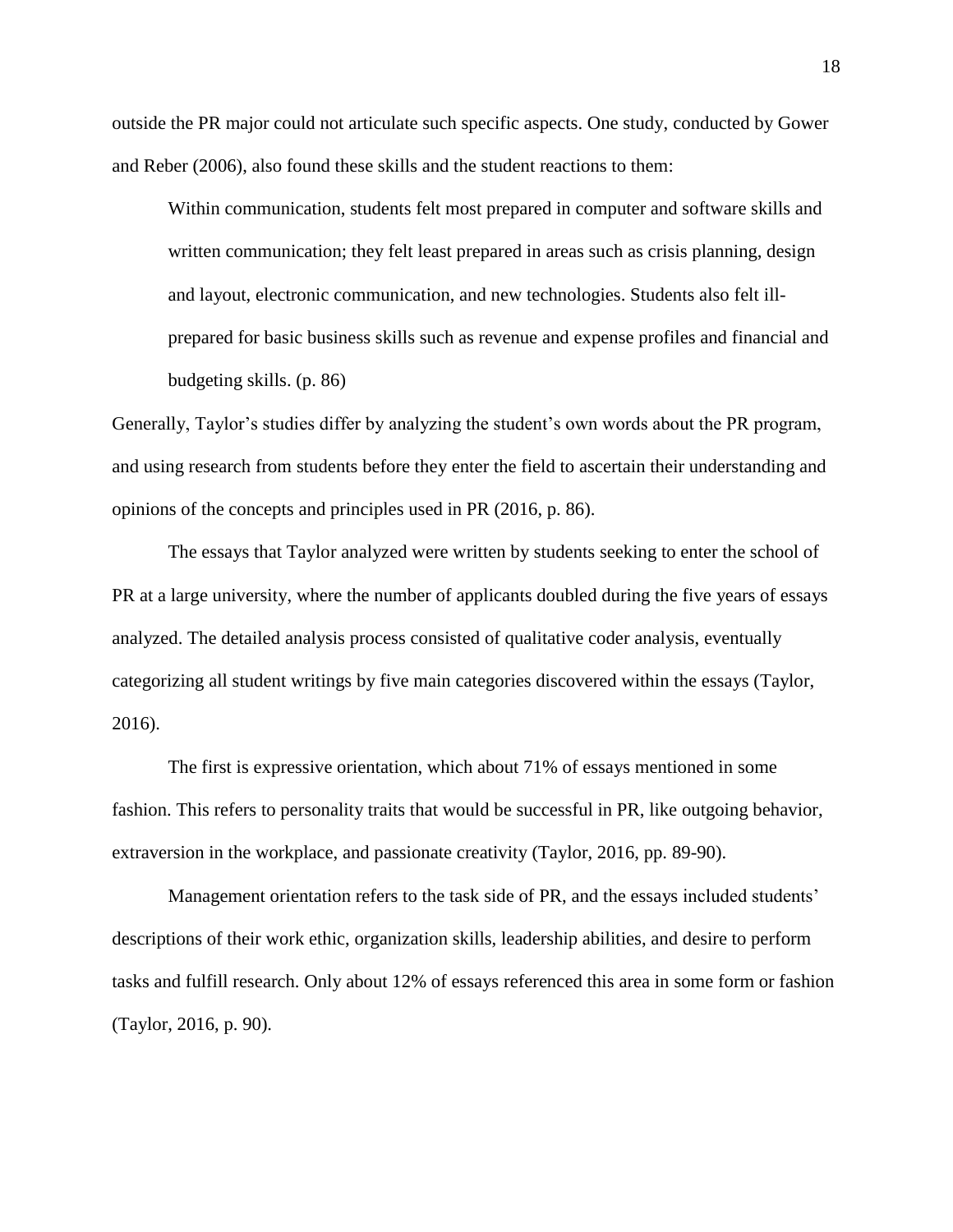Students referenced experience as a particularly strong reason for the choice of PR; some 62% mentioned experience in some form or fashion. Many discussed classes they had taken, while others spoke about internships or work experience. They recognized the real-world aspects of PR and wished to pursue them (Taylor, 2016, p. 90).

The mention of the workplace served as a motivating factor for many students. Taylor notes, "Students saw that a career in public relations offered variety, diversity, and flexibility as well as a good long-term opportunity" (2016, p. 91). These students presented the case for continued perspective on the field even after graduation and years in the PR occupation.

Lastly, the students mentioned specific job tasks as the motivation to pursue PR. The coders recognized five main tasks described by students. Over the five-year study, event planning increased by 50% as a skill mentioned by students as desirable (Taylor, 2016, p. 91). Other skills, such as media relations and fundraising, experienced dramatic decrease of inclusion by students, while skills like building relationships and promoting awareness only slightly decreased. Overall, anywhere from 60%-90% of students mentioned these practitioner roles in some form or fashion (Taylor, 2016, p. 91).

Taylor notes that the student essays as a whole enjoyed and pursued PR for the creativity and challenge of learning new writing and managing skills (2016). While the students had not actually entered the PR major prior to writing their essay, they recognized the benefit of achieving a PR degree for success in the PR field.

Expressive and management orientations, as skills noted by students, could resonant with universities across the nation because of the similarities in program structure and students (Taylor, 2016). One thing to note is that because the PR program is housed in the communications department for this particular university, this could cause students to emphasize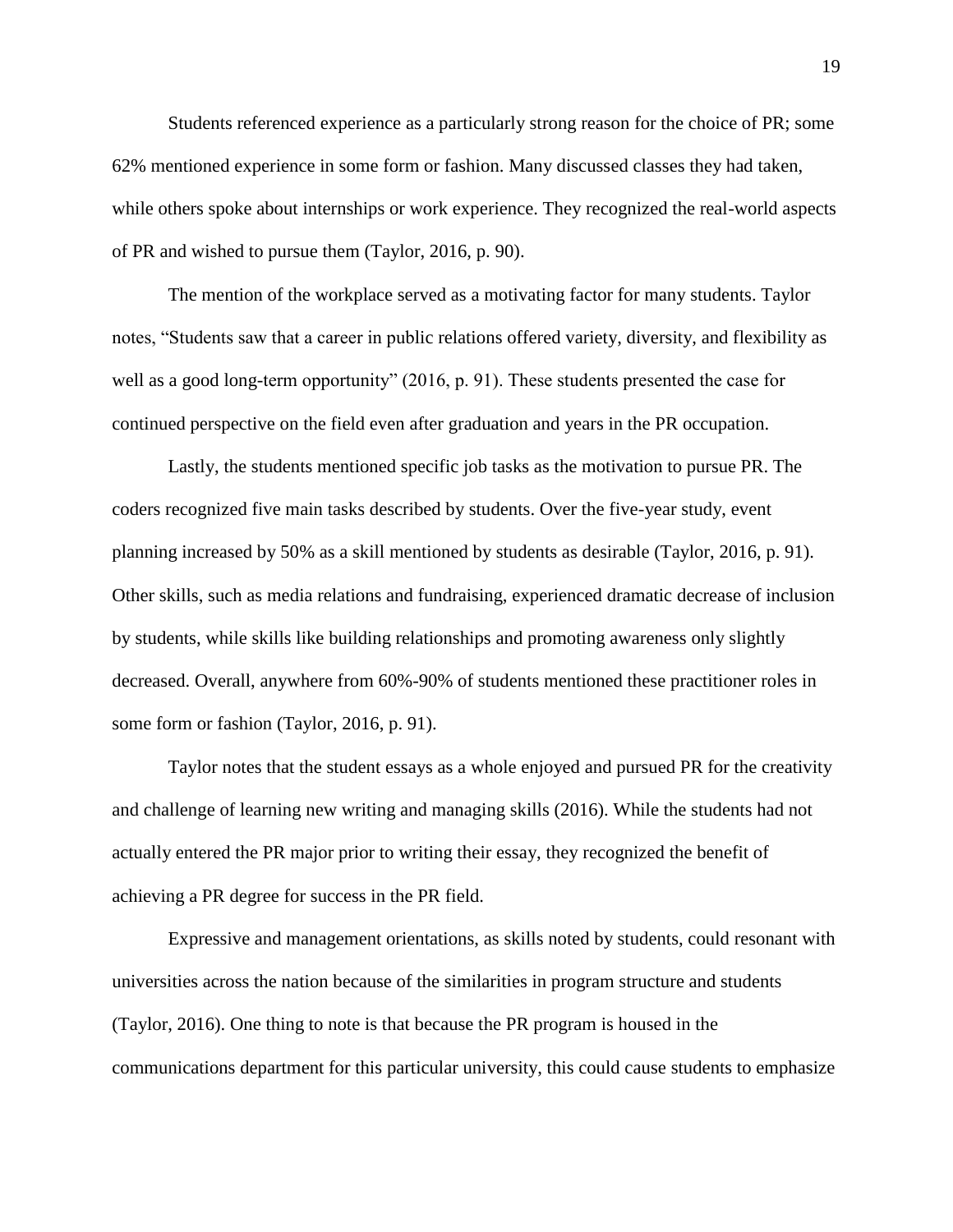the expressive orientation rather than the management orientation. Taylor (2016) notes that the expressive orientation is more required in entry-level positions while management orientation is required in higher level positions.

Taylor describes the implications of these findings in four main ways. Firstly, the core of PR is about building relationships. When describing and maintaining the skills necessary for the field, educators and practitioners should remember this foundational value.

Secondly, students did not mention new media technologies as much as anticipated, which could be due to its overall prevalence. Students either did not recognize the value of social media in the PR field, or they thought it was so obviously widespread that it did not require consideration (Taylor, 2016, p. 93). Either way, this factor must be considered in the skills that PR practitioners are continuing to develop.

Thirdly, the students believed that a PR degree was the key to a PR positon, which is not necessarily the case. The skills taught in PR education are excellent for use in the PR field, but many PR professionals learn these skills through other means, while PR skills can also be applied to other careers (Taylor, 2016, p. 93). The implication is that students should learn skills as personal development, not just for the PR career.

Taylor (2016) comments lastly on the process of writing an essay as perhaps being a deterrent to those who apply for the major. More research should be completed to ascertain the drive of students to complete the full degree program after they have enrolled in it. Questions could be raised about the students' perceptions of the skills and responsibilities necessary for the PR field before they enter the major and after they have obtained their first positon in the field (Taylor, 2016, p. 93).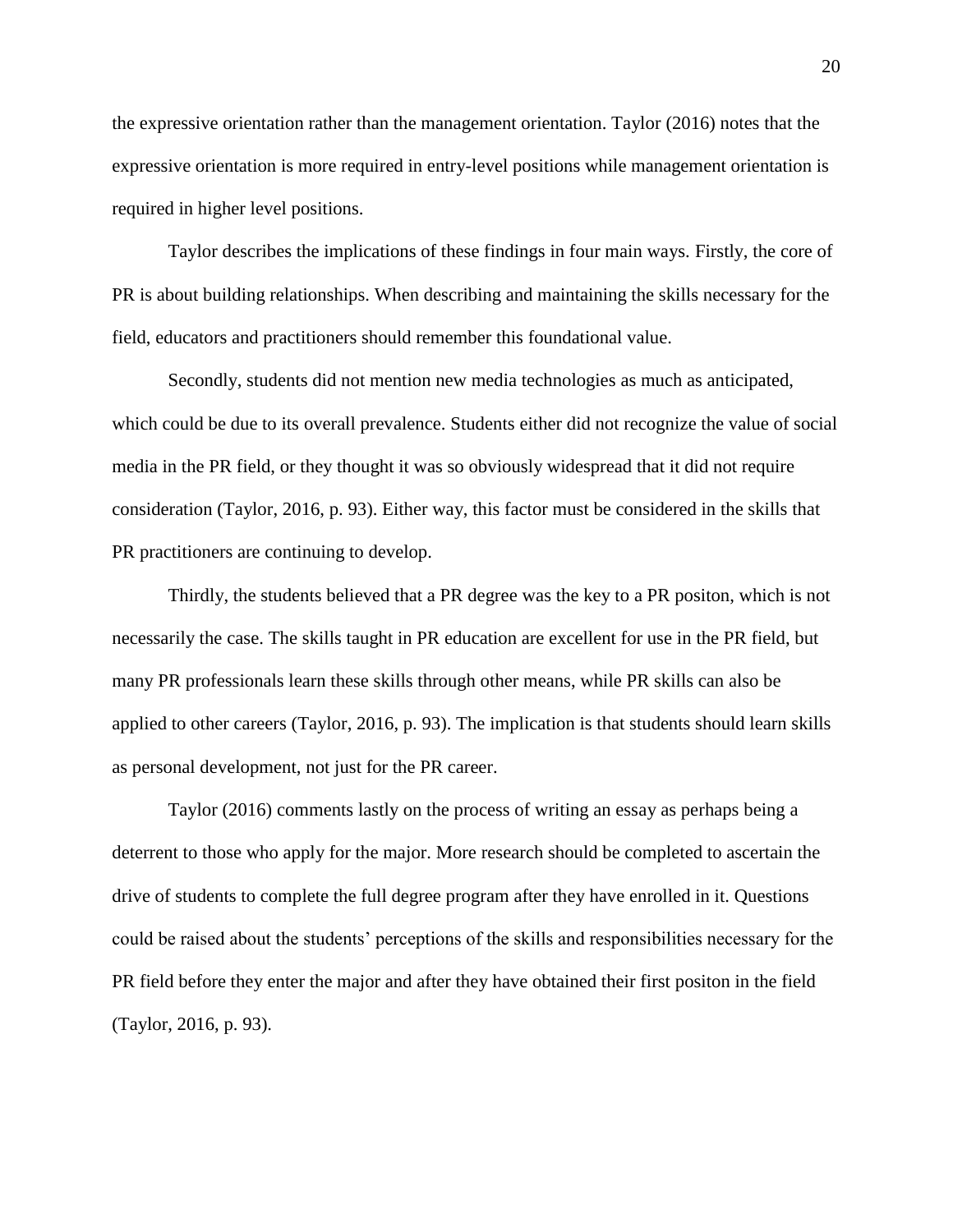Ultimately, Taylor provides a structure for PR skills and requirements to be analyzed from the perspective of the student, and show how the skills of PR are often centered around building relationships, which students agree with, and writing, which students seldom mentioned. However, the growth of students in the skills necessary needed further research across the board to provide additional knowledge about the effectiveness of skill development.

As a whole, the current standards of PR professionalism are characterized by insufficient ethical codes, and extensive lists of skills and abilities of the field. The core remains the same in communication, planning, and flexibility. A macro perspective requires PR professionals to be prepared for a wide variety of tasks or positions using a foundation of general knowledge and education.

**Suggested Professional Development in Public Relations.** The discussion on education in PR is not only researched in what currently exists in the program. Many professionals, both in education and in the workforce, have analyzed and researched future developments of PR and what should be included in the professionalization of PR as a field. Focused on themes such as professional accreditation or licensing, rhetoric, and emotional intelligence in the PR occupation.

*Accreditation or Licensing.* In 1979, Edward Bernays recognized a distinct gap in the professionalization of PR as an occupation. Therefore, in the *Public Relations Quarterly,* he detailed a means of licensing PR so that working individuals could actually achieve a professional status, with the proper skills and techniques involved.

Bernays (1979) laments that there is no state registration for PR individuals as there is with other professions, noting the misconceptions and distortion of the field by many individuals seeking money. On a side note he decries the English language as a whole because of its lack of nationally regulated definitions for words. Unfortunately, the negative connotation that has been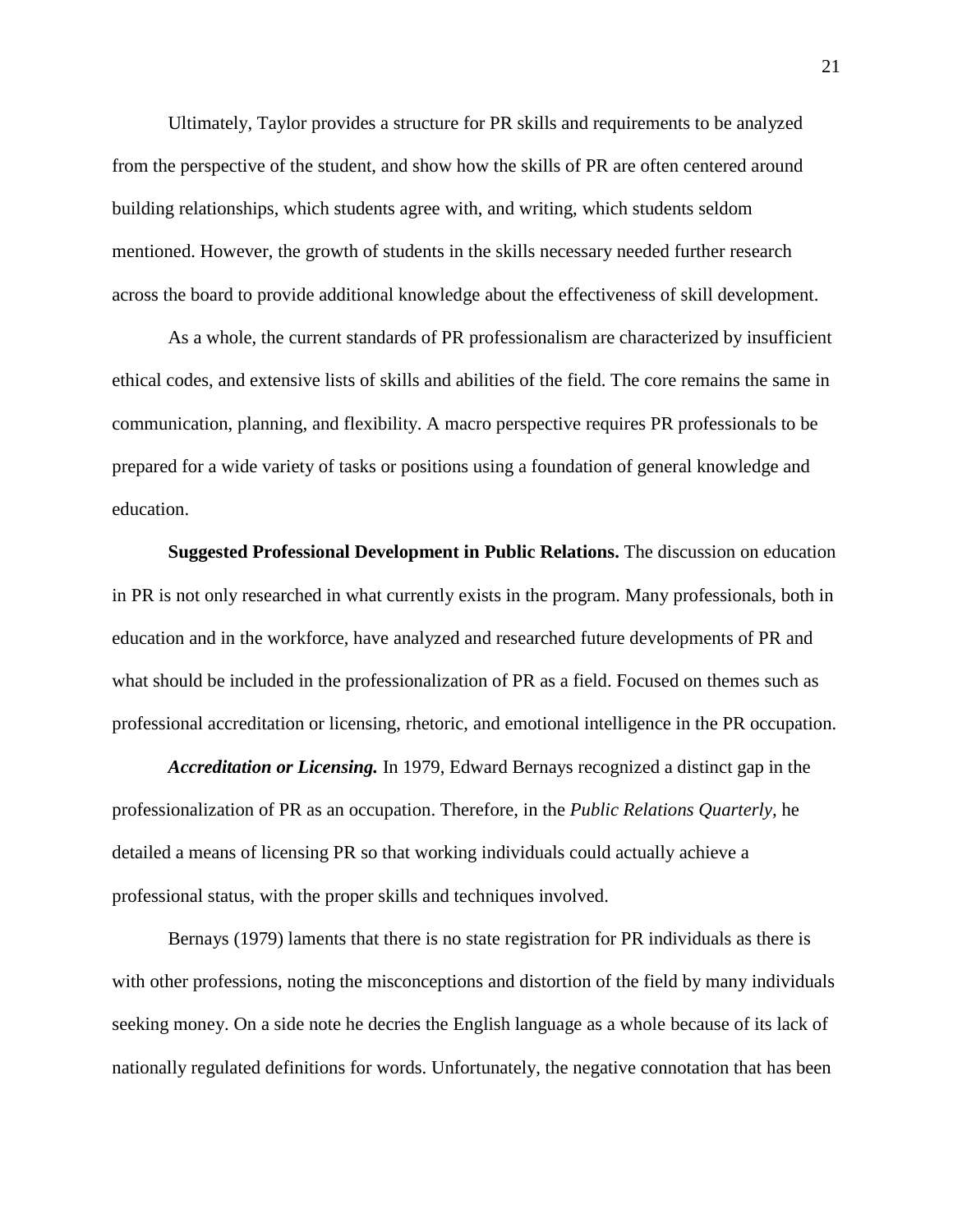associated with PR, from all the false uses of the term, has led some real practitioners to avoid the term public relations and instead use words like Public Affairs, Communications, etc. (Bernays, 1979, p. 26).

The solution for this confusion, Bernays (1979) states, is a state and legal registration process similar in nature to that of a lawyer or doctor, who can be removed from practice when outside the rules of the profession (p. 27). The practice of licensing any occupation began in the United States in the late 1860s. Now, medicinal and law practices as well as many others are nationally registered and require licensing for practice.

To solidify the occupational development and stability of the field, Bernays (1979) demands that a similar system be put into place for PR. He addresses several questions that may arise. While the PR definition may seem vague to some, Bernays (1979) cites his definition from 1923 as sound, noting that attributes such as human relations, social sciences, how to persuade and influence, and advising administration are part of a PR practice and can be measured by a national board (p. 27).

The registration of PR professionals, asserts Bernays (1979), will not provide government encroachment on the public or on the practice of any qualified, creative individual who fears his practice or imagination would be stifled by the licensing process. Bernays (1979) shows that registration simply provides the field with distinct boundaries and consequences for those who divert from the original definition; weeding out false PR professionals while ensuring the success of valuable individuals.

Bernays speaks with authority in the field because of his definition created for the field. His work and experience is internationally recognized as foundational to the field of PR, and his assertion here holds sound weight for the PR field.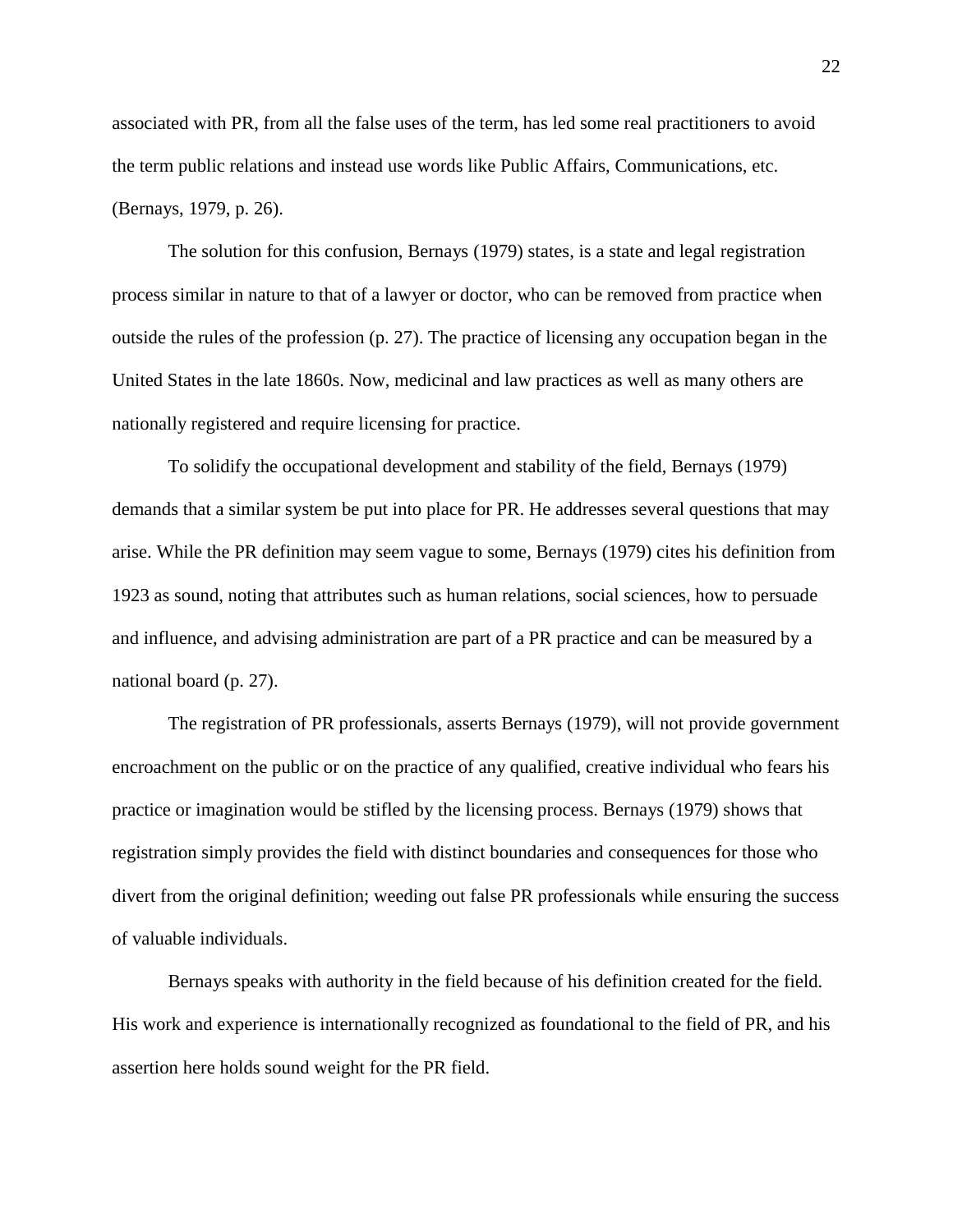While written in 1979, there are modern applications of Bernays discussion. Since national standardization or licensing has not yet been implemented, the accreditation through national organizations serve as a temporary assessment that can be used to analyze PR skills and success, which shall be done in the continuation of this essay.

In 1984, E. W. Brody discussed the need for licensing and accreditation in PR as a means to determine exactly what skills are necessary for PR proficiency. His work in the *Public Relations Quarterly* sought to expand the discussion on how to achieve PR standard requirements and provide not only the public with professionals, but provide workers with a standard of excellence to achieve (Brody, 1984).

He details current discussion of PR KSAs in two main areas: the academic realm and the professional realm. While some seek to discuss the two separately and determine what skills are needed for each, Brody believes that the skills and abilities should be analyzed as a whole, and then placed in the professional and academic realm as appropriate (1984, p. 6).

The education discussion is concerned about the content of curriculum in reference to professional skills. The amount of information required for entry-level PR practitioners demands a structure in education, but no consensus regarding this education has been reached. Ultimately, Brody (1984) shows a lack of support for one clear approach to providing an adequate education, either in moving PR courses into a master's degree, having specific classes in a master's program, or requiring PR curriculum apart from journalism courses.

The credential acquisition process has long been debated because there is no clear path to professionalism (Brody, 1984, p. 8). There is much debate about recurring or one-time certification, the process being too similar to accreditation, and skill levels that claim to be measured are actually undefined.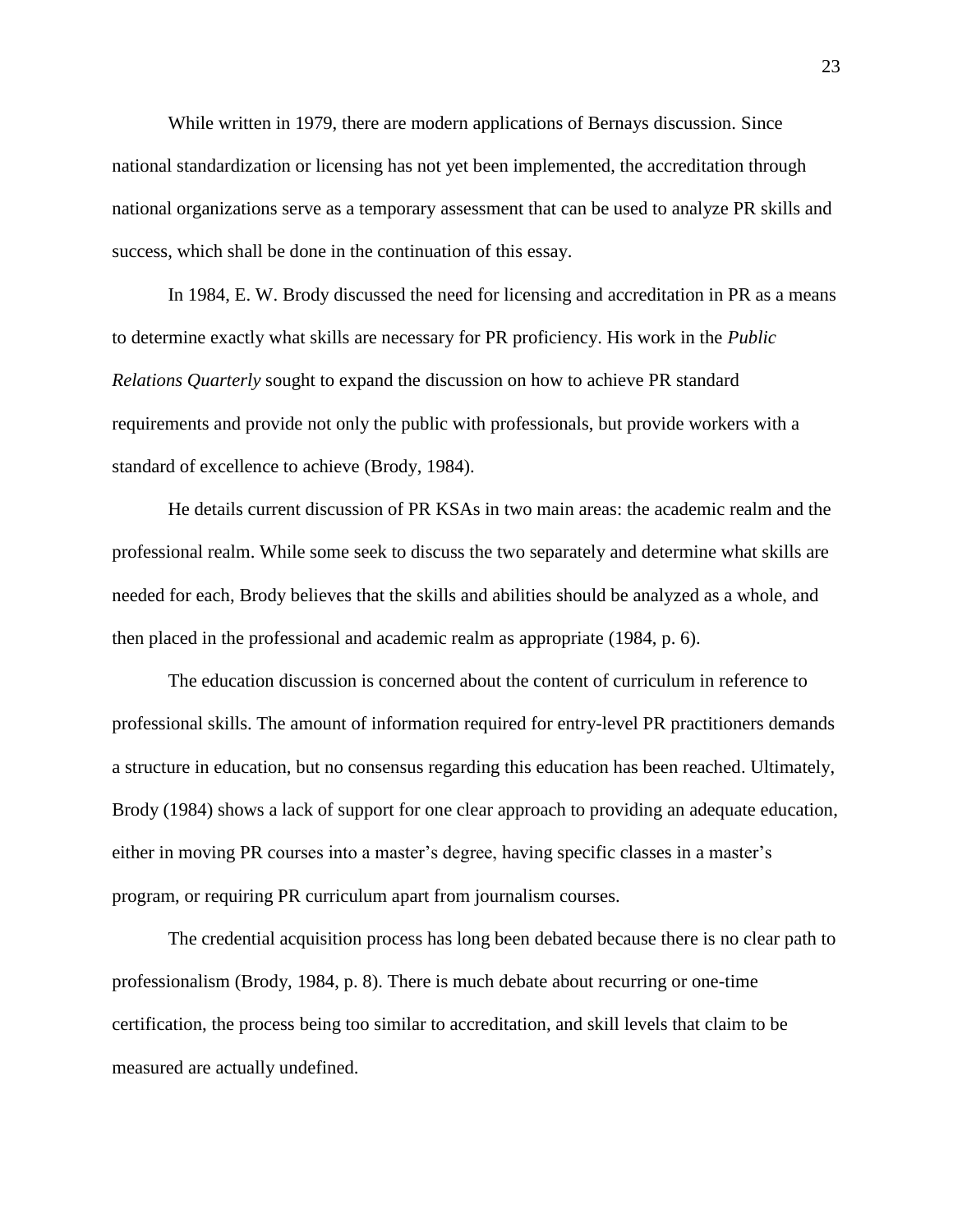Licensing for PR has benefits. At a legal and governmental level, anyone who is not licensed cannot be considered in that field, a helpful aspect for PR professionals wishing to distance themselves from falsifications or bad reputations (Brody, 1984, p. 7). The certification process can be nationally consistent but stems from an academic standpoint rather than the legal aspect of licensing. Brody notes that there are a variety of ways in which professionalization is accomplished in other careers, making the task of clarification even more difficult.

Brody (1984) concludes that there are more questions regarding a variety of skills and proficiencies needed to be considered professional, the method or process of gaining professional stature, and the role of education and degrees in achieving PR certification.

Overall, Brody provides an analysis of the field that cites little academic or empirical research, stemming rather from personal experience and logic. Set in 1984, Brody fails to bring clarity to the field. However, there is still much progression from this point into modern PR education, certification, and standardization, and the points brought forth are excellent for consideration in research.

In this discussion, Brody (1984) lends focus and direction to where the PR individual should explore for necessary skill development. At the end of the day, further research must be done to ascertain a clear picture of KSAs and the process to obtain them that will effectively launch the PR practitioner into professional.

Brody's article signalizes an introduction to a further discussion with nineteen practitioners from the PR field, also in the *Public Relations Quarterly* in 1984, curated by John Bailey. The resulting opinions of practitioners are summarized in a table in Appendix B for easier clarification.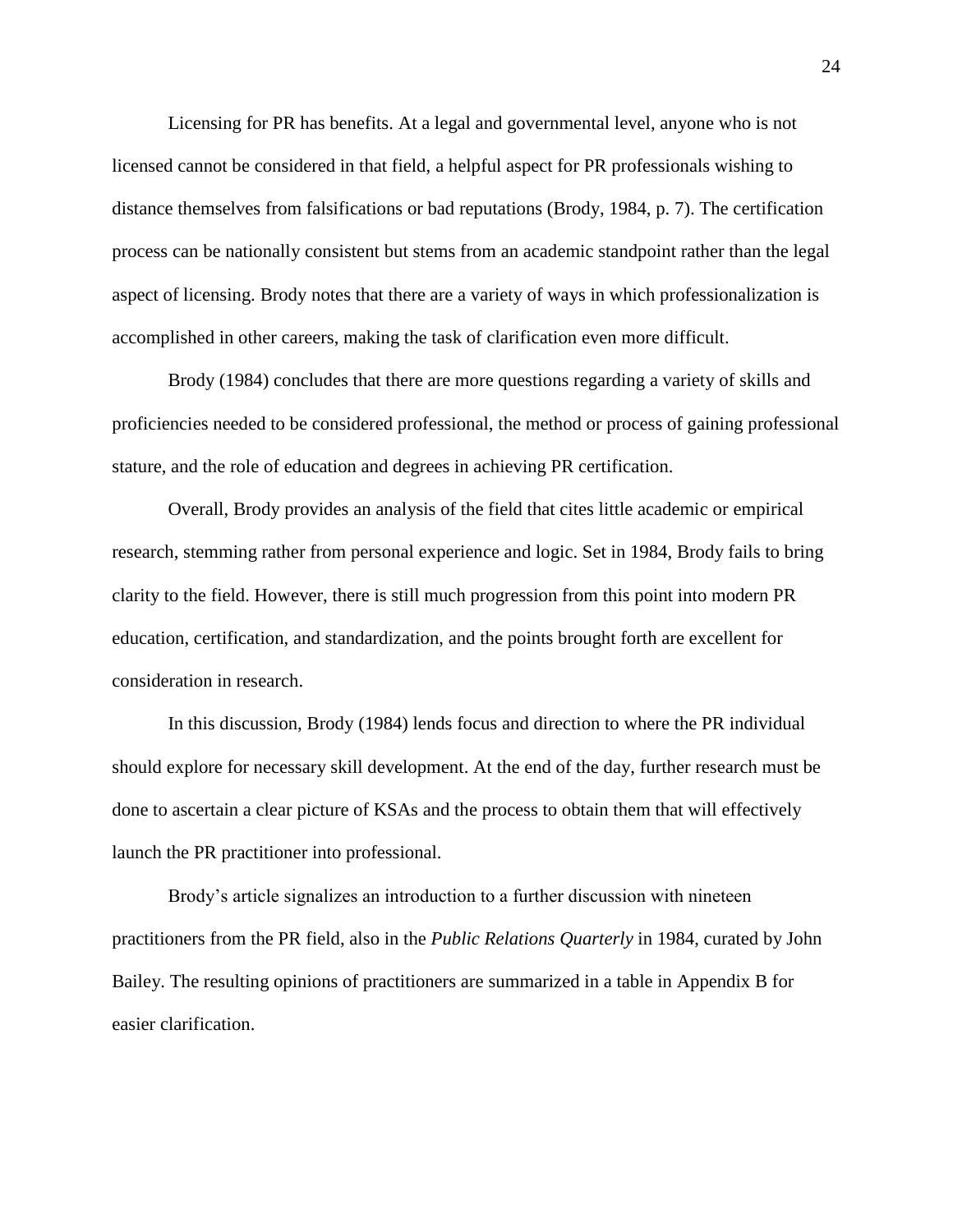The discussions begin with Bailey (1984) outlining the options available. Licensing by the government is considered the harshest. Certification programs provide a similar solution; accreditation of schooling institutions is the most logical next step. Bailey ultimately laments the lack of progress in PR professionalism, and notes that a school or program dedicated to PR skills and knowledge is most desirable for continuing the profession (1984).

Bernays (1984) argues hard and strong for governmental licensing. Licensing provides a hard and clear line that separates those who pretend to practice and PR a bad name from those who are upright and experienced in the field (1984, p. 10). Bernays quickly outlines a Board of Examiners who will approve practitioners and have the power to decide a practitioner's ability to operate in PR.

The continued collection of individuals who speak about the profession of PR speak back and forth across the continuum of licensing, certification, accreditation, and education. Each aspect on the spectrum has different benefits and pitfalls in society.

After analyzing the data, the support for the four categories was evident. The majority of contributors advocated for licensing as the means of achieving PR professionalism. A large minority desired education, and an equal number suggested performance to be the catalyst for professionalism. Less people argued for accreditation, recognizing its limitations (Bailey, 1984).

The arguments for each side showed that the PR field has a long way to go in determining what will be the most effective and realistic method for achieving professionalism. There were a few sources who questioned even the necessity of PR to become professionalized, spinning PR as a more varied, personal, and private skill than something that can be set at a national or state level (Bailey, 1984, pp. 19-20).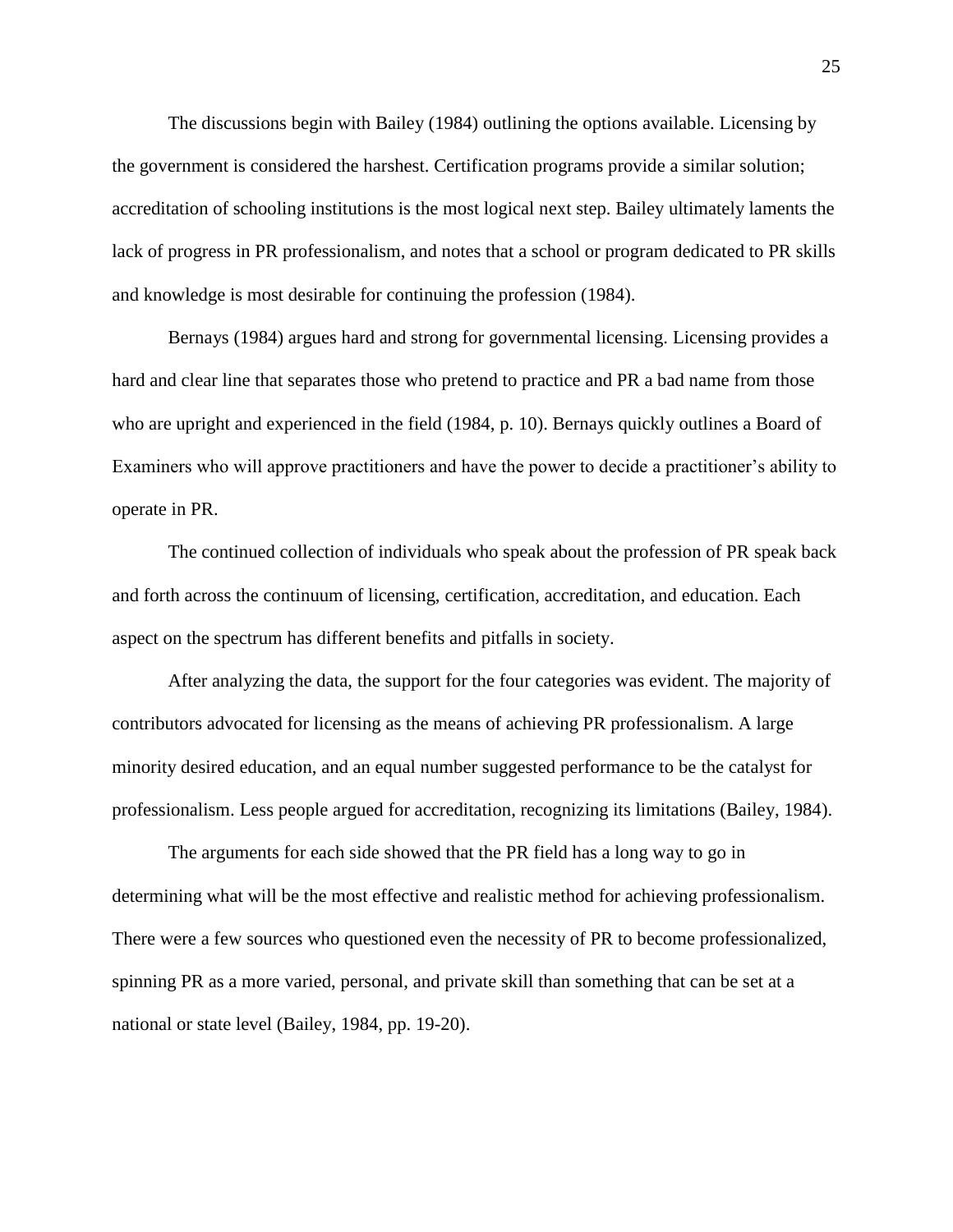Cutlip (1984, p. 15) appeared to be the most balanced of sources, advocating for all four aspects in differing levels and stages. Presenting the case for education, he notes that education must remain in communications and advance in diverse curriculum to receive a broad overview of skills that will work together to provide students with processing skills necessary.

For professionalism, he notes that licensing is good in an idealist sense, but likely unpractical because the process would not be beneficial for PR professionals (Cutlip, 1984, p. 15). He instead argues that continuing with a combination of educational development, accreditation where applicable, and a continuous pursuit of professional performance hold the most promise for PR professionalism in the future.

In this, Cutlip (1984) appears to be the most accurate in his prediction of modern society. While this source comes from 1984, the discussion is still relevant today because licensing has not happened. PR today involves accreditation and education much developed from the 1980s, but still lacks in overall professionalism of the trade.

Therefore, PR still requires an individual to acquire a broad range of skills that are not directly definable but vary based on job, skill level, and position. The professional should seek further education and accreditation as a means of continuing the development of the career.

*PR Professional Rhetoric Development.* Public relations entail a wide variety of skills, and deserves taking a closer look at exactly how different areas play a role in advancing the abilities and performance of PR. Dr. Andrej Skerlep, from Slovenia, writes in the *Journal of Communication Management* in 2001 to address the connection between rhetoric, writing as a whole, and the public relations profession. His conclusion is that "rhetorical discourse" requires further examination and integration into PR knowledge and implementation.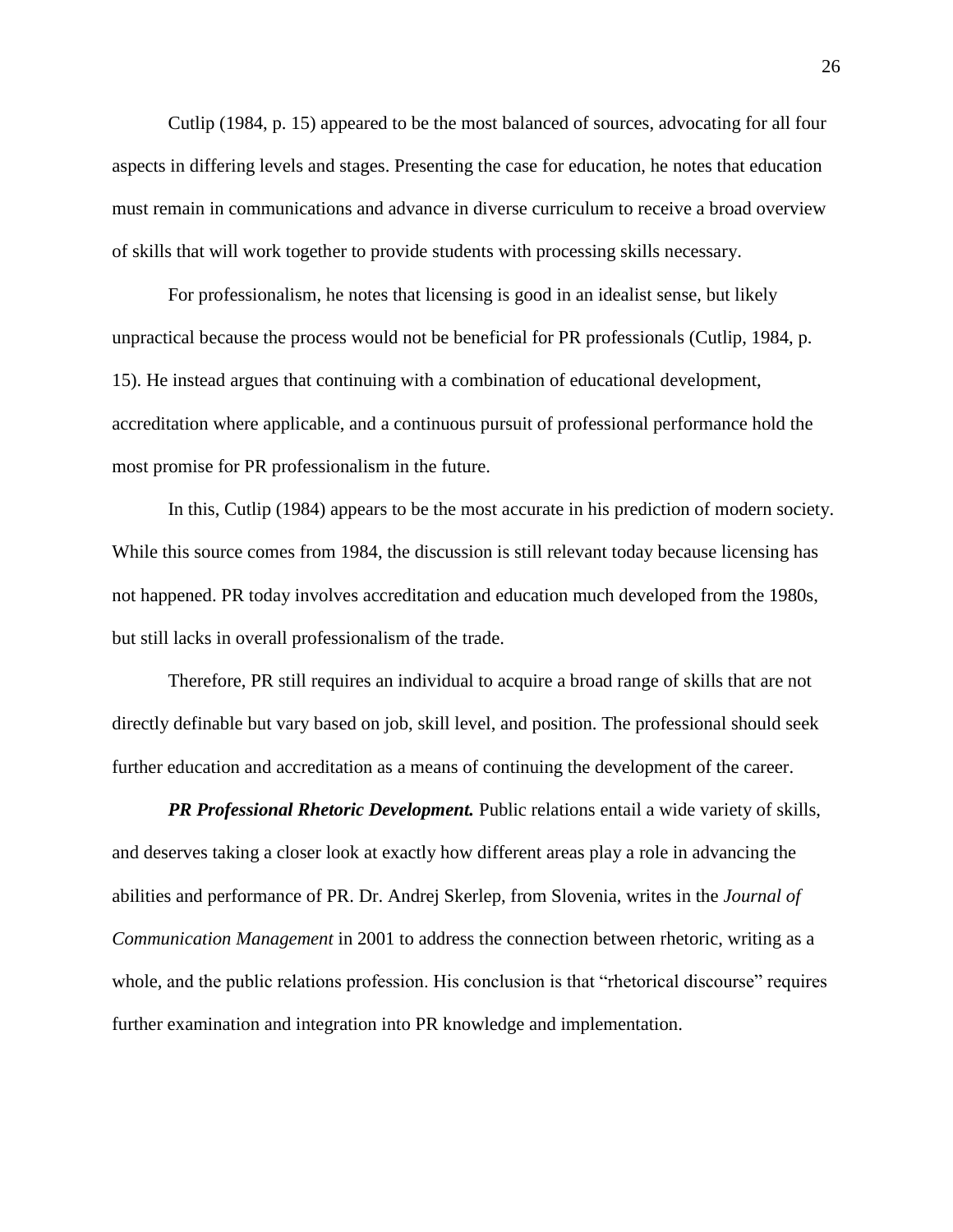Skerlep (2001) first defines PR as a field that is based on social sciences and human behavior to analyze and explain how corporations should interact with the public. This, he asserts, is based on the work of Grunig (1984), who is analyzed in this paper. Skerlep argues that this definition of PR fails to adequately address the foundation of language and words that are required for successful public communication (2001, p. 177). Although the social sciences began to focus on communication tactics such as writing, expression, and context, Skerlep notes that PR has not reviewed this area of the profession.

He analyzes textbooks currently cited for PR education, and notes the lack of theory and discussion for communication tactics. This, he differentiates, is not simply the practical application of writing, which is often well-covered. He refers instead to the study and theoretical knowledge of language in the PR education and presentation (Skerlep, 2001, pp. 178-9).

Rhetoric is the basis of PR, and can be analyzed in several dimensions. In defining rhetoric, Skerlep promotes "the art or skill of being able to articulate oneself well" (2001, p. 180). In narrow, persuasive terms, Aristotle's model of ethos, pathos, and logos are welldocumented forms of rhetoric. Skerlep delves into the multi-faceted character of rhetoric on a broad scale, noting that PR must incorporate these elements to a greater degree because the elements of rhetoric are often confused in trying to communicate with publics (2001, p. 180).

Practically, rhetoric should be implemented to form persuasive dialogue that justifies decisions. PR authors such as Grunig (1984) originally classified rhetoric with manipulative tactics that were one-sided and ill-becoming to the profession of PR. However, further research has shown that rhetoric is fully able to assist PR in the exploration of topics and to provide a channel for successful persuasive and reciprocated communication (Skerlep, 2001, p. 183).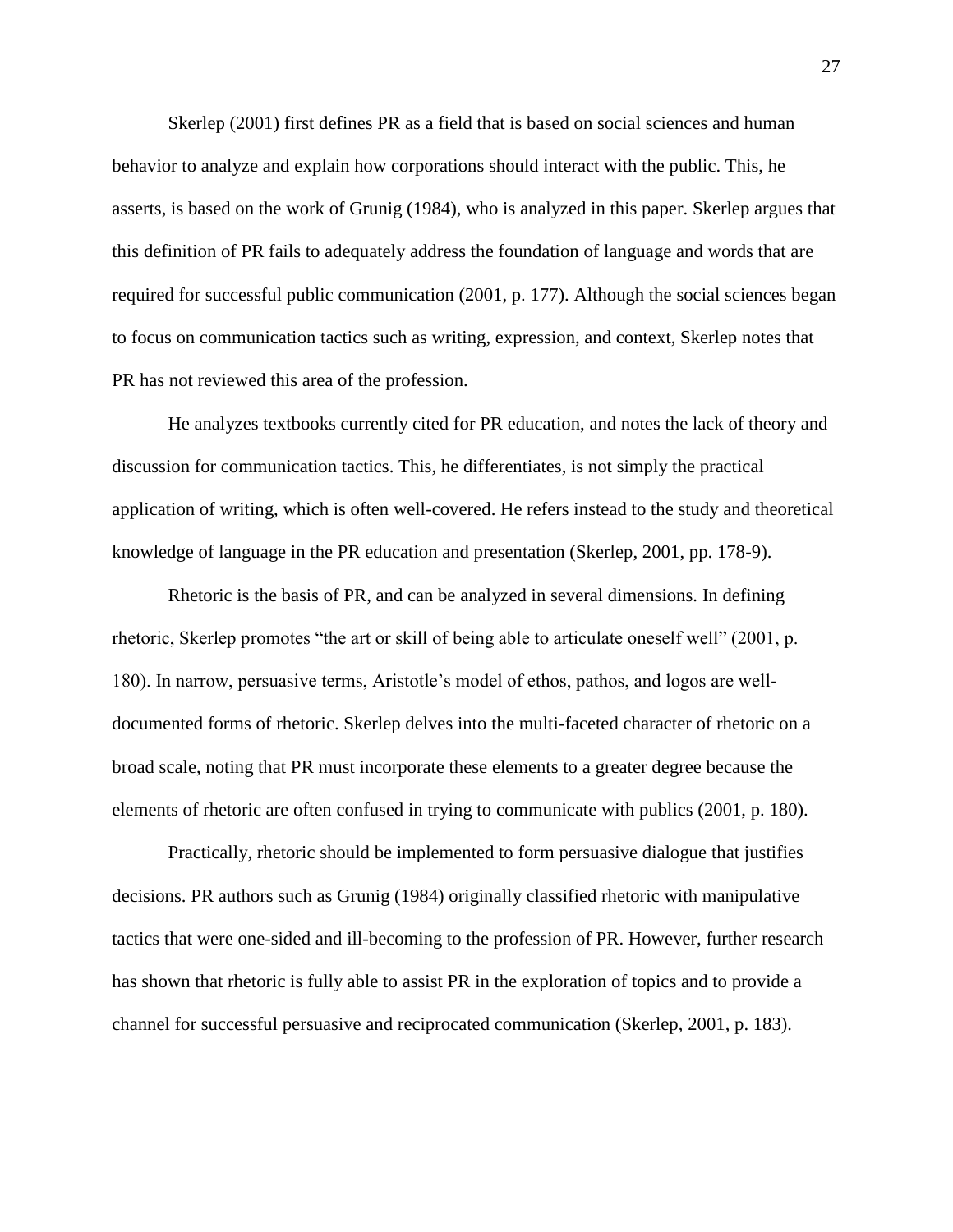Skerlep (2001) notes that argumentative discourse includes structure and dialogue for the ultimate goal of discovering true knowledge, which he claims cannot be discovered without some form of discussion to clarify and bring forth a more complete understanding of the issue.

Because of this, he examines Toulmin's model of argumentation. Toulmin provides a flexible structure for information to be analyzed and presented with confidence in a formal debate setting, or more informally in communication with publics (Skerlep, 2001, p. 184). The details start with a claim that must consequently provide context, authority, further research, and possible detractions. This model allows for growth and change of an idea or message.

Ultimately, Skerlep (2001) shows that the theoretical aspects of writing and language are not adequately included in PR education or practice today. In order for effective growth of the PR professional, there must be further implementation of rhetorical analysis in the communication discussion of PR.

Written in 2001, this advancement of the PR field provides a foundation for practitioners to gain a greater grasp on what areas of the profession need further development personally and academically.

*Emotional Intelligence.* One area of PR skills and occupation is the concept of gender. While there is not much room for gender discussion in a thesis dedicated to skill development, some discussion of the subject is deserved as a part of the interpersonal skills in PR. Liz Yeomans writes for the *Journal of Communication Management* in the United Kingdom (UK) in 2007. Her article details the effect of perceived gender roles in the PR position, and that impact on the requirements for skills in PR, ultimately arguing for a further discussion and inclusion of emotion in the skills addressed and achieved by PR professionals.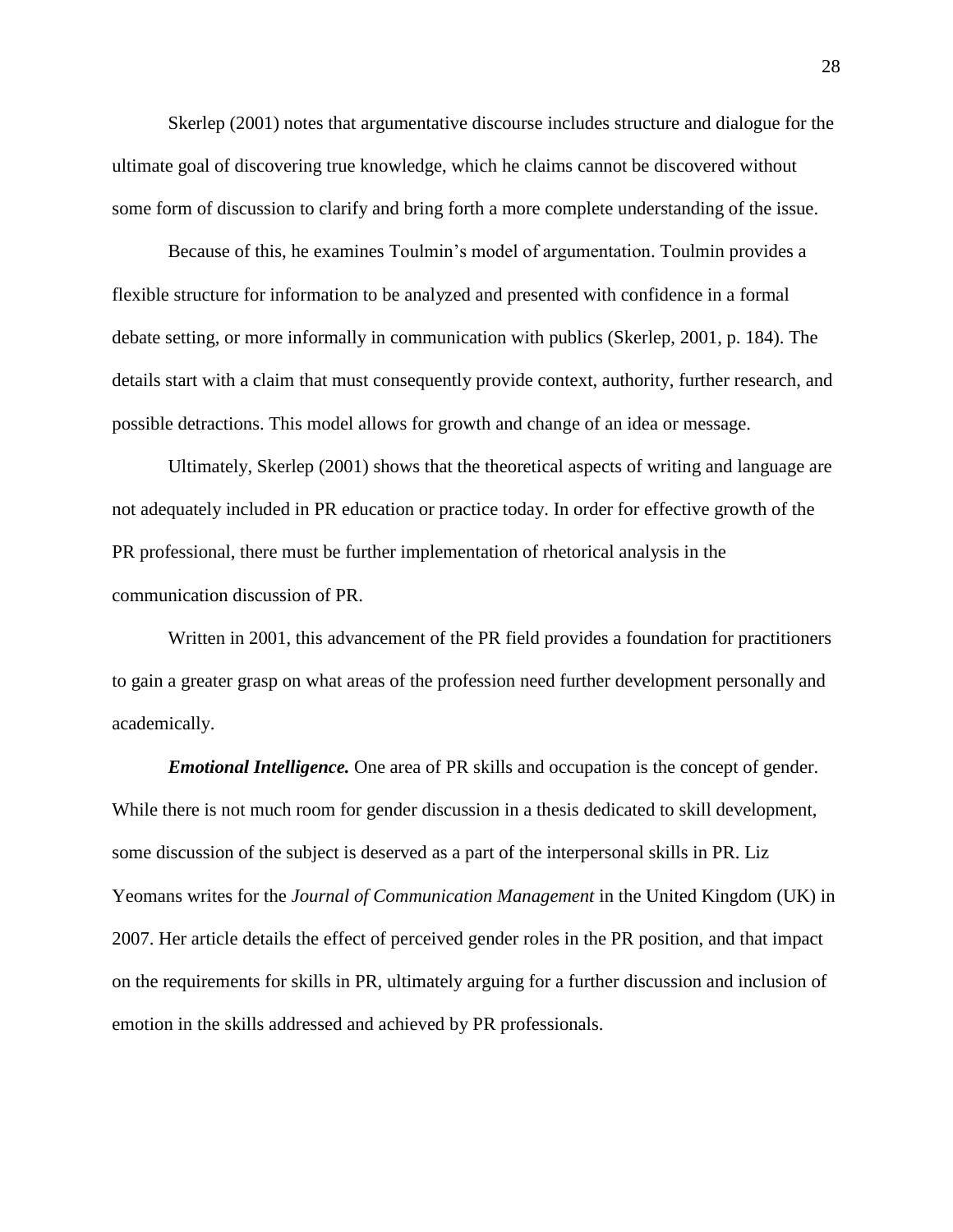Noting that a majority of the PR field is comprised of women, Yeomans (2007) seeks to understand where that trend arises. She first analyzes emotion in organizations. A more recent phenomenon, emotion is slowly gaining recognition for the role emotions play in decisionmaking, though many try to discredit emotions and rationalize logical thinking.

In terms of occupations, emotion is something that is becoming commercialized, meaning that more professions are requiring some form of emotional presence not always genuine, making emotions something that can be paid for in the profession. Yeomans (2007, p. 214) cites this as worth discussing in terms of women who are seen as more emotionally attuned, and their presence in the PR profession. She questions if PR is seen as more emotional of a profession and leads women to pursue the career, or if women pursuing the career make it appear more emotional (Yeomans, 2007, p. 217). The chicken or the egg, essentially.

Yeomans (2007) asserts the necessity of multiple layers, prompting her further study. Different theories assert that emotions involve differing levels of "emotional labor," or the forced use of emotions that transform a person's natural behavior.

In PR, there is almost no research about the emotional demands of the job. While most research focuses on the rational thinking elements of PR, some practitioners note the intuitive, instinctive elements that are involved in PR. Minimal emotionally-related studies discuss connections that PR professionals must make with a client that cannot be measured in any other capacity than emotional labor.

For further discussion, Yeomans (2007, p. 217) showed through interviews of 20 students who returned to the educational atmosphere after 12 months in the field what the emotional labor looked like in the field. Overall, the students recognized the need for emotional rules and acting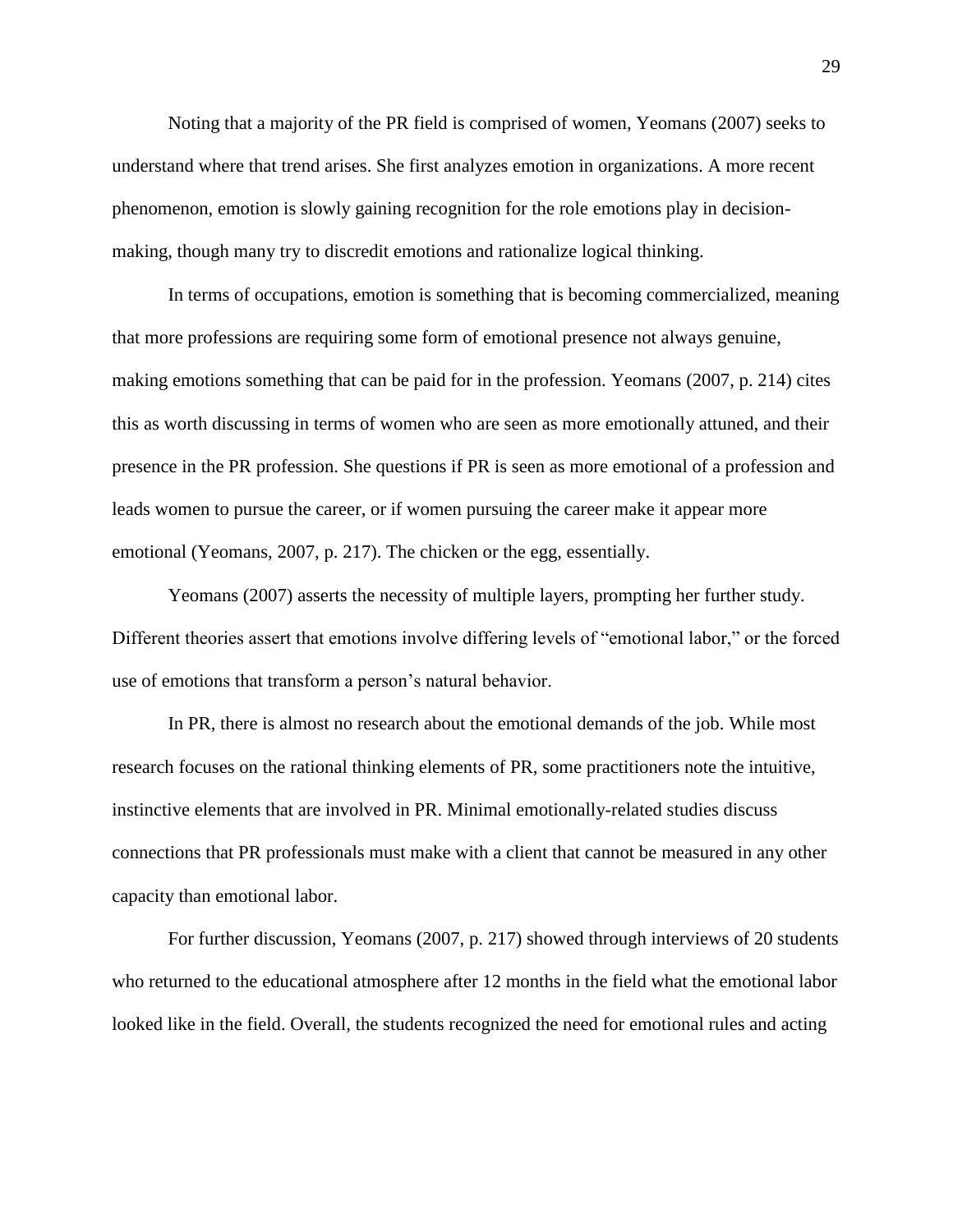to help advance the goals of themselves, the clients, and the corporation. While they had to learn how to please others and change themselves for customers, they did see positive results.

Ultimately, Yeomans (2007) shows that emotions do play a large role in the PR development and advancement of the profession. Skills often required in the PR field but almost never discussed include a professional's demeanor that is distinctly part of their emotional makeup. Professionals or educators looking to advance the PR occupation as a whole or individually must consider the implications of this study.

While there are flaws, such as Yeomans' lack of male inclusion, small database, or slightly inapplicable constituents, further research and discussion would benefit the scope of the skills and abilities required by PR professionals today.

Overall, the research on suggested growth for the professionalization of PR highlights the continuing issue of evaluation through accreditation. Skills involved are highly debated, with writing as a traditional skill recognized in high demand, and new technologies are emerging as equally important. Professionalism on an absolute level has yet to be realized, but there remains strength in the unified recognition of necessary skills.

#### **Educational Analysis**

**Current Standards of Education in Public Relations.** The professionalism of PR is dependent upon the reliability and excellence of education. The correlation has been distinctly noted by many professionals and studies. In this discussion, education is the most important aspect of PR, especially in preparing students for success in the workplace. As such, a review of the current literature regarding education practices in America today will provide clarity through history, programs, international and extracurricular analysis.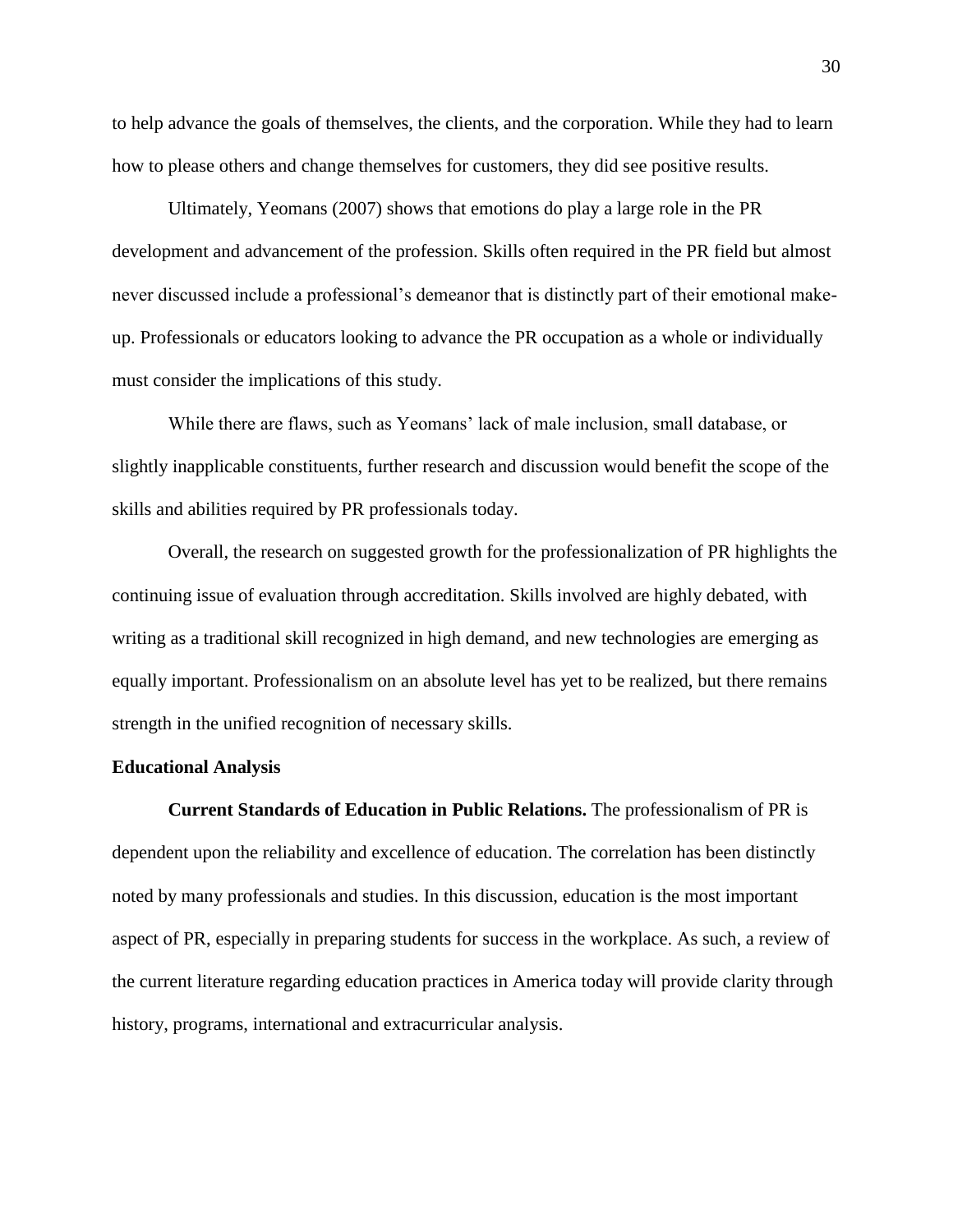*Education History.* One of the most important discussions is the education process of PR throughout American collegiate programs. For the purpose of this work it is deemed necessary that an understanding of the educational history of PR be given, with descriptions in regards to structures of PR programs and accreditation processes.

Two brief snippets from opposite chronological ends actually have several similarities that prove fruitful for discussion in PR education analysis.

In 1967, the PRSA offered new course materials for professionals and educators regarding case studies (Simon, 1967, p. 48). The subject matter was designed as a brief workshop or conference to help any individual in the PR field become more familiar with real cases and scenarios, and how to implement theory, ethics, and leadership into situations requiring PR experience (Simon, 1967, p. 48).

The goal of this output was development of the PR profession as a whole by individually advancing the PR professional, educator, or student.

In 2013, Courtney Dreyer, APR, gave a brief interview regarding her involvement in the PRSA and the value that continuing her education had provided for her professional career (Dreyer, 2013, p. 16). She highlights PRSA as continuing her growth in education even outside the college classrooms. Dreyer (2013) asserts,

It's important to be involved in organizations like PRSA and professional development groups. While you may not be pursuing a degree, you're continuing that learning process—either informally through the relationships that you build or people that you're networking with and learning from, or formally, like coming to a conference like the PRSA International Conference. (p. 16)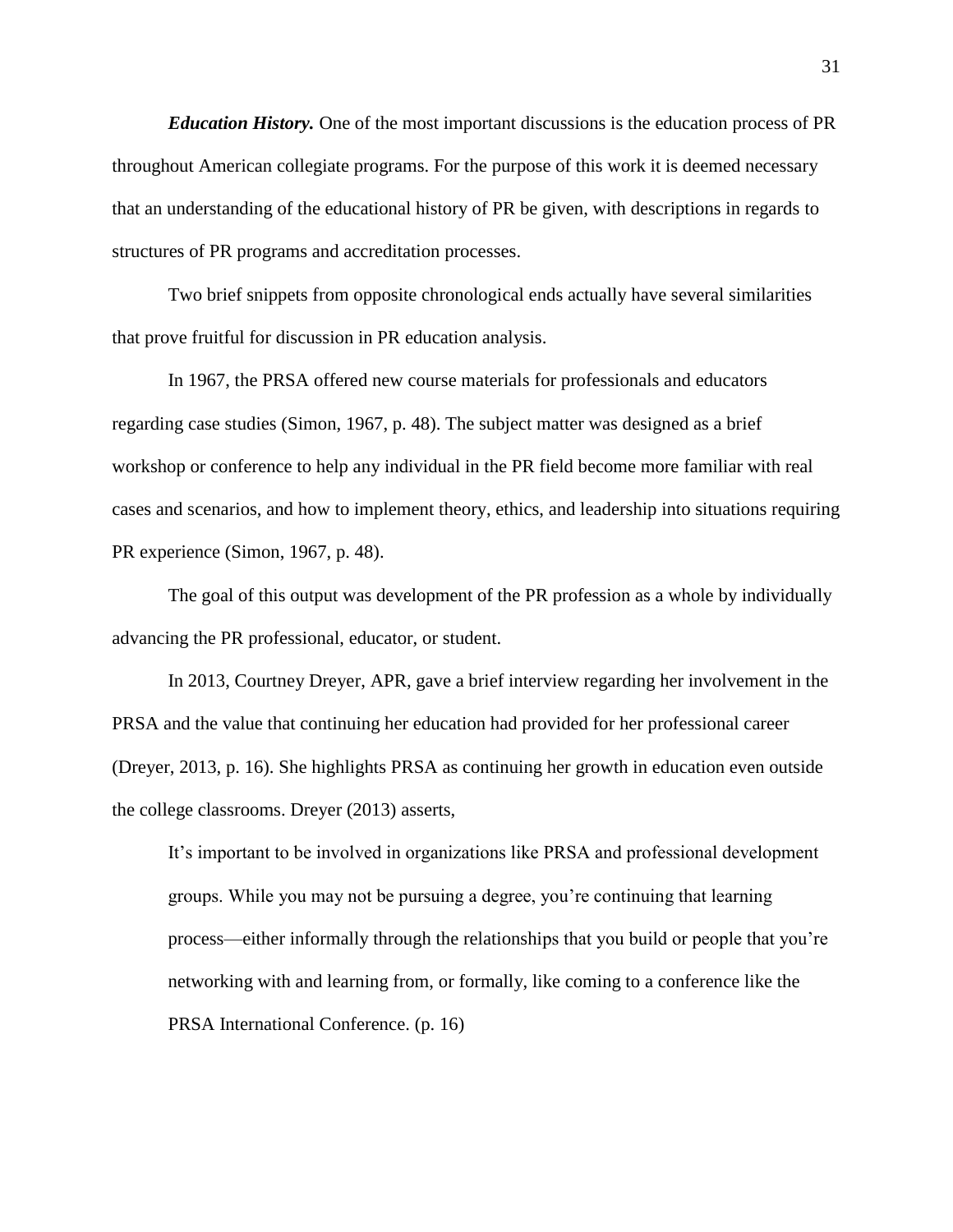This brief interview shows the value that academic and professional organizations like PRSA can add to the education experience.

Both pieces provide evidence for the education system of PR, in that the education flows not only from the classroom, but the environment and experiences around it that help shape individuals into professionals.

An update in the *Public Relations Quarterly* in 1968 shows similar progress and development of education in public relations at this time. Raymond Simon details two main propositions that the PRSA board discussed and clarified.

The first was the development of a Director of Research positon, which would oversee nine main operations. These operations were mainly concerned with the gathering and disseminating of research in the available field. The Director would consolidate research in many different fields that could pertain to PR occupations in such a way that would be accessible for PR professionals nationally (Simon, 1968, 29).

This Director would put into place the processes for future research and national professionalization of the PR field, such as awards in the organization, a database of PR facts, studies about the practice of PR in the field, and a place for academic research to be published (Simon, 1968, 29). Most importantly, the Director would encourage and support future research by ascertaining areas of weakness in the PR field of exploration, look forward to future developments in the field, and encourage research for the overall benefit and professionalization of PR as a whole (Simon, 1968, 30).

The implications for education hold that the education process of PR will not only conduct more research as part of the degree to gain a better understanding of what PR consists of, but will also allow the education process to reflect PR as a whole.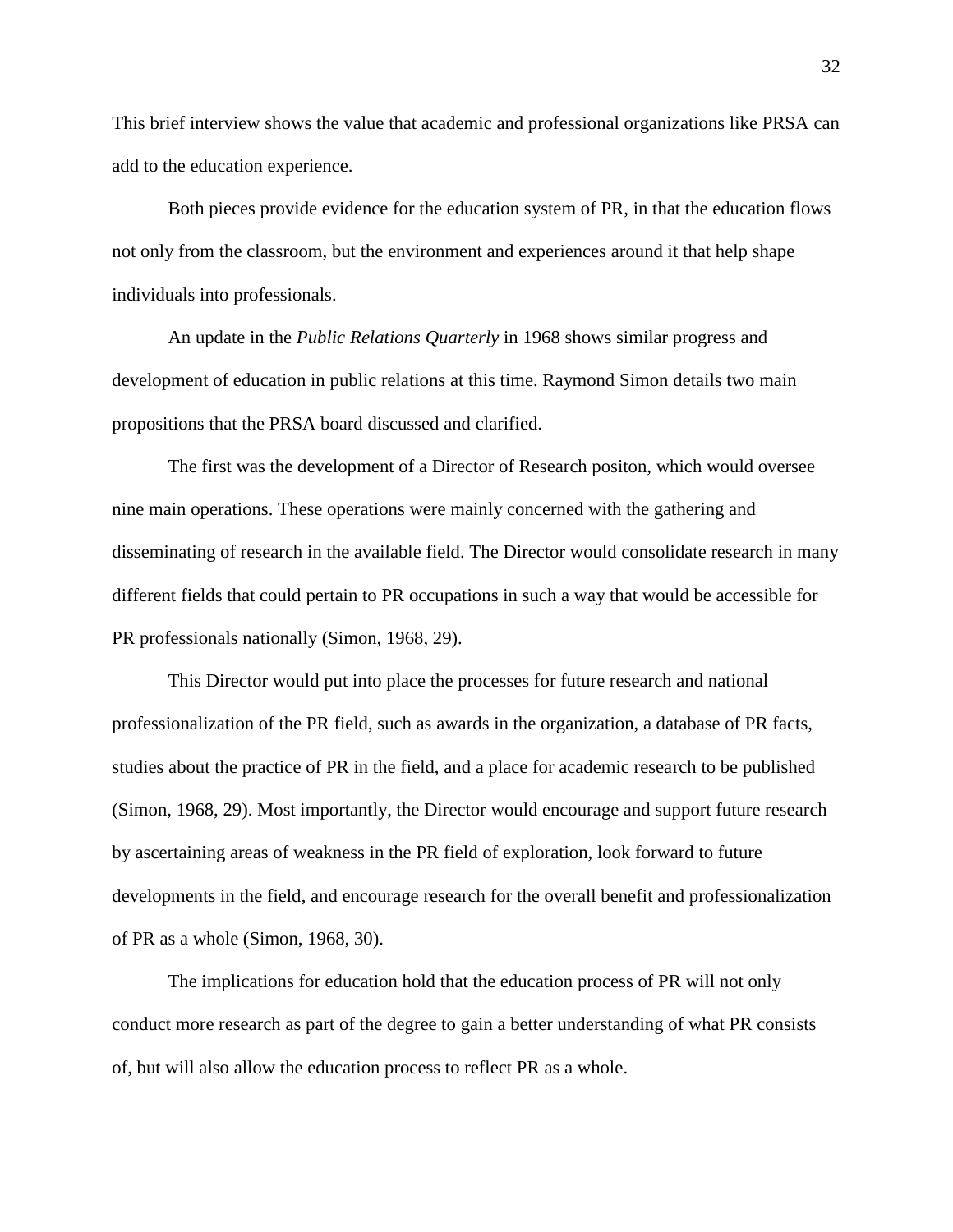In light of this discussion and benefits, the PRSA Board also approved nine student chapters throughout the United States to form part of the first Public Relations Student Society of America (PRSSA) (Simon, 1968, 30). The student chapters emerge from a desire to build the educational process outside of the classroom, and give outlet for the furtherance of modern communication techniques that students must obtain. This marks the first instance of student PR organizations sponsored or accredited by a national PR organization in 1968 (Simon, 1968, 30).

While these instances overall present only minor information, they speak a great deal as to the development of PR educational and research procedures. The PRSA put forth a great deal of effort, thought, and research into developing the next generation of PR communicators and how to prepare them adequately as students for the real world, and as professionals for excellence in the field.

Past presidents of the PRSA, as a reflection of the organization as a whole, have given thought into the most impact development of PR throughout its life as a career. Bill Baxter, from the University of Oklahoma, compiled responses from 24 previous presidents of the PR about the effect of education in PR. Written in 1981 for the *Journalism Educator* (a quarterly academic journal)*,* this collection sought to identify the catalysts for PR advancement since its genesis, and these 24 presidents discussed the incredible role of education as a catalyst in PR professionalization.

As Baxter (1981) assesses, most presidents noted that the classes and structure provided by PR education programs were essential in carrying the PR career through difficult times such as World Wars (p. 23).

Baxter interviewed Carroll Bateman, president of PRSA in 1967, and noted her response about PR development.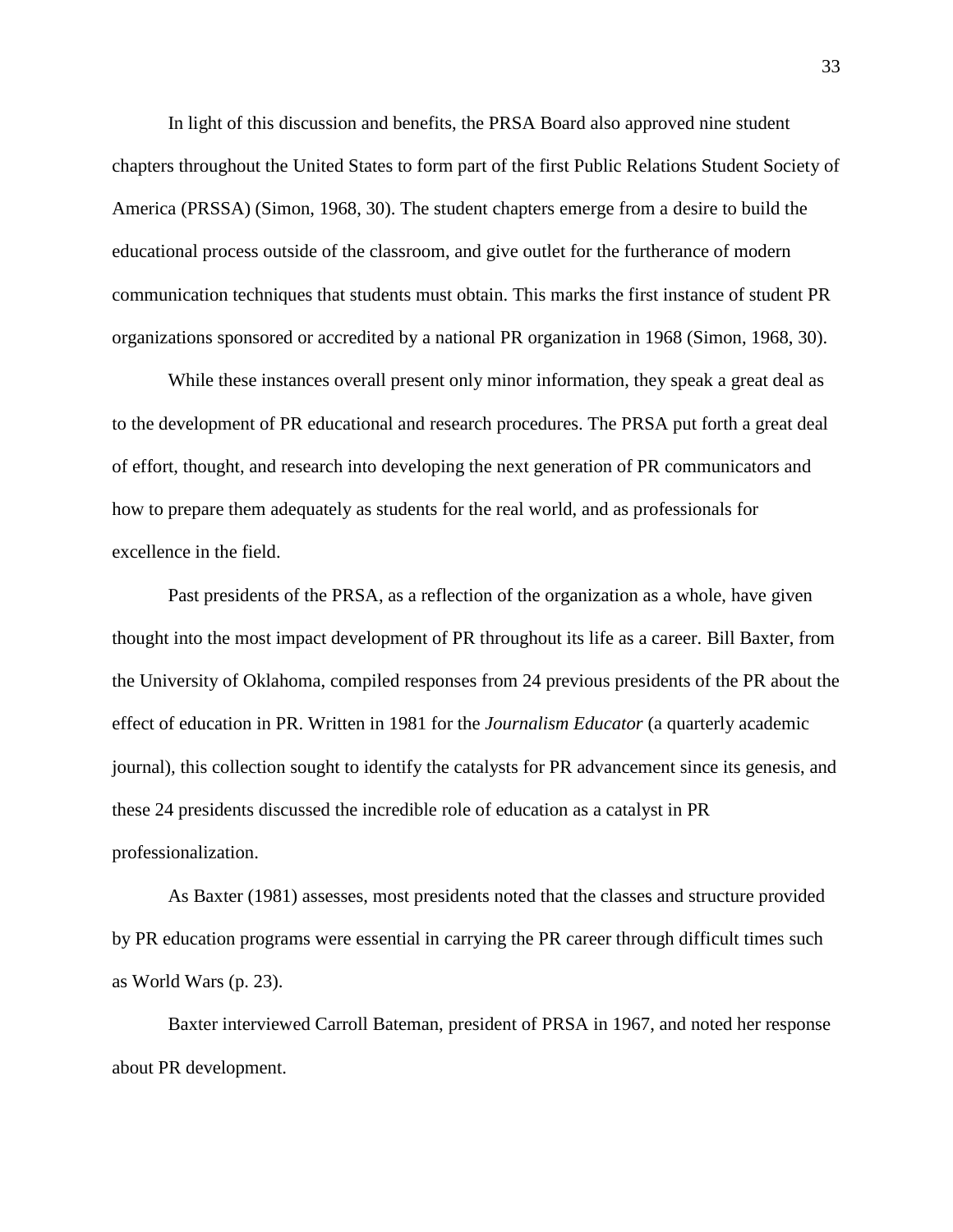Biggest change has been the gradual but steady moves toward professionalism, particularly through the accreditation and continuing education programs of PRSA and the improvement of public relations teaching in colleges and universities as evidenced by

This demonstrates the importance of education as a pillar in the PR occupation. In considering this thesis, then, education must be excellent and standardized to achieve the full function of PR professionalism.

the increasing number of PR programs accredited by ACEJ. (Baxter, 1981, p. 23)

Presidents also showed that progression has been significant in the context PR is used. In earlier years, PR has been used primarily as a writing and speaking function for the organization, but presidents were proud to note that PR is becoming more related to policies and human behavior (Baxter, 1981, p. 24), assuming a managerial function in the organization to provide advice into the behaviors of the publics.

As gathered in the *Journalism Educator* in 1981, these sentiments set the precedent for furthering PR education into the future and the role that PR plays in the occupational world. Education should therefore strive to adequately prepare the student so that the education is sufficient for student entry into the workforce.

*Academic Analysis.* The Association for Communication Administration (ACA) also values the development of the next generation of PR communicators through education, so they commissioned a survey in 1989 to analyze the extent of PR programs in universities across America. In response to the Commission on Undergraduate Public Relations Education (the Commission) put forth by the Association for Education in Journalism and Mass Communication (AEJMC) and the Public Relations Society of America (PRSA), the ACA sought to analyze the accuracy and relevancy of this commission (Fitch-Hauser, Barker, Barker, 1989). While the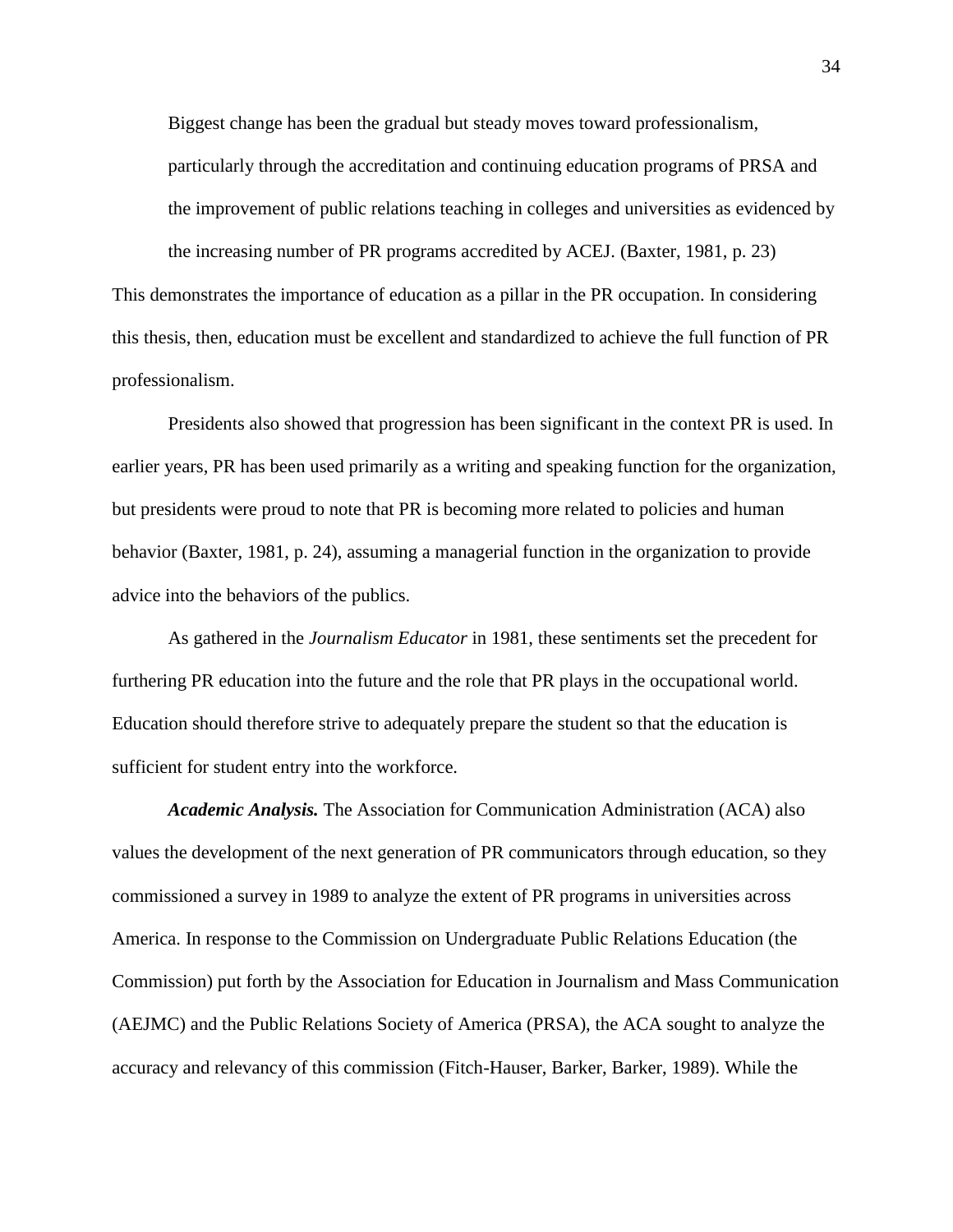Commission discussed what ideal PR programs should look like, the ACA sought to identify current PR standings. This serves as an excellent foundation to gain a broad understanding of where education in PR stood in that time, providing the first step to discovering today's modern education status.

In this survey, several questions were asked of around 2000 students, of which 210 actually returned applicable answers. The questions and responses were broken down into four categories: structure of existing PR programs, faculty attributes, curriculum issues, and advanced PR education (Fitch-Hauser et al., 1989, p. 81).

The first is existing structure. Survey found that the majority of PR programs were housed in combined or speech communication departments, rather than mass communication or journalism. While the majority were experiencing program growth, those in mass communication programs were showing signs of decline. Margaret Fitch-Hauser, Deborah Roach Barker, and Larry Barker write on behalf of the ACA and outline the research findings. They note that a very small percentage of programs practice self-study, or the self-analysis of the program success and effectiveness, except those programs in the journalism department (1989, p. 82). This could in part be due to the lack of accreditation by the AEJMC from most departments. Fitch-Hauser and Barker (1989) admit this is due to the bias in accreditation against departments that are not journalism. Overall, the structure of the PR programs is growing and developing, but lacks standard content and accreditation across the nation.

Faculty experience and size as a category was used by Fitch-Hauser et al. (1989) to analyze number of faculty with practical experience, highest educational degree, and number of these individuals in different programs. Overall, the data reported that most programs house faculty that have doctorates as their highest degrees, and the majority of faculty have 1-6 years of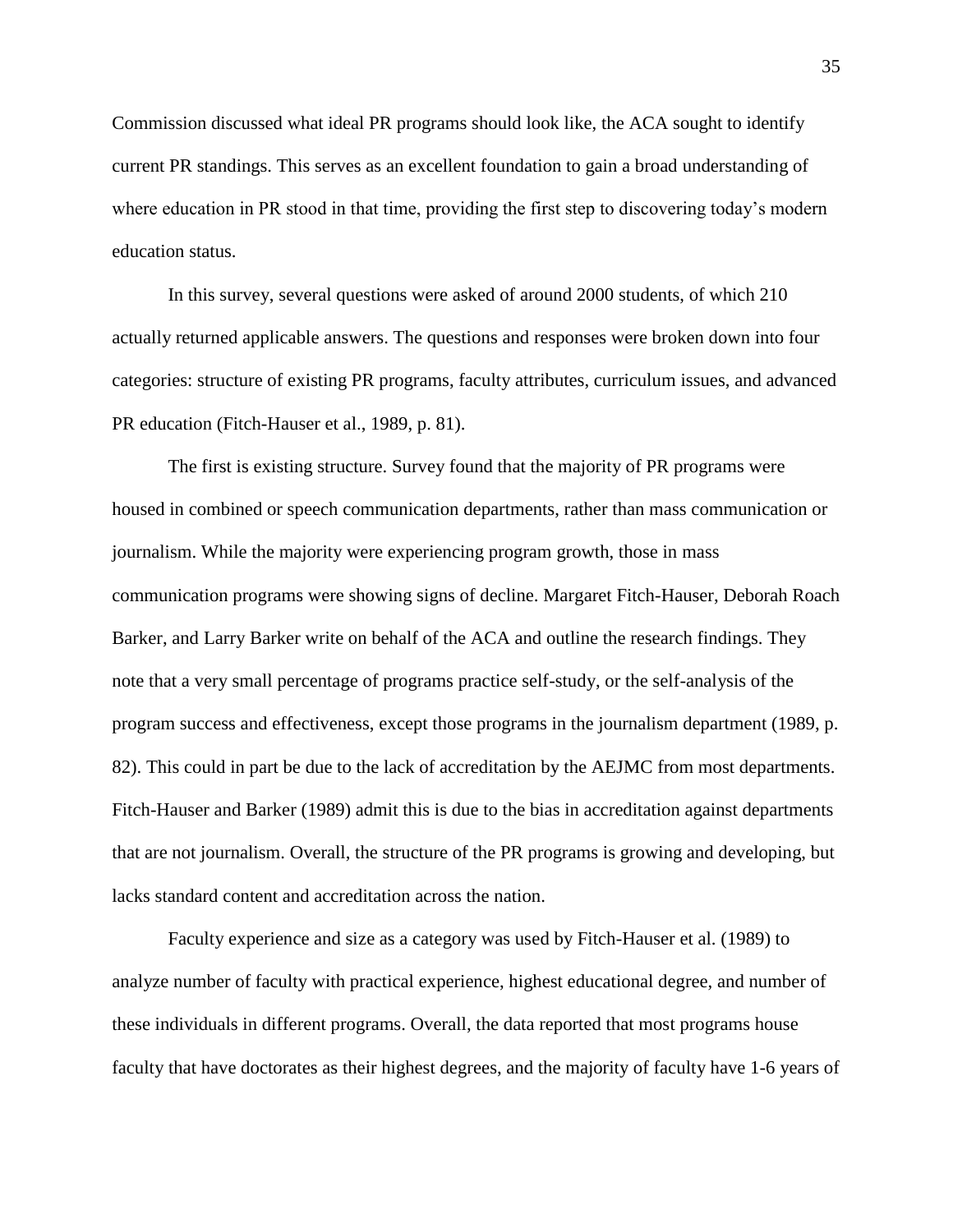practical experience in the field. Students noted that out of the time spent working with faculty, the majority hold doctorate degrees, while many hold master's degrees (Fitch-Hauser et al., 1989, p. 84). These aspects are in conjunction with the recommendations made by the Council regarding what future PR programs should entail, and are along the guidelines of the AEJMC accreditation process requirements.

Curriculum was also addressed by ACA, and courses labeled PR and the requirements of such courses in the program were a focus. PR programs in journalism departments reported the highest number of classes offered with PR in the title (the majority more than 5 classes), and had requirements to take 1-4 classes of that nature. Other departments offered slightly less in number and requirements (Fitch-Hauser et al., 1989, pp. 85-86). However, in relation to communication classes in general, the vast majority noted requirements in five or more classes, and around 30% required ten or more classes in the communication field.

The Commission also recommended business writing as a focus for PR majors, so the ACA surveyed the availability and requirement of business writing classes in the PR programs. A large majority of respondents did not have any requirements in business writing or business classes, but a sizeable minority had that requirement (Fitch-Hauser et al., 1989, p. 86). The vast majority had the option to choose business-related studies as a minor, which somewhat balances out reality with the recommendations.

Fitch-Hauser et al. (1989) explore the requirements of internships as another aspect of curriculum issues in PR programs. Consistent across all departments housing PR was the majority verdict that internships of some kind were required by the institution (Fitch-Hauser et al., 1989, p. 86).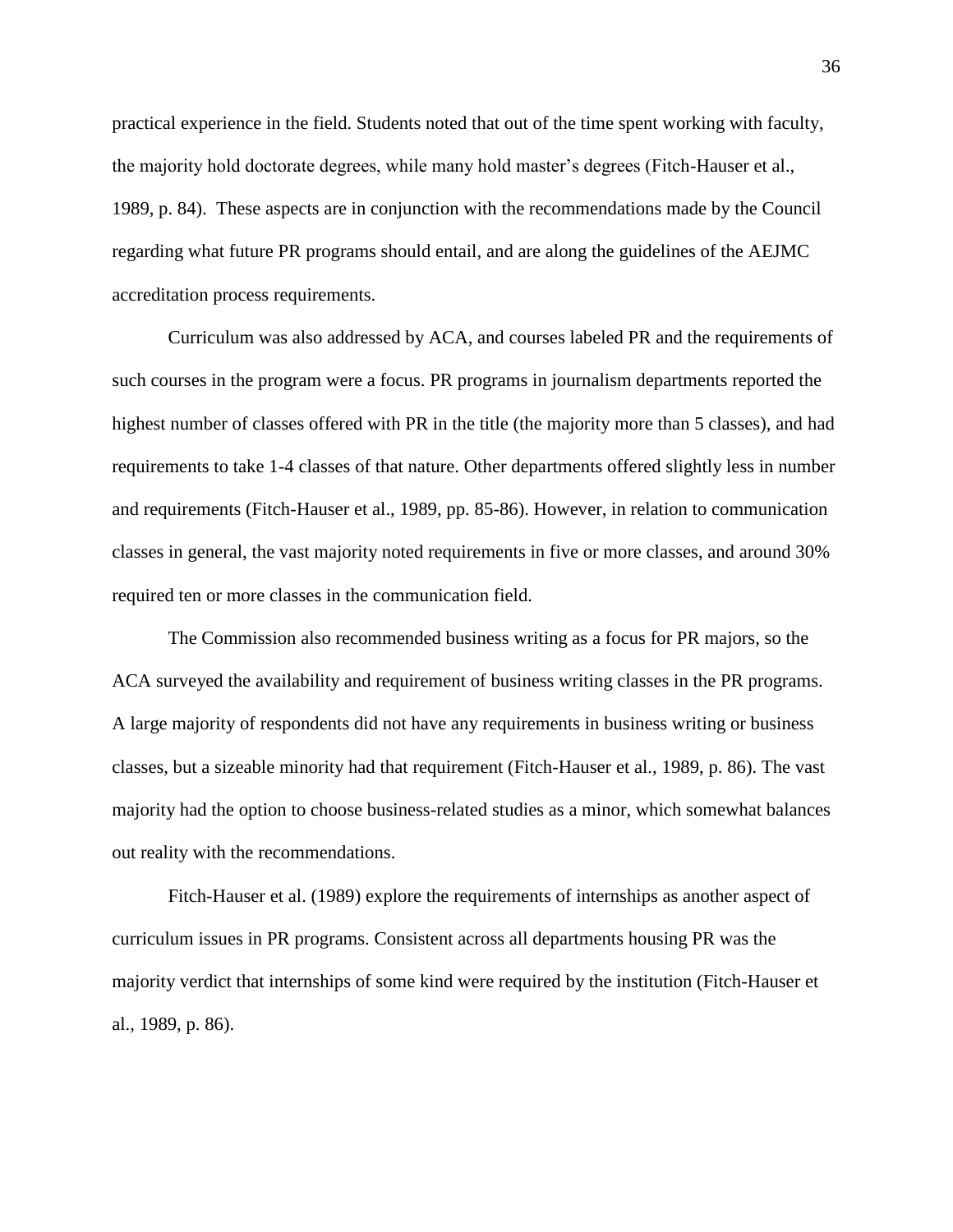Lastly, the topic of advanced PR education focused on degrees past bachelor's degrees. While the majority of surveys noted no degrees past undergraduate, a small minority (17.1%) had master's degrees, and only 1.9% had doctorates (Fitch-Hauser et al., 1989, p. 87).

ACA concluded by noting that most programs are adequately meeting the needs of accreditation except for curriculum requirements, which could be due to other communication related requirements. The most troubling aspect was the lack of self-study, but Fitch-Hauser et al. hoped to see improvements in this area as the PR programs continued to grow (1989, p. 88).

In the year 2017, a comparative study would be quite interesting to see the growth in today's PR programs. These survey results give a clear picture of what early PR programs entailed, showing that the education of PR was something taken seriously by national organizations such PRSA and ACA, but lacked standardization across the nation. Overall, PR programs and their educational effectiveness appeared to be substantial in content.

*International Analysis.* Only looking at the United States in measurement could lead to bias or an inaccurate view of the program. Wonjun Chung and Jinbong Choi offer a comparison of PR programs in the United States, the United Kingdom, and South Korea in 2012 for the *Journalism and Mass Communication Educator*. They seek to understand the characterization of professional occupations in the curricula of each country and provide a suggestion about those implications.

In PR education programs, they recognize first and foremost a desire for ten main elements to be required in curricula, based on the Commission on Public Relations Education (Chung & Choi, 2012, p. 377). The ten categories of PR education are PR theory, law and ethics, research, planning and management, writing and production, action and implementation, globalization, new media technology, internships, and specialized electives. Chung and Choi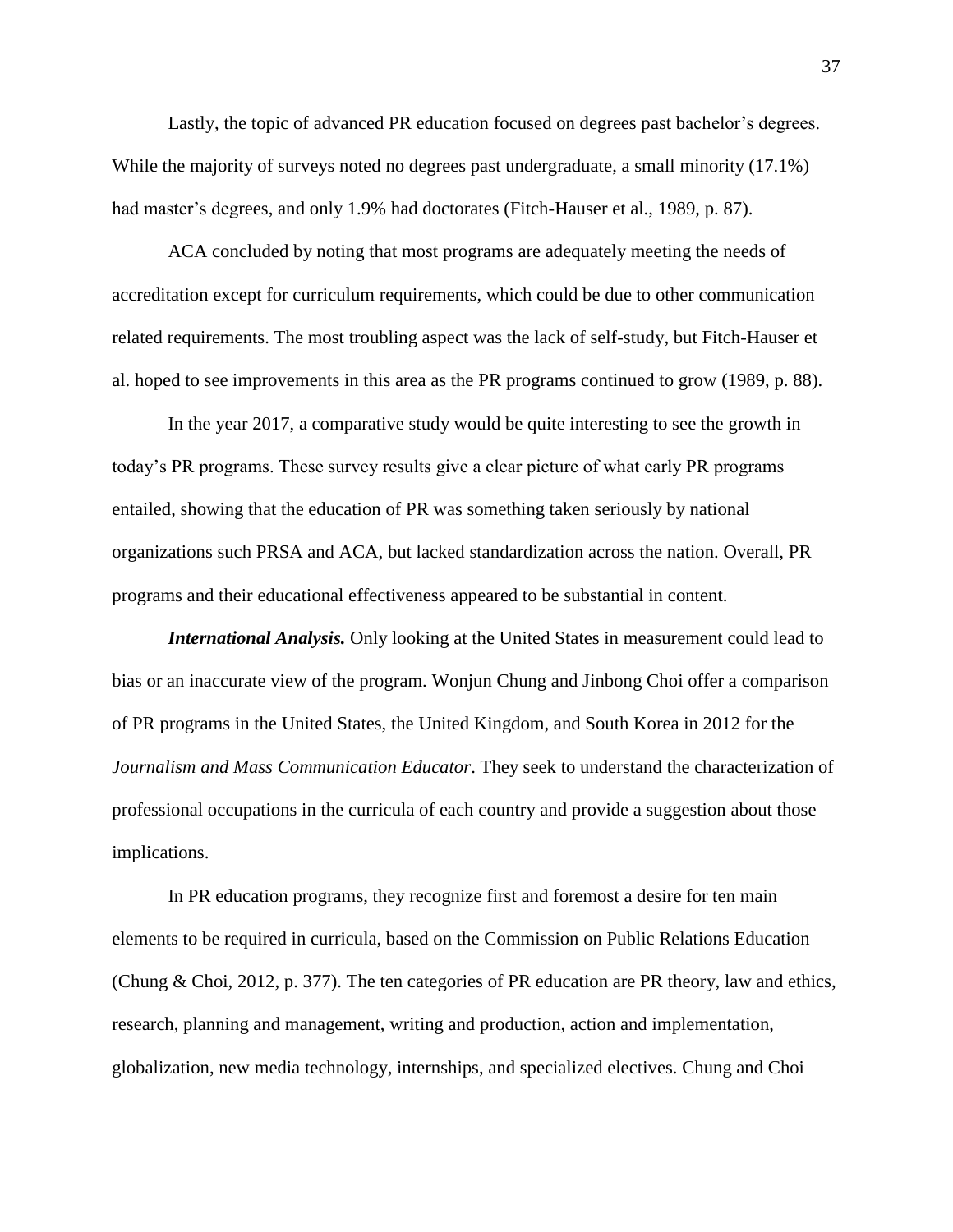(2012) use these criteria as a measurement to identify what quality of education curricula in each country offer.

Top PR classes required in United States curriculum included PR principles, writing, campaigns, internship, and production (Chung & Choi, 2012, p. 381). The United Kingdom's classes were more focused on management, research, marketing, new media technologies, with similar qualifications in internships and production. South Korea agreed with most required classes in writing, production, internship, research and campaign (Chung & Choi, 2012, p. 382). The implications mean that the United States in collegiate programs nationally focus on practical courses, while the UK has more theoretical approaches, and Korea values practical and skillbased classes (Chung & Choi, 2012, p. 385).

Chung and Choi find that the United States offers "the most balanced PR education" (2012, p. 386) and the classes are centered primarily in US theory and practice. International PR is trending toward the PR standards and education provided by the United States, so these programs provide excellence in many areas.

There are weaknesses in each program; for example, fewer US college programs offer courses in new media or PR ethics, and have very little international PR focus (Chung & Choi, 2012, p. 386). Chung and Choi (2012) conclude that each country's culture affects the PR of that country (p. 387).

In the future, since this only included online curriculum assessment, research should include more real-life curriculum analysis which could involve interviews with faculty and staff. Overall, Chung and Choi (2012) recognize that this study will have to be continually updated as PR shifts to adapt to an ever-changing society.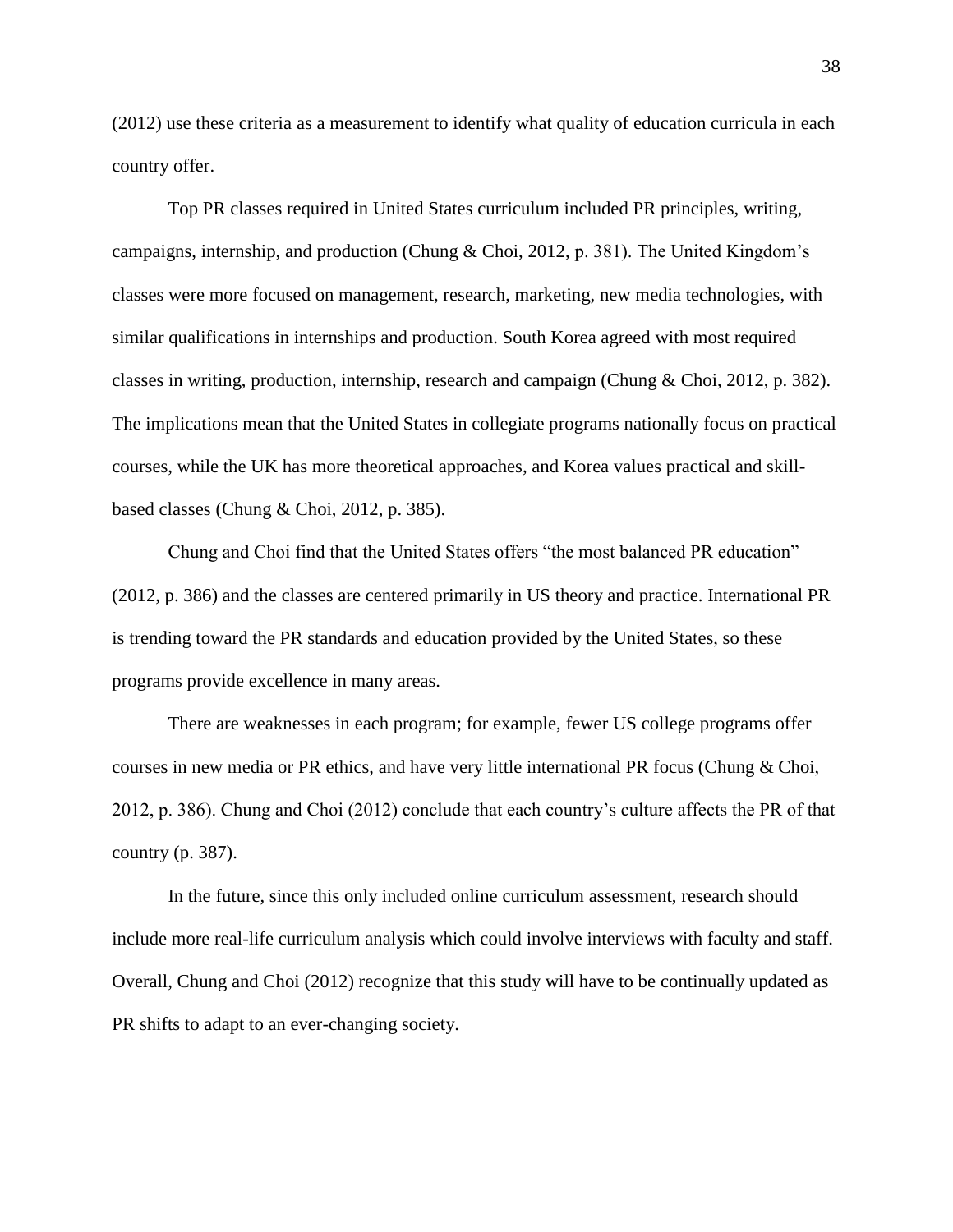For the purposes of this paper, Chung and Choi provide a healthy and observant exploration of the overall collegiate PR programs in America and offer helpful areas for professionalism standards and future educational growth.

*Extracurricular Analysis.* In 2013, research was completed by Sarah Maben and Kathleen Whitson to decipher the benefit of "Experiential Learning Labs in Public Relations Programs." The advance of PR education was such that in 2013, there were almost 120 PR programs in the United States that provide student-run public relations firm running out of the academic sphere for educational experience. In an article for the doctoral dissertation, Maben and Whitson assess the many aspects of these organizations. The research completed in this article showed that the labs provided incredible experience for students, but Maben and Whitson (2013) sought to determine what characteristics made an impact on the success of these studentrun public relations firms.

The literature review initially noted internships as the most influential method for learning KSAs not found in the classroom. Therefore, these student-run PR firms filled a muchneeded gap in the PR educational system (Maben & Whitson, 2013, p. 5). The evaluation of the firms determines how effective they are in providing necessary experience for students.

The PRSSA shows that 124 chapters make use of such student firms (Maben & Whitson, 2013, p. 6). Maben and Whitson detail the characteristics of several such firms, noting attributes like full PR consultancy, the ability to research, present and implement such PR knowledge that can only be presented in the classroom without full effect.

Colleges without fully fledged student-run firms often have similar campaign course requirements or internship opportunities. Internships are very similar in nature to the academically based student groups, but the collegiately-housed program replaces the internship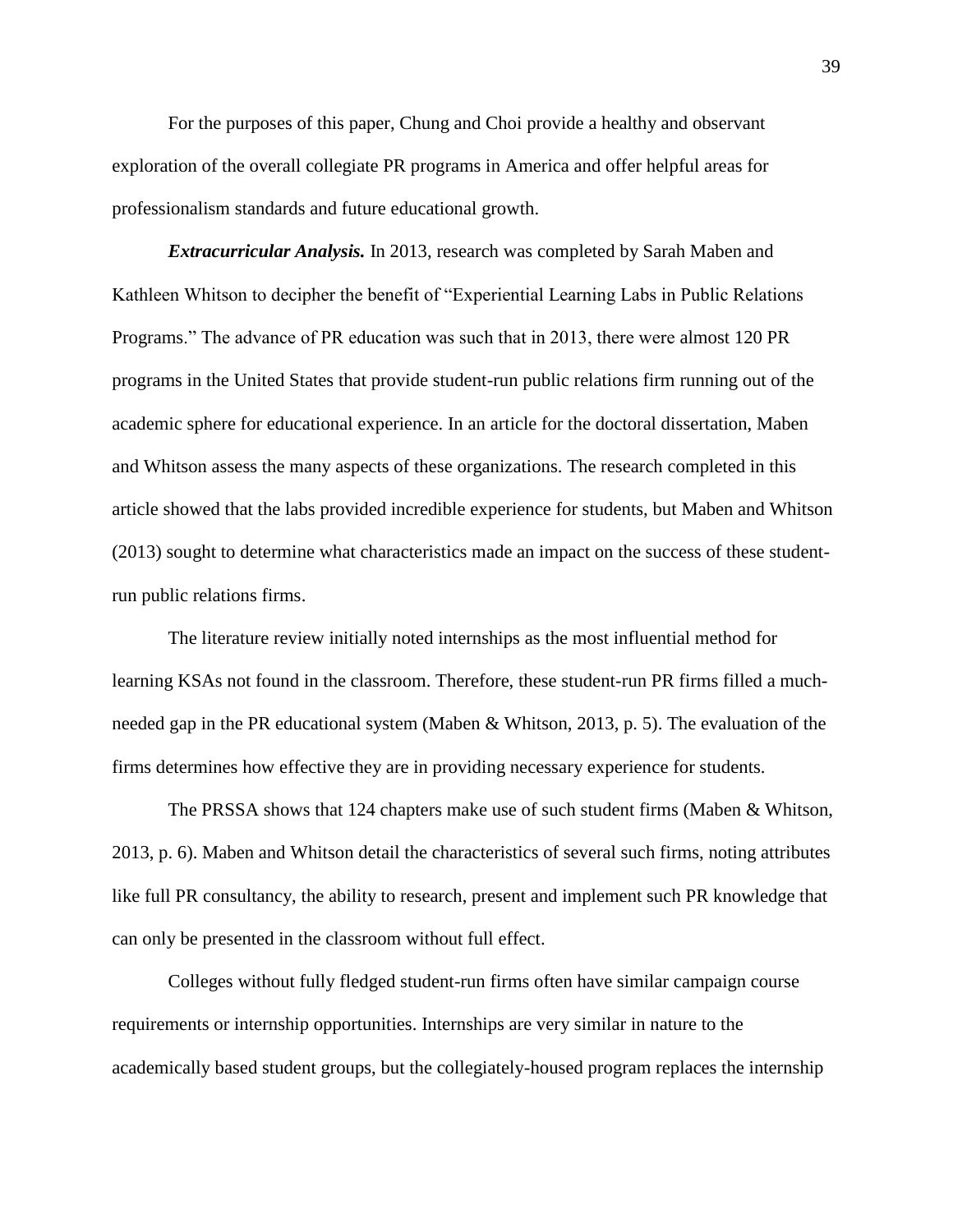experience with even more opportunities for students to take full responsibility of the position and run PR through a full completed sequence (Maben & Whitson, 2013, pp. 7-8).

The method of the study explored student firm's characteristics through a rigorous and detailed survey to the advisors of such student firms. Roughly 55 institutions were actually represented with the received data (Maben & Whitson, 2013, p. 10).

The results show a majority of institutions that supported firms are not accredited by ACEJMC (Maben & Whitson, 2013, p. 14). The programs varied greatly by length of operation, acceptance rate of students, compensation levels of students, professional space dedicated, and types of clients. The majority of student-run PR firms, while having a dedicated work space, had no competitive application process or any type of compensation, leading to a majority of clients identified as community non-profits (Maben & Whitson, 2013, pp. 15, 19).

The efficiency of experience analysis showed that the majority of programs allowed students to often or always interact with the client, make decisions, handle complaints, and persuade new clients (Maben & Whitson, 2013, p. 16). The longevity of the program contributed most dramatically to the presence of a handbook or employee manual within the firm; the oldest and newest firms had manuals while the majority of middle-aged firms had no written policies (Maben & Whitson, 2013, p. 17-18).

The biggest factor in creating a lasting student program seemed to be a majority of local businesses as clients instead of community non-profits (Maben & Whitson, 2013, p. 20). The questions that require further study from this research involve the accreditation of the program as a factor in firm success. Maben and Whitson (2013) believe that the accreditation could play a role, but the connection is undocumented.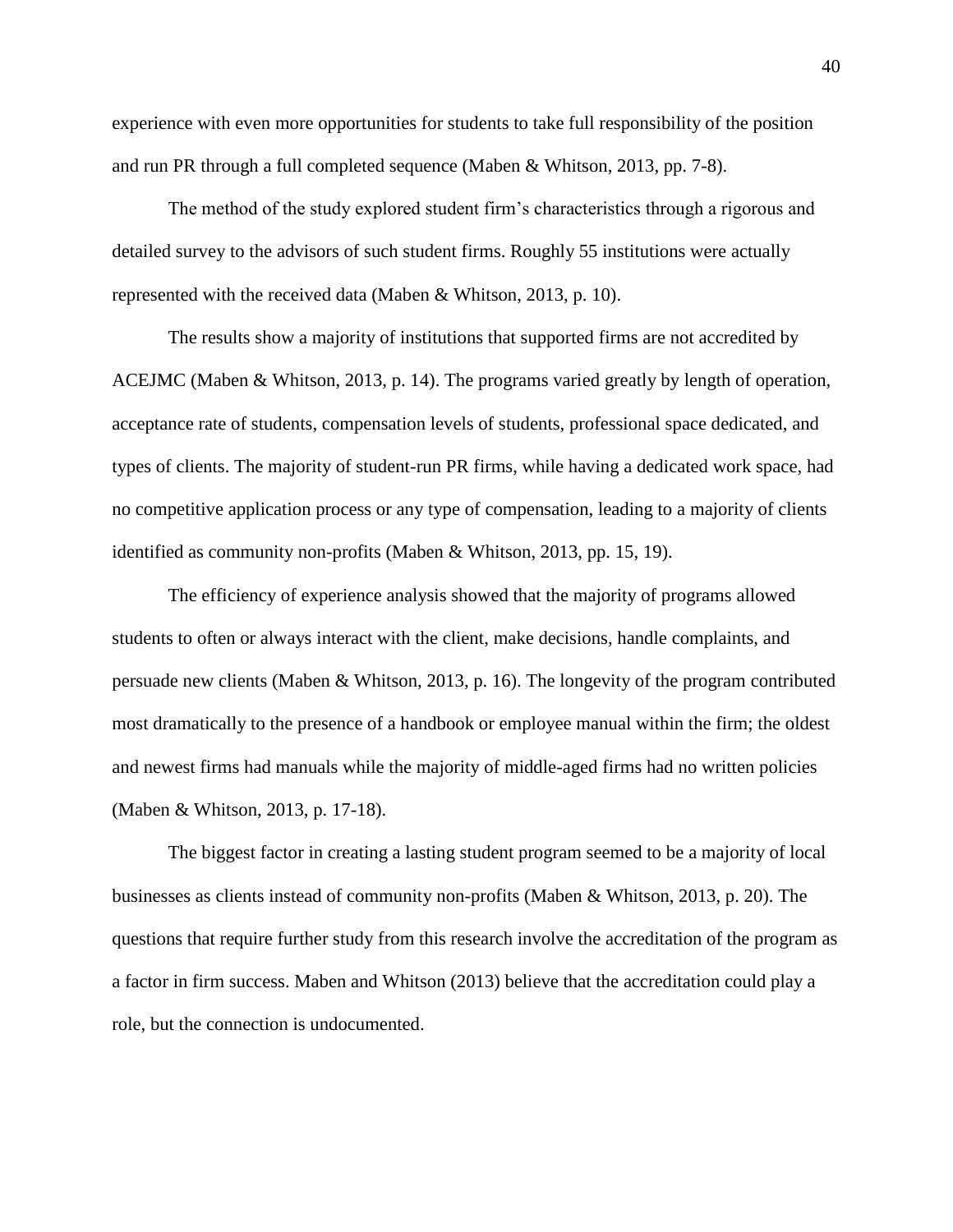Overall, this research provides insight into extracurricular internship experience as a catalyst for student success in the field. The study does have limitations, as Maben and Whitson admit. Because only half of the firms responded, generalizations cannot be extended across the board, and some elements of the study could be further clarified through in-person or over-thephone surveys rather than online. However, the studies lend implementation advice for the structure of academic programs in PR (Maben & Whitson, 2013, p. 21-22). The overall effectiveness of education can be significantly increased and developed by the inclusion of a student-run PR firm.

In modern PR programs, this aspect of collegiate education proves a major achievement for growth and keeping up with the demands and skills required for professionalism in the workplace. While further research could be done regarding student opinions and individual success in the field, these statistics and facts help paint a picture of the ideal educational realm in modern America.

In consideration of the education program for public relations in the United States, research shows that the development of academics to maturity has not always been standardized, nor yet fully professional. Even international PR has weaknesses. However, the education of PR is continuing to develop through extracurricular options while remaining true to the fundamentals of PR training.

**Suggested Educational Development in Public Relations.** As society changes over time, so must PR as an occupation and an education. These adaptations must be intentional and evaluated so that the education proves effective in the field of modern PR to communicate in a relevant manner to current audiences. The literature reviewed shows the development for PR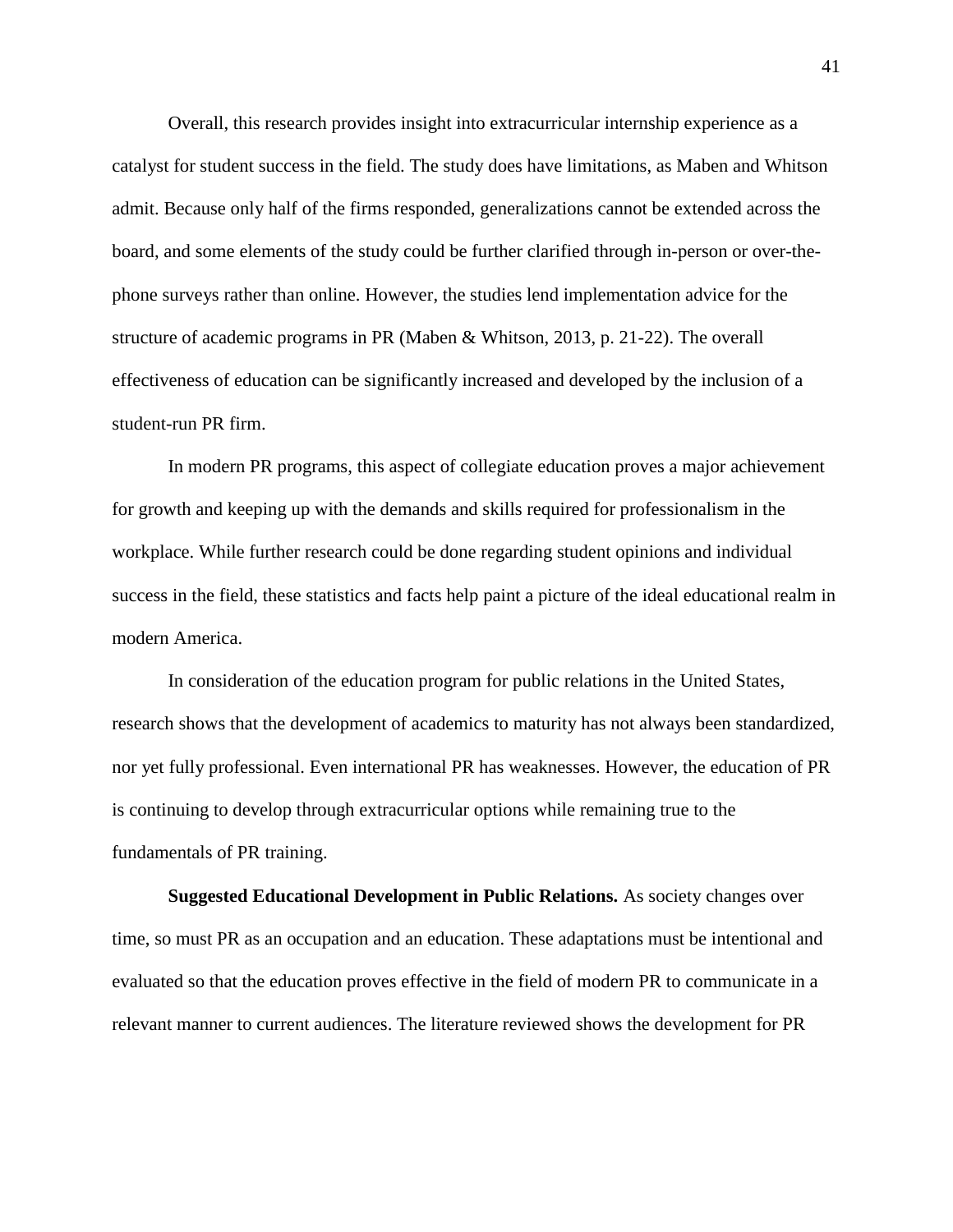education discussed among the professionals and educators, specifically through education origin changes, internet development, and skills commissions, surveys, and reports regarding the field.

*Shift in Origins.* A very brief but highly notable source in regards to public relations comes from Edward Bernays (1978), whom many consider to be the father of PR. Bernays writes in the *Public Relations Quarterly* to address one of his most passionate arguments for the PR field. This opinion piece is well-worth considering, especially in light of the many accomplishments that Bernays achieved for the PR field as a whole.

Bernays' (1978) work declared first of all that PR education must be sustained in order for the field to continue (p. 18). Without raising up more professionals through higher education, there would be no practitioners to carry on the occupation. Bernays then analyzes the state of public relations education in his time, noting that what was being taught was not in line with what the field required.

The most revolutionary line is that PR is not some communications or writing based field, but rather an applied social science. Bernays (1978) insists that PR must stem from the foundations of psychology and understanding history, human behavior, and economics to create relationships for a business. He notes that almost all education programs during his writing focus exclusively on writing and journalism techniques because these are the primary PR tools (p. 18).

Bernays (1978) called this poppycock (p. 18). Instead, he compares writing to a scalpel in the hands of a surgeon. Medical students, he states, do not learn about the knives and tools of the profession before they learn about the intricate workings of the human body, nervous system etc. Therefore, PR students must learn about the psychology of human behavior and the internal workings of audiences as a whole before learning how to write (Bernays, 1978).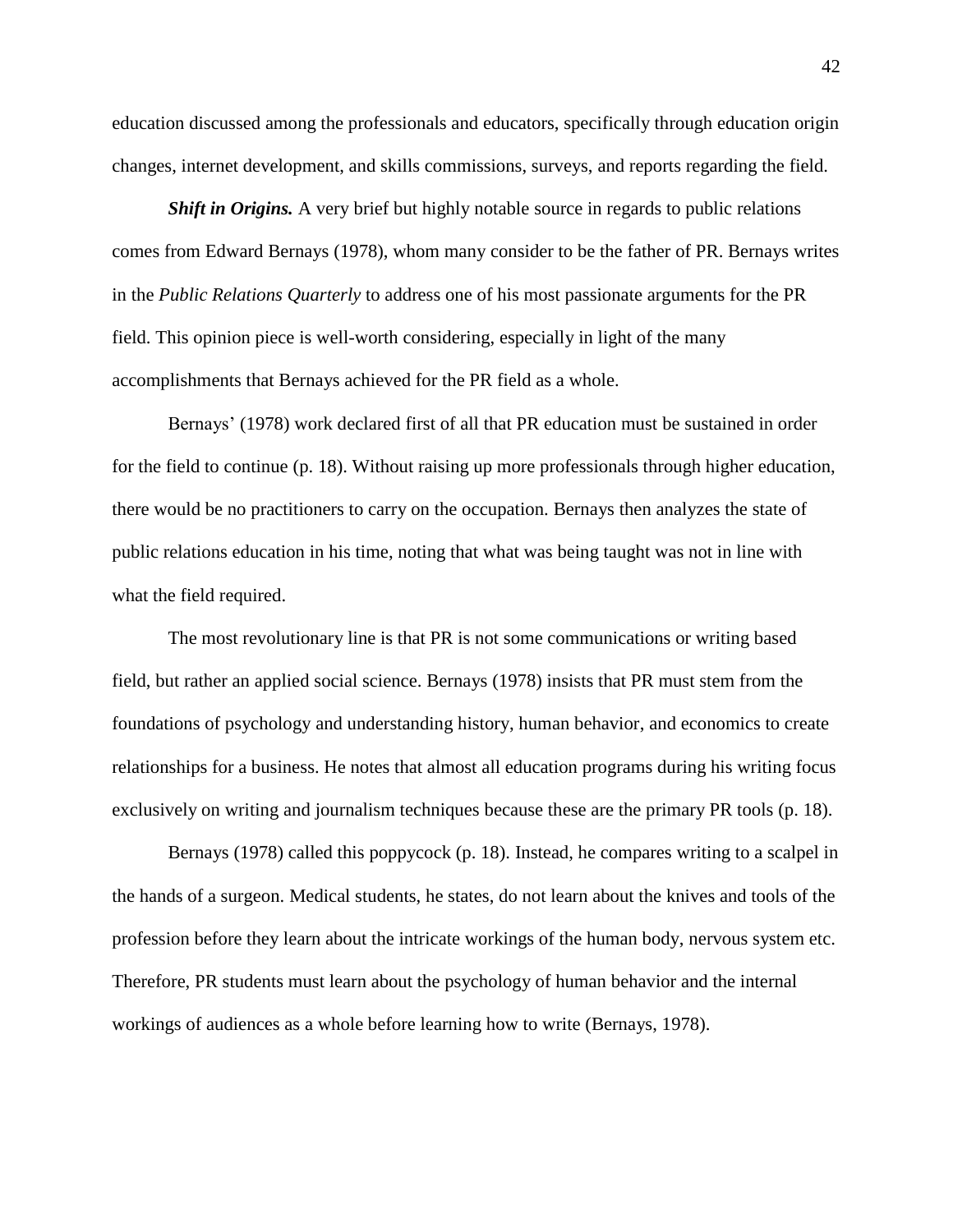Bernays (1978) condemns the Association for Education in Journalism, known today as the AEJMC, stating that this accreditation program has no right to control education when they are merely a product of the field. Instead, he believes that if any source of input outside of direct PR like the PRSA should be considered, the voice of advice should come from the psychology department and field (p. 18).

He concludes very adamantly, "Public relations, in its own interest and the public interests, needs a new deal in higher education" (Bernays, 1978, p. 18).

As PR continues to develop and strengthen beyond the original parameters witnessed in 1978, there are several areas where Bernays will remain applicable, but other areas where his words fall short.

Modern education seems very similar to the situation that Bernays addresses. The curriculum and focus are primarily addressing the communications elements of the field. Further study and research would be beneficial to understand if Bernays' theories are worth pursuing and re-develop the PR field to more adequately address the concerns put forth by Bernays.

*Internet Development.* In 2001, the topic of Internet use in the PR field was the beginning of a highly useful discussion. Karla Gower and Jung-Yul Cho (2001) recognized the need for research in this area, and conducted a survey to understand the use of internet in current PR practitioners, and how educators could or should incorporate this knowledge and skills into the curriculum.

In the literature review, they recognize the inherent connection between PR and the Internet, because both seek to provide connections for and between the publics. However, the ability of PR practitioners to use the internet was in premature stages in 2001. While not asking for complete coding abilities or transformation of PR professionals into technological "nerds,"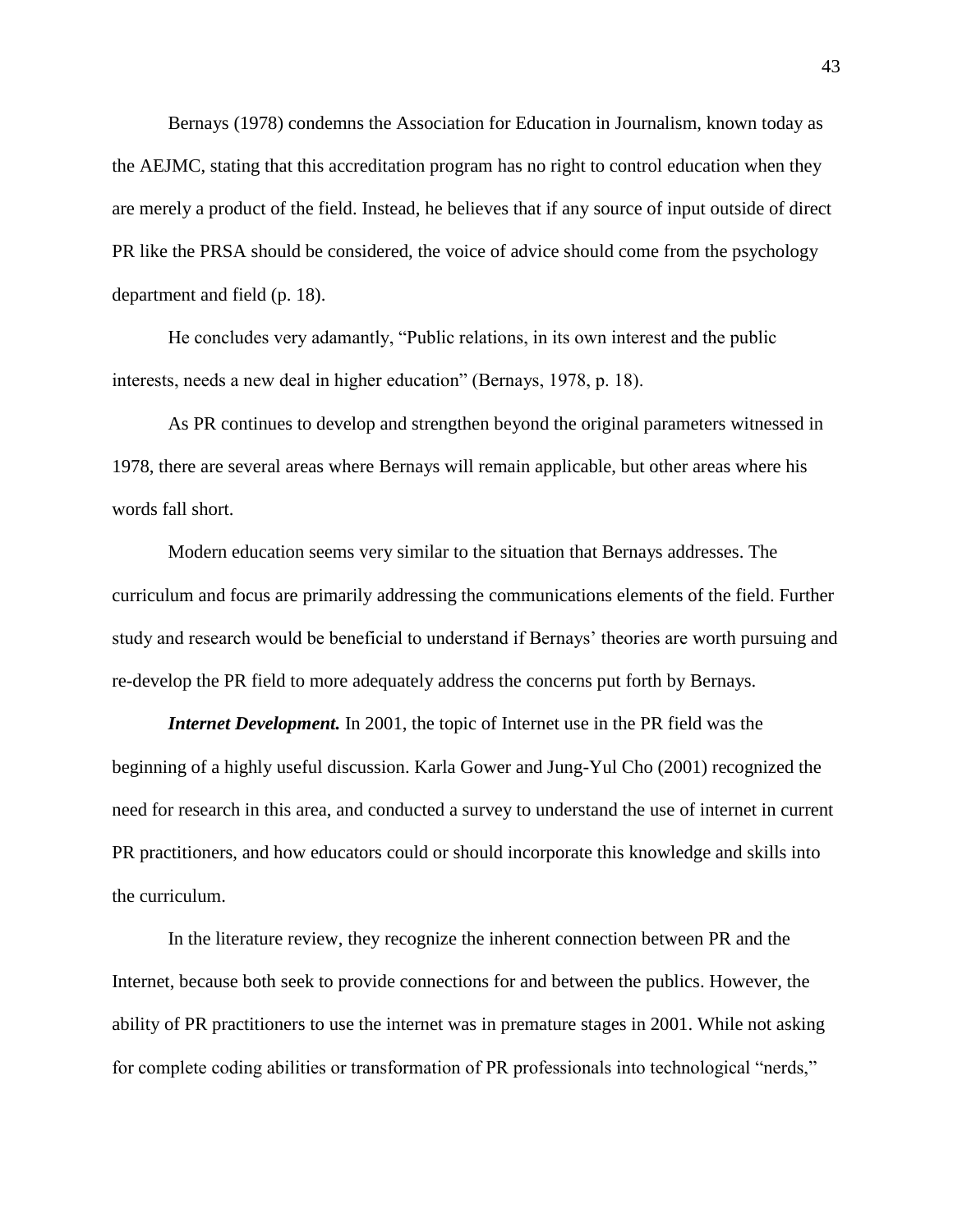PR individuals should become familiar with the terms used on the internet and the abilities and structure of online content (Gower & Cho, 2001, p. 82).

Normal skills of PR like the press release, media communications, media kits, etc. are not fit for simply digitalization, but must be entirely restructured to adapt to a new form of communication. While the internet was demonstrated as being used by corporations to give material to the public, there was almost no documentation of using the internet as a two-way communication tool to gain feedback from the public (Gower & Cho, 2001, p. 83). In this sense, the internet provided a large area of growth for corporations and PR professionals to develop skills and content for a new communication field.

In PR curriculum in 2001, there was almost no mention of online development, with scant recommendations for learning how to use basic technological structures of the time. However, further research showed that technologies were being incorporated into the PR education programs (Gower & Cho, 2001, p. 84). This education consisted of technical and practical discussion of the tools available for use, without any principles or theory of online PR success.

Therefore, Gower and Cho (2001) explored research questions about how PR could successfully integrate new internet tools into not only the professional practice, but the daily discussion of PR so that the internet's capabilities could be used to the fullest extent (p. 85).

The results discovered found that most PR practitioners believed in media relations as the number one use for the internet. Other uses included direct public communication, competition monitoring, and brand awareness. The most frequently used tools of the internet were websites, email, online clipping services, and a few others (Gower & Cho, 2001, p. 87). Some PR evaluation online is conducted through emails, site data analysis, and online clipping services.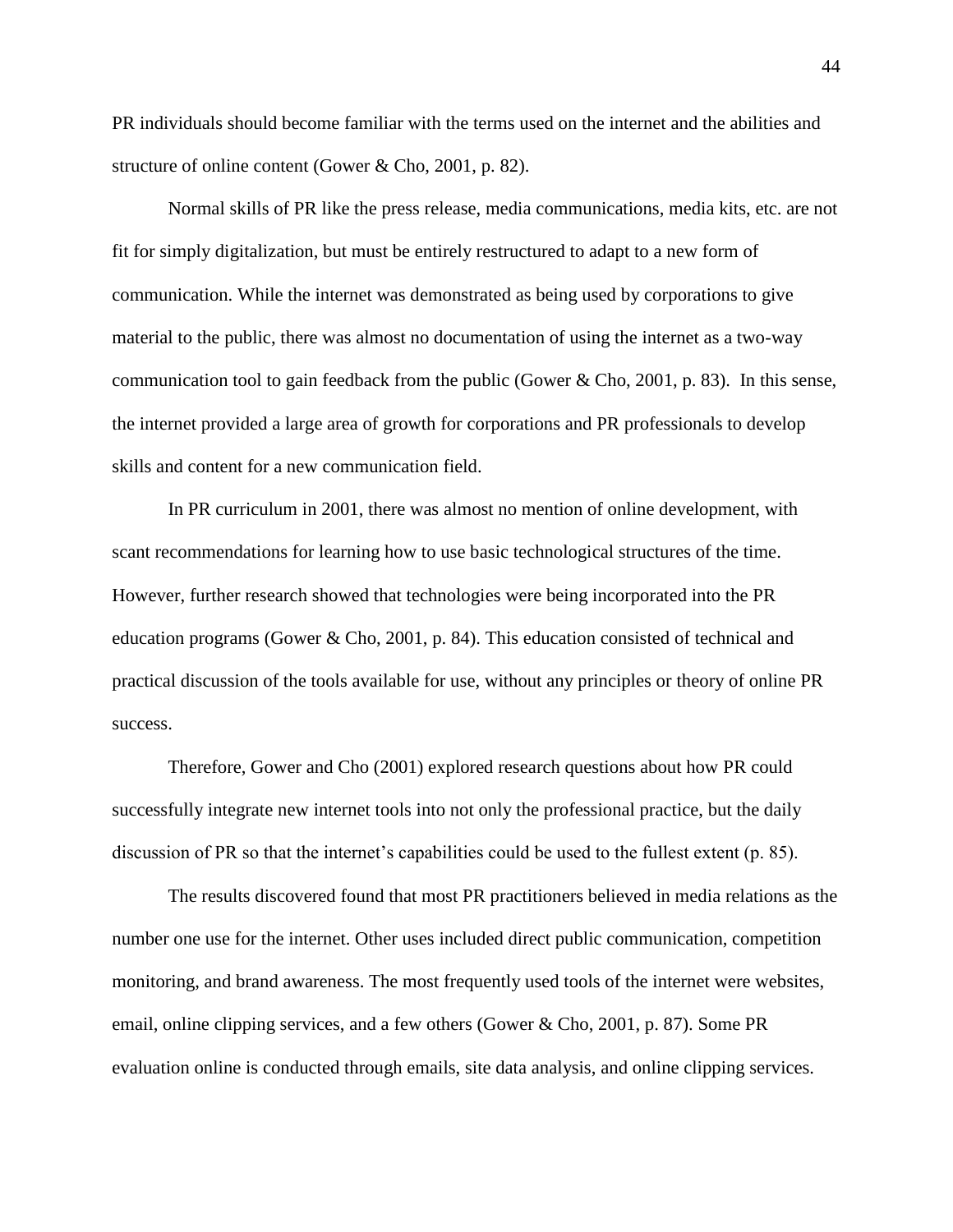Online KSAs desired for PR positions included writing, reliability, honesty, quickthinking, and creativity (Gower & Cho, 2001, p. 89). Most PR employers desire technological savvy and internet experience; in fact, Gower and Cho noted that some only hire online.

In education, practitioners were mixed about including internet PR tactics as a separate course or with other material (Gower & Cho, 2001, p. 89). As a whole, however, Gower and Cho decided that online skills should be taught in the classroom.

A second aspect of education that should be included in future PR programs was not only the technical skills of internet use, but the theories and principles for how to succeed online in the future, beyond one time period. Because the internet offers so many new opportunities for connection with publics, for communication of important corporation messages, and for analyzing success of PR strategies, students should become familiar with the many principles of the internet (Gower & Cho, 2001, p. 90).

Ultimately, the skills needed for PR success on the internet are similar to the ones required in print, but practiced in totally new contexts. Writing, reliability, and critical thinking must be put to work in the online community instead of just traditional media. This creates a vision to look ahead to the future of the internet as a whole not just in one element of internet technology (Gower & Cho, 2001, p. 91).

Gower and Cho (2001) provide an excellent analysis of the internet's involvement in PR for 2001. Their recommendations and realizations about the future of PR on the internet have only been proven with time, and the current technologies available in 2017 for internet discussion and communication are vastly more broad than the time of the article.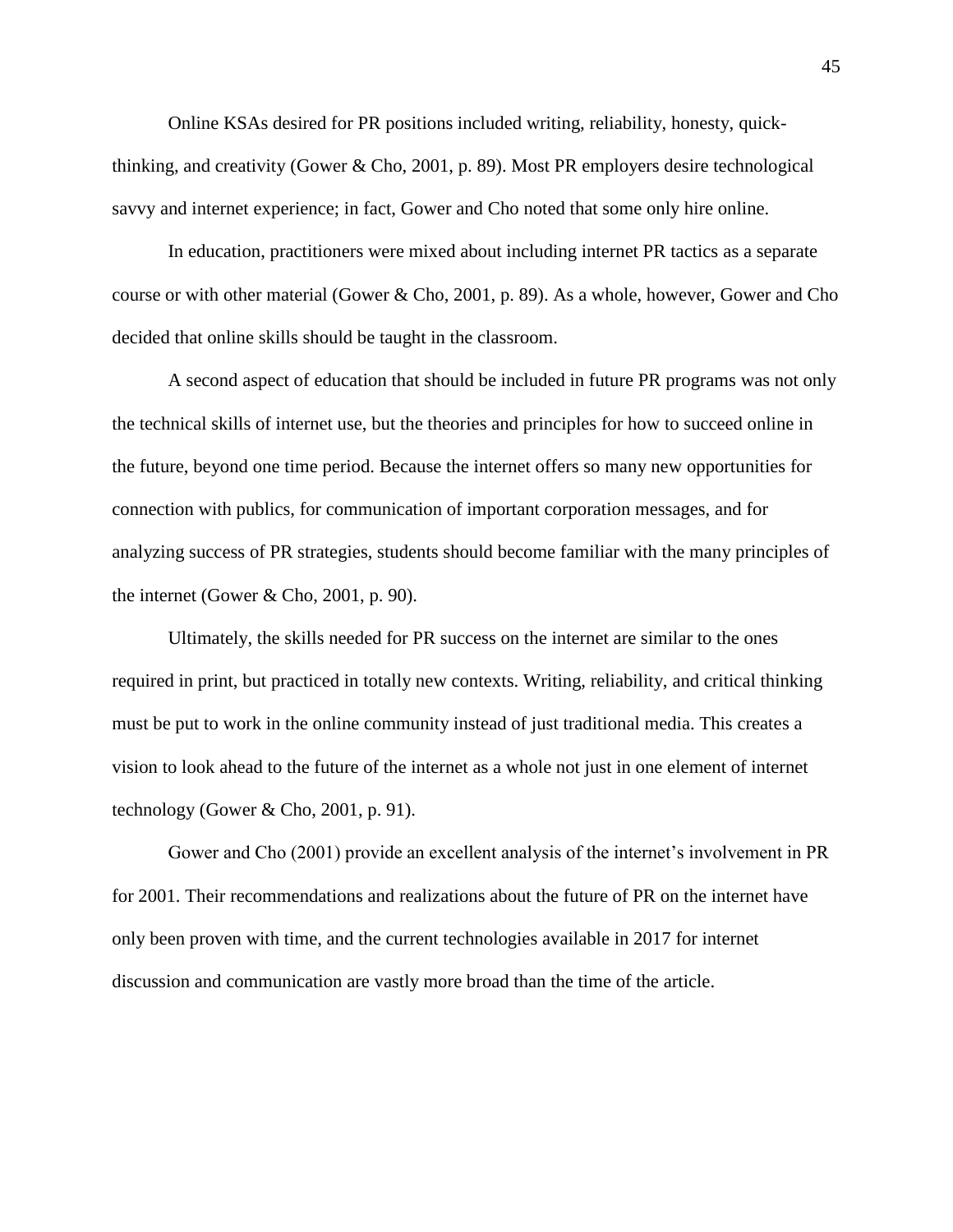Because of this, current practitioners and educators should use this article as a foundation for inclusion of internet discussion in the classroom and workplace. The internet serves a vital and irreplaceable role in the PR field of 2017.

*Commissions, Reports, and Surveys.* The Commission on Public Relations (CPR) issues periodic research findings and suggestions for further development of PR. Dean Kruckeberg was the co-chair on the 1998 Commission on Public Relations Education. He voices the need for the new commission in his article to the *Public Relations Review*, a publication of PRSA.

The needs for new research are detailed because three main changes in the  $21<sup>st</sup>$  century force PR to adapt. Societally, the world is becoming more and more globally focused as technology brings everyone closer together (Kruckeberg, 1998, p. 236). The global perspectives that arise from technological advancements show a unity in communication, not necessarily a unity in thought processes. Rather, PR must not only continue to strengthen the complex relationships in the United States, but also learn new strategies for cultures.

Technologically and professionally, PR will have to expand to include new and growing media outlets used as communication tools. The field of PR also lacks the depth of professional knowledge and standardized research of other occupations; more advancement in education is necessary (Kruckeberg, 1998, p. 237).

Kruckeberg (1998) argues that because of these changes, PR must develop its own professionalization department separate from any other communication fields; PR is a field of its own. The new Commission would provide fresh professional perspective in education. PR previously has been intertwined with journalism and mass communication departments. While still useful and connected in nature, these departments are no longer satisfactory for public relations development (Kruckeberg, 1998, p. 238).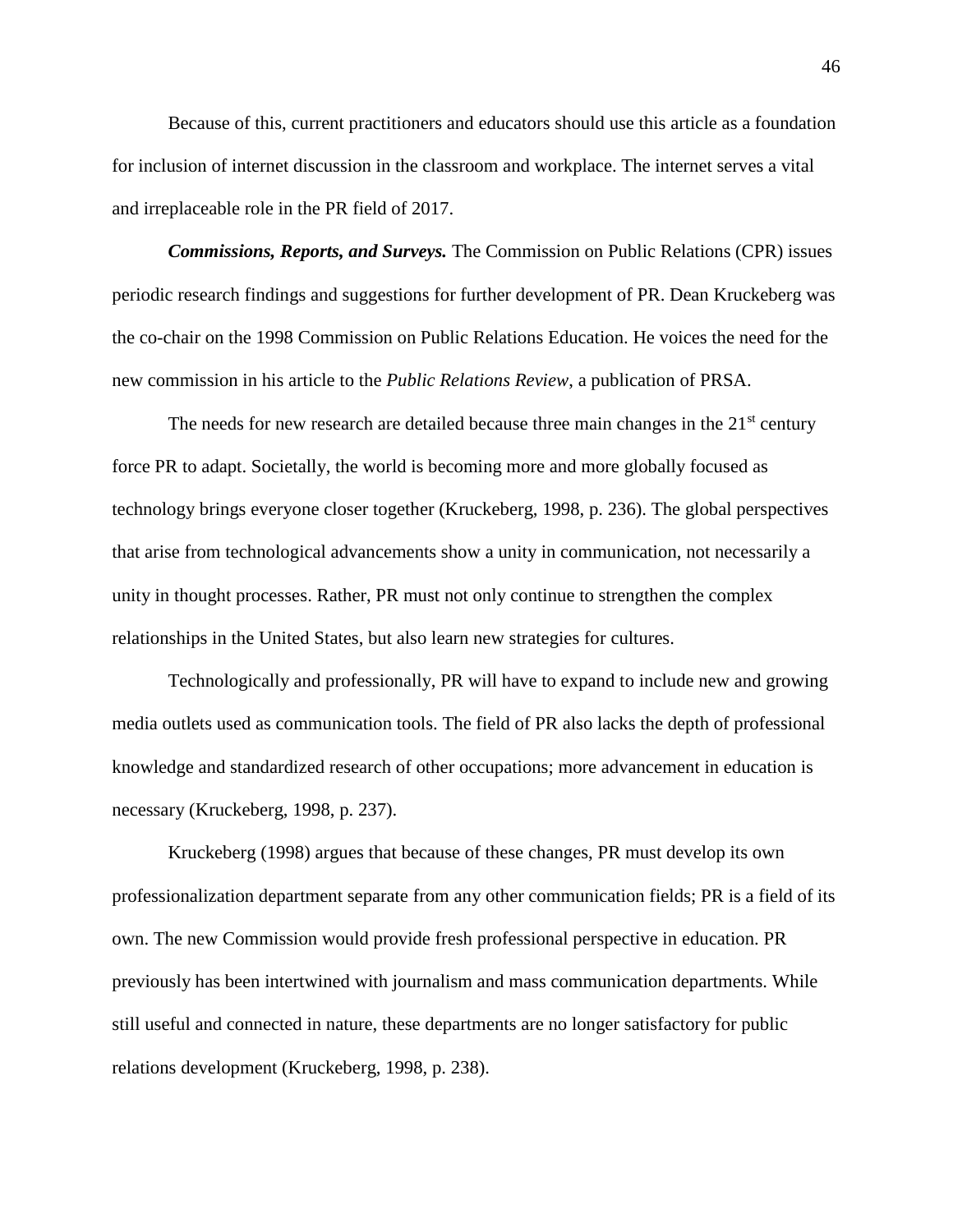PR spans more than communication to include business, behavioral and social sciences, and liberal arts education. The recognition of PR as its own field will dramatically improve the influence and stability of PR as a career and as an education program (Kruckeberg, 1998, p. 239). This is not enough weight to give PR its own college or school, but it is enough for educators to remain actively in pursuit of PR as a whole and not just a part of other subdivisions.

Kruckeberg (1998) analyzes the treatment of PR in other educational branches. In Journalism/Mass Communication, PR is often discriminated as lesser in importance or illegitimate in resource acquisition, rumors which PR faculty and advocates should dispel with careful definitions and professional support (pp. 240-41).

The department of speech or communication often provides PR with adequate room to develop, and serves students well in academic progress (Kruckeberg, 1998, p. 241). The only warning is for PR to remain recognized enough to include its own theories and disciplines rather than serve as a simple dialect of speech communication.

While PR is rarely housed in social or behavioral sciences, it does contain elements of human behavior theory. PR is more connected with the business and management departments; European education systems often include PR in the management or administration concentrations, or even include PR in marketing programs (Kruckeberg, 1998, p. 242).

As an education system, the liberal arts education system is generally agreed upon as primary for the PR education. Liberal arts provide the necessary development of global and individual perspective required for an individual to become a professional, but often fail to meet the specific, focused, and professional training desired by parents, students, and PR practitioners (Kruckeberg, 1998, pp. 242-43). Therefore, PR should include, but not be limited to, a liberal arts foundation.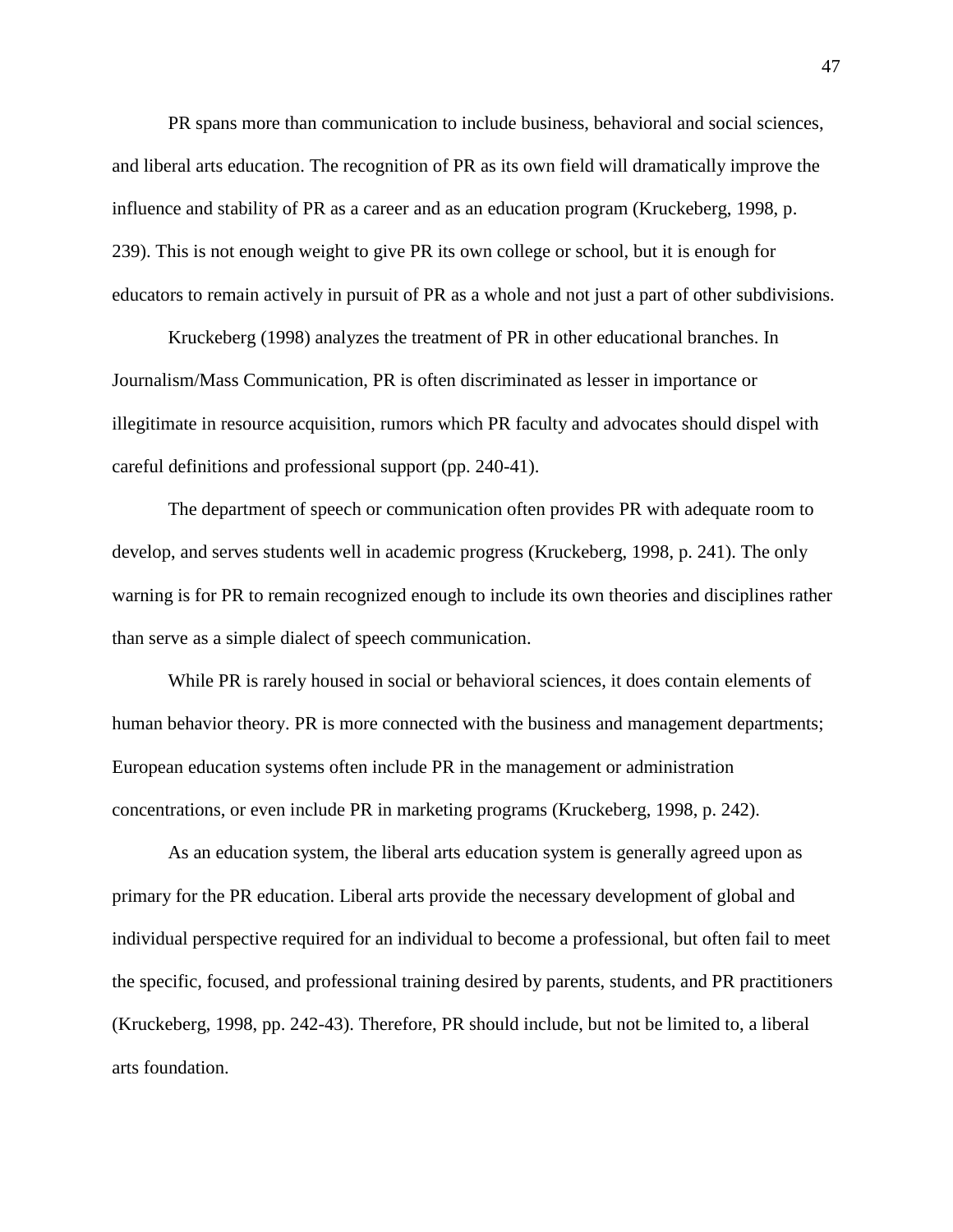However, Kruckeberg (1998) posits, the general and core requirements often found in education are hindering the PR major from achieving their professional education (pp. 243-44). The collegiate system in America cites core and standardized courses as necessary academically, but this serves little professional or administrative purpose. Kruckeberg (1998) suggests that professional education be geared toward the development of students for specific careers, rather than an academic consideration.

In light of this difference, educators often distance themselves from "academic" ideological debates, drawing accusations about lack of theory and depth in a field. In the case of PR, Kruckeberg (1998) asserts that PR is inherently ideological; the theories simply pertain only to the field of PR and should be considered within the field, not within the education sphere.

This logically follows that the professional PR education should provide adequate experience and training for the business. Kruckeberg (1998) notes that while some scholars believe the industry should control the professional education, he responds,

Seldom do organizations or individuals who employ or retain professionals primarily define or dictate professional education; rather, overall societal and professional needs are addressed by such education. (p. 245)

The professional education of PR, then, presents one of the most necessary and important functions within the PR field, and should be carefully cultivated and strengthened.

Kruckeberg (1998) concludes that PR should be redefined without the constraints of other departments, industries, or ideas. The Commission he co-chaired in 1998 sought to provide suggestions for PR education based solely on the excellent execution of PR as a whole and the unique ideology and theories in the field.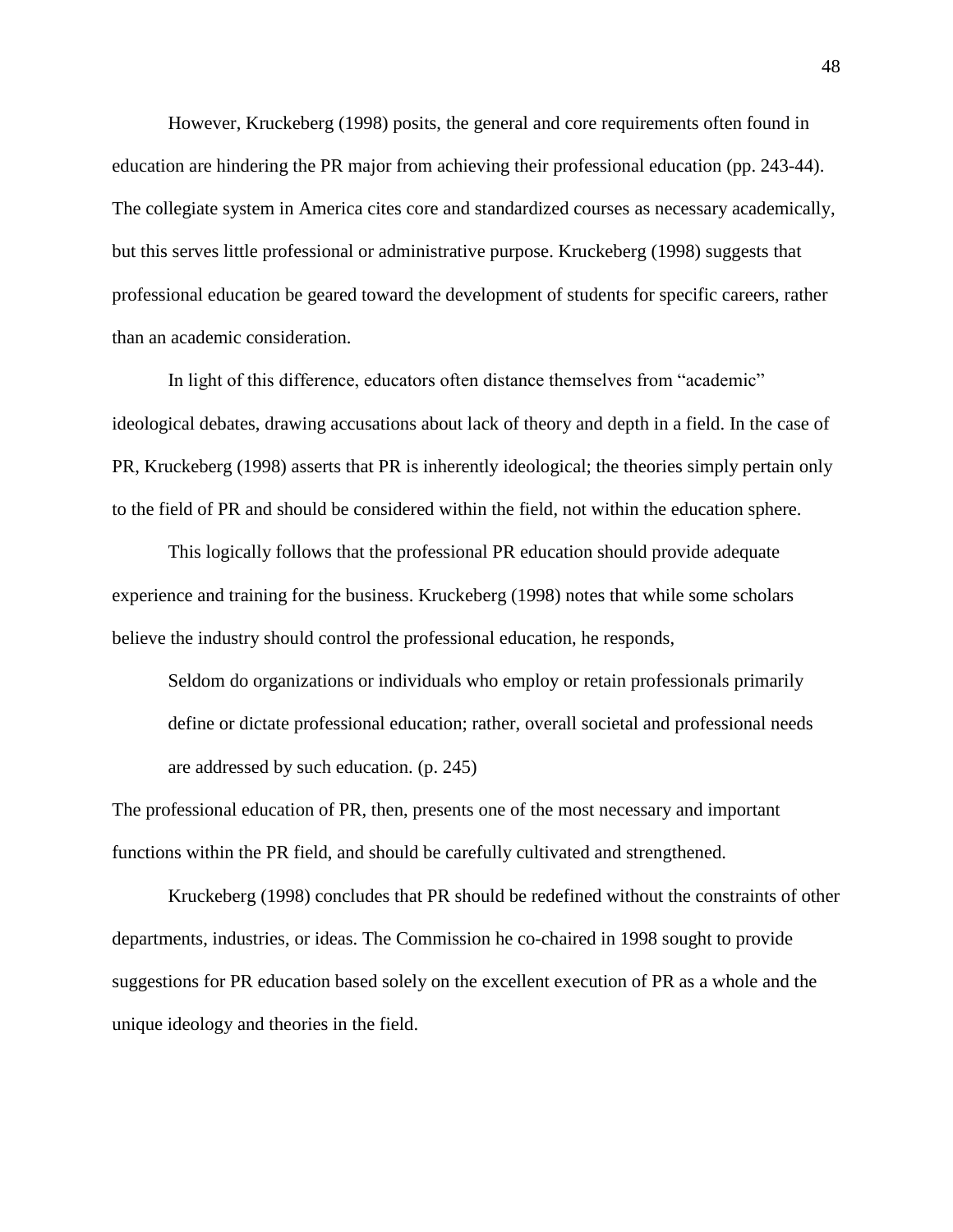As a source, Kruckeberg (1998) provides incredible insight into a field that he not only has extensive experience in, but is also deeply invested. The Commission on Public Relations Education is not biased toward a specific institution or program, so the results and the research are trustworthy as objective across educational programs in the United States.

In the context of this work, Kruckeberg serves as an exploration of PR education and what areas should be covered. These considerations define and narrow the field of PR, and provide criteria for further research and education requirements.

An extensive study into the excellence of PR was completed by the University of Maryland over the course of 15 years throughout the United States, Canada, and the United Kingdom regarding what provides most effective PR work for an organization. Not only is this study an incredible resource for PR professionals seeking a greater purpose in their work, it also opens opportunities for the education system of PR to radically grow to match the skills needed.

James Grunig & Larissa Grunig (2002) are PR professors at the University of Maryland who recognize the benefits of the research completed and outline the good for the education system in their thorough article in the *Journal of Communication Management*.

The introductory stages of the article outline the background of the excellence study and detail why PR education is essential. In the mid-1990s PRSA noted that PR as a field needed some clarity and standardization that could be brought about by an extensive study to find common themes, make suggestions about the standard of PR, and bring public attention to PR (Grunig & Grunig, 2002, p. 36). The University of Maryland sought to fulfill that demand through their 15-year excellence study (Grunig & Grunig, 2002, p. 36-37).

The authors ascertain the necessities of the research and the results thereof. The study must be based on empirical research, pertain to professionals' actual problems, and improve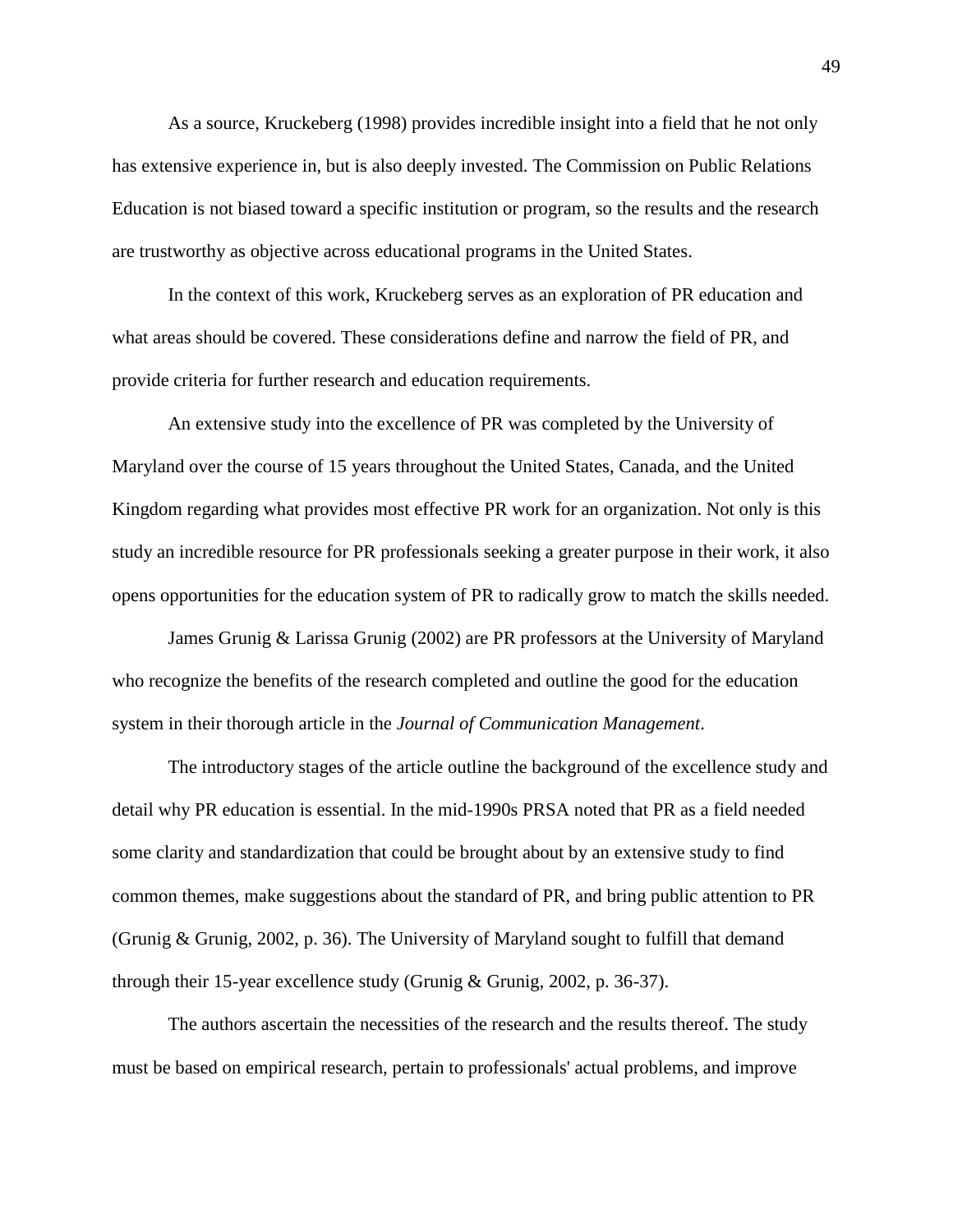students' hands-on experiences. In their theories, the body of knowledge is the most fulfilling method of achieving professional status, making PR education of utmost importance to students and those seeking the continuation of public relations as a field (Grunig & Grunig, 2002, p. 37).

Eight conclusions from the excellence study are examined in relation to education. At the core, PR is not just an addition to other communications, but a management function of its own (Grunig & Grunig, 2002, p. 37). This means that PR seeks to cultivate the relationships that benefit an organization. PR develops goals in conjunction with constituents that can be measured by analyzing business relationships. Education should therefore provide students with the KSAs to develop and analyze relationships with specific publics for the success of the organization.

This relationship-building aspect means that PR is not just a support role, one that simply completes tasks and it told what to do. Instead, the company and the PR professional should recognize the strategic managerial role that PR plays in giving advice regarding decisions, sectors of the company's audience, and other communication decisions (Grunig & Grunig, 2002, p. 38). In this sense, education must include not only the basic tools for PR, but also include leadership and management courses.

A PR professional uses not only technical research skills to discover what the public wants, but also managerial and strategy skills to postulate exactly what the public might need at a specific time, and provide relevance to the decisions in light of the greater community outside the organization (Grunig & Grunig, 2002, p. 38). In education, therefore, excellence means having a strong emphasis on managing skills without neglecting any of the foundation of technical abilities.

The organization for which a PR professional works for defines quite a bit of the work structure that will be introduced. A PR professional should expertly assess the organizational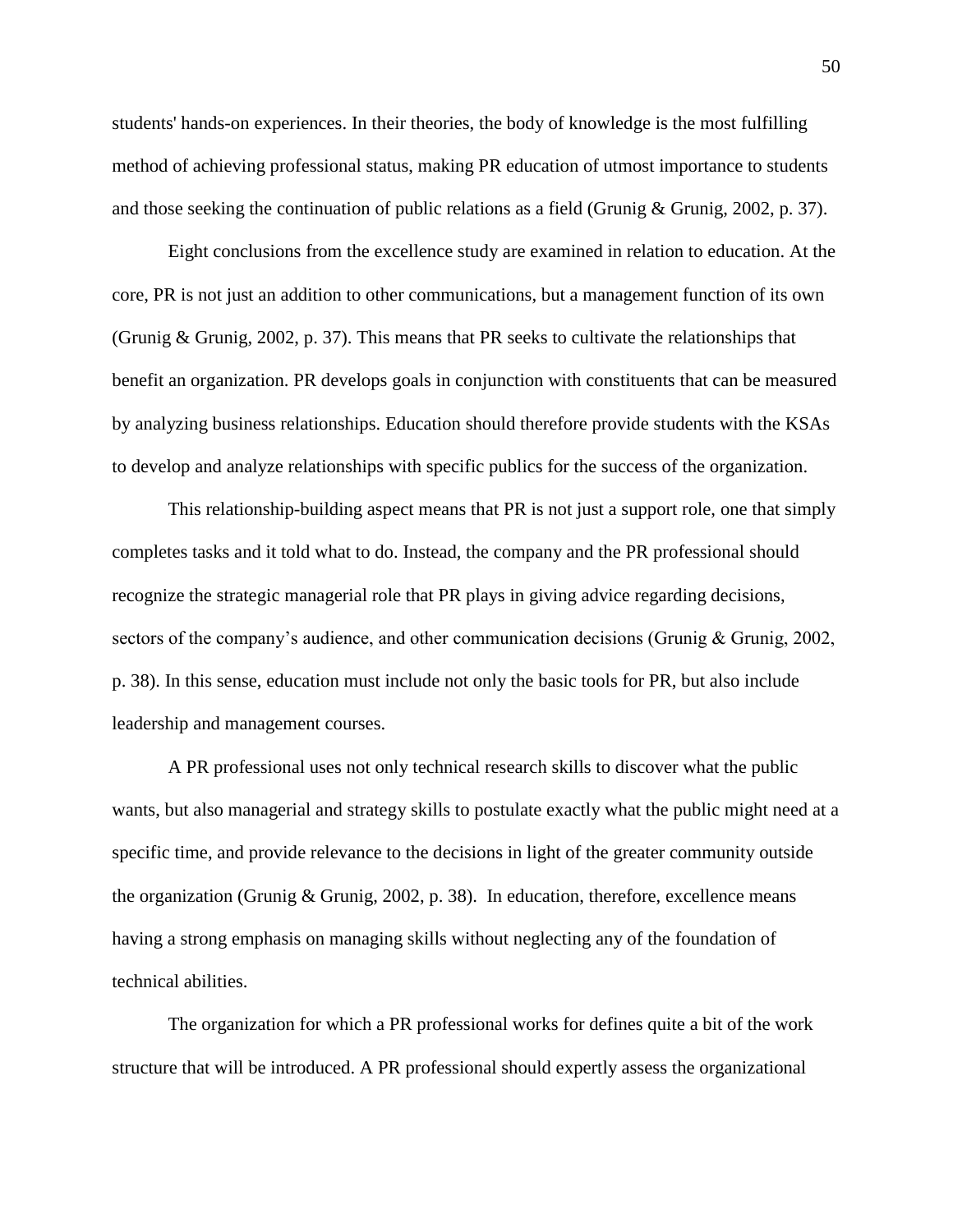configuration and determine areas where communication is lacking. This leads to the PR involvement in the shaping and developing of an organization's excellence (Grunig & Grunig, 2002, p. 39). In education, PR students should be required to take courses in organizational structures, psychology, and economics. Organizational understanding gives PR its strength.

Not only should PR be educated in organizational leadership, but management and business professionals should have an understanding of PR. The multi-faceted connection between business and PR provide effective communication for both consumers and the company (Grunig & Grunig, 2002, p. 39-40).

These functions raise questions of whether or not PR should be integrated with other marketing or management functions. The excellence study found that although PR often does overlap with other similar departments, an excellent PR function in an organization retains its independence (Grunig & Grunig, 2002, p. 39). While it greatly benefits PR to learn about advertising and vice versa, the two should be taught separately rather than combined.

PR is a two-way communication path that seeks to present materials to the publics and listen intently to their voice and opinions. In order to fulfill that expectation, PR education should provide research and qualitative tools for students to become familiar with engaging publics and collecting data from them (Grunig & Grunig, 2002, p. 40).

The ongoing structure of PR shows that there is constant change and development, meaning that new knowledge increasingly lends itself to professionalization (Grunig & Grunig, 2002, p. 41). PR education should be continually updated to match modern technologies, and should also mold students to become life-long learners that allows them to stretch and develop even in their career.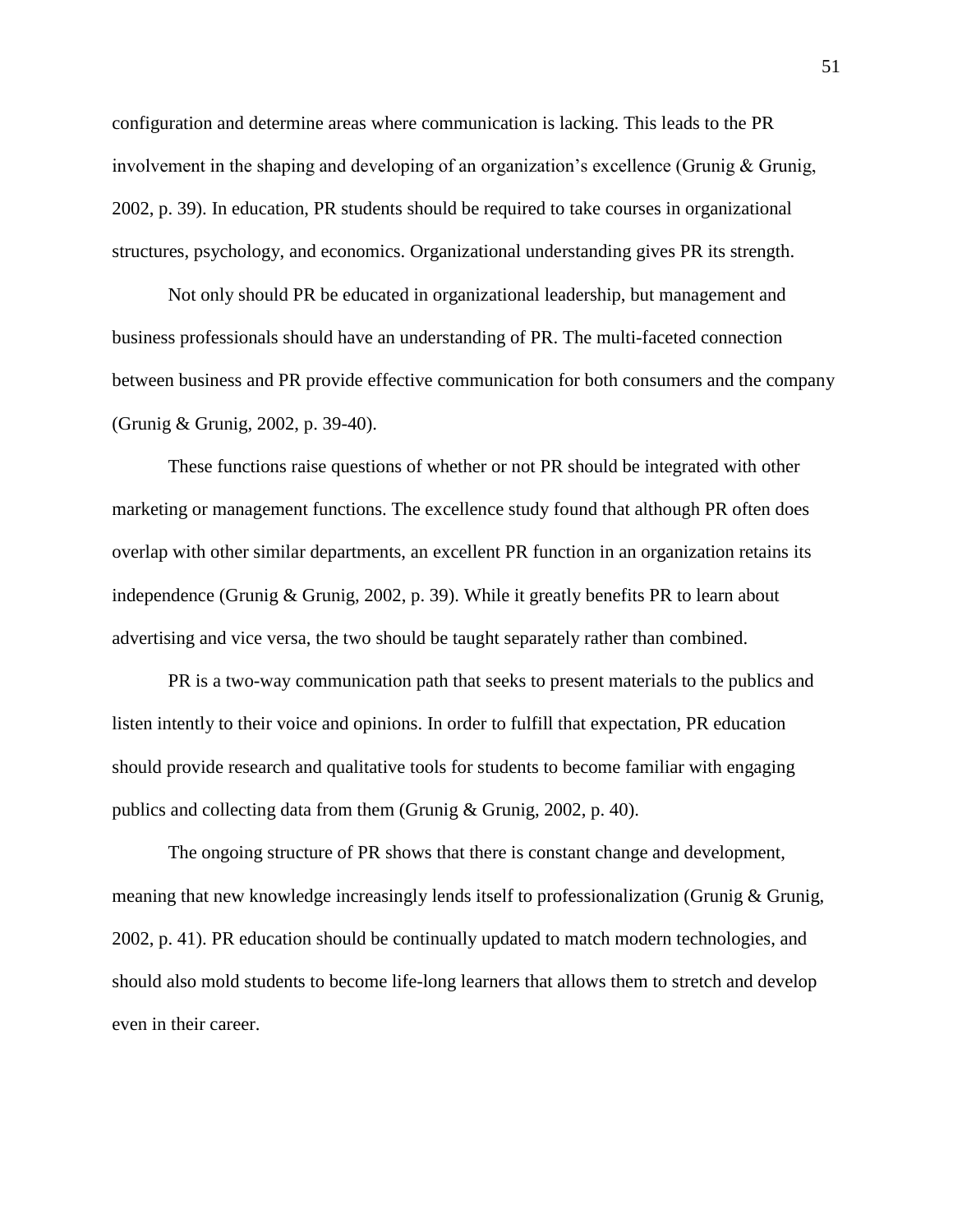Ultimately, Grunig and Grunig recognized the need for a more globalized standard of PR, meaning that education should present a progressive global mindset (Grunig & Grunig, 2002).

As a discussion of education, Grunig and Grunig provide excellent feedback regarding ideal PR education programs that adequately reflect the skills and abilities necessary for success in PR careers. This article is rigorous in logic, and offers the work of three books of PR studies to provide further background evidence. Both authors are well-published and accredited, solidifying the advice given.

The PRSA serves as one of the best indicators for the success of PR education in America. The organization is dedicated to making sure that students are prepared for the real world. As such, there are PR assessments to determine proper methods for continual professionalism in the education field and the upkeep of the craft. In 2009, Vicki Todd produced such an assessment in response to the 2006 Commission on Public Relations Education (CPRE or the Commission), which listed out several areas needed for PR improvement in education.

The first area was new media and the integration into education. The CPRE found that media continuously evolved and PR professionals were being forced to adapt to the new media. However, curriculum had not changed as quickly, causing education to fall behind. Because there are many difficulties in remaining up-to-date with curriculum, the Commission suggested that PR educators remain as current as possible and inform students of new media technologies (Todd, 2009, p. 72).

The other areas for improvement included assessments, internships, and portfolios. Assessment of education programs is essential for accurate growth of a program. The Commission urged PRSSA chapters to conduct annual appraisals to measure accuracy and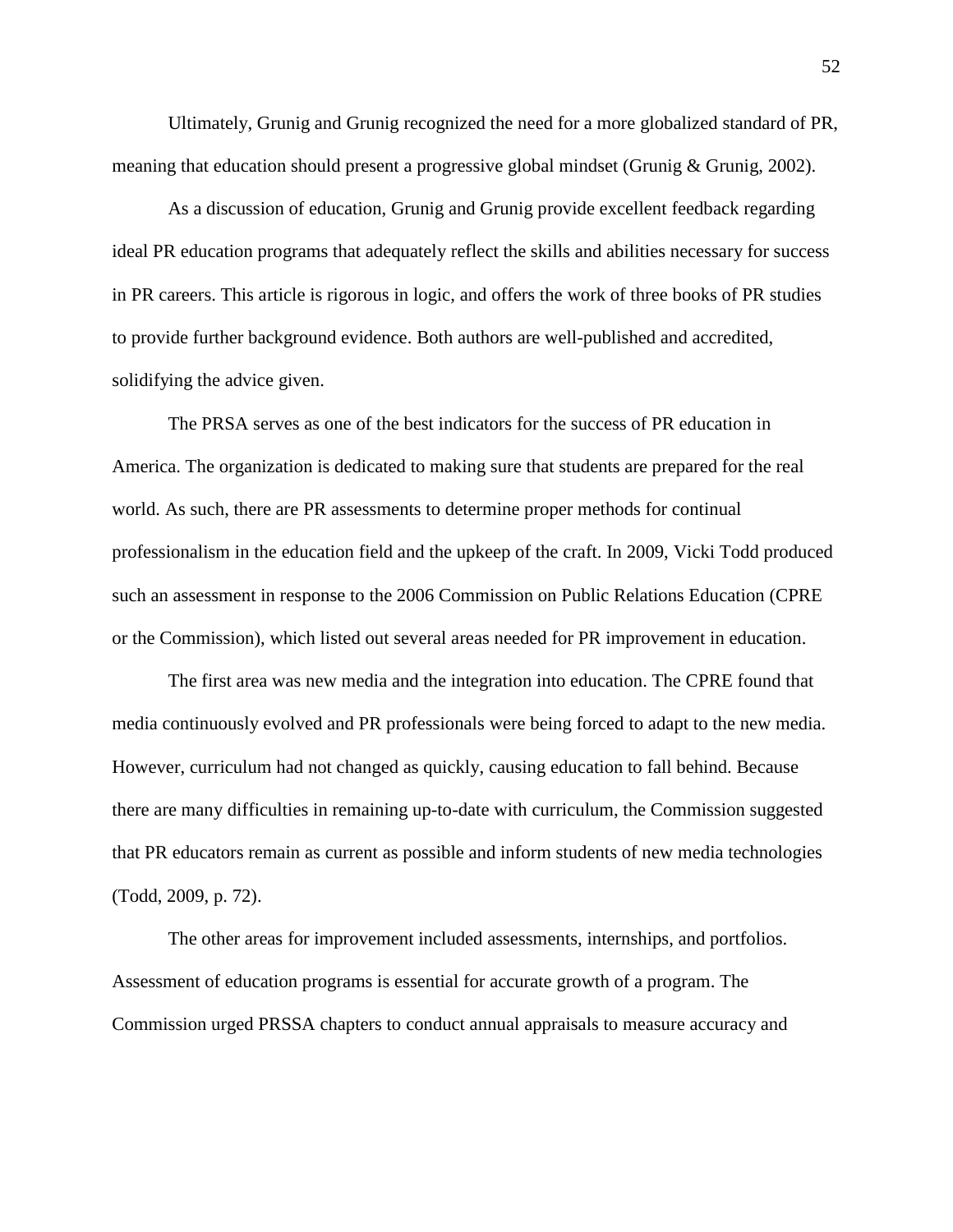efficiency of a program, and to involve not only faculty or educational staff, but PR professionals connected to PRSSA, perhaps even through financial support (Todd, 2009, p. 73).

Internships and portfolios are two other methods of enhancing education outside the classroom to bring students full experience for the career. Internships are deemed necessary, but requiring significant improvement in the experience provided. For the Commission in 2006, portfolios were in discussion as a means of achieving "direct measurement of student learning outcomes" (Todd, 2009, p. 73). The portfolios require detailed explanation, time-consuming analysis and evaluation, and standardization of content, all of which can be difficult to execute. However, they would provide a platform for student success, experience, and assessment.

The literature review analyzes these sections and the PR education system as a whole in order to properly gain understanding of the scope of the field. Todd (2009) discusses the history of critical thinking and writing skills as fundamental. While educators and professionals agree that these skills are necessary in high quality, students fail to achieve the skill levels needed, offering minimal fulfillment of critical thinking and writing.

Internships and campaign capstone courses were considered important functions of students' experiences to prepare them for full-time jobs. Internships are more effective in that preparation, Todd (2009) finds, and should utilize the student's full capabilities as autonomously as possible.

New skills are one the biggest concerns for educators to master, but also important as a proficiency for professionals. Professionals should apply more of the theory and structure from PR education into practice, but PR programs should include more practical examples (Todd, 2009, pp. 74-75). A developing relationship between a professional and the students in an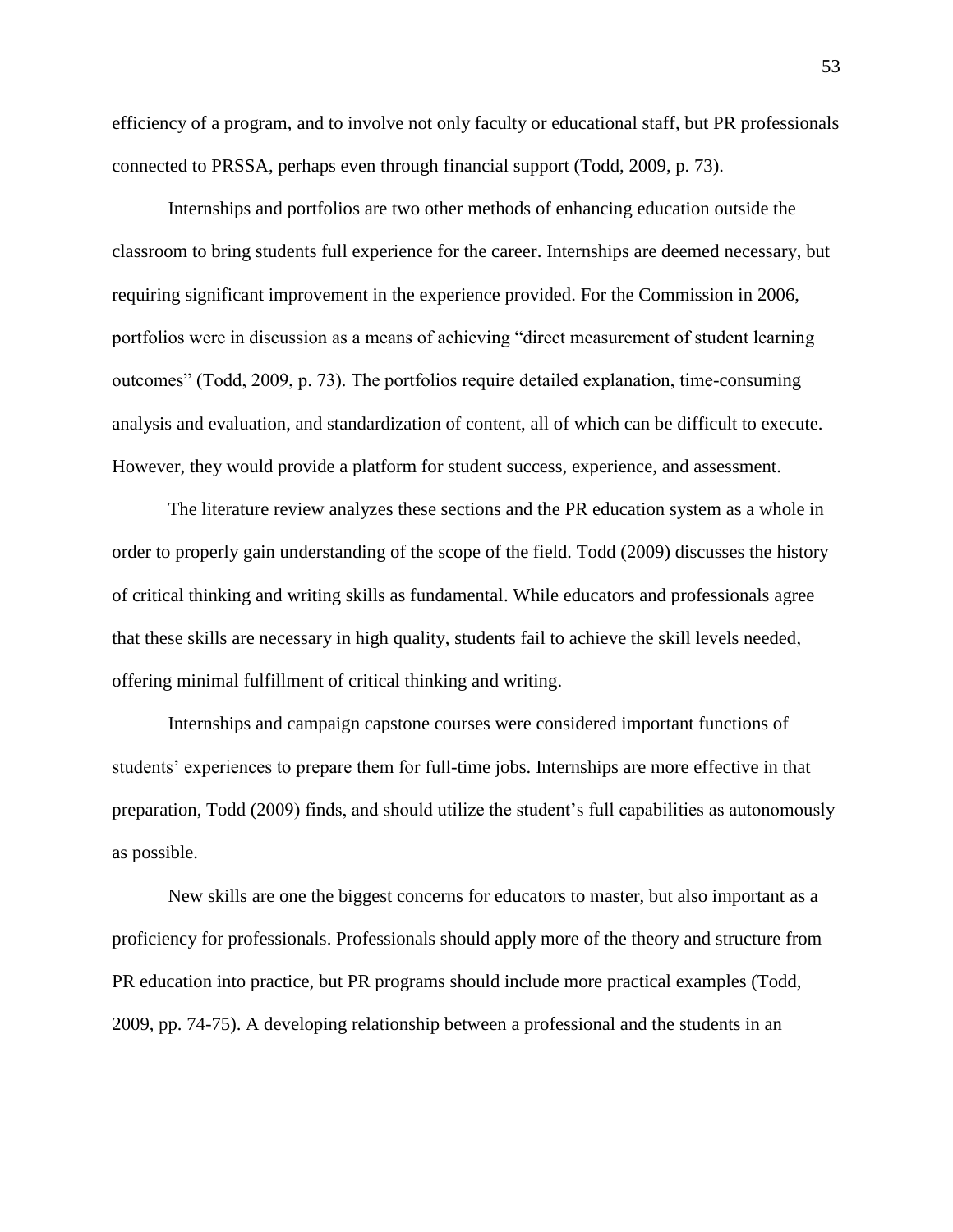institution can be a learning experience on both ends. Allowing the two groups to work together provides each with experience, and gives students overall better success in the field.

Todd's research conclusions led her to propose her own questions, which were then measured through survey. Todd's (2009) survey measures the values that professionals and educators had about a variety of education curriculum aspects. Ultimate, the two agreed on many aspects as to their importance, the highest difference in professionals valuing internships highest effective education experience, whereas education faculty noted ethics as most important aspect.

In parallel to the original 2006 Commission findings, Todd notes that four main differences arise, having great effect on the PR education goals that should shape a PR program (Todd, 2009, p. 80).

First, professionals believe that students are not getting enough hands-on, new media training to keep up with the field, while educators focus more on theoretical and analytical skills. This is an important aspect. This difference in focus happens because there are many obstacles in the education system to prevent adequate preparation of students in new media (Todd, 2009, pp. 81-82). Funds to install new software, lack of faculty experience in the area, and lack of new media criteria in educational achievement are some of the flaws that hold education back from reaching the new media skills that should be taught.

The second difference was in internship priority. The commission stated that professionals and educators viewed them equally, where Todd's work showed professionals require them more than educators. There are difficulties for educators to implement and monitor these internships. Internships must be held to a high standard of excellence, but faculty oversight is often unavailable because there is no time or money to properly implement internship engagement (Todd, 2009, p. 82).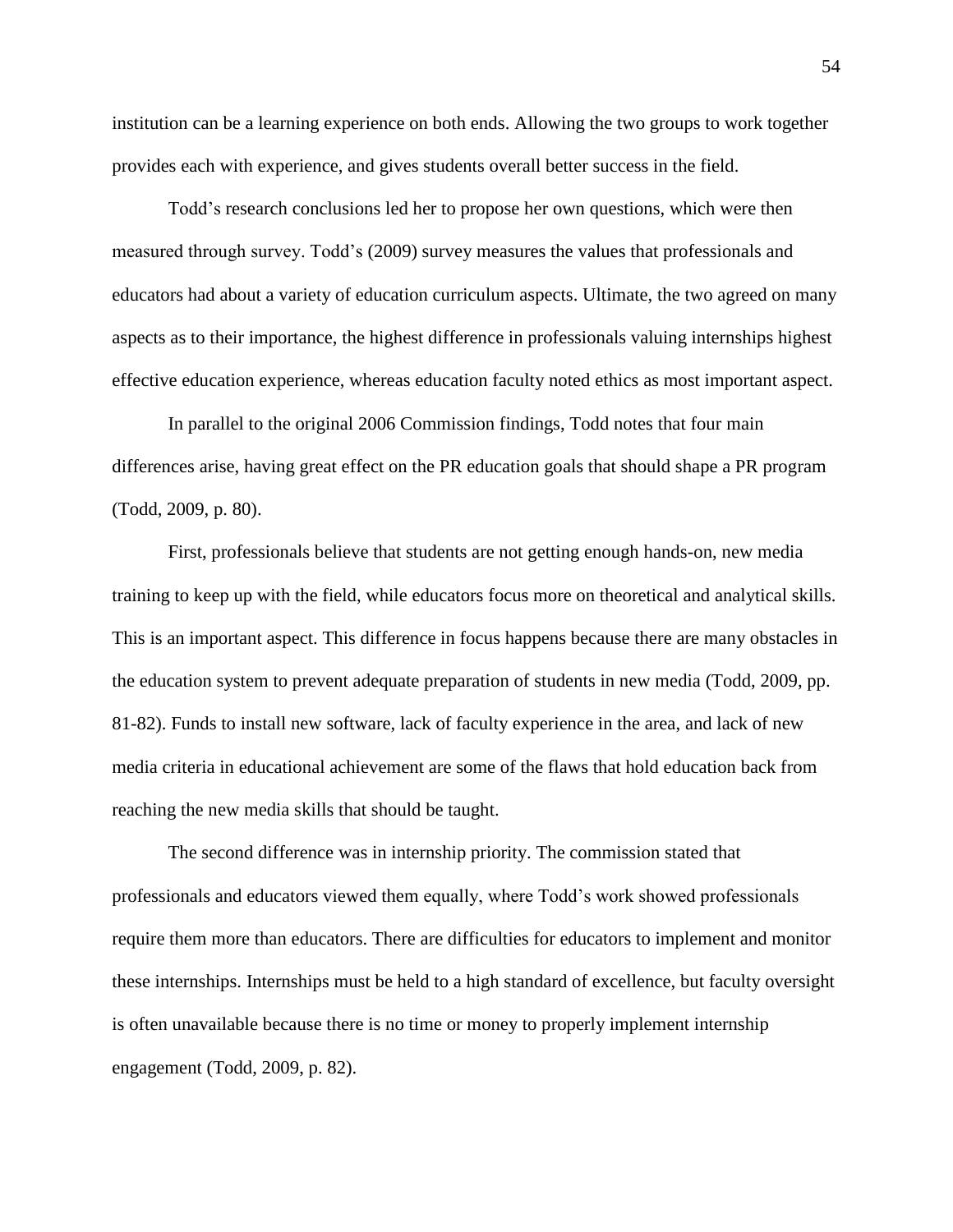Collaboration between educators and professionals was the third aspect. While the CPRE encouraged and believed in educator to approach professionals regarding advice or involvement in the education process, Todd (2009) believed that professionals already had this desire but lacked the educational invitation.

Lastly, the divide is large between professionals who wish students had better writing skills, and educators who wish to impart more cognitive, analytical mindsets. Todd (2009) suggests that new curricula should be created that integrates both synthesis of thinking and concise, strong writing that fits into new media technologies; a single class or series of classes that replaces separately taught material (p. 83).

Ultimately, Todd (2009) provides four suggestions for future PR educational success. A one-credit workshop for both faculty and students would be facilitated by professionals who could educate the academic world in new media technologies and how to use them. Secondly, third-party organizations like PRSA and AEJMC should house conferences or workshops for professionals and educators to intermingle and exchange information from both sides of PR (Todd, 2009, p. 84). Third, educators should approach professionals consistently to gain feedback about what skills and writing abilities are desired from students so those principles could be implemented into education. Lastly, internships should have greater, more consistent analysis to ensure effective procedures are taught to students, and the professional should play a larger role in mentoring students through the internship process (Todd, 2009, pp. 84-85).

These incredible insights from Todd show that PR education in 2009 had many areas for further growth, especially to bridge the gap between the professional and the academic realm.

*Future Growth Summary.* The development of PR academia has many facets and suggestions for the future. An overview of suggested improvements includes increased new 55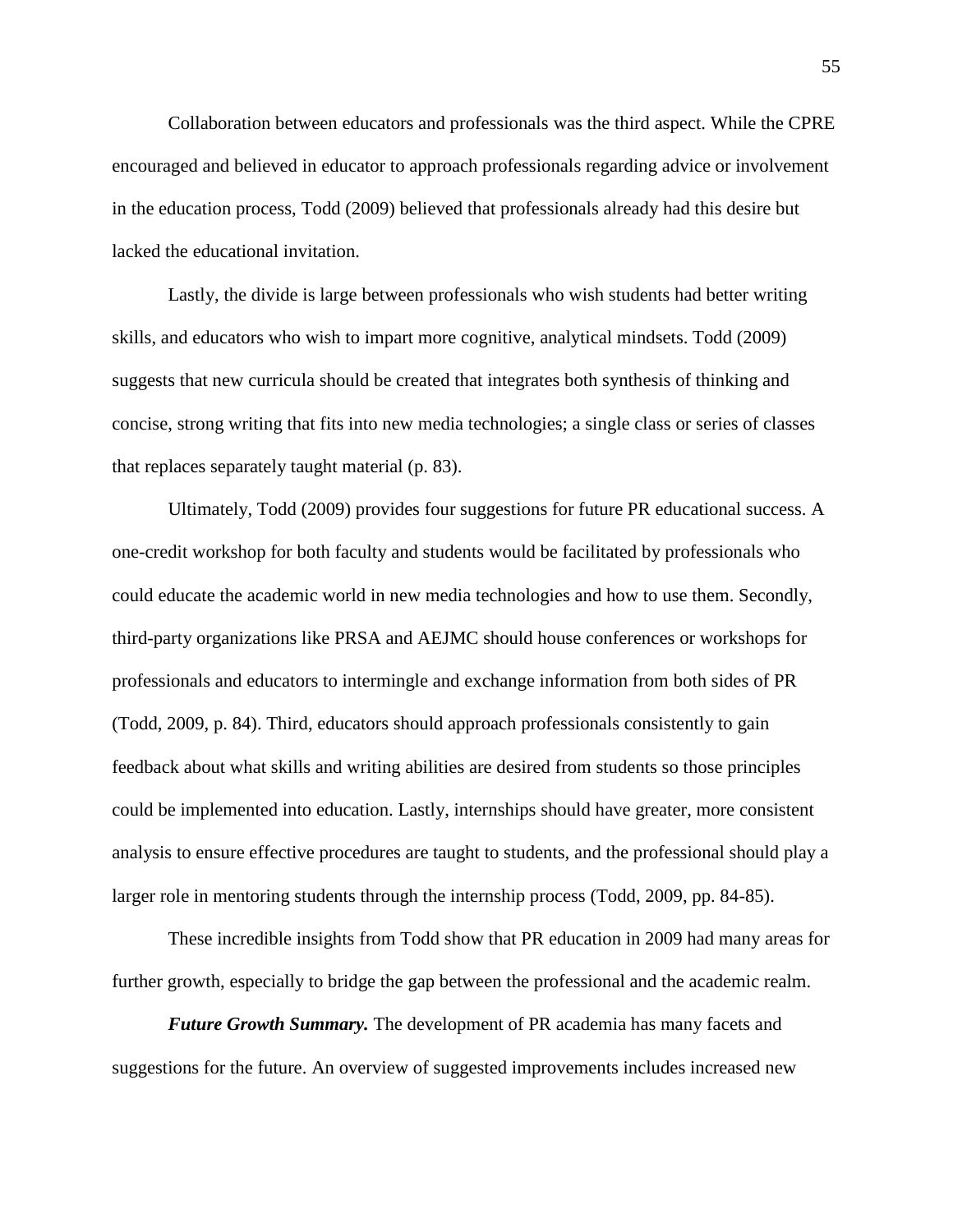media technology training, nationally standardized measurement of education, a broadening of requirements to include more elements from other relevant fields, and an increase in extracurricular experiences such as internships to provide real-world experience while maintaining a high emphasis on the theory and principles of the field.

These improvements represent an ideal PR educational program, not an excellent one already in existence. Some elements of these suggestions cannot adequately be implemented. Further research can help clarify what aspects are most important and what change can actually be accomplished by modern PR programs.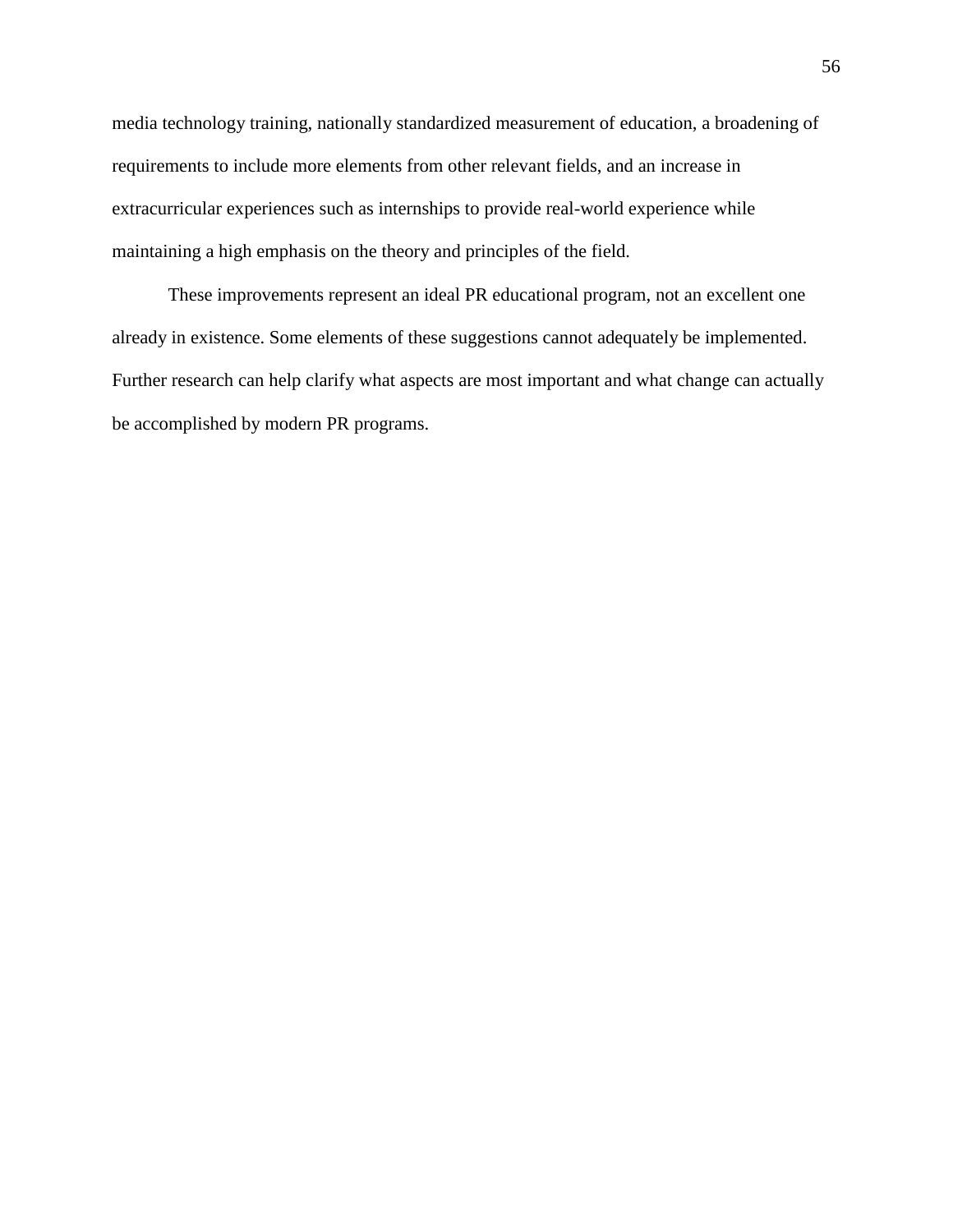### **What are Modern Public Relations Skill Sets?**

Public Relations as an occupation has many facets. It is difficult to know exactly how to prepare anyone for a field without an understanding of the requirements. For PR, this could mean looking at job descriptions, but these are so diverse that categorizing them is impractical for the educator or the researcher.

Instead, this study analyzes the knowledge, skills, and abilities (KSAs) of Public Relations to provide a picture of the workforce for which the student must be prepared. While skills are diverse in nature, if there is not accountability for them, there will be no improvement in those areas or any means of preparation for the profession. Therefore, the following research in academic or scholarly works as well as online and digital sources of PR skill descriptions lists seven specific skills with overall skills noted first. Appendix C offers further online resources.

# **Overall Skills**

The Chartered Institute for Public Relations (CIPR) is a leading PR professional organization in Europe. The highly experienced and accredited members work tirelessly to help promote the field, the produce professional literature, and to develop business individuals further through ethics and standards ("Our organisation," n.d.).

CIPR analyzes many different kinds of PR. Framework is important for understanding exactly what PR looks like in the occupational realm, and there are two main ways PR is practiced. One is in a firm, which is a separate entity but provides promotional and relational content for the organization. The other is called in-house PR, which means working directly for a company and focusing PR efforts solely to promote the company and their relationships ("Working in PR," n.d.). These two aspects could be found in a variety of fields, including medicine, fashion, politics, charities, financial markets, business, and many more.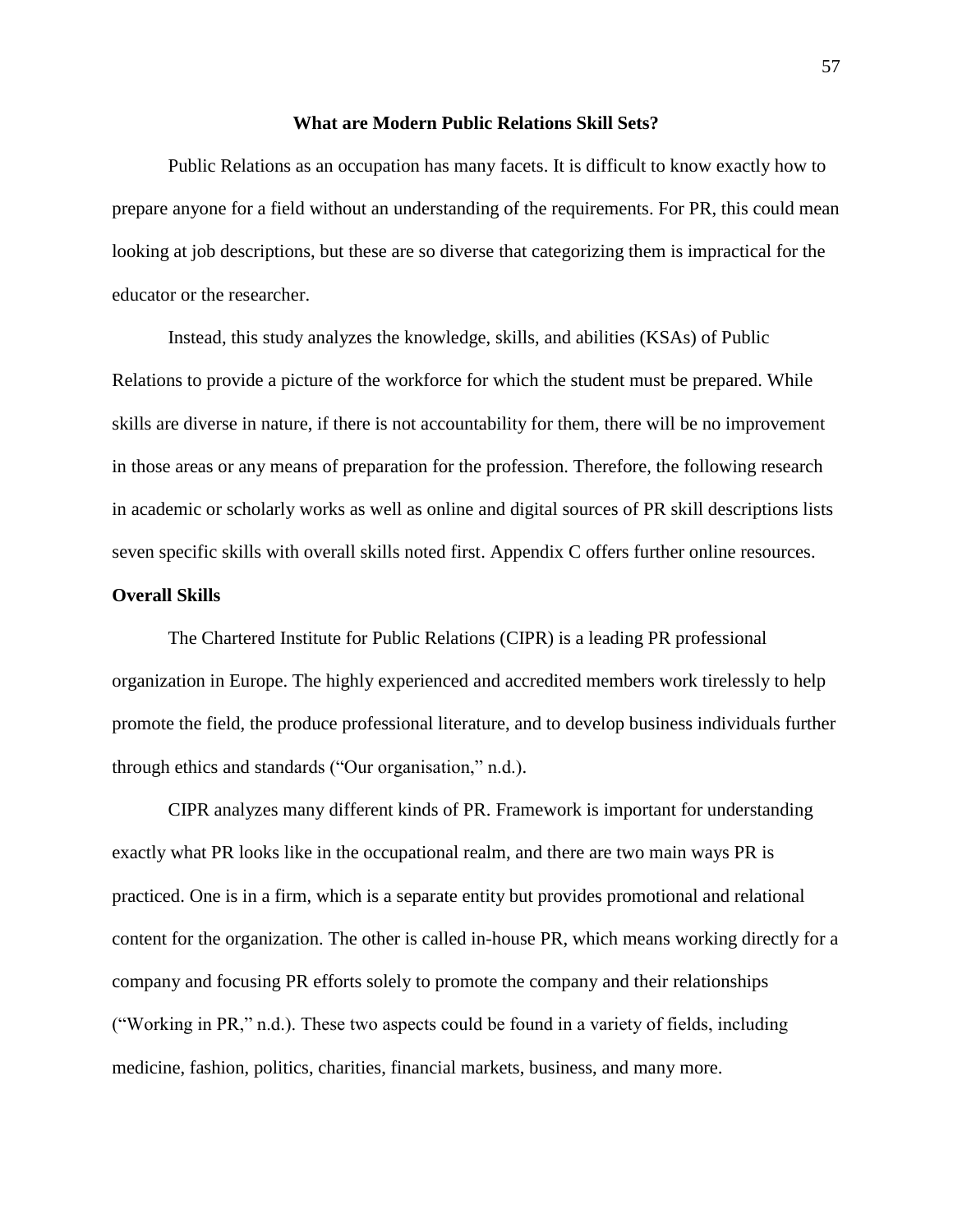CIPR provides analysis on the day-to-day function of a PR position, keeping information broad to apply to a variety of PR fields. Some essentials include research, writing, and events ("Day-to-day," n.d.).

PR serves as a check for the company to assess their relevancy to the public and gain feedback on what the consumer wants more of in a specific area from the company ("Working in PR," n.d.). Therefore, much of the work involves interacting with not only audiences, but also the media to assist in distributing communication messages on a wide scale. At the core of the company, PR helps define exactly who or what the organization is in the mind of the public ("Day-to-day," n.d.). This involves shaping the corporate identity and producing various materials such as brochures, websites, social media accounts, videos, events, and more. These functions often vary in regularity, intensity, and from position to position.

CIPR concludes with a list of skills and abilities that ranges from situational analysis and event planning to strategic goal-setting. Working with the media, the public, and the organization to understand the desires of all parties is what creates successful PR ("Is PR for you?" n.d.).

In one comprehensive work entitled *Develop Your PR Skills,* authors Neil Richardson and Lucy Laville (2010) detail to a primarily British audience what are common and necessary skills for the public relations realm. The text states,

PR is not marketing, advertising, sponsorship, sales, or any of the more obvious expensive tools that send a message directly to 'customers', often saying, 'we are great, buy our products.' PR is more subtle: 'You may have heard about us; get to know us and we may have a long and happy relationship."" (Richardson & Laville, 2010, p. 6)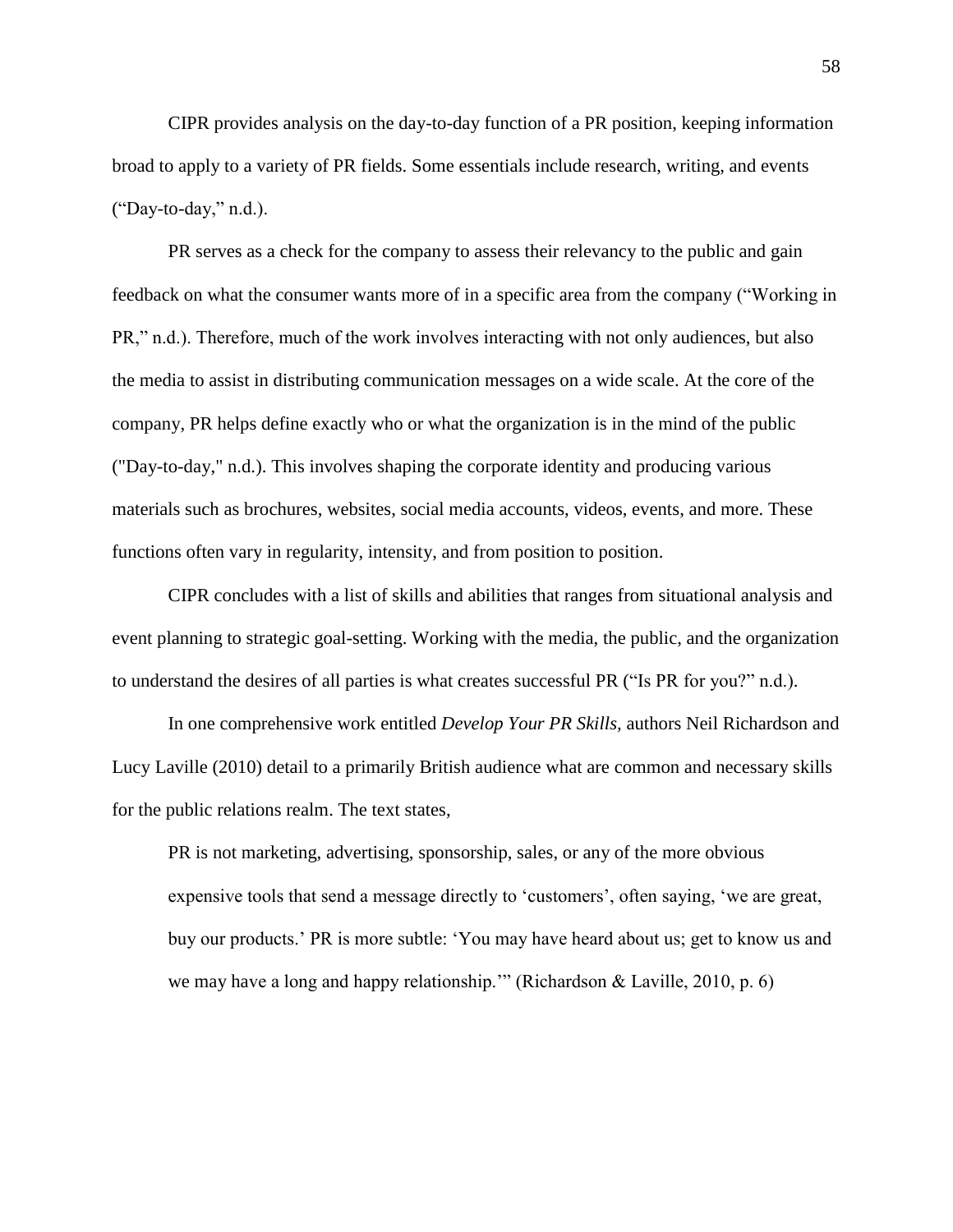These authors show how to fulfill and address these elements of public relations through several skills. These include online communications, cost effectiveness, internal communication, crisis management, research, and audience interaction (Richardson & Laville, 2010).

KSAs in PR are enhanced by theories and principles. Vineet Kaul, Ph.D. in Communication, details the strengths and weaknesses of public relations. His study in the *SCMS Journal of Indian Management* brings to light a variety of cases where public relations has failed to adequately address the modern world. Writing in 2013, he puts forward new perspective about the future of integrating PR into real time.

Kaul's research is published in an Indian communication journal, which could cast doubt on the relevancy of his work in America. However, his conclusions speak to a global audience. He most notably explains, "Symmetrical two-way communications is considered to be an important element in excellent corporate communication" (Kaul, 2013, p. 37). Kaul (2013) logically concludes that the wide variety of public relations communications could provide further development in the future.

If anyone is qualified to address public relations skills and professionalism, it is Bonnie Riechert, who not only is a member of the PRSA, but is a Fellow PRSA (similar in nature winning a prestigious award) and an active member of numerous other national communication associations. She is APR as well, the intense certification process or public relations professionals, and she has a Ph. D. in Communications. Interviewed in the June 2014 issue of *Public Relations Tactics,* published by the PRSA, Riechert discusses the skills necessary for success in the field.

Writing is the most important skill to learn and develop, with skills related to business, management and leadership also becoming important as people advance in their careers.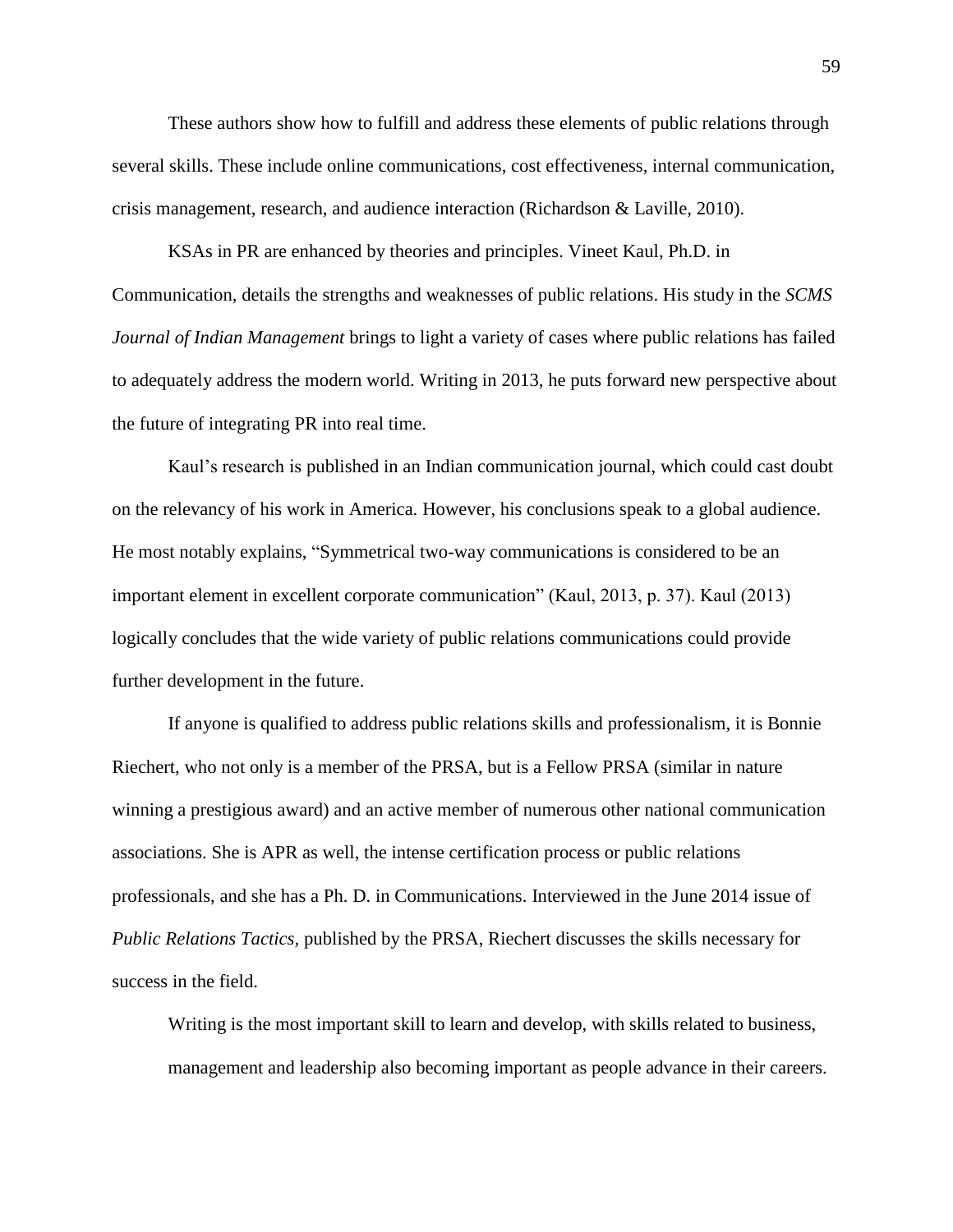Employers today look for new hires with skills in listening, writing, researching, planning, communicating through many channels, serving, leading, engaging and relationship building. (Riechert, 2014, p. 10)

This is quite a formidable list. The magnitude of these skills is all-encompassing for PR professionals. Writing and researching must be carefully adapted for each organization's unique style or voice, and PR specialists should be familiar with multiple styles and platforms for writing. Communicating through many channels is an extremely broad discussion.

Reichert later offers powerful advice for new public relations graduates seeking to enter the field. She advises having constant up-to-date knowledge of news and information related to the field, getting actively involved professional organizations, and creating personal content that can build credibility, recognition, and experience (Riechert, 2014, p. 10).

While perhaps it is difficult to know exactly what skills Riechert was referring to, one can assume these channels include social media, the internet, websites, online press releases, videos, as well as the physical hard copies such as newspaper articles, journals, press releases, media kits, and more.

Ultimately, Riechert has learned quite a lot in the 36 years of public relations employment. "Focus on the intersection of what's important to your organization, its publics and the news media. And intentionally practice research, planning, implementation and evaluation" (Riechert, 2014, p. 10). The last sentence quotes the four pillars of PR, showing that even as the field progresses and develops and shoots ahead to new heights of communication, the very foundation of PR remains consistent and relevant.

In a discussion related to PR careers on *The Guardian,* Lottie O'Conor discusses broadly the skills required for PR success, but more specifically analyzes the tools and methods for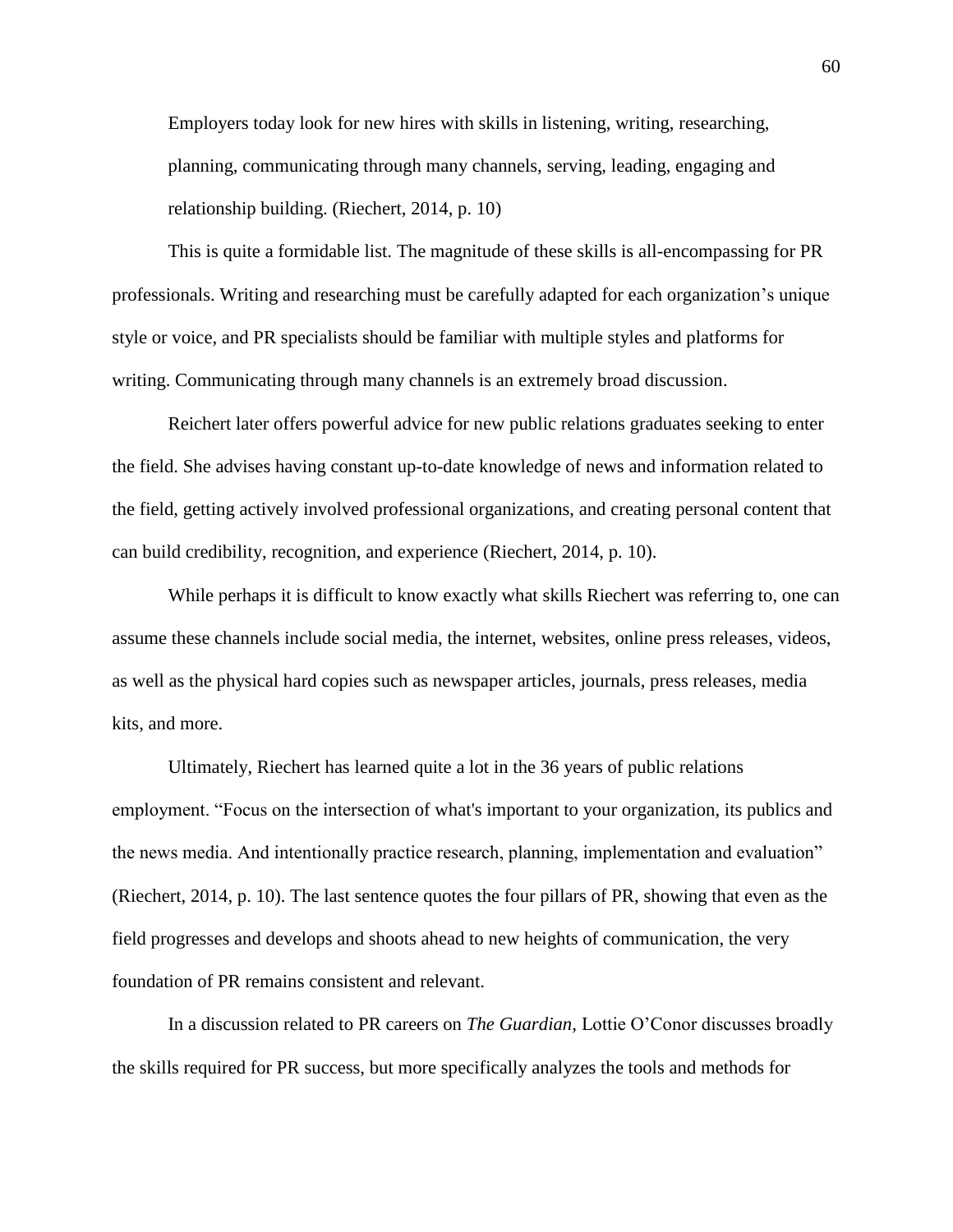obtaining a position in the PR field. As someone who has already climbed the occupational leader and achieved the status so desperately sought by college students and graduates, O'Conor provides insight from personal experience to benefit the future generations.

O'Conor (2015) emphasizes the benefits of character and experience; perhaps even more than education. O'Conor notes that employers want to know that an individual has spent time dedicated to their passions that PR is right for not only the individual but also the company.

Overall, O'Conor (2015) demonstrates that PR is a field highly dedicated to the progress and development of communication platforms within an organization, and that the proper method to obtain these jobs is development of skills in high demand.

The University of South Carolina (USC), in the School for Communication and Journalism, offers resources and information such as blogs, videos, and infographics. One brief article (2017) has specific and intentional relevancy to this paper because the source originates from an academic institution, which is a large aspect of this research.

This article shares the simple and broad skills USC believes are necessary for a career in PR. Communication, writing, social media, multimedia, and creativity are the five core skills (USC, 2017). USC firmly asserts that all PR professionals, no matter what area of the workforce, need to have a grasp of these areas. Ultimately, the PR field benefits from students and professionals working together to develop their skills so that all can raise the standard and excellence of public relations.

# **Research Skills**

Research is a skill highly stressed by Richardson and Laville as necessary for continuing the standard of PR excellence. There are all types of research. Market research involves analyzation of new markets a business may enter (Richardson & Laville, 2010, p. 112). Product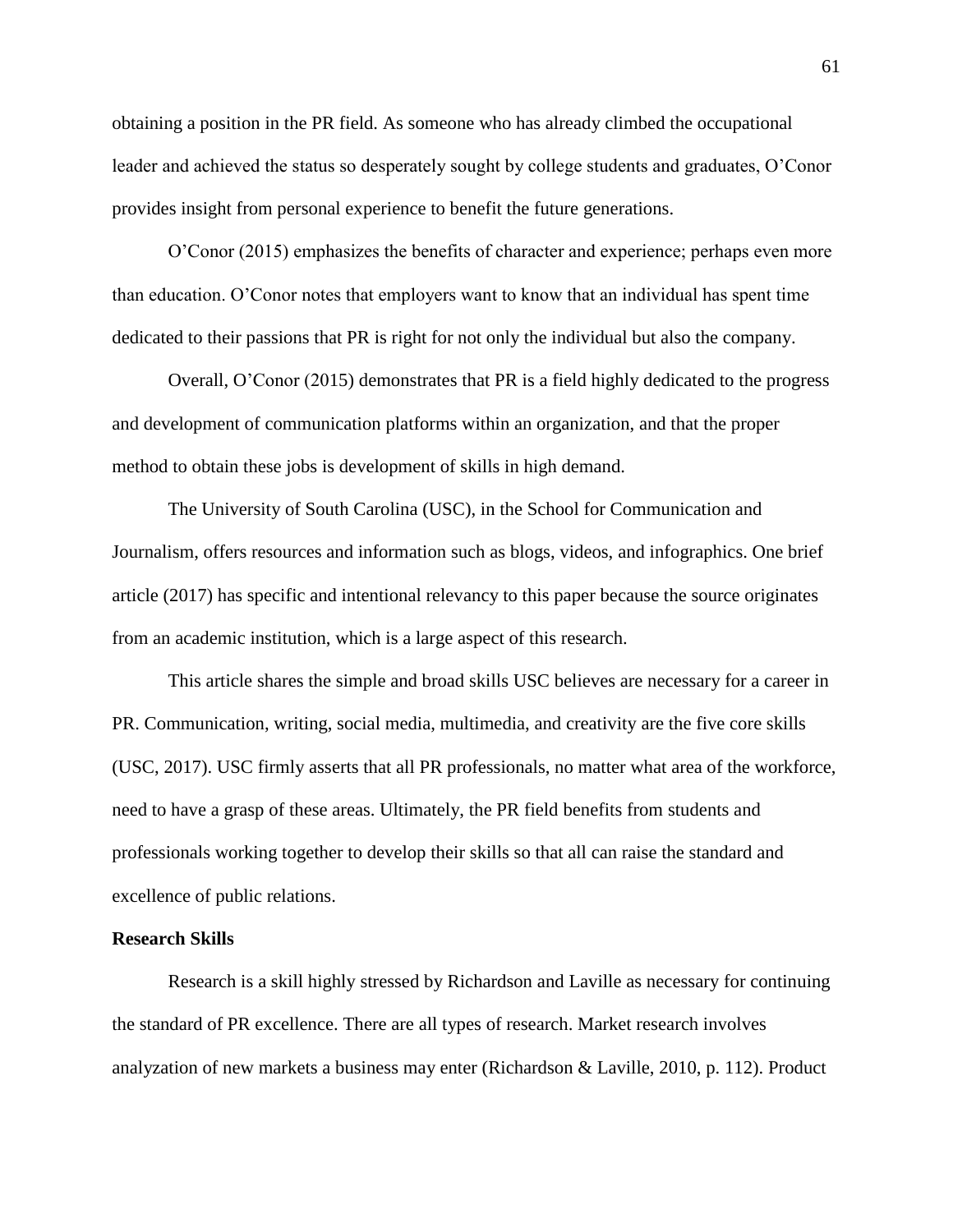research gathers information about the product, whether opinions from the public or facts from the supplier themselves (Richardson & Laville, 2010, pp. 112-13).

Following a simple, six-step researching process can focus the research to the specific area desired and give public relations professional a key to understanding what needs to be communicated to any and all stakeholders. The summary of research is to understand what is the truth about either a new field, the public's opinion, or a product characteristics (Richardson  $\&$ Laville, 2010). Engaging in different areas of research is something that public relations professionals should be familiar with.

Alastair Turner (2013) writes for *The Guardian Professional* about the skills needed to be successful in PR, listing research as one of the top five categories for PR professionalism. As a professional online source, *The Guardian Professional* provides many businessmen and women with resources for professional success. Though online sources are not considered specifically academic, Turner's work is worth considering due to the clarity of information provided in the field desired. PR professionals need to know what skills are required of them.

Researching is a huge element of any PR strategy and action plan, according to Turner. In order to have effective communication, information and knowledge are required (Turner, 2013). This includes staying up-to-date on the multitude of societal issues that are constantly changing, as well as technology and personal opinions. Knowing exactly where the client stands on different issues is crucial to proper public relations tactics.

### **Writing/ Communication Skills**

These tactics include writing, another skill discussed by Turner (2013). Writing takes a wide variety of forms, so anything from a photo's caption to social media posts to a professional news releases are part of PR repertoire. Not only understanding how to write well, but being able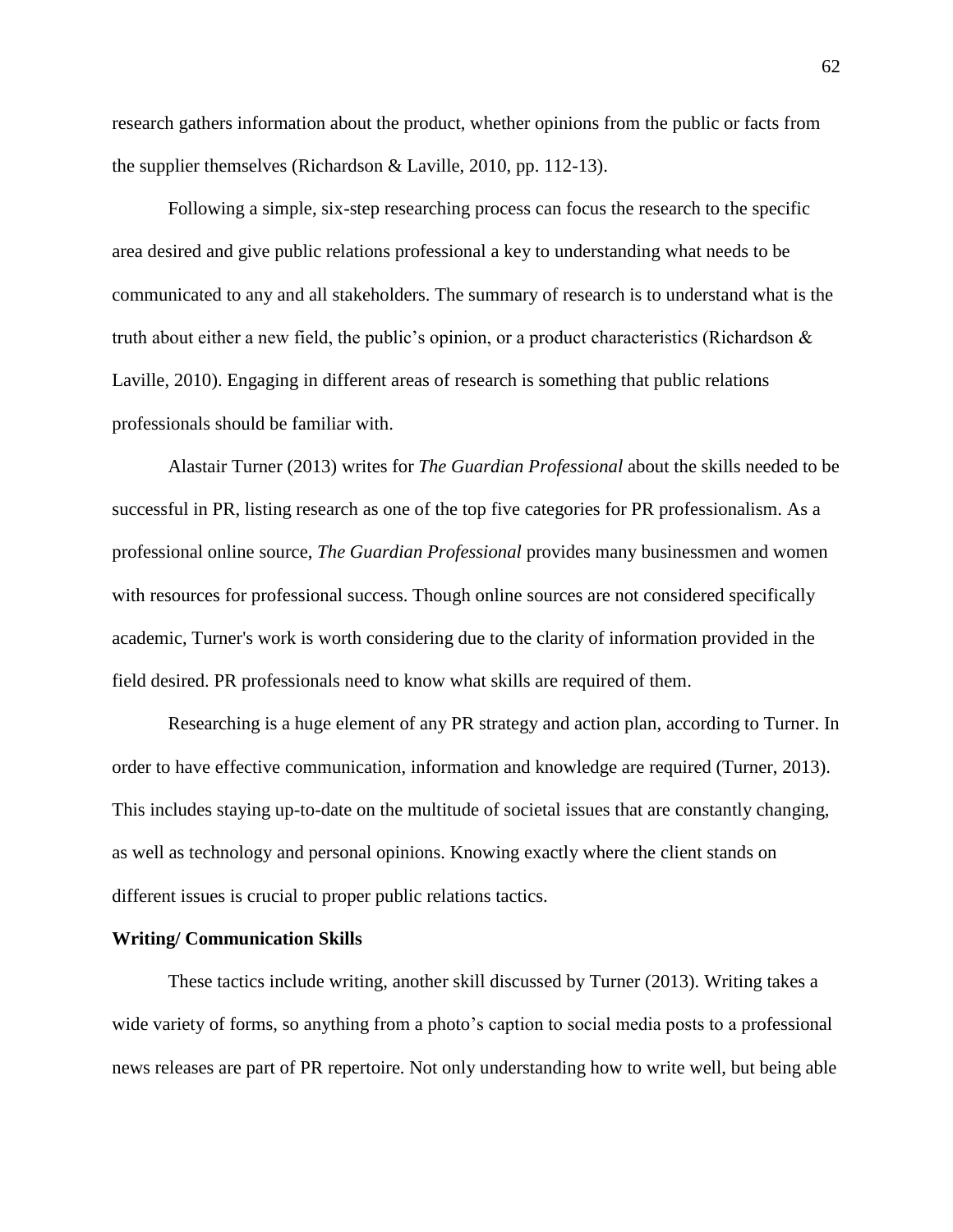to go back and edit a piece PR is all about correcting mistakes, not creating new ones. Writing also demands high attention to detail; knowing what diction and syntax is appropriate in what context takes careful concentration (Turner, 2013).

Turner's primary skill, however, is communication. This is a foundation; not necessarily a degree in communications, but simply the ability to make a point and to explain complex issues to a simpler audience (Turner, 2013). Communication includes all forms, so written, spoken, reading, and even listening to others counts as communication. Understanding exactly what kind of audience responds to a specific attitude or inflection is a requirement of public relations communication.

The CIPR also mandates that good communication skills are foundational ("Is PR for you?" n.d.). Communication skills are universally agreed upon as the basis of PR, which is not surprising. At the elementary level these skills can and are successfully taught in collegiate programs.

O'Conor, who wrote for *The Guardian* similarly to Turner, advises primary improvements in writing skills (O'Conor, 2015). PR is a highly communicative skill, mostly involving writing in a variety of forms. No audience can obtain a message without content, and the text provides at the very least the skeleton for the body of the communication.

#### **Digital Media Skills**

The text may provide the skeleton, but new digital media is putting muscles and sinews onto the bones of writing. Richardson and Laville (2010) suggest several methods for success in digital media skills, and note that blogging arises as a primary digital skill. Blogging requires quick and interactive responses to any complaints or even positive reviews. Because blogs are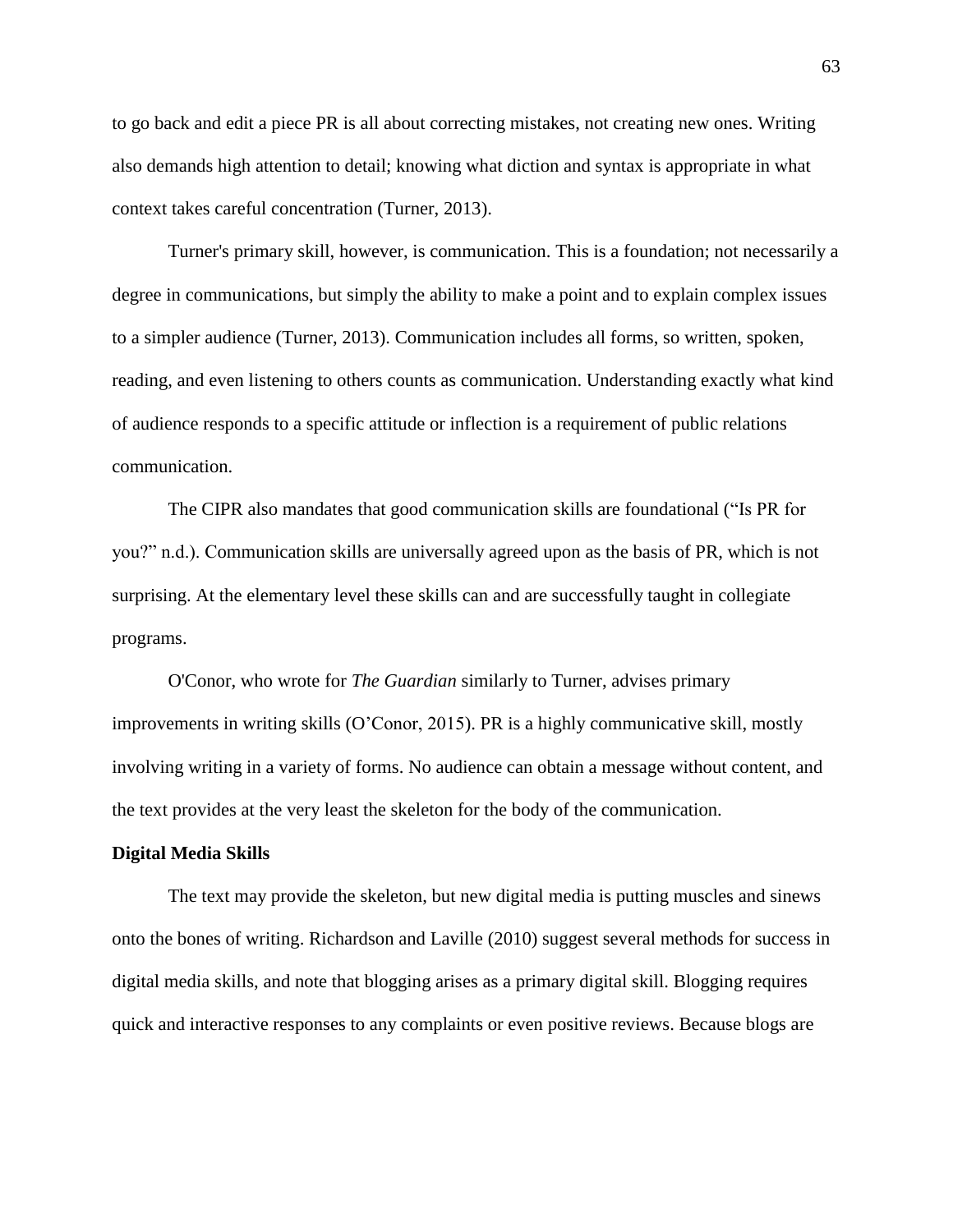run most often by individuals, they can easily pop up in Google® searches related to a company, making responses to other bloggers who interact with a specific company crucial.

Other online communication tools recommended are RSS feeds, (Really Simple Syndication) which are simple links to give audience direct updates of new content (Richardson & Laville, 2010, p. 65). Search engine optimization (SEO) uses good writing and tech-savvy skills to make sure content is highly ranked and discovered in search engines (Richardson & Laville, 2010, p. 66). This is a highly developed skill and take careful energy and knowledge to cultivate.

Amy Reitz (2012) understood the need for growth in PR communication, and detailed the function of digital and social media in an article for the University of North Colorado. In a functional sense, there is the individual benefit of social media that continually draws the everyday person to the internet. Much research in the area of uses and gratifications for online content shows that people use and enjoy social media to find information, find community through social interaction and development, and find entertainment (Reitz, 2012, pp. 45-46). Studies show that a company can meet these needs through fostering an online community of mutual support and communication (Reitz, 2012, p. 46).

Issues and crisis management is a key function of organizational-public relationship systems, which is something that digital media can fulfill at the system level (Reitz, 2012, pp. 49-50). Providing an avenue for organizational leaders to gain insight about consumer issues or struggles in the early stages of conflict can prevent further discontent or disaster for the company, and social media also serves as the fastest way for a business to put forth PR content reassuring consumers from a potential breach in organizational growth or reputation. Reitz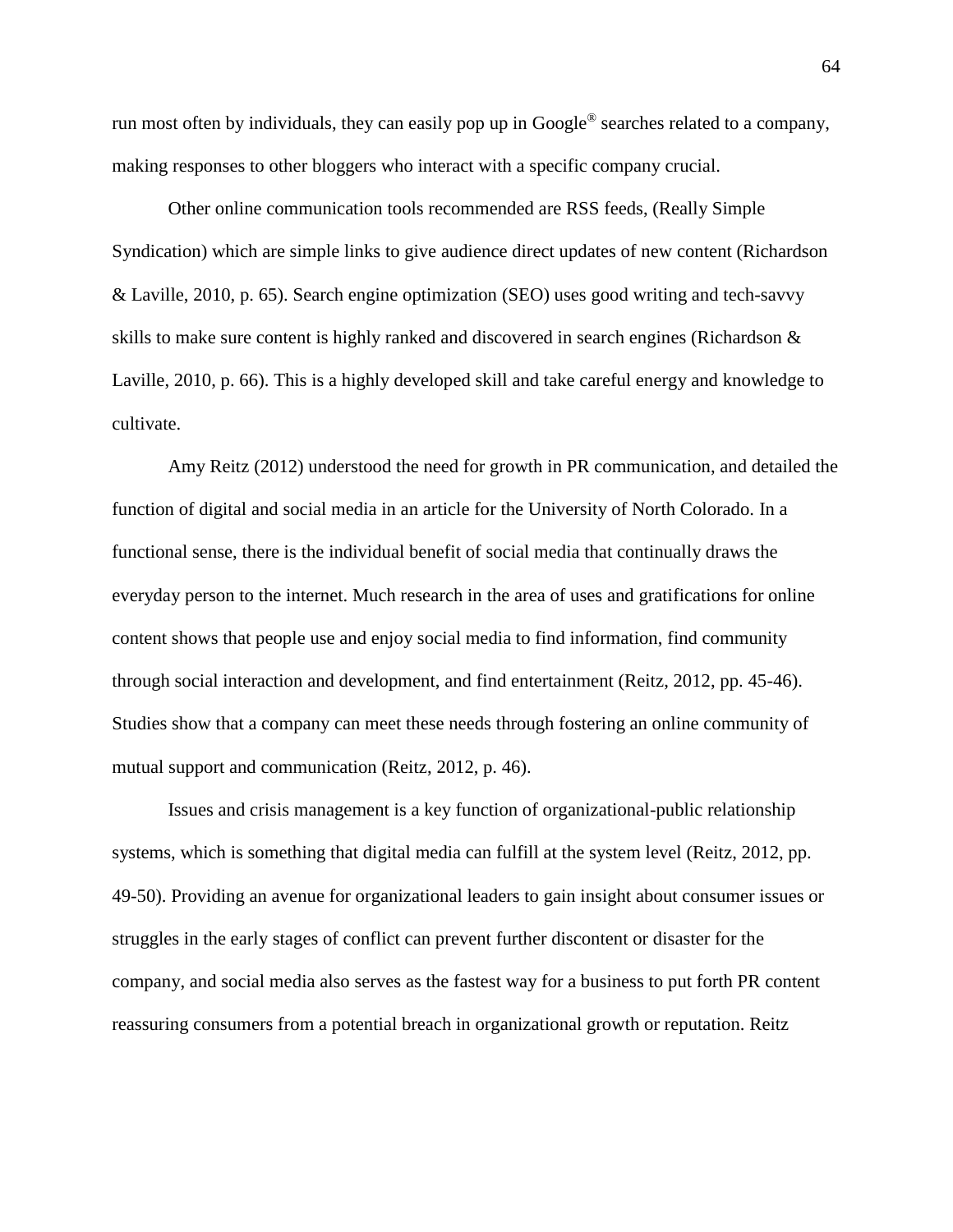(2012) notes that digital media can even serve as emotional support for the public as a unified whole, not just as separate entities.

Kaul (2013) lists several digital media tips, and the definition of PR gives him room to develop digital facets. He distinguishes between media relations and public relations, denoting media as a sub-category of public relations (Kaul, 2013, p. 34). Digital perspectives offer a variety of benefits to the public relations field, mainly more effective communication with publics. Digital media allows communication to go back and forth and provides space for quick and easy feedback.

As Kaul seeks to explore the field, he notes characteristics of PR in this modern era. "All PR is ePR and this remains a vital component when utilized effectively and Internet is allowed to go hand-in-hand with PR" (2013, p. 38). He highly recommends that professionals in the field learn to cope with new platforms, either by forming greater relationships with information technology departments, or developing their own proficiency in skills such as web site development and protection. There are so many aspects of internet PR protocol that can't all be discussed (Kaul, 2013), but are all helpful in understanding the new corporate and public field that professionals must now tackle.

Some of these tools include video news releases, video conferences, blogs, social media, emails, and more. Using all kinds of areas like YouTube, LinkedIn, Facebook, Instagram, and more involves careful discussion and analyzation on the part of public relations professionals to determine what content will spark a two-way communication street, and how to deal with the feedback and publics (Kaul, 2013).

Specifically, PR and the internet can connect and transform traditional public relations tools. Press releases, media kits, and other documentation normally done in physical hard copy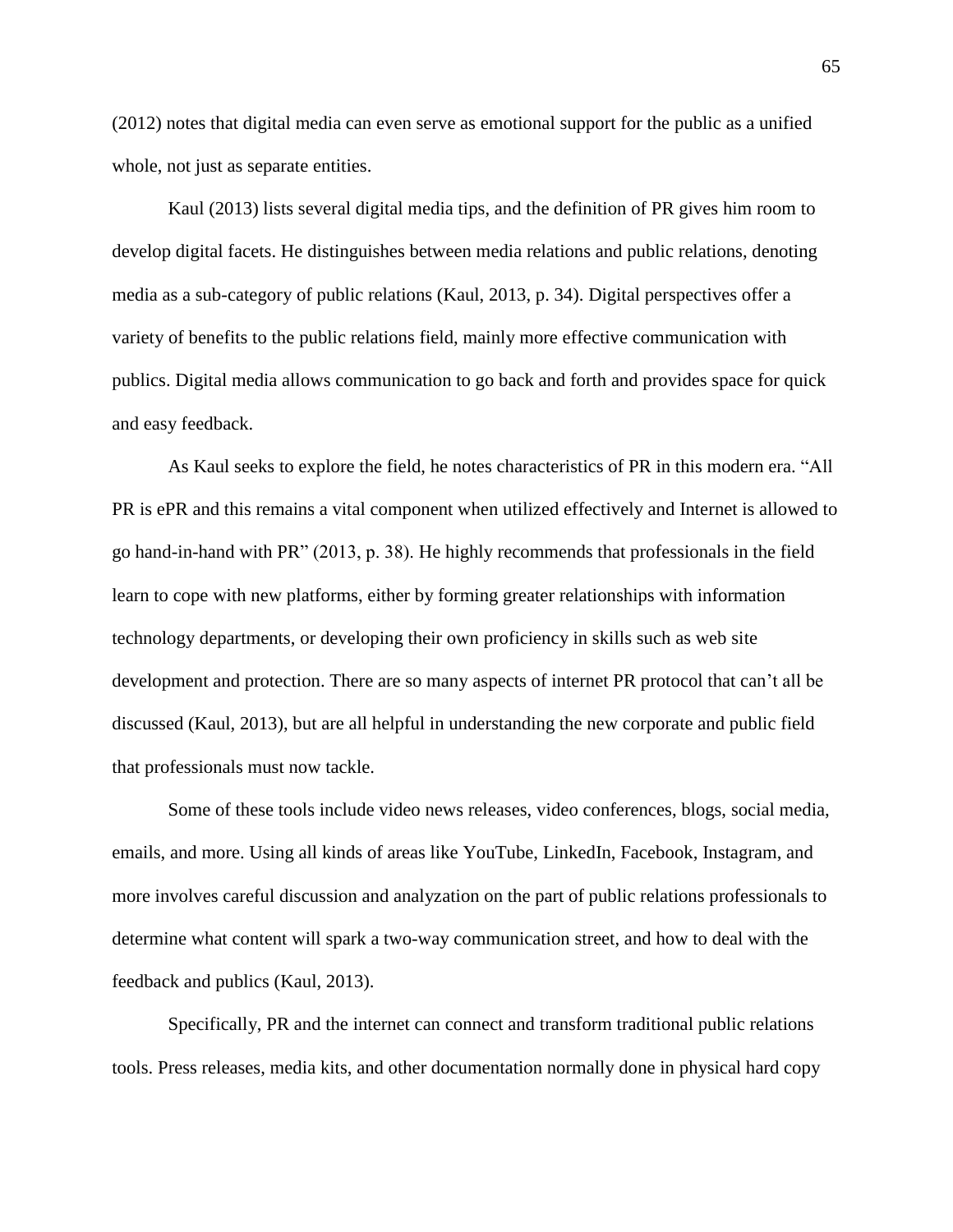can now be completed online, but some question this authenticity (Kaul, 2013, pp. 43-44). Kaul agrees with Richardson and Laville about the prominence of blogging, noting its international influence and effective communication properties (Kaul, 2013, p. 47).

Kaul (2013) also details videoconferencing and video news releases (p. 47), two more forms of online resources that can be quickly and effectively utilized by public relations professionals to reach new audiences and co-workers.

In an article on the professional community of LinkedIn.com, one author details the skills necessary for success in current public relations communications. Leonita Julian (2015) is a public relations & marketing consultant in Indonesia, and presents work based on her personal experience in the field. She lists ten skills deemed essential, and provides the audience with suggestions for improvements in their own careers. Six out of ten skills involve current technological advancements (Julian, 2015).

The list includes knowing how to get information, using social media, experience in design, video production, search engine optimization, mobile sourcing, and programming. Writing and storytelling are highlighted, especially as inclusion and incorporation into the web (Julian, 2015). There are a multitude of aspects included within this list.

Like many others, Julian highlights blogging. Current business professionals and publics are using blogs as a form of not only communication and relationship building, but information gathering and resource sharing. Julian (2015) asserts this information directly from the years of experience in the field. This means effective public relations professionals must begin to cultivate these skills in their own careers.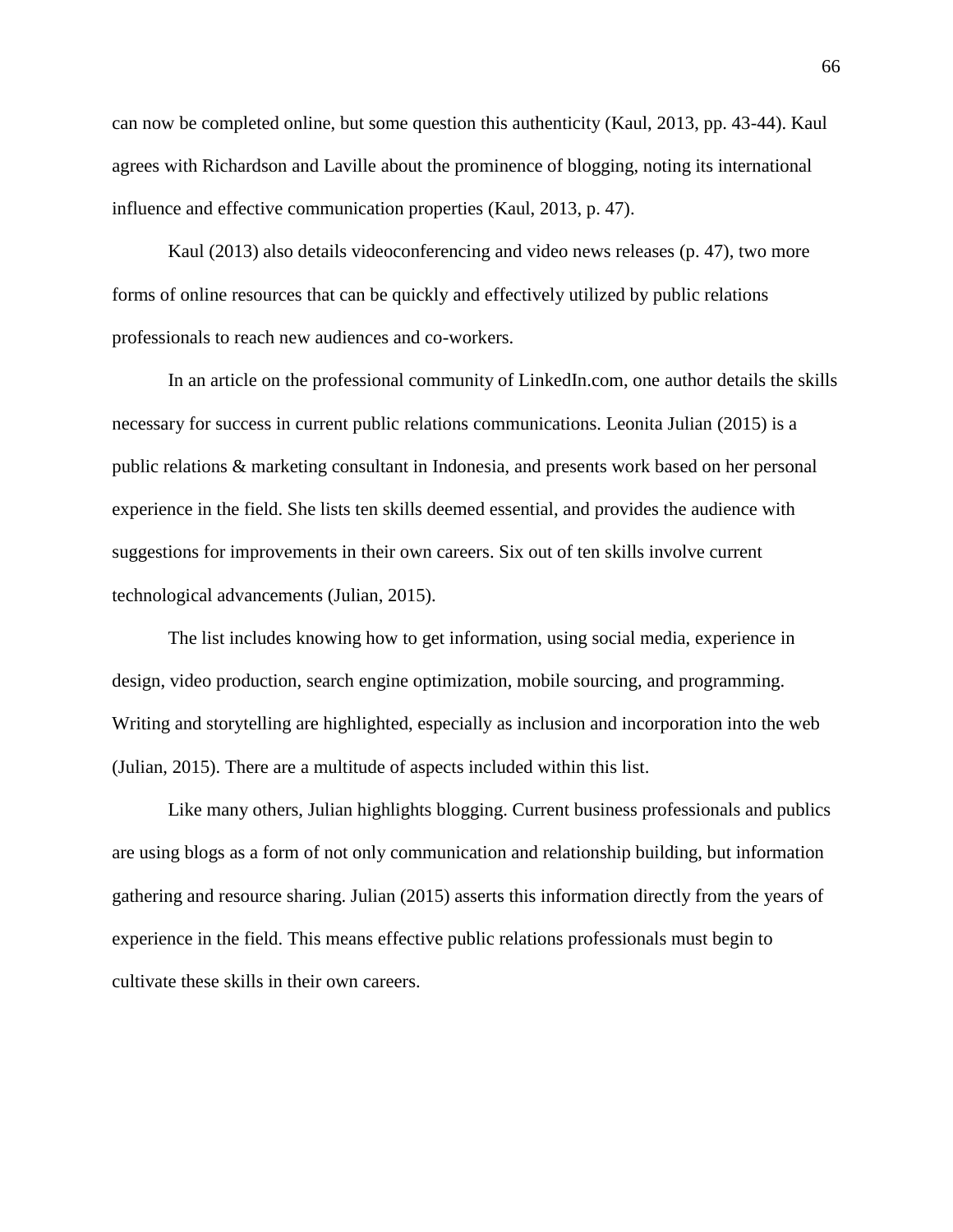Several other skills Julian details are not required, such as video editing or programing, but these areas are something that public relations professionals must be aware of and familiar with in the current societal environment that is techno-centric (Julian, 2015).

USC concurs on these accounts. The university is well aware of the new technologies available in today's society, and believes that PR professionals must keep up with the advances in communication today. Elements such as Adobe Suite, to edit photos or create graphics and websites, are useful and often required in PR positions. Other aspects, like search engine optimization (SEO) and website design, may at the moment seem a little less crucial or slightly more advanced, yet they are fast becoming the norm of modern communication (USC, 2017). USC seeks to provide this perspective of the future, but they do not invalidate the methods and processes that are time-tested, such as news releases and speaking at events.

USC is not the only university speaking out on digital media issues. Harvard University, one of the highest and most prestigious learning institutions in the nation, produces a blog within their Division of Continuing Education to help leaders and professionals grow, in the website section called Professional Development. One article outlines the skills necessary for proper growth and functionality in the field.

Harvard blog notes that the top skills that PR professionals should concern themselves with in their field are digitally related. The first discussed is coding. Coding is creating computer programming to produce content, such as websites, games, or more. In this instance, communications and PR should learn to code as a resource to produce consumer content that can effectively communicate their message (Harvard, 2016). Coding will become essential as consumers demand more online digital content and the producers of the content, i.e., PR professionals, must learn to keep up with the demand.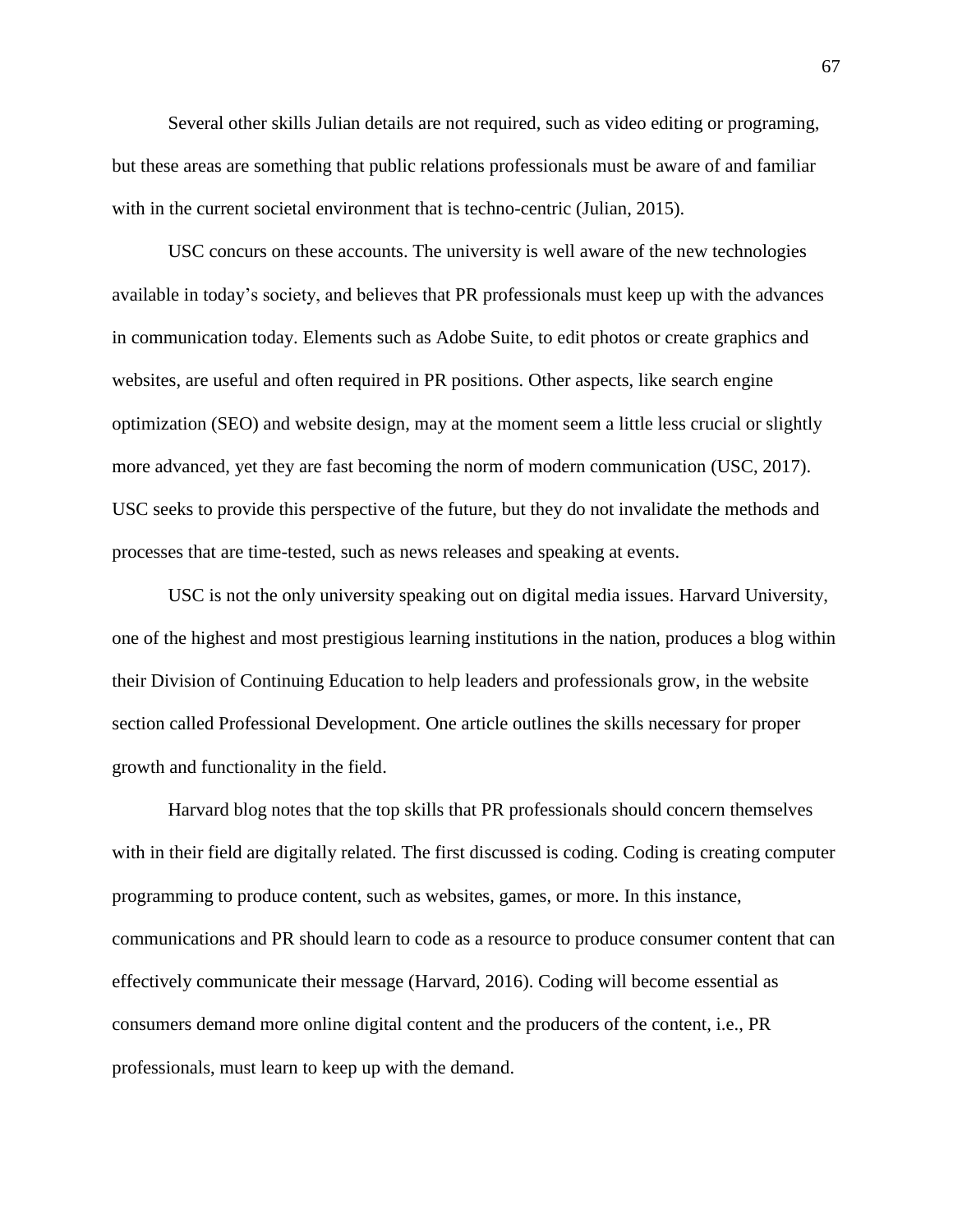Data analysis is proving key in communication professions as well (Harvard, 2016). Most careers have measurable statistics for the productivity and success rate of the organization or position. Communications, and specifically PR often have trouble ascertaining this figure due to the relational nature of the job, and the sometimes-subtle results that can't always be tracked (Harvard, 2016). However, in today's social and digital age, more analysis tools are emerging, such as Google or Hootsuite Analytics, that PR professionals must be familiar with to achieve occupational success.

These are a few of the digital media skills that PR is beginning to tackle in the professional field. The wide variety reflects the leaps in technological growth over the past decade, not the least being digital media.

## **Social Media Skills**

Social media is such a large part of digital media it deserves its own category. In online communications, Richardson and Laville (2010) note that the rise of social media is creating a faster, more efficient, and more publicly viewable communication field (pp. 67-68). Public relations professionals wishing to adequately interact with their publics must utilize these online sources to the maximum benefit of the company.

In such a capacity, Amy Reitz (2012) analyzes the value and function of social media in organizations and public relations. Her article provides a functional analysis of social media integration into PR skills, and allows practitioners and educators to understand the scope of PR.

Her overview analysis describes PR as open for communication and designed for dialogue between the public and the organization. This means social media and internet opportunities perfect for inclusion in PR initiatives (Reitz, 2012, pp. 42-43). The lens Reitz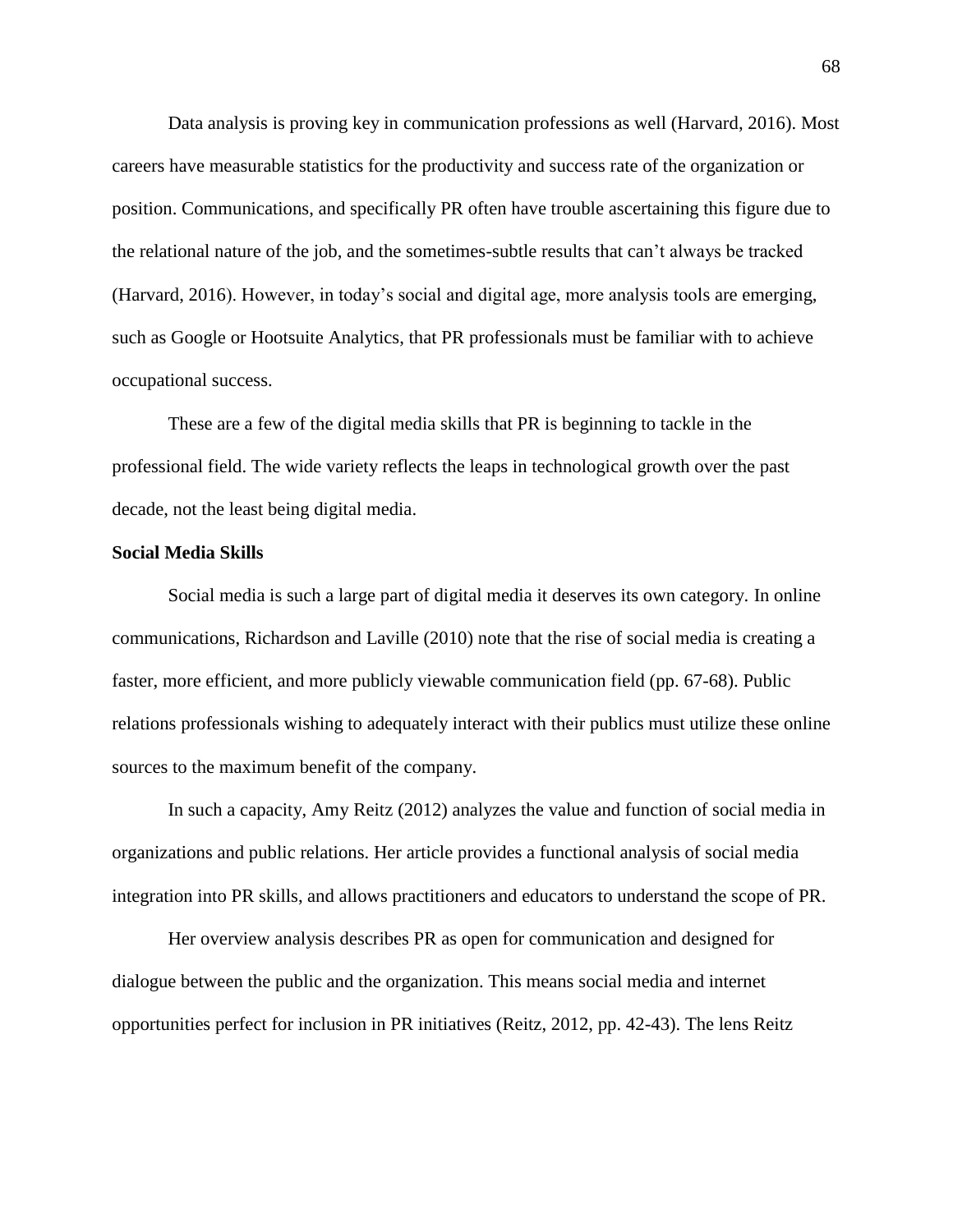employs is to assess the values and benefits social media gives in the social function for organizational public relations systems.

Social media characteristics include technological and communicative aspects. The accessibility makes it possible for anyone, anywhere to have a voice and make their opinion known (Reitz, 2012, p. 44). In this way, dialogue is opened up not only between individuals but also between corporations and their constituents. Organizations who utilize social media through their PR processes, postulates Reitz (2012), can take advantage of the internet to gain feedback about the reputation of the company among public groups and the wants individuals have for the company.

On a larger scale in the systems level, social media used by PR practitioners for a corporation has almost no research to show the benefits or functionality for the organization. Reitz (2012) proposes that the functional analysis theory of uses and gratifications be applied to the organization-public relationship system, and provides her own analysis on the subject.

She begins with "four functions in which social media may serve the organization-public relationship system based on current research in the public relations literature: maintenance of organizational identity, opportunity to build relationships, ability to control issues management, and the chance to promote social corporate responsibility" (Reitz, 2012, p. 48). These four functions are discussed for their applicability to the system as a whole and to their role within the core of PR.

For the function of organizational identity, Reitz (2012) believes that social media may serve the role of providing feedback regarding the perceived identity by public consumers of an organization. The identity is formed from interaction between the organization and the public, as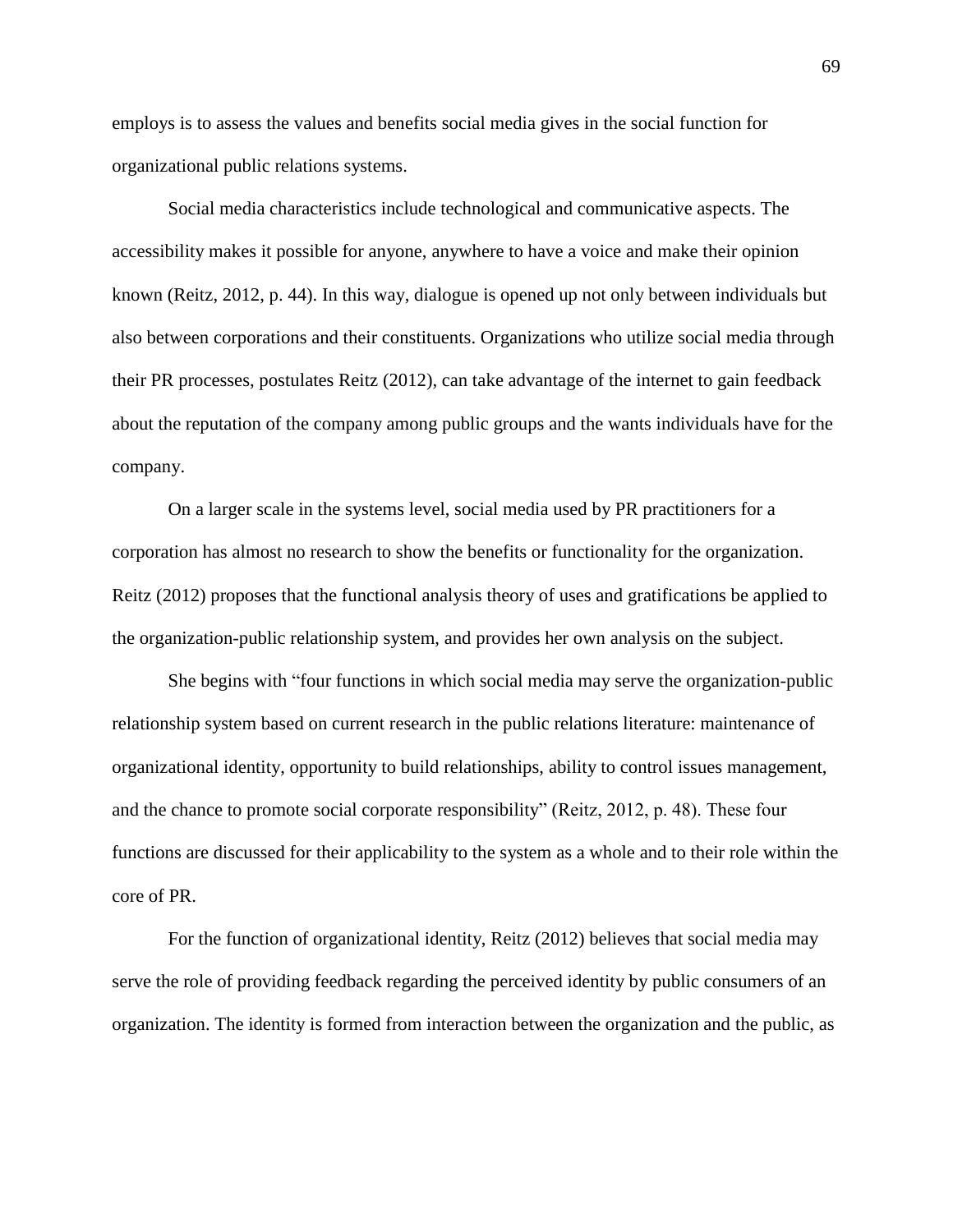well as public interaction with each other regarding the corporation (Reitz, 2012, p. 48). Therefore, social media can be beneficial in promoting that perception in both senses.

Social media builds relationships as well. This function is modified from traditional roles to the digital age, and applies not only to internet websites, but also to social media. Reitz shows that social media can fulfill multiple roles and positions required for PR success and growth among a corporation (2012, p. 49).

As organizations and constituent bases continue to grow, complex structures and public issues arise, creating a need for corporate social responsibility, a crucial function of an organizational-public relationship system. Social media fulfills this area as an avenue for communication of events related to the goodwill of the company (Reitz, 2012, p. 50). Perhaps even stronger and more important is social media's ability to provide the public with a means to communicate their desires and social issue needs to the business so that a business's social choices may remain relevant and beneficial.

Ultimately, Reitz (2012) presents an overall structure showing the functions of social media at an organizational usage standpoint, not just individually or for growth, but as a means of communication and development of an open system for PR in a corporation.

Kaul asserts that social media plays a huge role in public relations as a catalyst in the communication process (Kaul, 2013, p. 49). Providing direct dialogue between corporation and constituent, social media can and should be carefully cultivated by the public relations team to keep up to date with audience preferences in an effort to remain current in an ever-changing social stream. Kaul (2013) stresses the importance of gaining a full grasp of new media to advance public relations in this digital age (p. 51).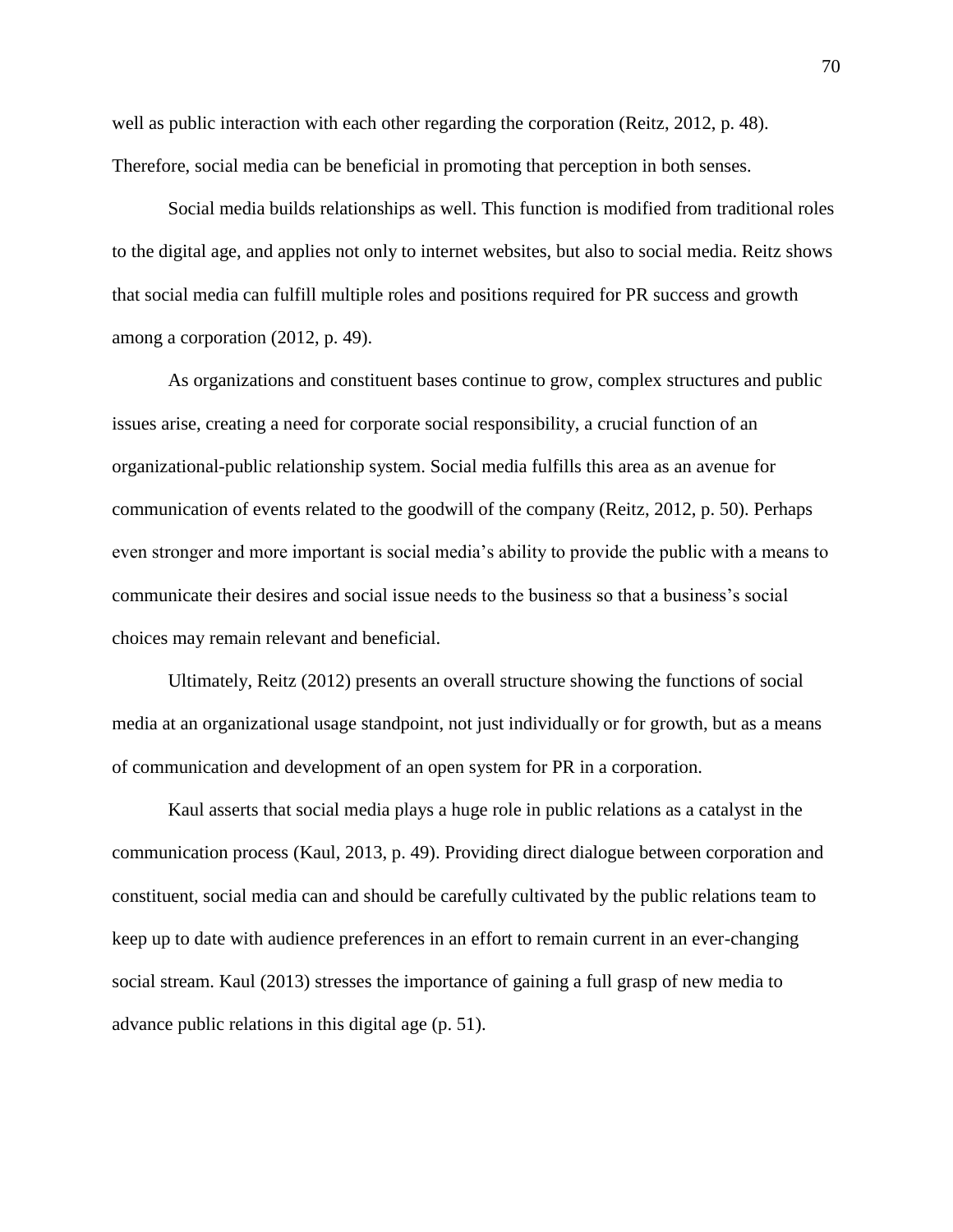Julian (2015) notes that social media activation includes such a breadth of knowledge as to be overwhelming. This would include a consistent monitoring of social media sites, understanding what sites are currently being used by what percentage of the public and by which demographic. Separate content is appropriate for differing sources in terms of effective communication, and cultivating a following of publics is quite an intricate art, varying from social media site to site (Julian, 2015). In order for public relations to have a balanced set of skills, this element must be incorporated to everyday practice.

Other top actions to get ahead are watching social media presence and being active in the media, asserts O'Conor (2015). There is so much information online in forms of news tweets, Facebook posts, and traditional news sources such as *New York Times* and *Wall Street Journal* that provide online information regarding current social issues and allow an opportunity for the individual to express themselves and their strengths (O'Conor, 2015). Therefore, an individual should watch their social media presence to protect professional integrity, and keep up with other social struggles so the relevancy to audiences and professionals is in most effective form.

Harvard (2016) agrees. Social media is considered foundation and shouldn't be new or in the early stages. Sites like Facebook and Twitter have been around since the early 2000s, so Harvard (2016) argues that social media strategy and proficiency should already by wellembedded into the portfolio of PR professionals.

#### **Change: Flexibility, Boldness, Creativity, And Learning**

PR is not a typical office job, CIPR emphasizes. Coping under hard and unseen deadlines is a key trait because there are so many varied tasks and projects ("Is PR for you?" n.d.). Being aware of the cultural climate and conflict that confronts audiences on a daily basis is the number one most effective way to connect with stakeholders and successfully integrate PR.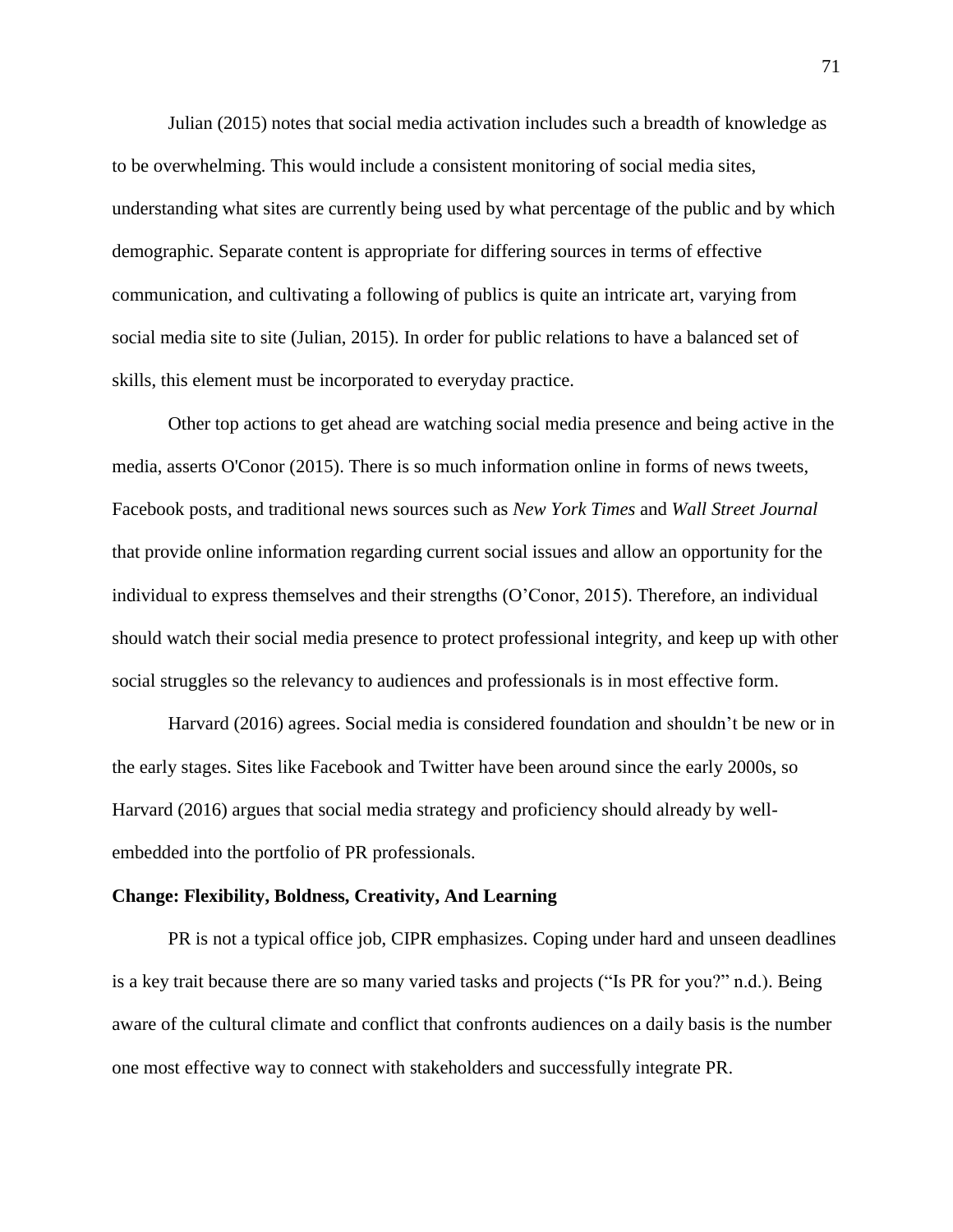In the *Guardian Professional*, Turner (2013) lists flexibility as one of his five core PR characteristics. Change is constant, and PR requires creativity. Since the goal is ultimately to develop relationships with consumers and stakeholders, new and innovative techniques are often the only way to captivate attention when it is most needed (Turner, 2013). PR professionals must be willing to look at an issue or communication technique outside the box.

The PRSA strives to reach outside the box. Their scholarly website has many helpful resources for professionals and students regarding public relations. One is the *Public Relations Strategist,* a modern digital publication. In a 2014 article, Kenneth Jacobs lists keys that public relations professionals will need in the future age. Jacobs is certified in many areas of communications and coaching (Jacobs, 2017), and is able to pull together the wisdom of CEOs from around the country to share what the most influential leaders are developing. Not all of these CEOs are directly public relations or even communications related, adding to the point of change, and also providing further evidence for skills discussed later in this thesis.

The majority of Jacobs' skills relate to the ability to learn. As technology becomes even faster and more instantaneous for larger audiences, it becomes necessary for the public relations field to also adapt with matching speed (Jacobs, 2014). Other skills that follow this are flexibility and learning new communication platforms. One leader Jacobs interviewed said,

As so many things come in and become part of the real world, such as Google Glass, you have to think about how they have an impact on how your message gets out there. We, as communicators, must think about the format of different stories, new ways of

communicating and the growing importance of visuals. (Jacobs, 2014)

These new technologies implicitly point to a higher calling for personal learning and growth as a public relations specialist and leader.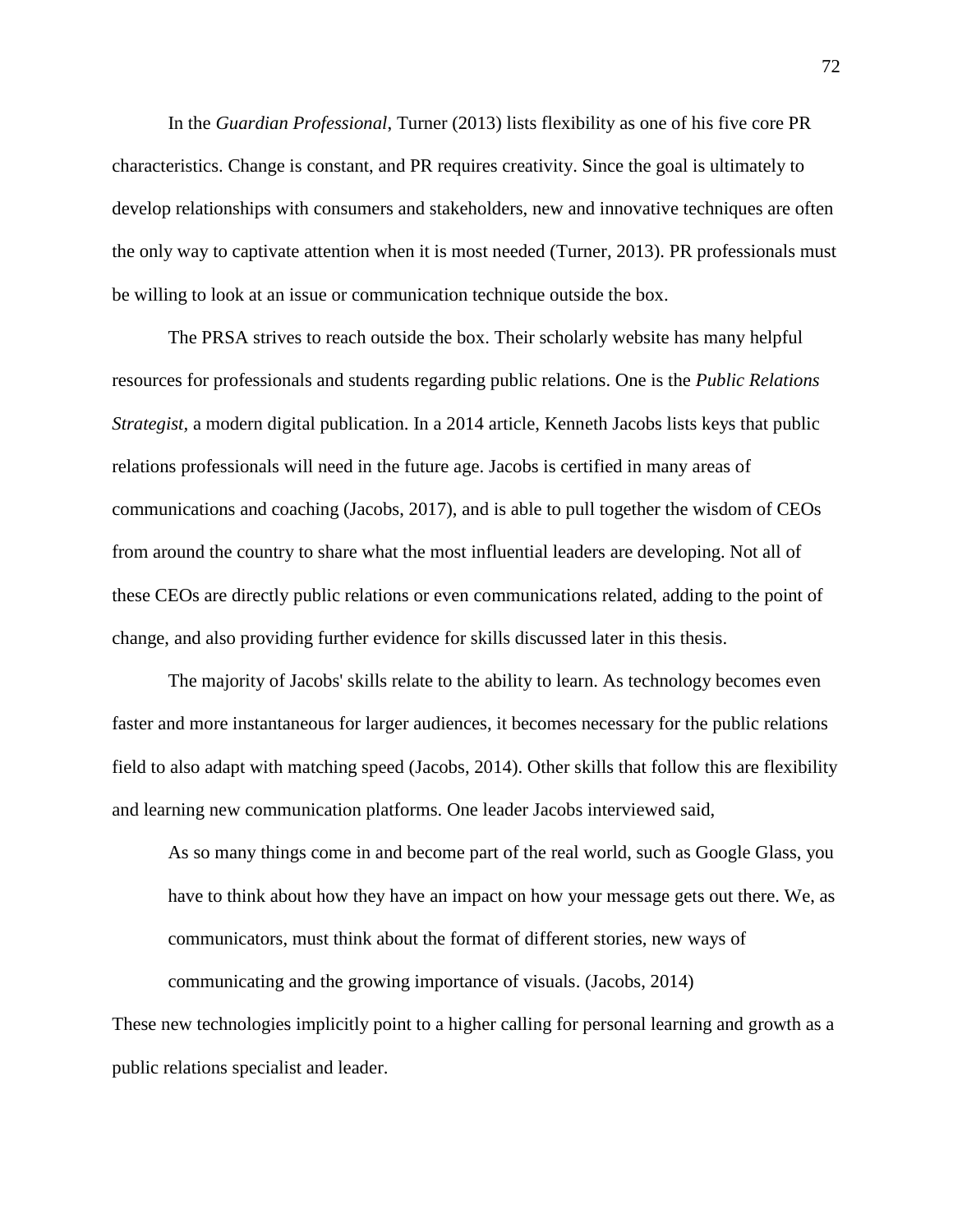Jacobs also notes a willingness to be bold. The CEOs who contributed to this article declare that boldness is what will be the key factor for communication. Jacobs talks with one such CEO who declares,

Clients care less and less … if you're an advertising or a PR firm. The leaders who are going to thrive are the ones who create and evangelize bold, market-changing ideas. Who cares what you call your agency? If you have bold ideas and can execute, you'll reap the benefits. (Jacobs, 2014)

A surprising but solemn note to public relations professionals: cultivate relationships and build publics with new and innovative techniques.

O'Conor (2015) also tells students to put themselves into the market. This requires confidence and charisma to essentially use public relations for personal gain. She quotes multiple communication directors who have gone through the same struggles that PR professionals face, and they recommend attending to personal image and reputation online and in person to improve chances of occupational success (O'Conor, 2015).

USC strives for occupational success by finding the next step for PR professionals. Creativity is a foundation USC strongly urges; perhaps because PR is the most unique and varied form of communication. The drive for new and intriguing content is constantly pressuring public relations specialists, and creativity is what sparks the human mind into the next level of excellence and competency (USC, 2017). Change is what fuels the growth of PR.

### **Collaborative Skills**

At a macro level, PR experiences so much change because the field is also in relation to business, advertising, strategy, and media. Richardson and Laville (2010) point out that these elements see PR defined in multiple fields. The tasks included in PR are often seen and used in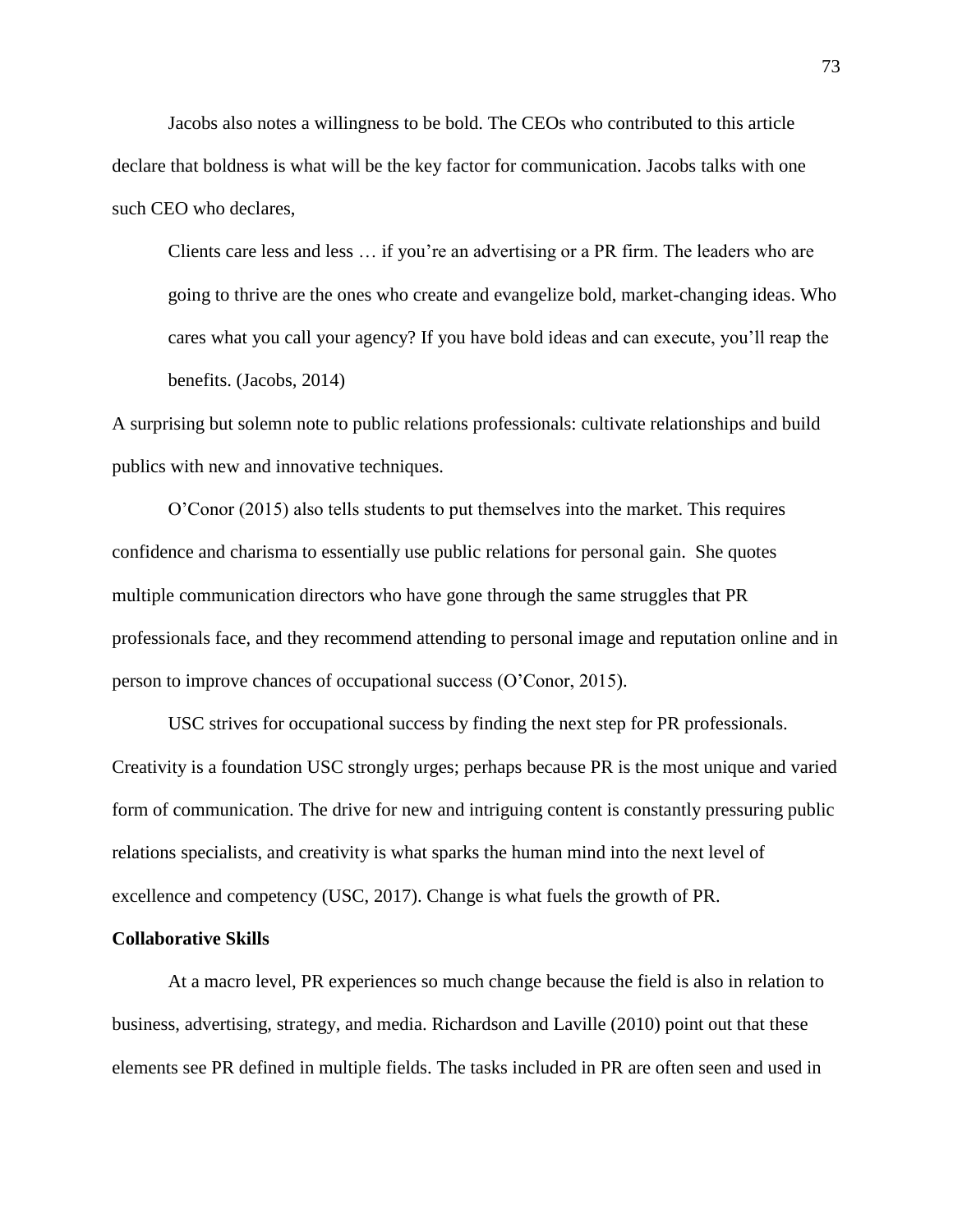other fields, such as marketing, or even governmental sources. Therefore, PR is relatively new in its own discipline. In relation to other professions and fields, public relations practitioners should work hand in hand with aspects such as advertising and marketing. PR exists to serve the business and manage the strategic relationships with stakeholders and consumers for the entire audience of the business.

These are just a few of the skills detailed in Richardson and Laville's (2010) book *Develop Your PR Skills.* These key points show that ultimately, public relations cover a wide range of skills. Not everything must be done by the one department of public relations; in fact, collaboration of fields is what PR has always been about; working with multiple individuals and categories of a business to succeed (Richardson & Laville, 2010). This is why PR is so crucial for business growth, and why PR professionals should understand and grow in their skills.

Reichert (2014), as an APR heavily connected in the PR community, even includes skills that are not specifically public relations oriented, such as service and leadership. She notes that PR is more than simply writing or communicating. It is an entire persona of confidence, benevolence, and relationships (Reichert, 2014, p. 10). The PR professional must learn how to navigate any communication field in a way that continues to satisfy the consumer and uphold the values of the business, especially when through other areas of the workforce.

## **International Mindset**

The skills necessary for PR don't just apply to one country or culture. Turner (2013) articulates that PR extends globally, so a skill necessary in PR is international mindset. The more PR professionals can learn or experience about foreign relations, the more effective the organization is in dealing with international customers, client, or corporations (Turner, 2013).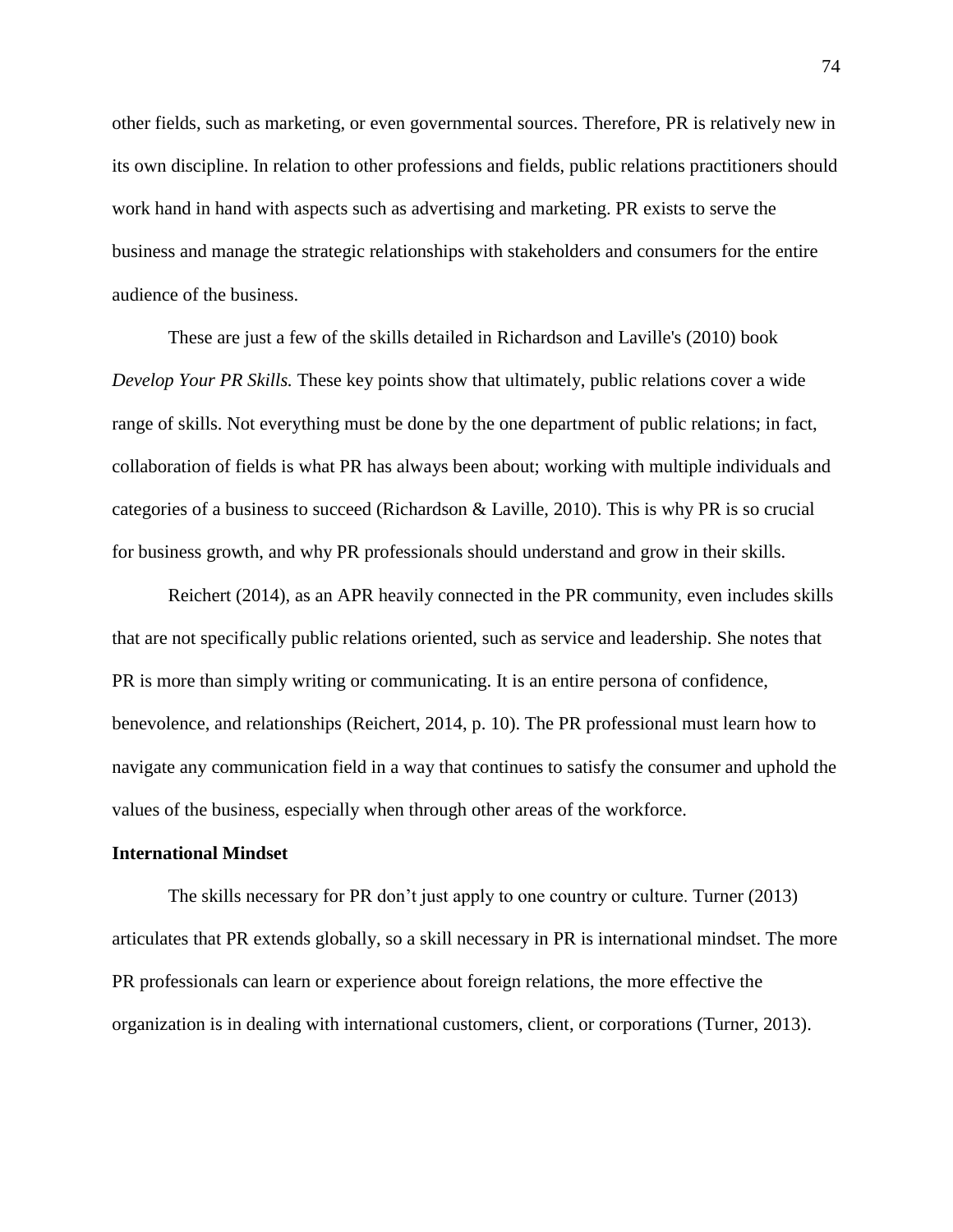Kenneth Jacobs (2014) and the CEOs he interviews strongly highlight skills relating to the mindset of an individual, how someone in the profession views themselves and the world around them. Leaders in the field must recognize the global perspective, Jacobs (2014) notes. Jacobs interviewed multiple CEOs, one of whom said, "Those that have the global mindset will be rewarded. Multinational companies looking for growth aren't looking to the United States, but many PR companies are still focusing on the United States" (Jacobs, 2014). This is crucial. PR must jump to the next level and step outside the box of one nation or one aspect of public relations.

This vision should include the world both present and future. The next technology and communication platforms are right around the corner, and the field that is entirely devoted to providing consumers with the next level should be leaping into the future well aware of what is to come and what will become effective communication tools. Therefore, when all PR KSAs are considered, the international and futuristic mindset proves to be the defining factor of modern PR skill sets.

### **Summary and Comparison in PR Skills**

An overall tabulation of the skills and procedures address by scholarly research provides several large categories of abilities and knowledge that PR practitioners should heed. These include communication in any and every form, flexibility and learning, the four-step process of PR, research, and ultimately relationship-building on all levels.

Public relations and the skill sets required within have been rapidly changing throughout the past century, much more the past decade. The most up-to-date and relevant information today seems to stem from the source that now reaches the largest audience of humankind. The internet provides incredible research in real time about the status of any subject, including PR.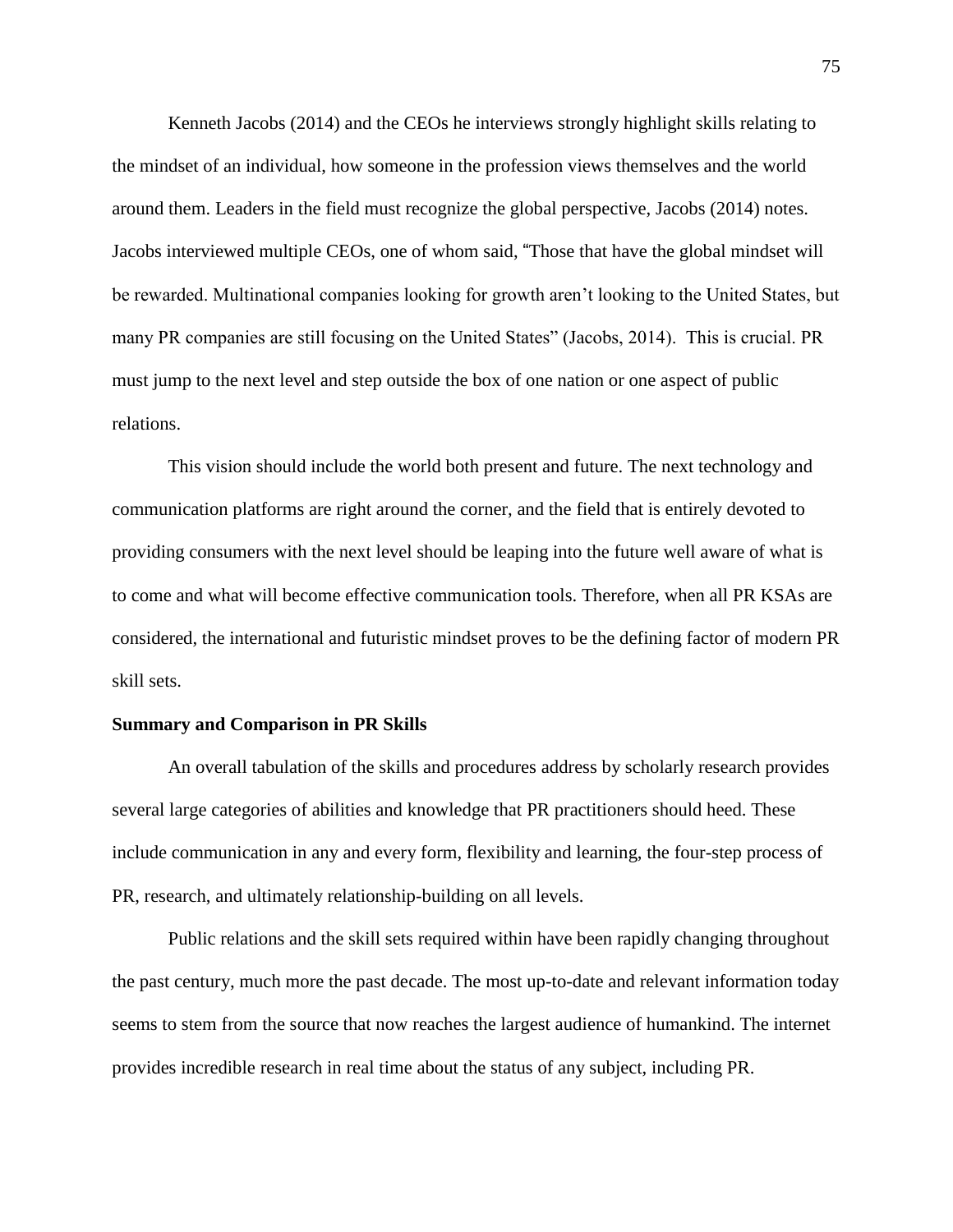The ultimate conclusion of the skills described from online, non-scholarly sources provides a broad picture and description of the PR field, with specific and detailed descriptions of much newer skills than previously analyzed. A cumulative list includes writing, social media, technology (like SEO, videos, web coding, etc.), research, creativity, and personality skills. These have much detail and information that provides a clear picture for the PR professional of what the internet believes the PR field should accomplish.

In regards to the differences between the academic and the online skill compilations, there are more similarities than expected. Both place a clear emphasis on writing and research, the very foundational aspects of PR. However, there are significant differences. Academic descriptions focus more on elements of PR that relate to theory or principles of PR, such as the four-step process. Online sources value skills not necessarily found in textbooks, such as personality and creativity.

The skills required for professionalism in PR in 2017 are quite varied, as seen from a multitude of sources and ranging a wide list of topics. The overall KSAs feature personal strategy and charisma, while the seven skills that emerge from modern research show that traditional skills such as research, writing, and communication are just as important as newer skills like digital and social media. Perhaps most definitive for the modern PR skill set, however, is the flexibility and futuristic mindset that sets PR apart from occupations that remain irrelevant or behind the times. The question remains as to how these skills can be realistically achieved not only in today's PR field, but more importantly through the PR educational programs.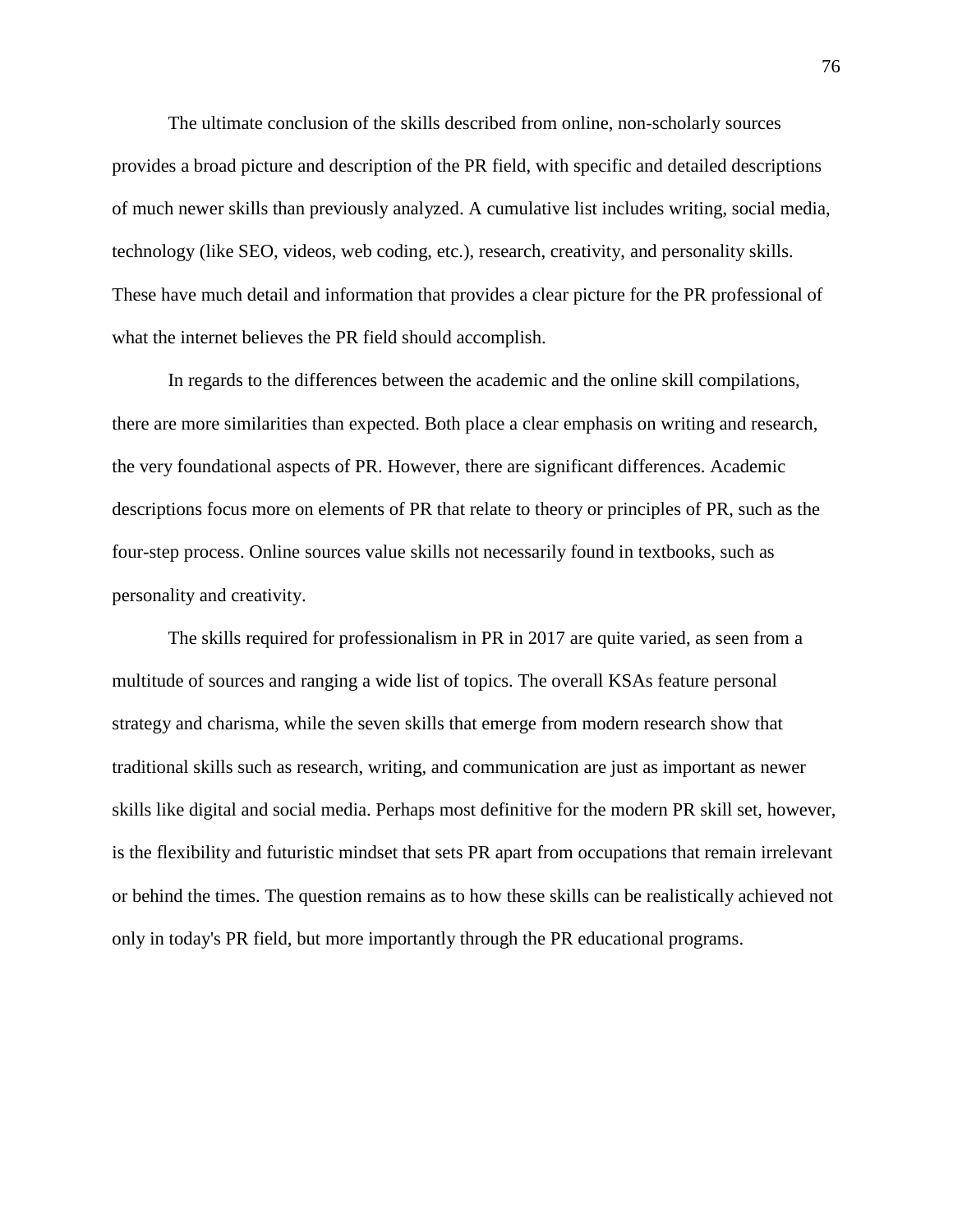#### **What is the state of Modern PR Accreditation Processes?**

## **Accreditation Options**

The Council for Higher Education Accreditation (CHEA) noted that accreditation is "a process of external quality review used by higher education to scrutinize colleges, universities, and educational programs for quality assurance and quality improvement" (CHEA, 2002). This refers to a detailed and carefully examined process that takes all elements of an institution's PR program into consideration. An accreditation review of an institution must be from a nationallyrecognized organization that can foster the necessary assessment tools. There are a few accreditation options, and a large number of non-accredited programs discussed.

**UAB Accreditation.** In analyzing the accreditation options available for collegiate PR programs, information was discovered about the Certificate in Principles of Public Relations (CPPR) offered by the Universal Accreditation Board (UAB) (LaBorde, 2014, p. 15). This is a noteworthy accreditation and valuable in discussion; however, it relates to individual PR students in their last collegiate years to advance in professional skill. In terms of this thesis, it is not analyzed at length because it is not applicable to an institution as a whole, but only an individual student.

**ACEJMC Accreditation.** As one of the major communications and public relations related accreditation program for colleges, ACEJMC provides an ethical and academic standard for journalism or communication departments seeking a higher level of academic professionalism (ACEJMC, 2013).

Within this approach are nine standards for the ACEJMC that apply to college programs (ACEJMC, 2017c). As listed by the Commission of Public Relations Education, they are:

• Mission, Governance and Administration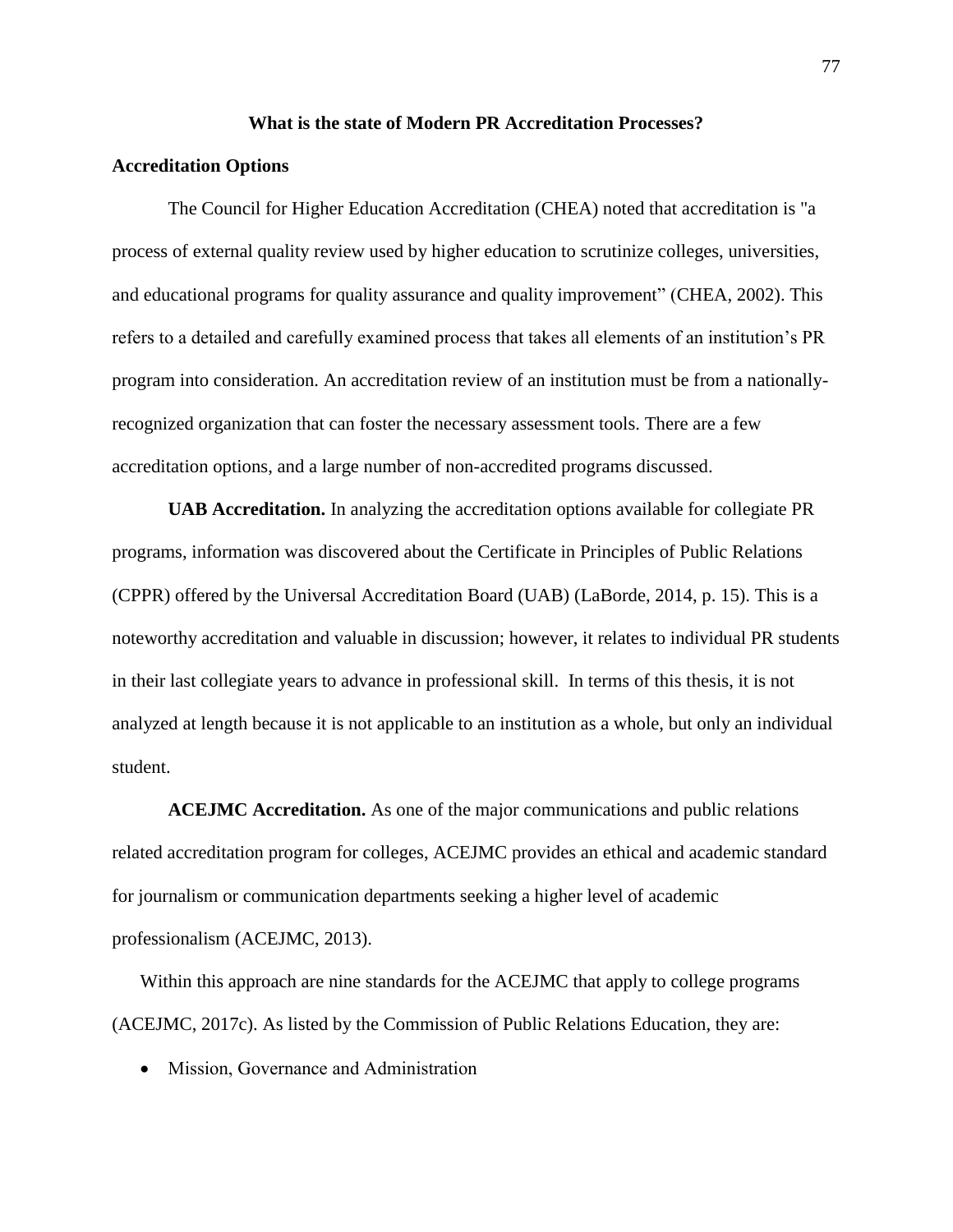- Curriculum and Instruction
- Diversity and Inclusiveness
- Full-time and Part-time Faculty
- Scholarship: Research, Creative and Professional Activity
- Student Services
- Resources, Facilities and Equipment
- Professional and Public Service
- Assessment of Learning Outcomes (CPRE, 2006)

The Curriculum and Instruction, Diversity and Inclusiveness, Scholarship: Research etc., refer specifically to the content of educational classes within the PR or communication program. There are specific guidelines and many, many standards of measurement for each section.

Some examples of the three curriculum-oriented standards include assessing the programs ability to provide concept courses alongside professional content and integrate both theory and skills into curriculum successfully. (ACEJMC, 2017c). Diversity is standard with detailed guidelines:

The unit has a written diversity plan for achieving an inclusive curriculum, a diverse faculty and student population, and a supportive climate for working and learning and for assessing progress toward achievement of the plan…The unit's curriculum fosters understanding of issues and perspectives that are inclusive in terms of domestic concerns about gender, race, ethnicity and sexual orientation. (ACEJMC, 2017c)

The accreditation also analyzes faculty members' experiences and offers support for faculty to explore research and engage in professional activities. ACEJMC (2017c) also monitors the positions and advancement of faculty as being in accordance with experience and academic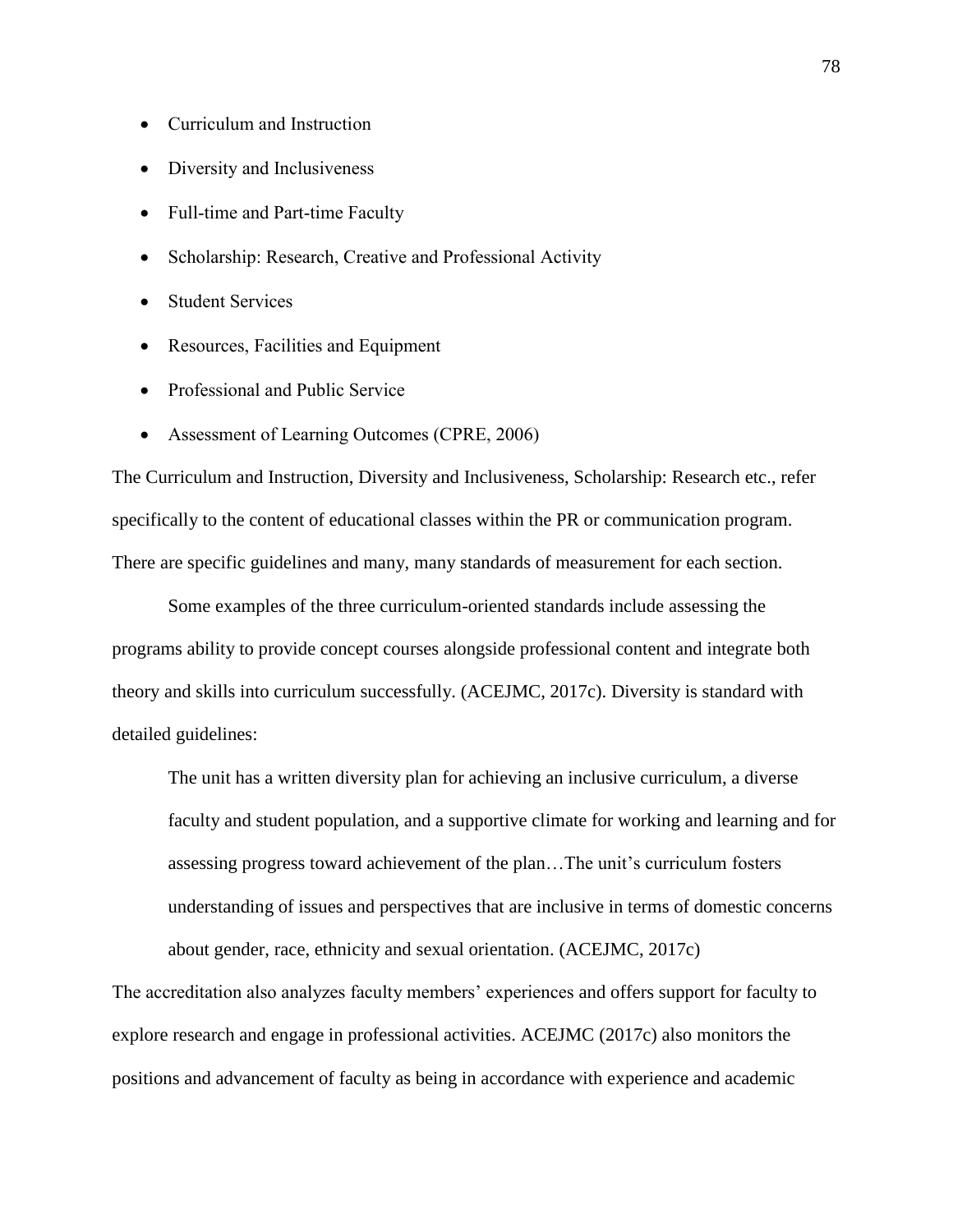development. Overall, the requirements are thorough, detailed, minutely recorded academically, and diverse in nature.

For the other aspects, most relate to the environment of the program, whether through faculty development, resources, facilities and equipment, student services, or professional and public service (ACEJMC, 2017c). Other career-advancing opportunities are also discussed: professional opportunities through alumni, greater knowledge and experience of faculty available to students, more modern technology available in computer labs, or research databases for student access. They are worded similarly to the other nine in relations to demands for accuracy, honesty, precision, and documentation of the breadth of the standards (ACEJMC, 2017c).

The first and the last standards are reflective and vision-casting elements. An example includes,

The accredited unit must gather, maintain and analyze enrollment, retention, graduation rates and other aggregate information for improving student services and reducing barriers to student success. The unit annually publishes retention and graduation information on its website. (ACEJMC, 2017c)

Forcing the institution to identify where the objectives should lead the program and how those learning outcomes are actually achieved is the most important element for the ACEJMC accreditation (ACEJMC, 2017c).

The university submits a request for an ACEJMC visit for review around three years in advance, and conducts a self-study while waiting for the schedule. The self-study report consists of two main parts. The first is a series of identifying questions that give general and foundational information regarding the program (ACEJMC, 2017d). The second is unique to each university, based specifically on their program and their fulfillment of the nine accreditation standards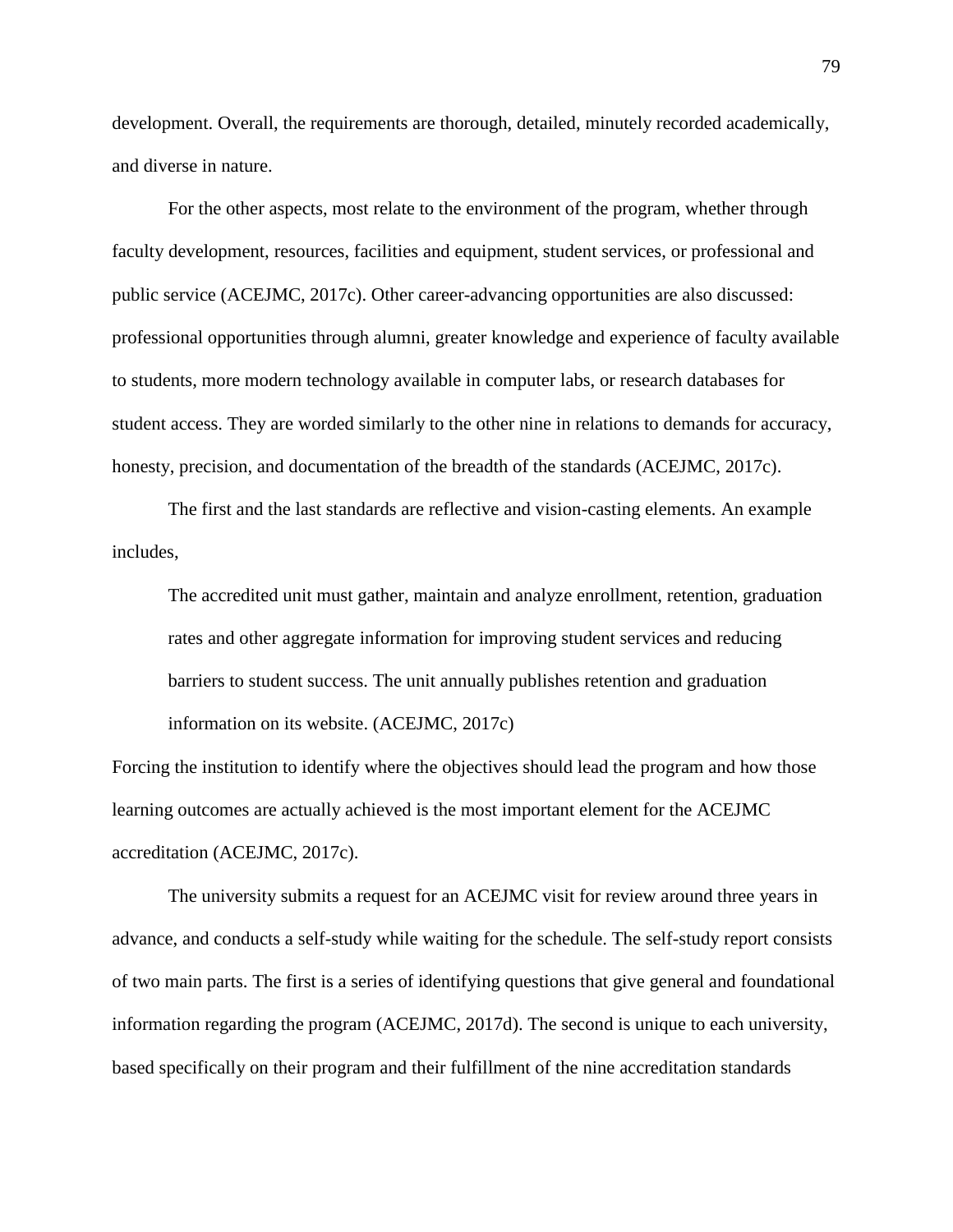(ACEJMC, 2017d). There is a section about the university's mission and the remaining section is the nine-standard analysis. If the university completes the proper self-study, they submit it to the executive director who ultimately decides regarding a visit (ACEJMC, 2017d).

The two sides of ACEJMC accreditation process are the self-study and the analysis of the team who visits the university. This way there is data and experience to provide accurate consensus on the readiness of the institution to become accredited. The requirements for a visit are detailed, extensive, and exhaustive to ensure accurate and objective measurement of a university's program (ACEJMC, 2017d).

At the conclusion of a visit, the team presents a summary report regarding the readiness of the university for accreditation (ACEJMC, 2017d). There is a period for clarification, and then the team presents the findings at the annual Accrediting Committee meeting. An institution can be accredited, denied, or receive a probationary period with specific weaknesses pointed out for immediate correction (ACEJMC, 2017d).

The ACEJMC accreditation process is designed to provide education communication programs with professional measurement of educational success in student achievement. Continually updated and nationally recognized, there is much benefit achieved from the ACEJMC. However, what is called into question is the overall efficiency for a public relations program, and the preparation of the students for the real-world positions.

The ACEJMC website lists the programs that are accredited in this process, to show the widespread reach of the ACEJMC accreditation. There are currently 113 programs with accreditation, ten of which are international. The ACEJMC requires reaccreditation every six years, and can choose to rescind or extend reaccreditation (ACEJMC, 2017a). Because accreditation is something that encompasses not only curriculum content, but also faculty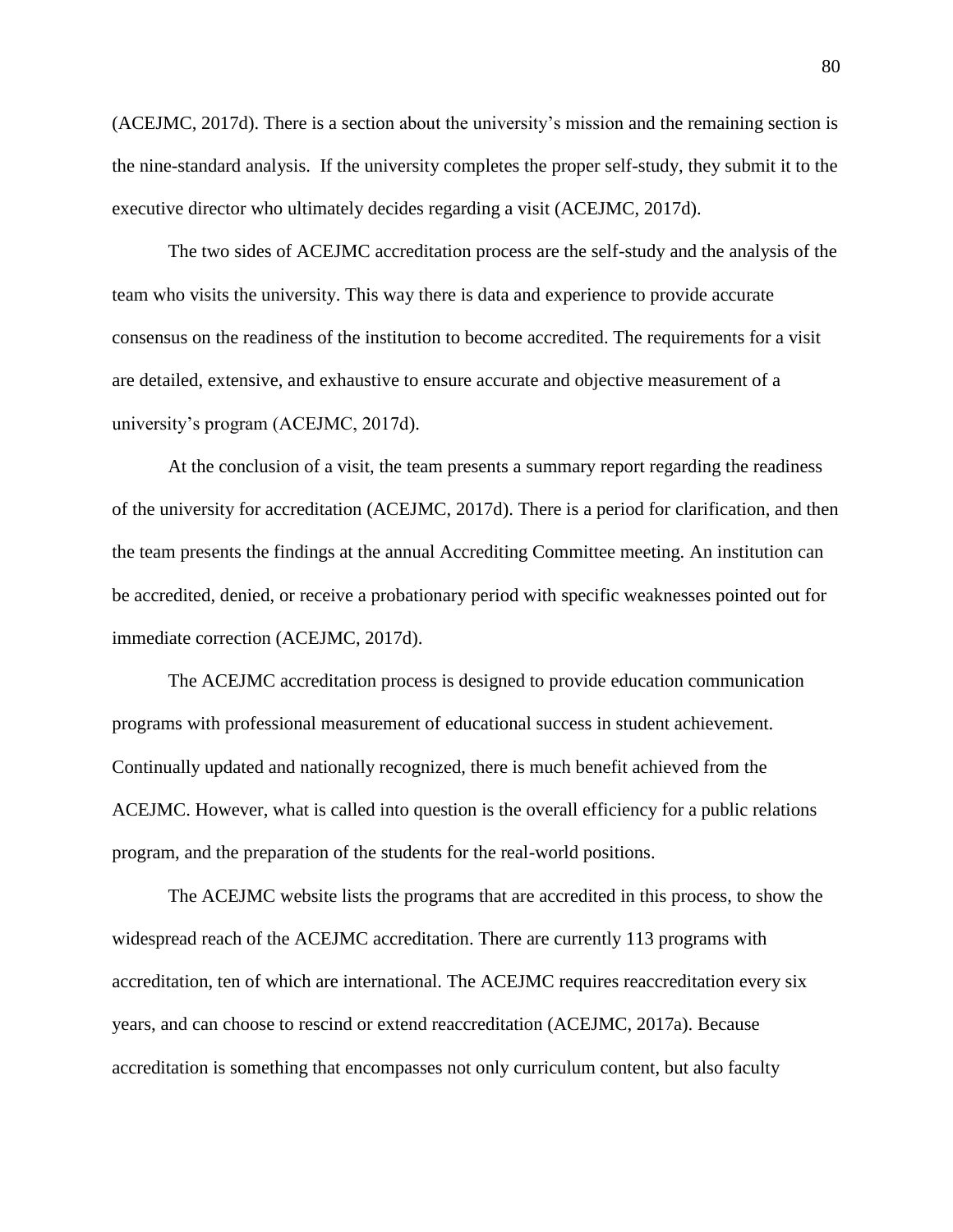development and facility improvements, the accreditation process can be quite lengthy. Through the strengths and weaknesses of accreditation, ACEJMC has a wide and respectable accreditation span throughout the United States.

A liberal arts institution accredited by the ACEJMC with a public relations program provides an excellent example for the practical application of the principles just discussed. In the case below, Abilene Christian University (ACU) does not have an explicit PR program, but there is an Advertising/Public Relations (A/PR) major for evaluation.

This university offers a major in A/PR under the College of Arts and Sciences within the Department of Journalism and Mass Communication (ACU, 2017b). In the department courses, the subjects relate to media issues, with more technological courses like Web Publishing, Communications Design, and Visual Media Introductions. A sample course description runs, "Survey of the history, principles and tactics of public relations and corporate communications, with an emphasis on how organizations use public relations to maintain goodwill among their various publics and meet strategic objectives" (ACU, 2017c, "JMC 347-Principles of Public Relations"). Also required is a race and media class, as well as an internship credit. These total 16 credit hours for a semester (ACU, 2017c).

Principles of PR and of Advertising, a writing class, a campaign class, and lab are part of the 18, required credit-hours in the PR major. Optional courses include Social Media and Strategic Planning, described as "A study of social media and the place of those tools in professional communication" (ACU, 2017c, "JMC 367-Social Media"), giving 6 more credit hours for 40 total hours of major-related courses (ACU, 2017c).

Marketing, Business, and Social Research classes can be considered supplemental for this major. A minor or support field in almost any area supplies 15 more credit hours, and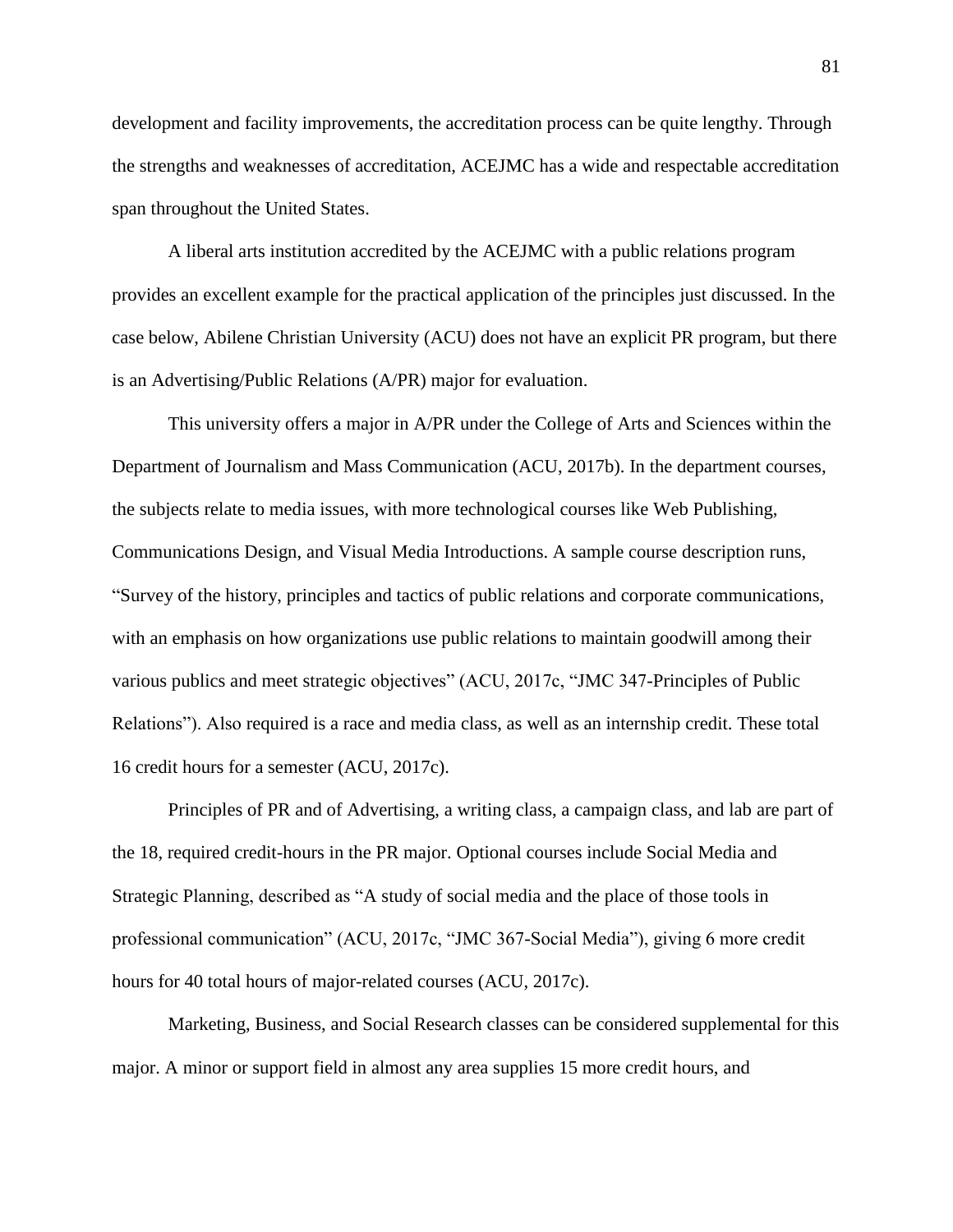supplemental course hours needed are 12. Five elective hours add up to a total of 32 in work related to the major, tallying a grand total of 72 hours for the major (ACU, 2017c).

The university requires core classes of 56 hours (ACU, 2017d), so the Advertising/PR degree is 128 credit hours, providing a little less than half of the courses in general studies adding to the liberal arts education of the student.

As a whole, the institution and the program provided for Advertising/PR as a ACEJMCaccredited organization seems to provide a more theoretical and academic approach to the profession of PR rather than skills-oriented (ACU, 2017a). This has benefits of producing better educated students, but perhaps a further emphasis on the internship process and senior-readiness aspects could improve the curriculum of the ACEJMC school.

**PRSA CEPR Accreditation.** College accreditation serves as the primary vessel for standardized PR programs in the United States. A school can be accredited through a few different programs.

For the PRSA, accreditation is available to institutions through the Certification in Education for Public Relations (CEPR). It was established in 1989 and is based on the recommendations of the Commission on Public Relations Education (PRSA, 2016, p. 1). While this is voluntary in nature, the programs that choose to participate receive valuable standardization tools that further develop the professionalism of PR education. The PRSA CEPR is reviewed by the PRSA Educational Affairs, part of the PRSA Board (PRSA, 2016).

The process for PRSA CEPR accreditation is clearly defined through their Guidelines established in 2016, sponsored by the Global Standard in Public Relations Education. There are eight main aspects of the accreditation process that provide a solid procedure for establishing educational credibility.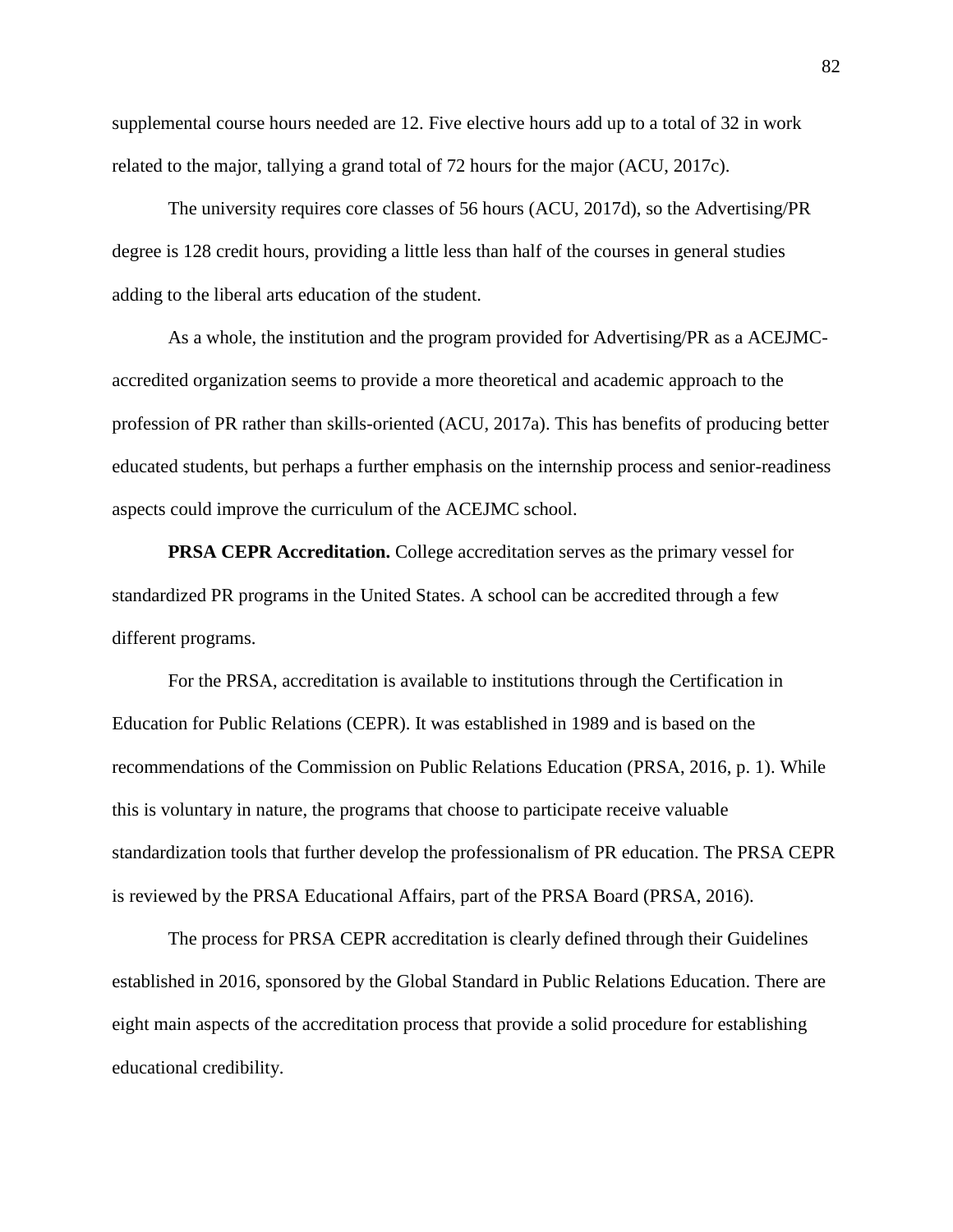Step One is the curriculum, which is mandated to include "principles, writing, research, campaigns/case studies, and experiential learning" (PRSA, 2016, p. 2) PR classes are specifically laid out for undergraduate degree, and institutions seeking accreditation must provide proof of their current and continued fulfillment of the requirements (PRSA, 2016, p. 2).

The second and third aspects relate to the environment. Faculty is second; facilities and resources are third. While not mentioning specific measurements in this section, it is clear that faculty and facilities are expected to remain current and up-to-date in experience, knowledge, and technology in the field (PRSA, 2016, p. 3).

Students comprise the fourth requirement as the certification measures the number and quality of students admitted into the PR program (PRSA, 2016, p. 4). An institution must provide detailed record of the individuals who have applied and received entrance into the PR program.

The Global Standard in PR Education (2016) notes that the fifth standard is assessment. An institution cannot simply let the aspects of their program continue without measured improvement. A regular evaluation must be proven by the education program to ensure achievement of curriculum objectives and successful field preparation (p. 4).

The last three elements of CEPR involve relationships with outside organizations. Sixth is professional affiliations, seventh is department and university interdependence, and eighth is global perspective. The professional affiliations should adequately provide the next steps for students to find employment following graduation, with involvement in the PRSA and the Global Alliance for Public Relations and Communication Management strongly encouraged (GAPRCM). PR programs should also include other departments in the university as a part of the general liberal arts education, and build the variety of skills necessary for PR success (PRSA,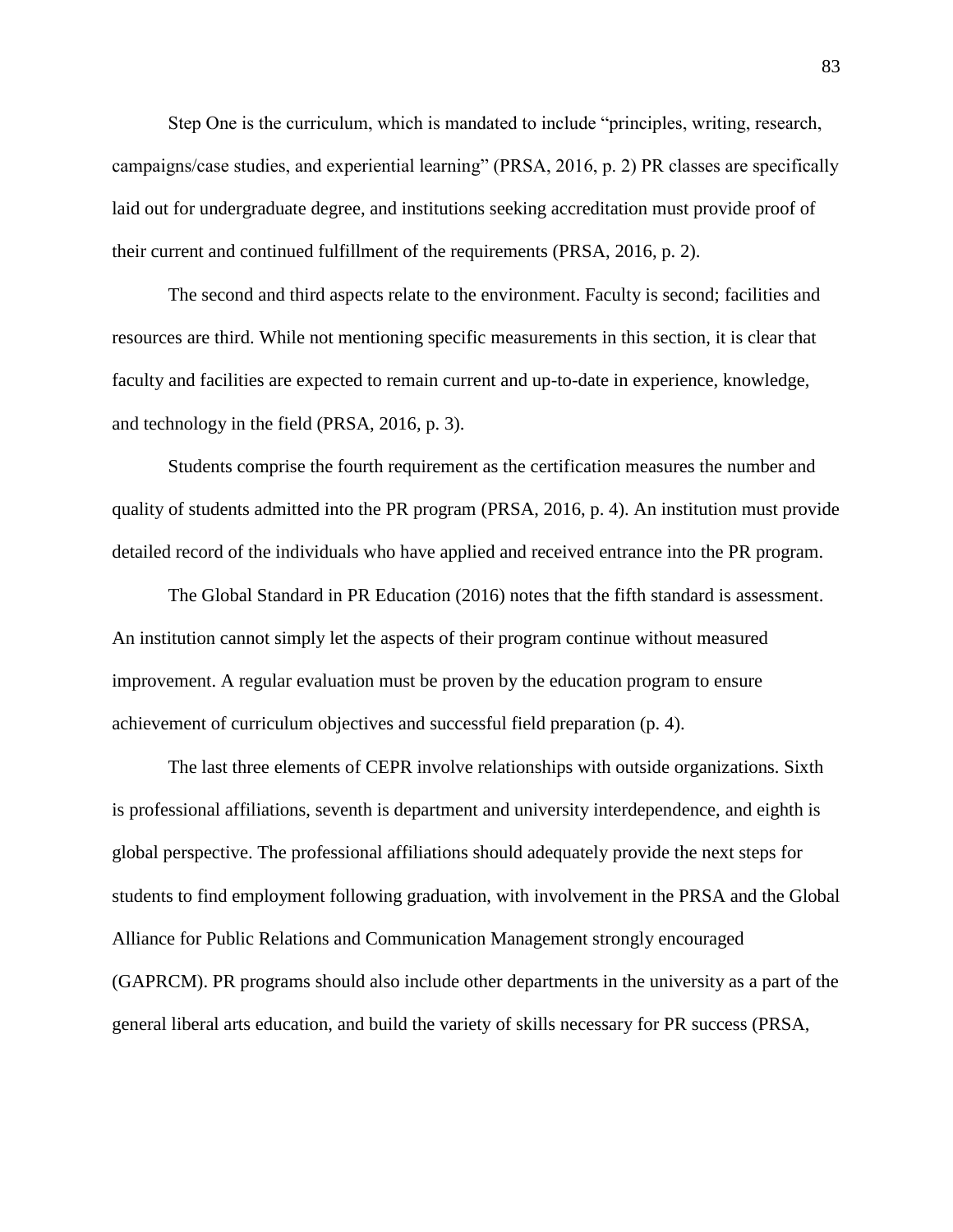2016, pp. 4-5). Global mindset inclusion into curriculum focus should adequately develop students to reach a global audience.

After an initial request for certification, the institution submits these elements. Two reviewers sent by the PRSA Education Affairs follow with their appraisal. One reviewer is an educator; one is an APR professional (PRSA, 2016, p. 6). This gives a balance of education and professional experience to the evaluation.

As an accreditation process, PRSA and the CEPR work to analyze the attributes of an institution's PR program so that the full range of education can be provided to students, and that the skills necessary for success in a PR occupation are taught and understood (PRSA, 2016, p. 1).

In comparison to the skills necessary for PR as discussed previously, the CEPR appears from this complex process to ensure the meeting of these skills. Further research can offer a full analysis of the two, but it is clear from the requirements stated by the PRSA that professionalism and skill preparation are some of the top priorities for accreditation achievement. The other goals of accreditation are providing a sound base in the literature and theory of PR.

The Public Relations Student Society of America (PRSSA) offers chapter membership to qualifying institutions, and is closely associated with the PRSA CEPR. They identify the range of the PRSA CEPR, providing information for the 35 schools offering certified Bachelor's degrees in the United States, along with the four international Bachelor's programs and the six institutions with certifications in Master's degrees. Overall, the scope of the PRSA CEPR is very small so far, but growing in scope and professionalism (PRSSA, 2017).

As far as the PRSA CEPR accreditation is concerned, school curriculum provides an excellent analysis of the practicality of the program. Lee University, a Christian, liberal-arts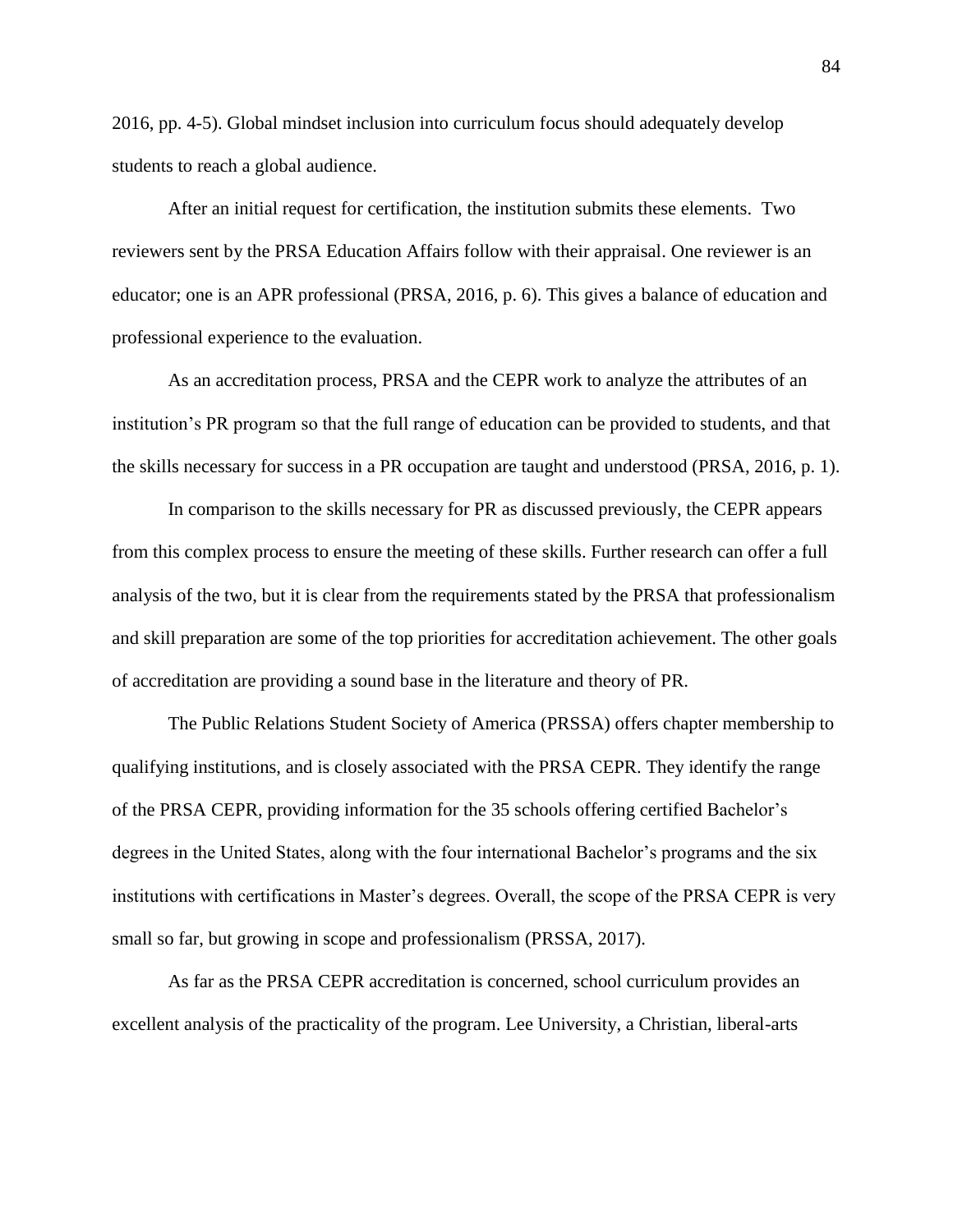university that is accredited by the PRSA, can be used to gain a better understanding of the CEPR in real-world application.

This university separates majors into the College of Arts and Sciences, then by the Department of Communications, and then the degree of Public Relations with an option for either a Bachelor's of Arts or a Bachelor's of Science (University, 2017a). The Bachelor of Science is used for this study to ensure consistency across programs.

In the four-year plan provided and the curriculum program accessible online, the requirements for PR include basic classes of speaking, researching, writing, and communications (University, 2017c). Each student chooses a writing specialty class of their choice, a digital media class of their choice, and a business or marketing class of their choice. Also required are three credits of internship experience, credit hours in law, planning/management, and a discussion of "Traditional and New Media."

The wording of these course descriptions indicates a high focus on the principles and theories behind the major, overarching elements of communication and public relations, while balanced with a practical, applicable understanding of the skills necessary for employment in the PR field after graduation (University, 2017c). A sample course description runs,

This course emphasizes the development of messages to achieve specific objectives with key audiences. Students will develop and edit strategic messages and determine where and when these messages should be distributed. Particular attention will be placed on the development of news releases, fact sheets, pitch letters and news advisories for print, broadcast and internet communication. (University, 2017c, "PUBR 316 – Public Relations Writing")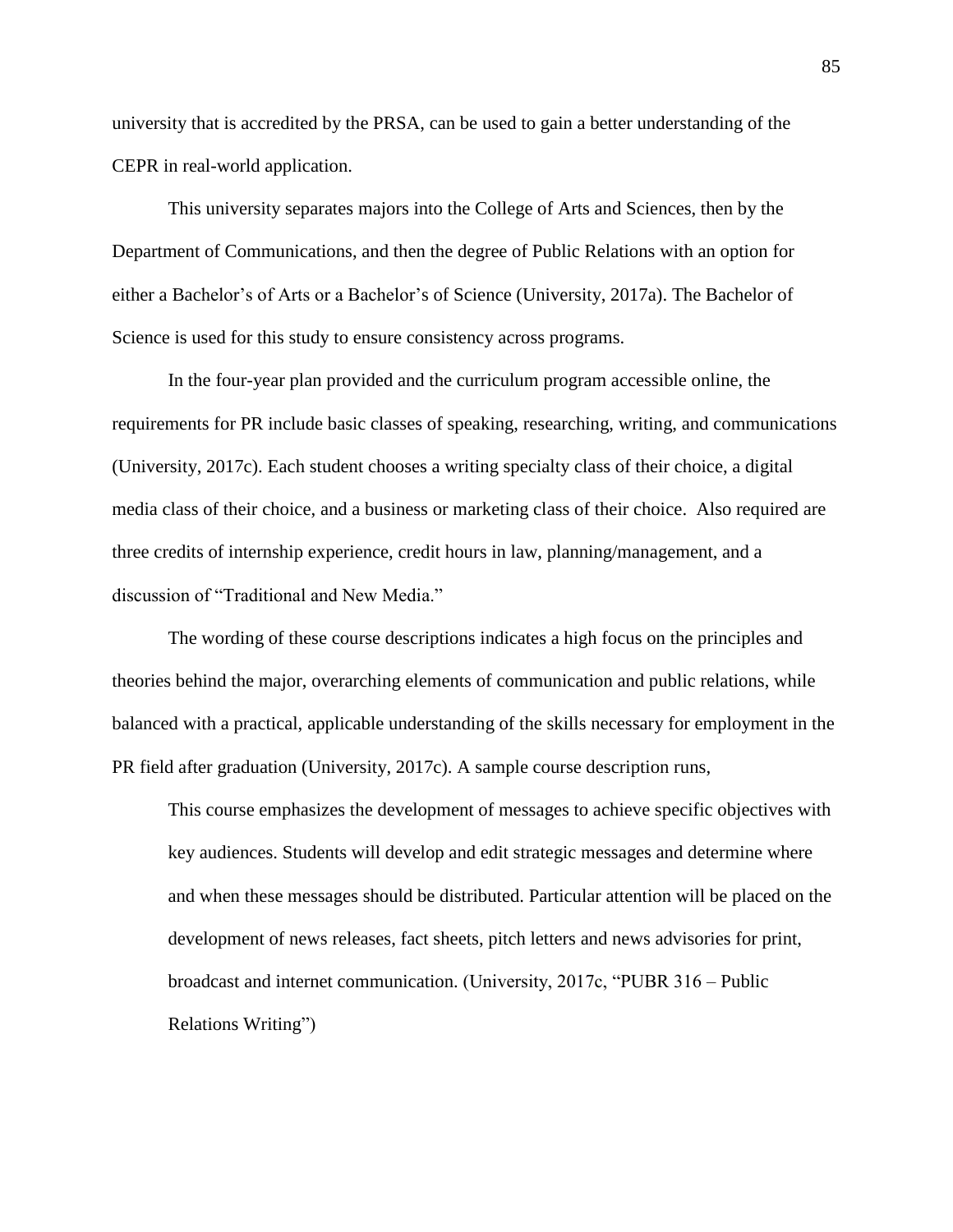The levels of emphasis on either academic discussion or practical application varied from course to course, as the classes offered differences of focus for different materials covered.

These classes are coupled with a choice of 15 other credit hours in topics like communication through a variety of specialty areas, more internship credits, event management, or PRSSA case studies. This particular PR major requires 55 credit hours conclusively (University, 2017c). General education classes totaling from 35-41 credit hours gives students around 6-15 credit hours of general electives for a 120-credit hour minimum requirement in the program (University, 2017b).

The courses intended for student absorption provide a well-rounded education in academic content. The major courses that students are required to complete before graduation strive for balance in knowledge and skills bestowed on students (University, 2017c). This proves promising for the PR field as practitioners and educators alike seek to adequately prepare students with knowledge and experience. This university's inclusion of multiple internship credits, case study credits, and practical application are strong pillars to uphold the academic knowledge imparted. While it might not be the perfect solution, it appears well-balanced.

**Non-Accredited Programs.** In terms of collegiate PR programs that do not receive accreditation from either the PRSA CEPR or the ACEJMC accreditation, there is a surprising lack of quantifiable information available. As noted in each of the other accreditation systems, the ACEJMC has 113 fully accredited schools in the program (ACEJMC, 2017a), and PRSA CEPR certifies 35 schools in America for Bachelor's degrees (PRSSA, 2017). This is not the extent of American collegiate PR programs by any means; further research requires analysis of institutions offering PR degrees without accreditation. This is difficult to identify because there is not specific grouping of non-accredited organizations.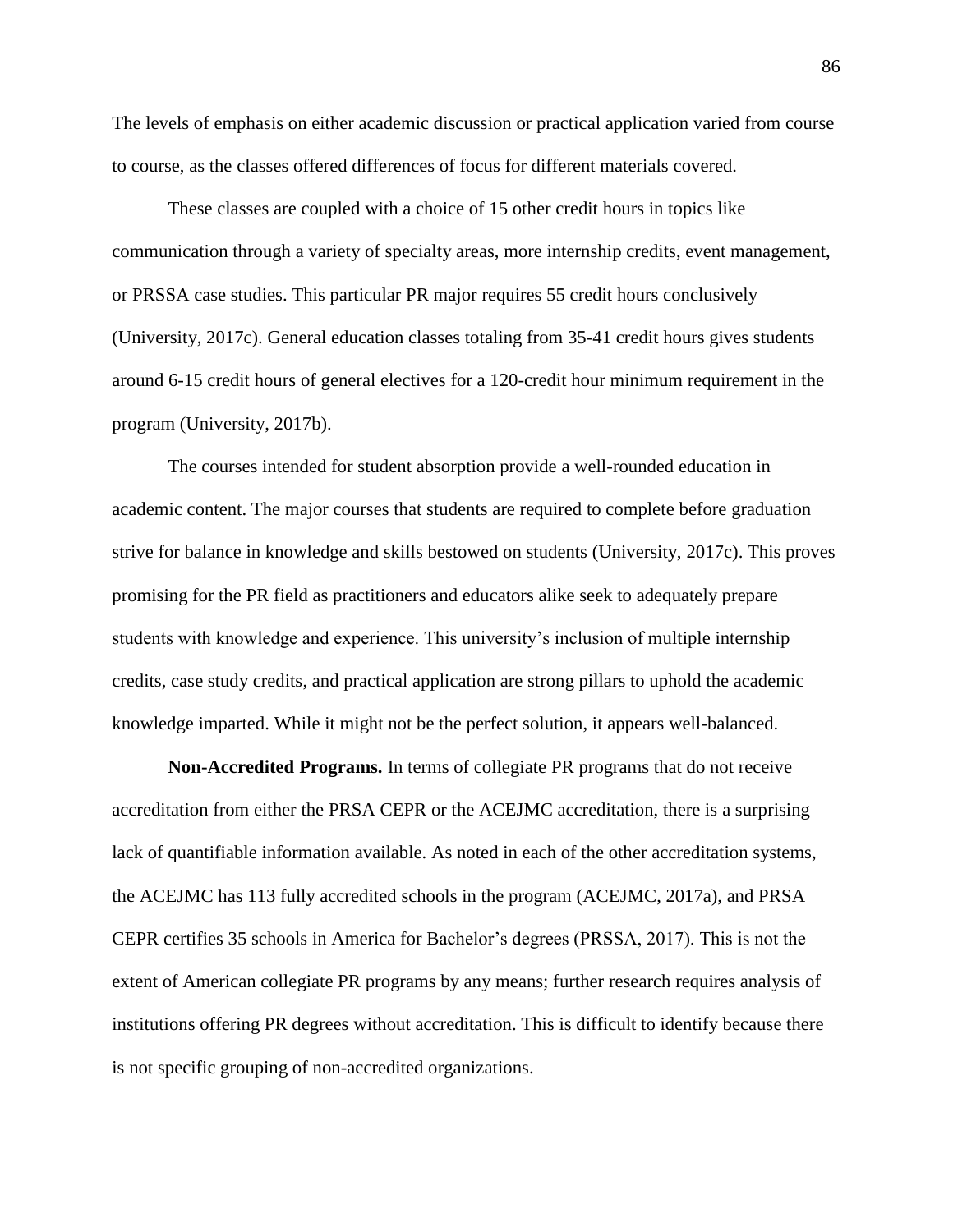According to the National Center for Education Statistics (NCES), there are just over 3,000 institutions offering four-year degrees in the United States in 2016 (NCES, 2016a, column 2 bottom row). Other online sources cite as many as 5,000 (Selingo, 2015), but these numbers are not researched. While quite overwhelming in sheer number, simply identifying education programs holds no guarantee of quality.

When PR is searched in online college search tools, the majority cite around 100-400 schools in the United States offering a four-year degree in some form of public relations. Ten different college search tools were analyzed to determine what PR majors were offered in any school in the USA. PR as an individual major was not even an option on several sites, so the closest option was chosen. The most reliable website is the "College Navigator" feature sponsored by the NCES, which cited 313 schools with a PR degree (NCES, 2017) and 329 fouryear institutions with enrollment in a communication and journalism field of study (NCES, 2016b). These results are not conclusive, but simply show that there are likely to be several hundred schools in America in 2017 that offer a degree in Public Relations. The citations for those college search websites can be found in Appendix D.

The Commission of Public Relations Education (CPRE) issued a report in 2006 about the status of accredited schools, and noted that about one-quarter of institutions with registered communication programs are accredited by the ACEJMC, and that out of 109 accredited units, there are 88 with PRSSA chapters (CPRE, 2006).

Overall, there is not much available research regarding the statistics of PR programs or majors not accredited by any source. It can reasonably be assumed that at least 100 schools exist without accreditation that still offer PR degrees. In order to better understand how these schools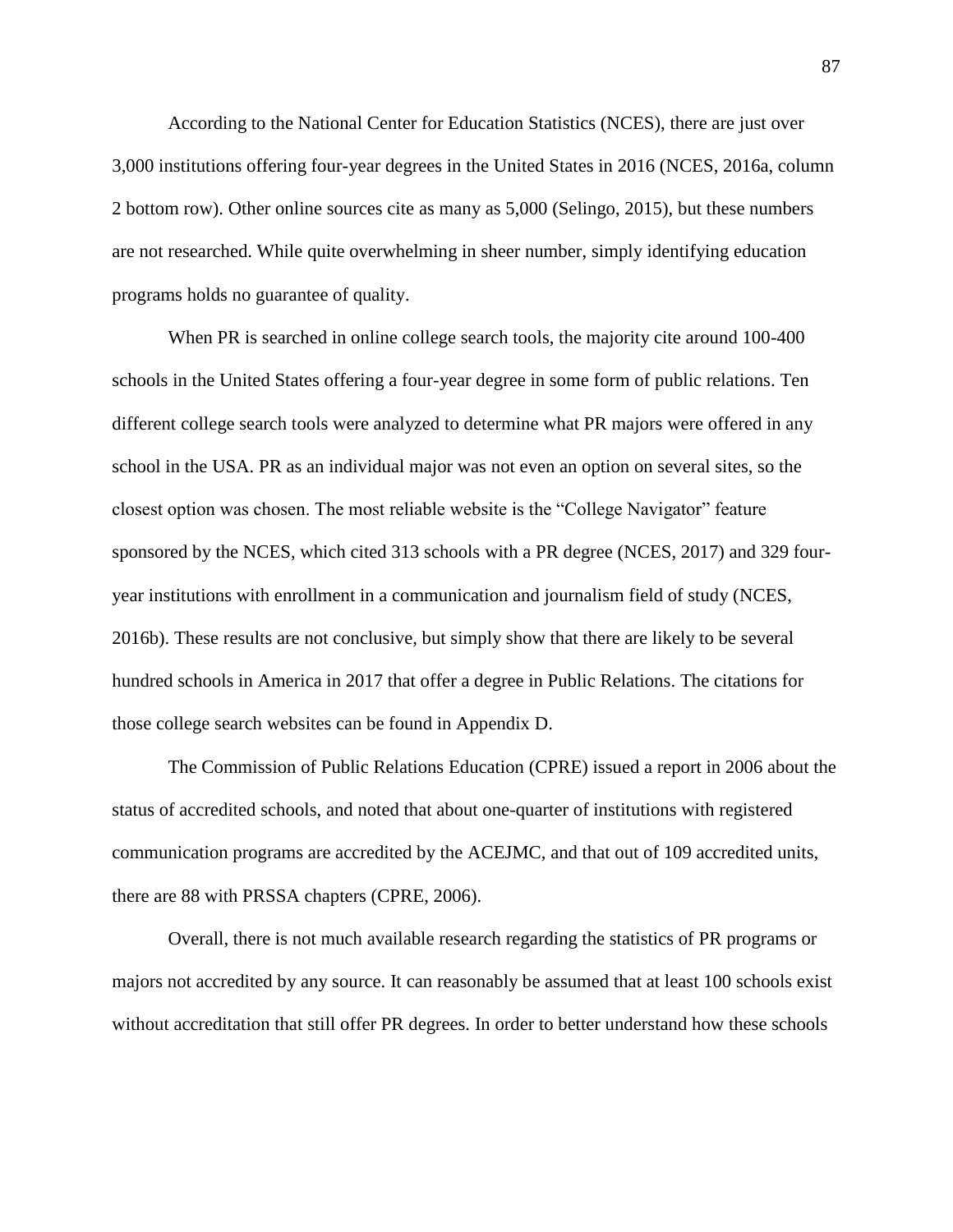operate and what curriculum is offered, a non-accredited university with a public relation major in a communications department will be individually analyzed.

Southeastern University is not accredited by ACEJMC or PRSA CEPR, and retains a PR degree in both Bachelor's of Arts and Bachelor's of Science. The Bachelor's of Science degree shall be analyzed as it follows suit with the other university degrees.

While not accredited, Southeastern University (SEU) has a College of Arts & Media, which houses the Department of Communication. Within this department are degrees in Digital Journalism, Film, Communication, English, Graphic Design, and more (SEU, 2017b). The Public Relations major includes a four-year plan for academic completion.

Core requirements of the university total 55 credit hours, including humanities, communications, mathematics, sciences, and social sciences credits (SEU, 2017b). As a Christian university, there is also a religion core required of all students.

For the department classes required in communications, there are theory, law, intro, and ethics classes with job preparatory requirements in seminar class and internship credit hours. A sample course description is worded, "This course is an examination of moral and social conduct and decision-making in the world of media. Contemporary ethical issues in commercialism, journalism, and media expression will be examined in light of biblical principles" (SEU, 2017b, "COMM 2122 – Media Ethics"). There are 15 credit hours required in general communications.

Public Relations require an introductory class, two different writing focuses, social media and digital design classes, as well as case studies, corporate PR, and campaigns (SEU, 2017b). The social media course description runs, "This course covers the strategies that guide social media planning and integration in public relations. The various tools that public relations practitioners use to identify and engage publics through social media are included" (SEU, 2017b,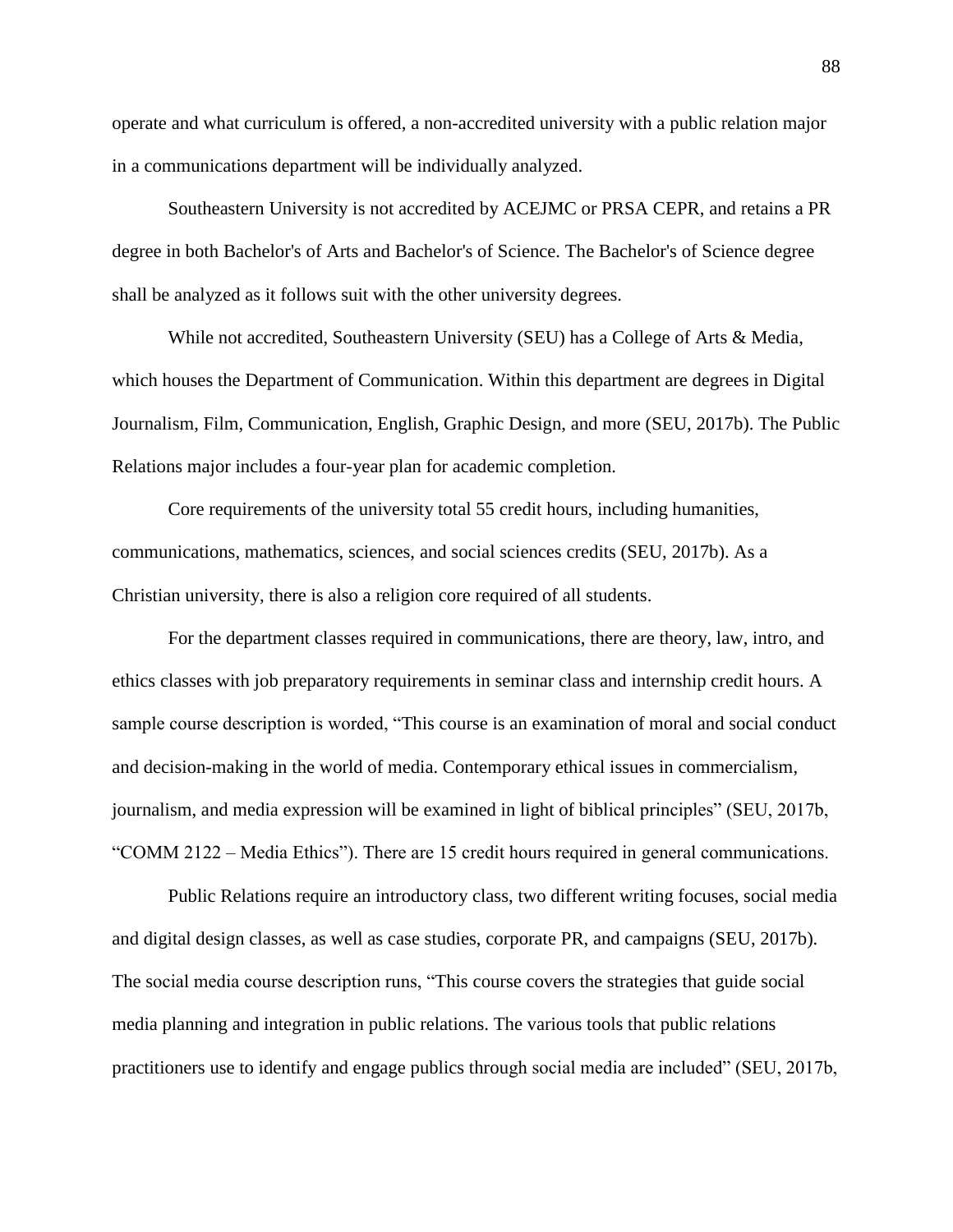"COMM 3323 – Social Media in Public Relations"). Students can also choose six credits of their own, options ranging from Photography and Magazine Design & Publication to Business Communications and Marketing. The PR major credit requirements are 34 hours, totaling 49 for the major specific credits (SEU, 2017b, "Major Core").

General electives of 15 credit hours fill the quota of 120 hours for the PR major as a whole. This puts a little less than half  $(41%)$  of the classes in the major specific areas.

Overall, the PR major at this non-accredited liberal arts university provides an overview of the field, and course descriptions seem balanced toward an equal amount of technological and practical development combined with theoretical and principled aspects. While there is not proof of continuity across all non-accredited schools, this example seems to provide a solid foundation for real-world experience.

## **Accreditation Analysis**

In examining the research and discussion of this paper, the final question remains: is accreditation beneficial for collegiate education programs in preparation for the skills needed in the occupation? Research is not empty regarding this discussion.

**Scholarly Source Analysis.** Mark Massé and Mark Popovich conducted a survey in 2002 of faculty at both ACEJMC accredited and non-accredited universities across America who were members of the AEJMC. They published their findings in the *Journalism and Mass Communication Educator,* quarterly journal, in 2007. The results showed that the differences between the two areas were not significant on a large scale (Massé & Popovich, 2007, p. 143).

Many areas were tested, including faculty experience and diversity, faculty classroom experiences, and writing class materials. The differences between accredited and non-accredited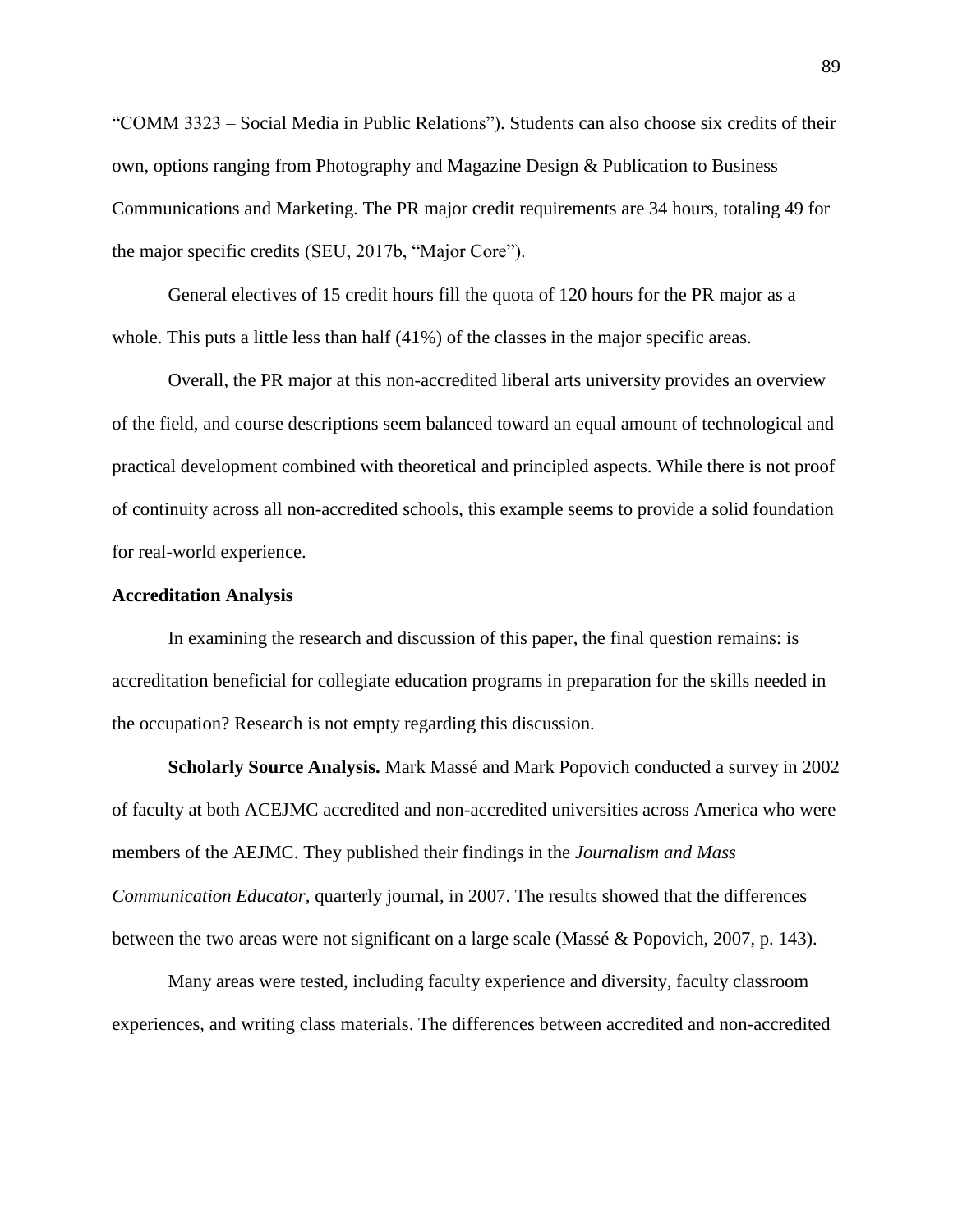programs were slight, with most weight in faculty writing experience, which was higher in accredited programs by an average of about 4 years. (Massé & Popovich, 2007, pp. 144-45).

The other issue addressed was professors' ability and technique for handling problems in writing. While most professors between accredited and non-accredited agreed on using detailed, individual critiques and offering more opportunities for re-writing or additional writing assignments (Massé & Popovich, 2007, pp. 148-152), the only real difference was that nonaccredited faculty slightly preferred acting as a coach rather than an editor when assisting students (Massé & Popovich, 2007, p. 152).

Overall, Massé and Popovich (2007) noted that non-accredited programs were more innovative in teaching and offering help. The accredited programs actually had less faculty with doctorate degrees and a lighter workload in terms of research and other activities (p. 154-55). Massé and Popovich (2007) concluded that the differences between accreditation and nonaccredited college communication programs were inconsequential. The real concern was found that communication programs in general were not adapting quickly to current standards of communication processes or development. The consensus was that the faculty and programs in communication departments needed to improve their flexibility.

This survey provides an excellent overview of the programs in America and compares accreditation in ACEJMC with non-accreditation. However, this is only one broad scope; it has little direct effect on public relations programs or the accreditation of PRSA CEPR. It was also conducted in 2002, though significant advances have been made since this time. Despite these shortcomings, there is substantial research showing minimal differences between course curriculum and faculty experience in communication programs around the country.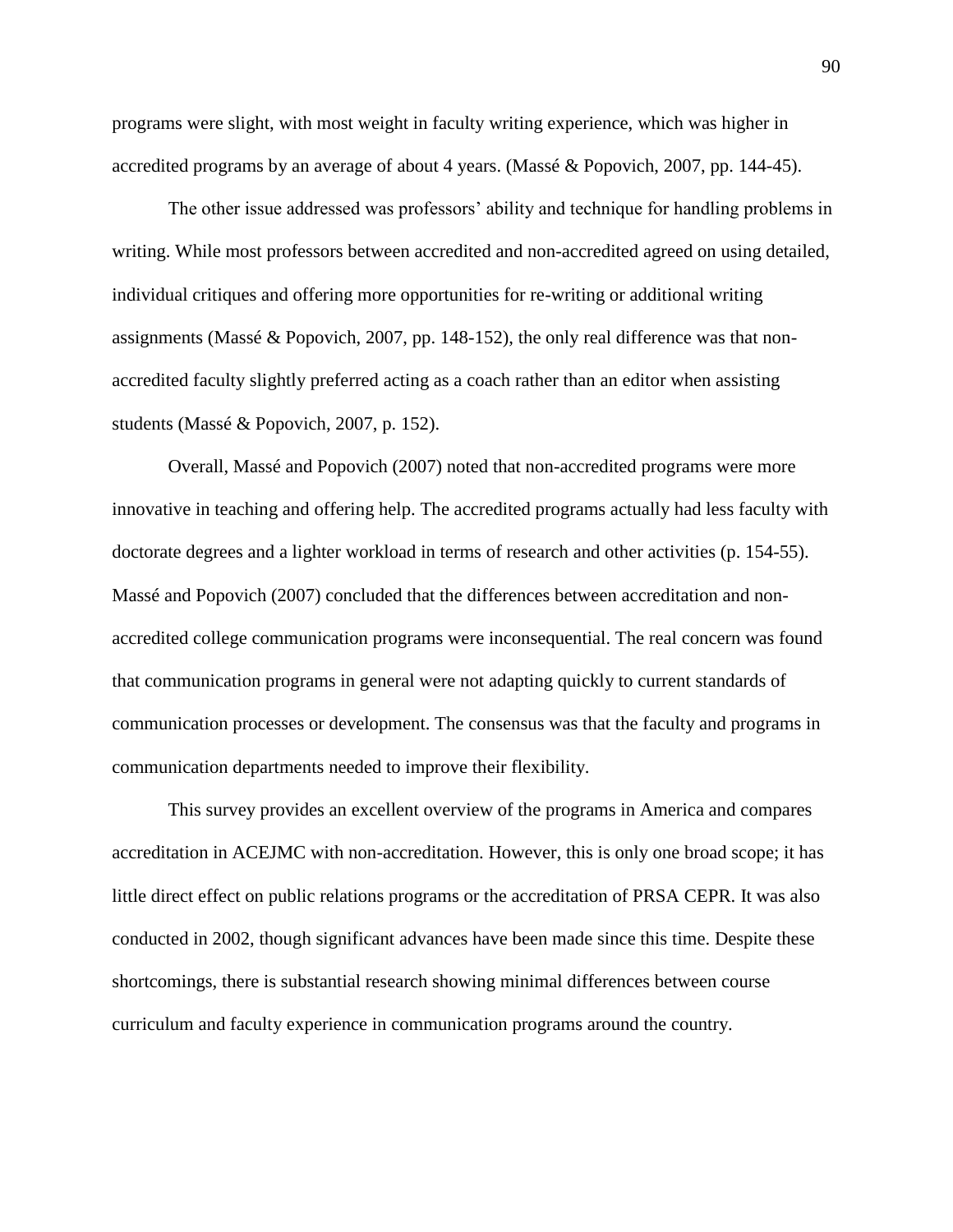Taking a more current look at this issue, Marc Seamon conducted an overview study of literature in this area in 2010, that was also published in the *Journalism & Mass Communication Educator*. He noted that the ACEJMC has met with member division regarding the implementation of different policies due to the wide range of practices that universities can accomplish during a specific time frame (Seamon, 2010, pp. 10-11). Seamon is particularly interested in the University of Wisconsin's decision to not renew their accreditation. He declares that such a rift in the education system is symbolic of ACEJMC's inadequacies with their program requirements (2010, p. 11). His study is therefore an analysis of twenty-one scholarly articles regarding the discussion (Seamon, 2010, p. 12).

Through broad groupings of articles, Seamon (2010) seeks to show the similarities between accredited institutions and non-accredited universities to ultimately point out the weaknesses of the ACEJMC accreditation process.

In areas like curriculum control, many findings showed that the strict limitations on classes in journalism and mass communication prevented a university from presenting the most up-to-date education for the students (Seamon, 2010, p. 13). Some areas included math skills, international public relations, and convergence (collection of skills from variety of fields). Other studies highlighted the ACEJMC's emphasis on faculty development, which was deemed unnecessary to the required extent, and argued that the extreme diversity requirements detracted from the education as a whole.

So, in this consideration, the ACEJMC accreditation is not just equal to non-accredited schools, but some aspects are unhelpful and inferior to non-accredited collegiate programs (Seamon, 2010, pp. 17-18). When analyzing if accreditation is right for a particular university, more care should be taken for the specific circumstances faced by that institution.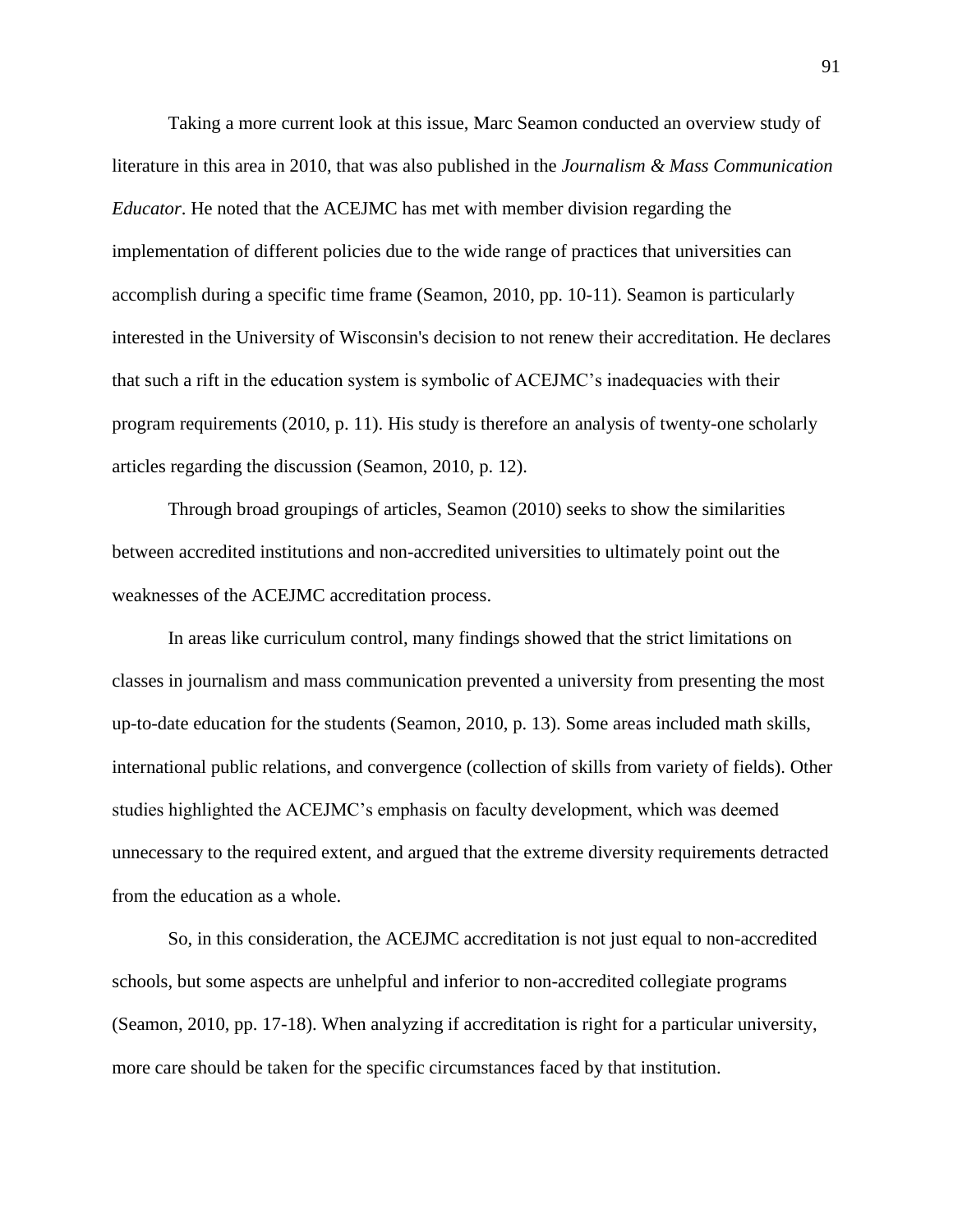As a national organization with over 100 accredited schools, the ACEJMC is still a wellrespected source for accreditation of collegiate mass communication programs. Seamon (2010) even acknowledges the benefits and strengths of accreditation, showing that the evaluation process and standardization across the nation are helpful for building professionalism (p. 17).

Seamon (2010) notes that evaluation of graduate students and the positions they hold will increase the success measurement of accreditation in ACEJMC. In this area, more research must be done.

The Commission on Public Relations Education (CPRE) is a global organization dedicated to upholding the value of PR education. They provide a more thorough approach to the accreditation process. With members from more than 15 PR organizations and similar groups, the CPRE has a specific educational vision:

The Commission seeks to establish benchmarks for teaching public relations that are current, research-based, sensitive to culture and language and applicable to preparing public relations students for a career in practice, research or teaching. (CPRE, 2013) As such, their evaluation of college accreditation programs is valid for understanding the effectiveness of college PR accreditation. In their 2006 report entitled *The Professional Bond: Program Certification & Accreditation*, they provide an analysis of the available college accreditation practices.

Firstly, both PRSA and ACEJMC offer third-party, optional accreditation programs that can provide professionalism from an outside perspective. The Commission notices the history of ACEJMC first, recognizing its early beginning in 1945 exclusively for journalism programs, and progression through the 1980s to include other communication elements. Now sponsored by the Council of Higher Education Accreditation (CHEA) instead of the US Department of Education,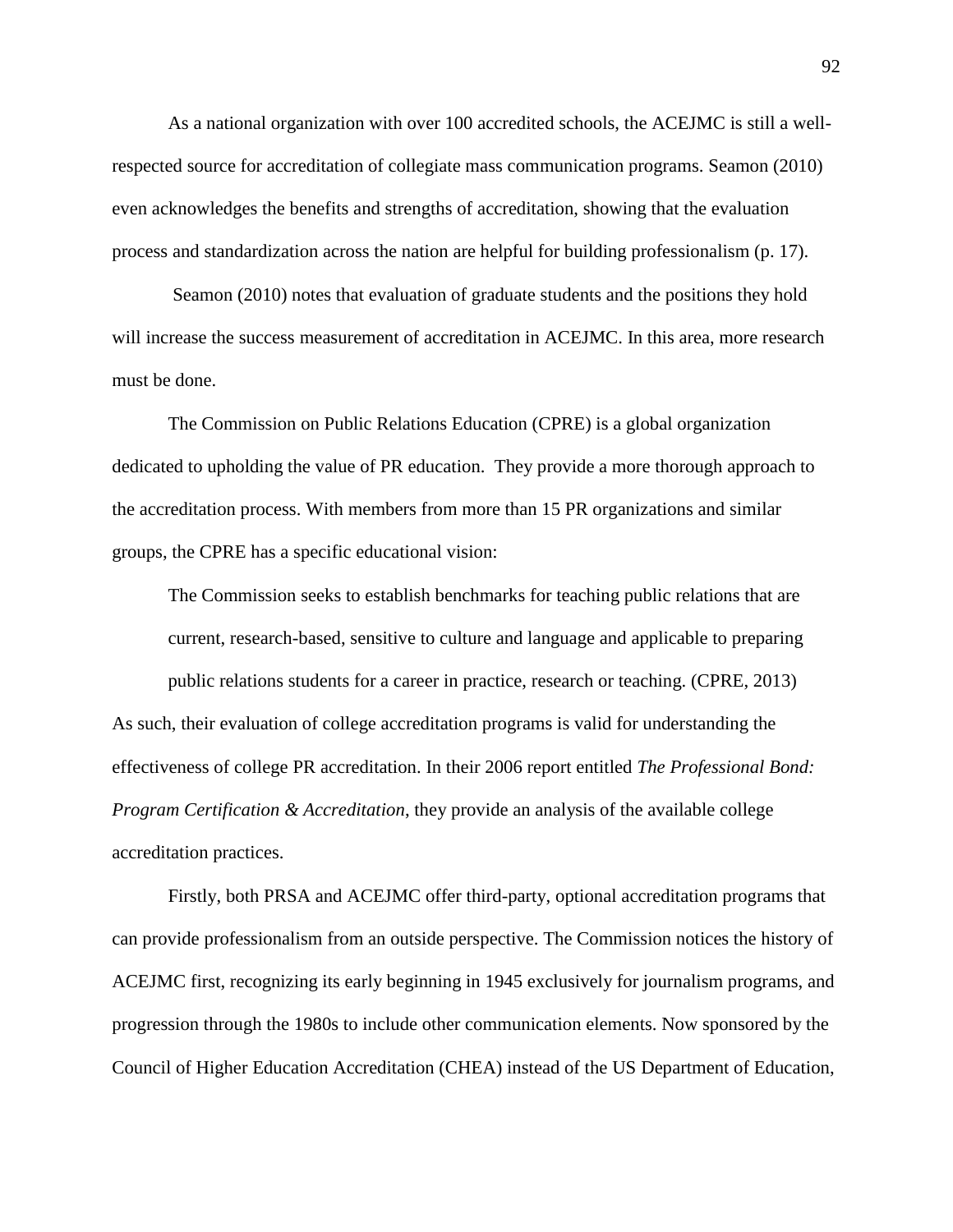ACEJMC is designed and focused on professionalism exhibited in collegiate units of journalism or mass communication (CPRE, 2006).

The CPRE noted 11 elements measured in student educational growth. Something "oftenoverlooked" is the ACEJMC's emphasis on a liberal-arts, balanced curriculum, meaning that there are many classes required outside of the communications college (CPRE, 2006). This broadens and develops the overall education of the accredited student program.

CPRE (2006) reported that while this accreditation is not directly related to public relations, it provides skills and professional credibility useful for PR majors. PR is becoming better represented on the ACEJMC, with three members currently representing PR in some fashion. However, the CPRE (2006) proposes further growth in representation, as the field of journalism in newspapers has double the number of PR representatives.

CPRE analyzed not only the ACEJMC, but also the PRSA Certification in Education for Public Relations (CEPR). The PRSA CEPR was developed in 1989, and is similar in design to the ACEJMC process. However, it deals solely with PR programs, and is dedicated to the advancement of PR (CPRE, 2006).

The CPRE (2006) notices that "only 94 out of more than 3,000 U.S. colleges and universities have public relations programs certified or accredited by either PRSA or ACEJMC." In 2006, there were 88 programs accredited by the ACEJMC with public relations programs in them; 14 US universities with PRSA CEPR accreditation; 8 of which also contained ACEJMC accreditation (CPRE, 2006).

CPRE (2006) concludes with discussion and recommendations for the future. PR programs in colleges should work toward more effective self-evaluation that will increase the growth and development of PR professionalism in education. They also recommend a greater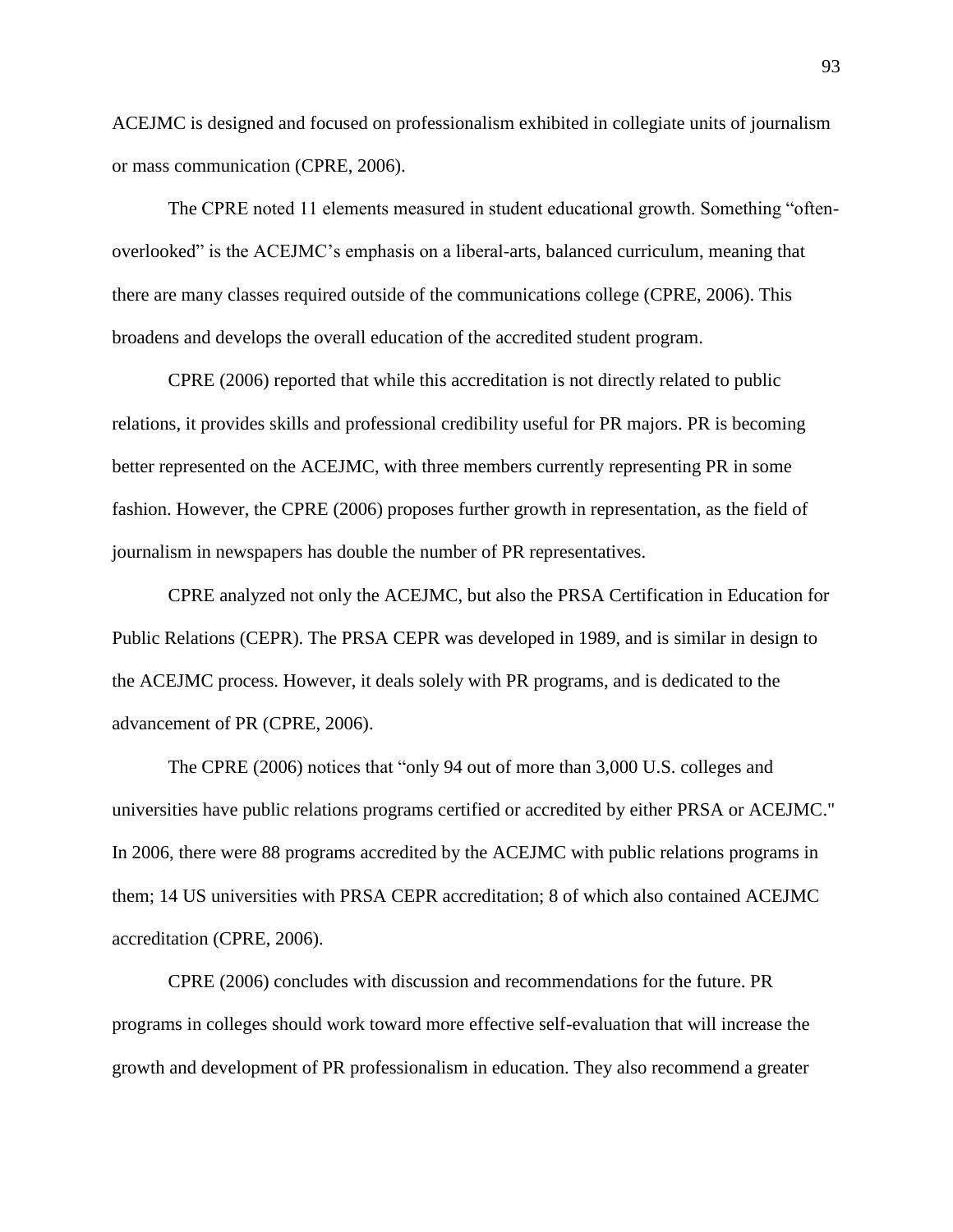involvement of PR practitioners in the field, and PR organizations should seek larger voice in communication organizations as a whole (CPRE, 2006).

These conclusions show the long-reaching vision of CPRE. PR programs across America have a responsibility to provide education that develops the student for professional occupation. As a means of achieving that goal, CPRE notes that any type of accreditation may not be the solution or the cure-all, but can provide a big step in the right direction. The principles of accreditation, namely, assessment, can be applied to any PR program regardless of accreditation.

In summary, there are two accreditation options and one general non-accredited option. A side-by-side comparison of three example institutions will provide a clear picture of the accreditation processes differences.

**Collegiate Side-by-Side Analysis.** All three options for collegiate PR degree programs offer a wide range of classes and cover broad areas of PR education. Table 1 provides information about the content of the degree programs. Remarkable similarities can be observed specifically in the major-specific requirements, where all three require Writing for PR, Principles or Introduction of PR, and a media course. The ACEJMC degree is in Advertising/PR, not explicitly PR, which is why there is an emphasis on the advertising aspects of the degree as seen in Principles of Advertising, etc.

|               | PRSA CEPR                  | <b>ACEJMC</b>         | Non-Accredited          |
|---------------|----------------------------|-----------------------|-------------------------|
|               |                            |                       |                         |
| Communication | Media Law                  | Media issues          | <b>Media Ethics</b>     |
| (Comm) core   | <b>Understanding Human</b> | Intro to Visual Media | Intro to Mass Comm      |
|               | Communication              | Intro to Race and     | <b>Mass Comm Theory</b> |
|               | <b>Public Speaking</b>     | Media                 | Mass Comm Law           |
|               | Internship                 | Colloquium in Race    | Comm Seminar            |
|               | <b>Comm Practicum</b>      | and Media             | Comm Internship         |
|               |                            | Web Publishing        |                         |
|               |                            | Comm Design           |                         |

**Table 1: College PR Degree Course Contents**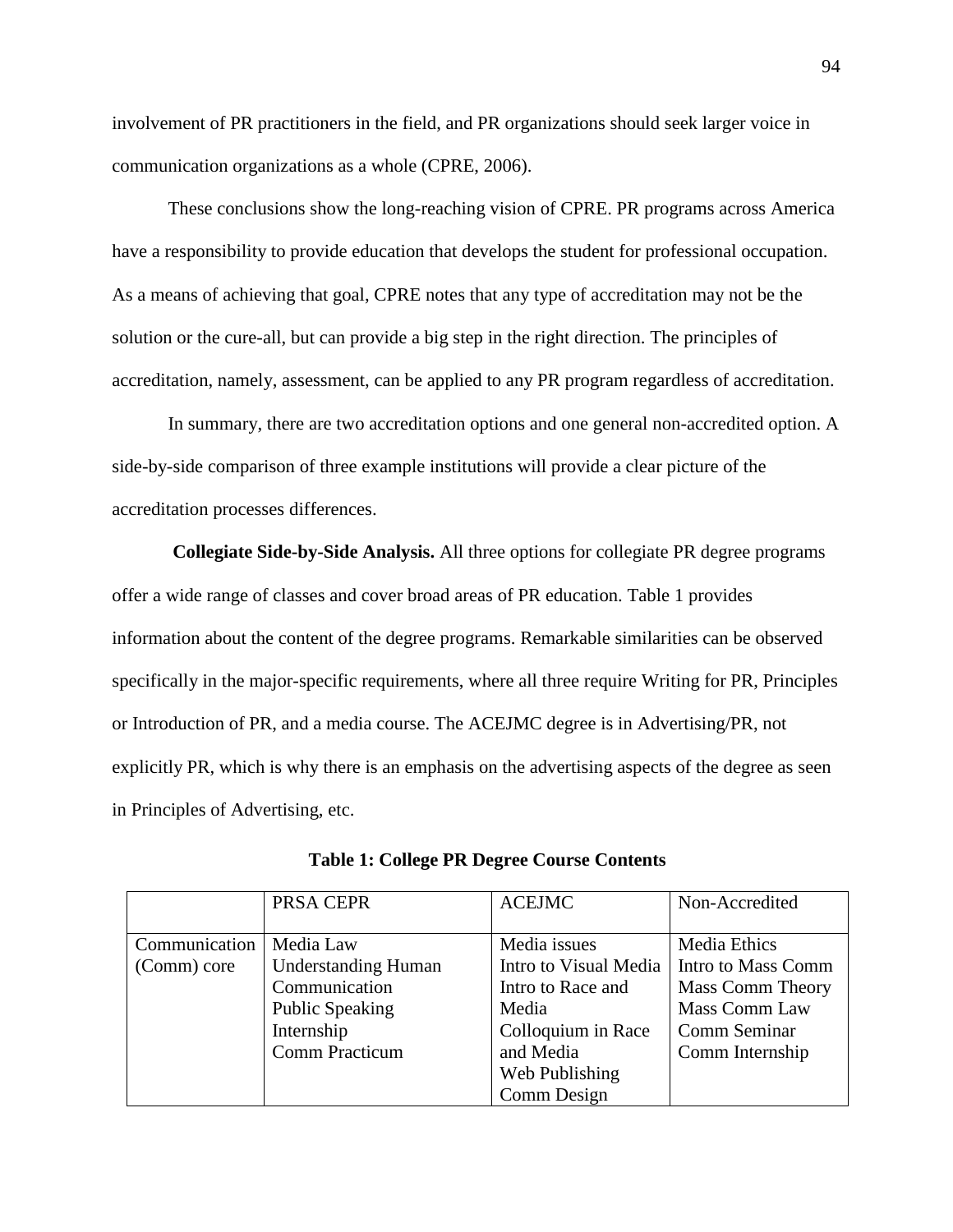|             |                                  | Comm Law                  |                            |
|-------------|----------------------------------|---------------------------|----------------------------|
|             |                                  | <b>JMC</b> Internship     |                            |
| PR specific | Principles of PR                 | Principles of PR          | Intro to PR                |
| core        | PR Writing                       | PR Writing                | Writing for PR             |
|             | PR/Ad Research                   | <b>Creating Media</b>     | Mass media writing         |
|             | <b>Traditional and New Media</b> | Messages OR               | Social Media in PR         |
|             | Digital Media Skills Option      | Convergence               | Digital Layout and         |
|             | PR Planning &                    | Reporting                 | Design                     |
|             | Management                       | Principles of             | <b>PR Case Studies</b>     |
|             | Christianity & PR                | Advertising               | Corporate PR               |
|             | <b>Writing Option</b>            | Ad/PR Campaigns           | PR Campaigns               |
|             | <b>Business/Marketing Option</b> | <b>JMC</b> elective       | Practicum                  |
|             |                                  |                           |                            |
| PR elective | Interpersonal                    | Social Media              | Photography                |
| options     | Communication                    | Advertising               | <b>Business</b>            |
|             | Principles of Advertising        | Creativity and Copy       | Communications I           |
|             | Persuasion                       | Writing                   | <b>Business</b>            |
|             | Communication,                   | <b>Ad/PR</b> Media        | <b>Communications II</b>   |
|             | Organizational OR                | Planning                  | <b>Writing for Digital</b> |
|             | Sport OR                         | Principles of             | Media                      |
|             | <b>Intercultural OR</b>          | Marketing                 | Magazine Design            |
|             | Crisis OR                        | International             | and Production             |
|             | Leadership                       | <b>Business</b>           | Marketing                  |
|             | Internship                       | Management and            | <b>PR</b> Practicum        |
|             | <b>Event Management</b>          | Org Behavior              |                            |
|             | PR in the Music Industry         | Intro to Psychology       |                            |
|             | Case Study Competition I         | <b>OR Sociology</b>       |                            |
|             | <b>ORII</b>                      | <b>Social Research OR</b> |                            |
|             | Contemporary Topics in PR        | <b>Social Statistics</b>  |                            |
|             |                                  |                           |                            |

For general communication requirements, Media Ethics/Law is common to all three programs, as well as internship credits. The PRSA CEPR seems to focus on speaking and communication principles, while the ACEJMC has a higher emphasis on race and modern digital technologies such as Introduction to Visual Media, Web Publishing, and Communication Design. The non-accredited program has basic theory and practice instruction.

The biggest difference seems to be in elective options, where even the amount of options or the set-up of the elective process is different per institution. Five different types of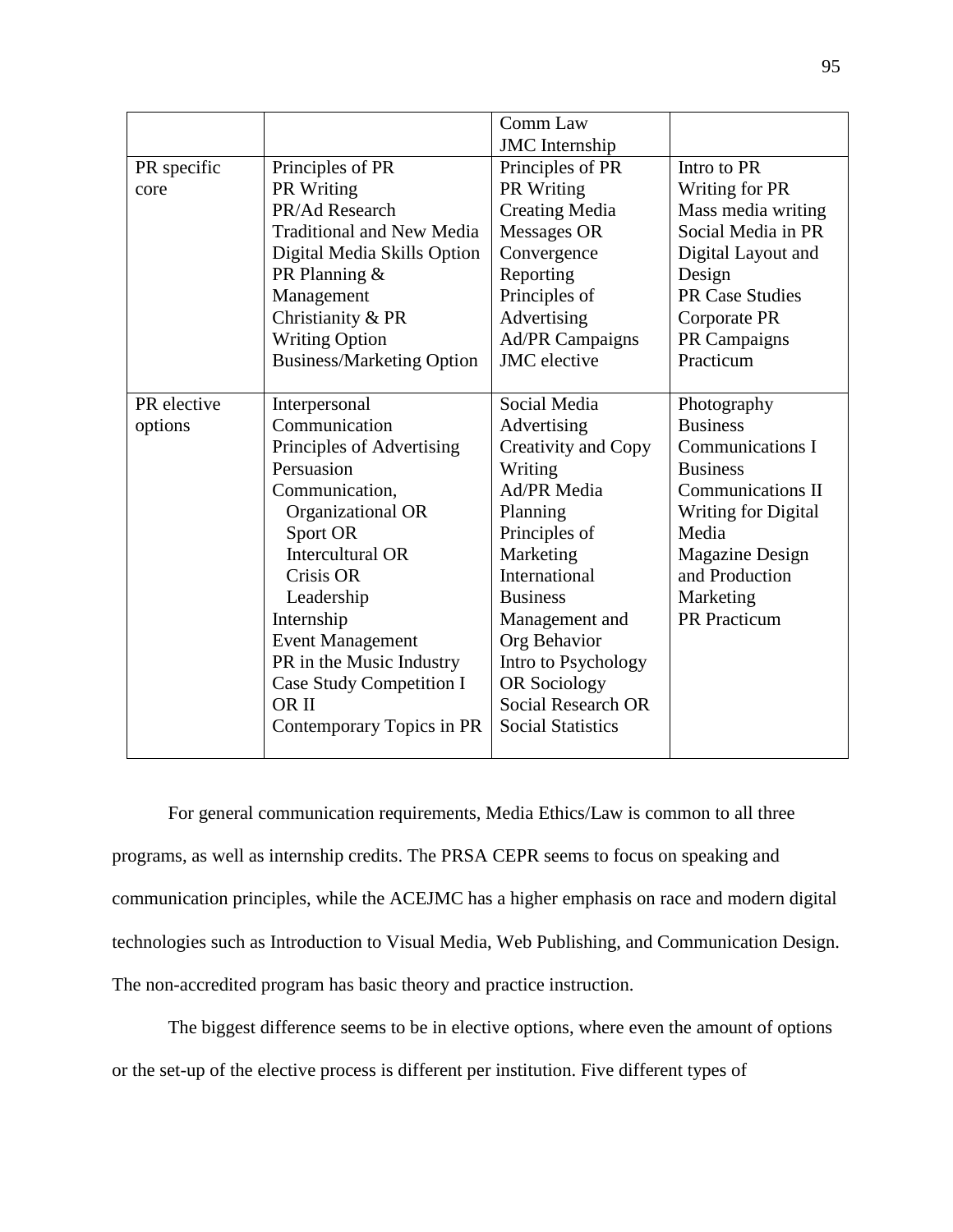communication classes offered in the PRSA CEPR show high value placed in communication. Non-accredited electives are fewer in number and follow business communications or further design areas. The ACEJMC program offers mainly advertising, marketing, and business electives, with further requirements in social science and social analysis.

Ultimately, the PR degree programs of these institutions with differing accreditation statuses provide striking similarity with distinctive concentrations. The accredited schools clearly reflect some of the requirements of the respective accreditation process, while the non-accredited school provides a broader and simplistic degree program.

|                     | PRSA CEPR                | <b>ACEJMC</b>  | Non-Accredited |
|---------------------|--------------------------|----------------|----------------|
| Communication core  | $N/A$ (13 by discretion) | 16             | 15             |
| PR specific core    | 18 (9 additional)        | 18             | 28             |
| PR elective options | 15                       | 18             | 6              |
| Other electives     | $6-15(10$ avg)           | 15 minor $(5)$ | 16             |
| General credits     | 53-59 (55 avg)           | 56             | 55             |
| Total credits       | 120                      | 128            | 120            |
| Comm/PR Specific    | 46%                      | 41%            | 41%            |
| Percentage          |                          |                |                |
| PR specific         | 35%                      | 28%            | 28%            |
| percentage          |                          |                |                |

**Table 2: College PR Degree Requirement Hours**

In reference to the number of classes required in the major specifically, there seems to be a difference in structure among the schools. As seen in Table 2, the ACEJMC has less specifically-required PR courses and more PR elective options, whereas the non-accredited has few elective options. An aspect worth noting is that the percentages of major specific courses with general requirements is almost identical between the ACEJMC program and the nonaccredited institution (taking into account rounding to the nearest whole number). Further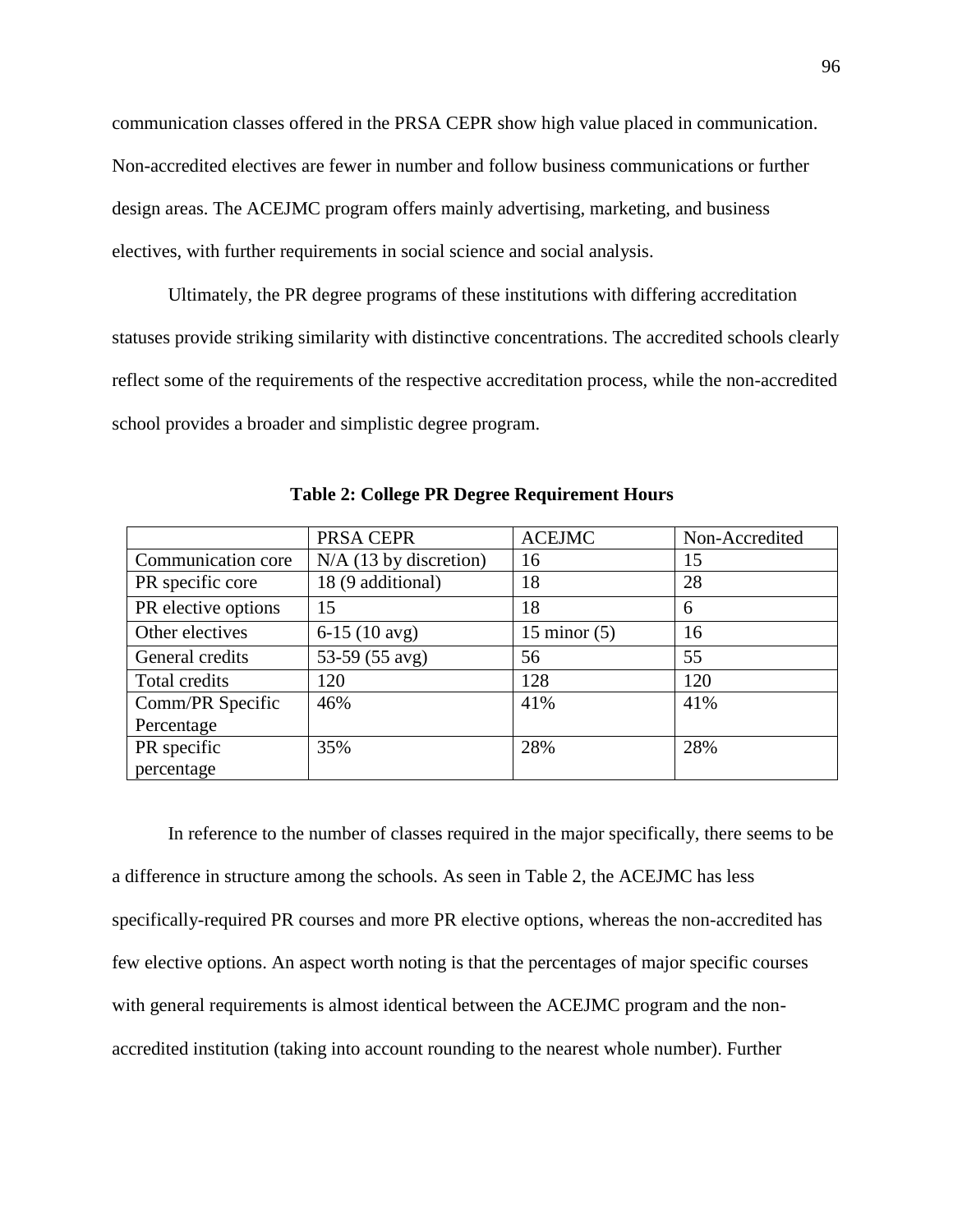research could determine the causes for these similarities; perhaps the non-accredited is in the process of working toward an ACEJMC accreditation.

For the comparison of the programs as a whole, the content provided in the tables appears not to differ significantly in terms of effectiveness of the PR programs or preparation of individuals for the real world; all have internship requirements and practicum offerings. Further research into actual course content could provide analysis regarding the effectiveness or relevancy of the individual course work, which could vary between universities even though the class bears the same name.

**Accreditation Summary.** Comprehensively, the accreditation processes have assessments designed to assist the universities in self-evaluation and to promote growth throughout every area possible. However, the accreditation processes appear to currently perform with only slight differences from non-accredited programs, meaning that non-accredited collegiate PR programs are similar to accredited schools in effectiveness.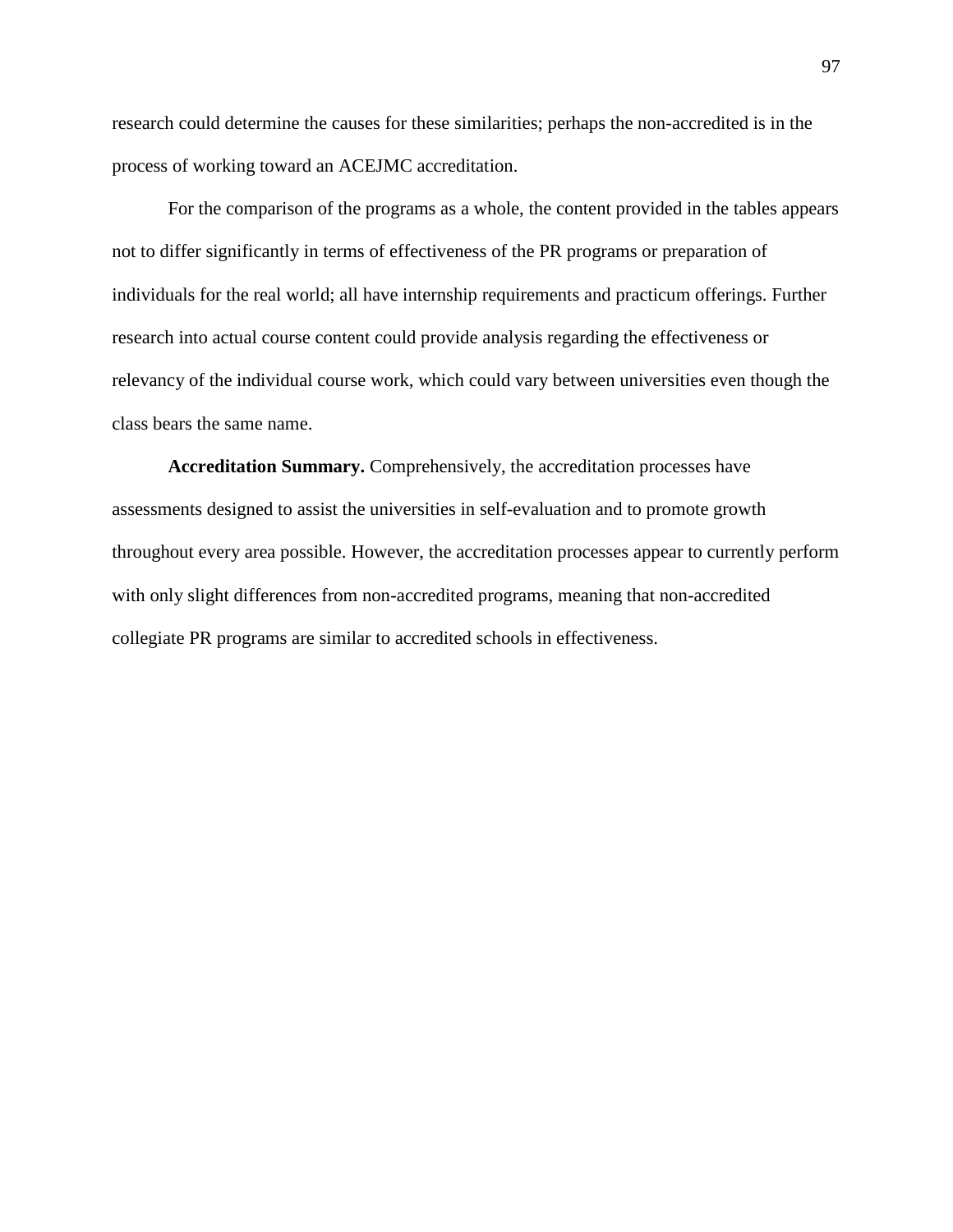### **Conclusions**

# **Limitations**

While this study provides great depth of analysis, there is lacking a clarity in focus. More research specifically into PR skill development would provide a more structured picture of the PR field at large. Comparison of KSAs and accreditation processes would be more effective if more detailed and precise practices were used to analyze the discrepancies between the two.

Lack of analysis in accreditation processes leaves much to be desired in terms of accurate portrayal of the accreditation development and standards; comparison of only one institution for each accreditation option is not sufficient for adequate observation to be made.

Firsthand research by contacting faculty for details regarding exactly what is being taught in collegiate PR programs could improve the results of this thesis. Research about the workforce outcomes of students from the differently-accredited programs would provide further insight into the success rate of each accreditation, rather than simply curriculum analysis.

#### **Value Analysis**

Both skills and education programs have been analyzed in their own right; the modern elements of the PR professional field show that PR as an occupation is continually changing, and requires careful assessment on a continual basis to maintain relevancy.

In the study of PR KSAs, it appears that the modern skills required for competency in PR are elusive to understand as a whole, meaning that skills are a difficult way to measure exactly what is needed in the PR occupation. Modern PR research shows that traditional core values and skills are required in the workforce, but they can often be applied in new ways to fit technological advancements.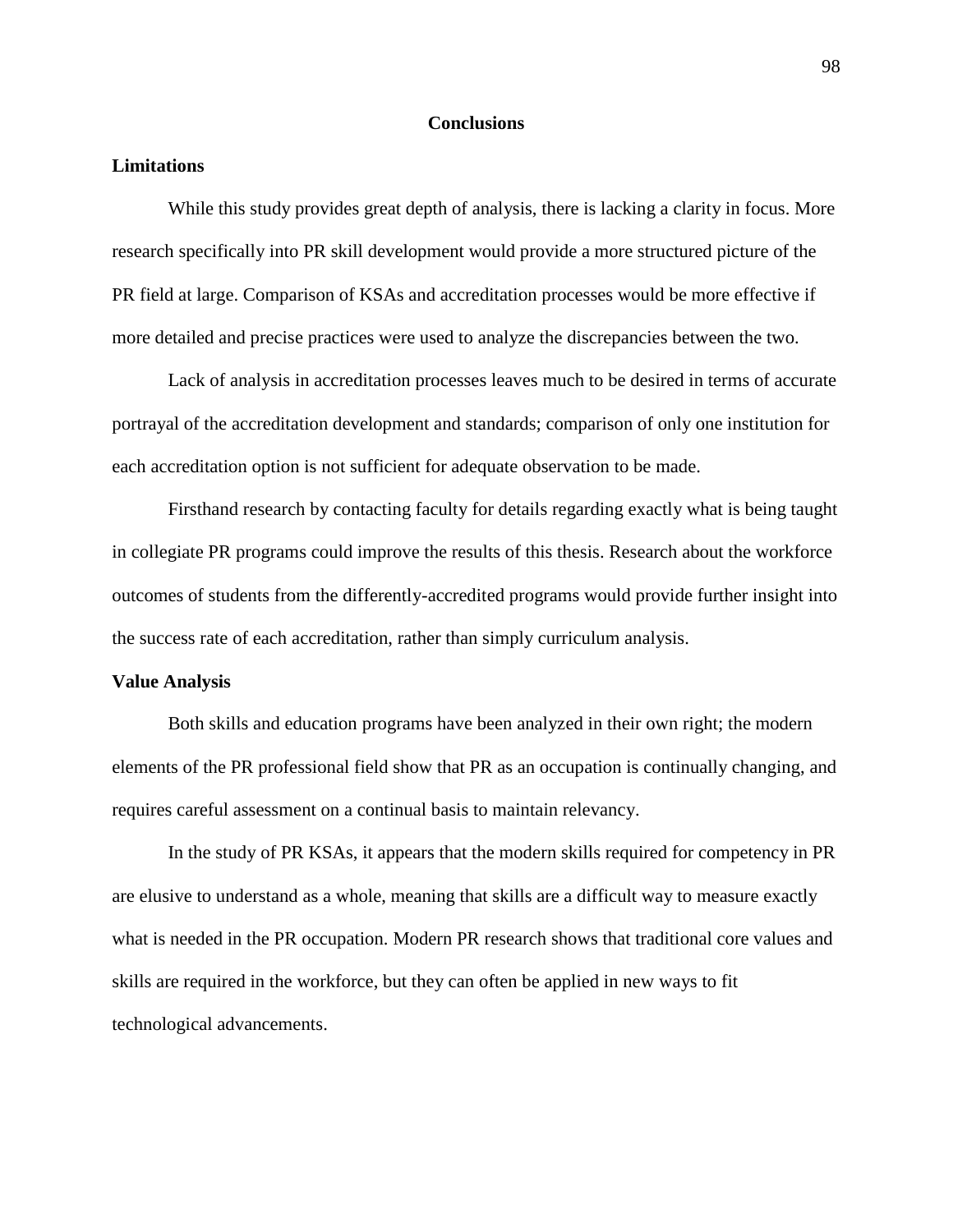Based on the skill characteristics, the education program appears to be achieving professionalism for students at a much more reliable rate than originally anticipated. The curriculum reflects the high priority on the theory and historical principles of PR, but also is beginning to provide the more current technological skills needed, especially at an overarching level, which is all that is plausible given the sporadic nature of PR skills in the occupation.

There is a large difference between the professionalism of the field as a whole, and of achieving success from education to occupation. The extreme lack of conformity in the PR field nationally and raging conflict regarding professionalism in PR give an illusion that the career of PR is not performing well or that education is not preparing students for real world employment.

When analyzing the skills generally used in PR positions, however, the PR field appears to be growing and adapting in a positive way to achieve greater societal and professional success. Education, while slower because of the process required for development, is still making strides to continually update and advance all areas of PR academia to modern PR occupational skill standards in 2017.

As far as accreditation goes, the side-by-side analysis provides a picture that the accreditations in the United States for public relations degree programs are not significantly superior to a typical institution. Accreditation does help achieve a cohesive profession and national unity. Therefore, it could be advised for non-accredited institutions, such as Southeastern University, to pursue accreditation of the PR program, not for better preparation in the PR occupation necessarily, but for developing the integration of PR education into the professionalism of the field as a whole.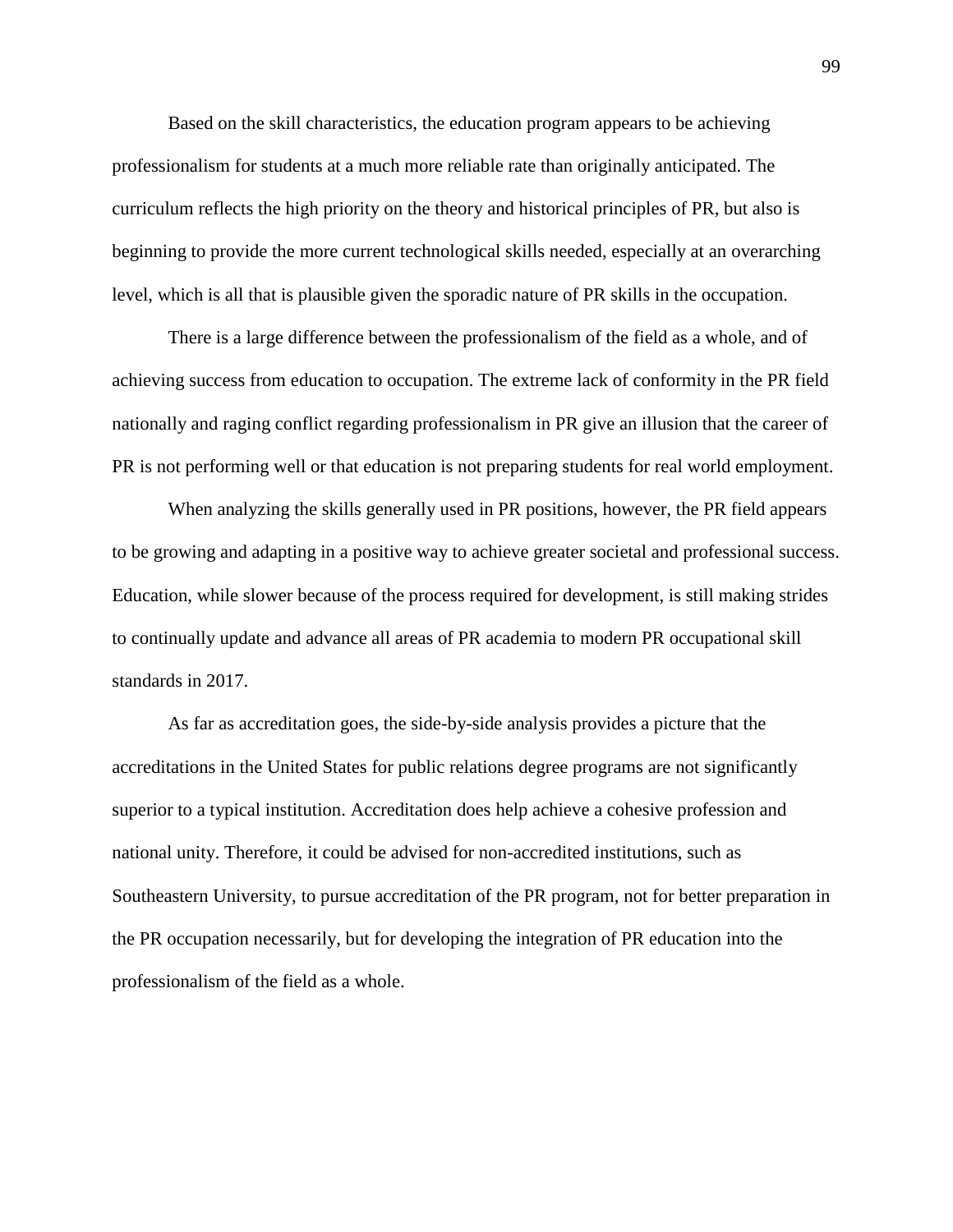### References

- ACEJMC. (2013). Mission. Retrieved November 10, 2017, from http://www.acejmc.org/about/mission/
- ACEJMC. (2017a). Accredited/reaccredited. Retrieved October 29, 2017, from http://www.acejmc.org/accreditation-reviews/accreditedprograms/accreditedreaccredited/
- ACEJMC. (2017b). Definition of accreditation. Retrieved October 29, 2017, from http://www.acejmc.org/accreditation/definition-of-accreditation/
- ACEJMC. (2017c). Nine standards. Retrieved November 10, 2017, from http://www.acejmc.org/policies-process/nine-standards/
- ACEJMC. (2017d). Process of accreditation. Retrieved November 10, 2017, from http://www.acejmc.org/policies-process/mechanisms/
- ACU. (2017a). Advertising/public relations. Retrieved November 7, 2017, from http://www.acu.edu/undergraduate/academics/advertising-public-relations.html
- ACU. (2017b). Journalism and mass communication. Retrieved November 10, 2017, from http://www.acu.edu/undergraduate/academics/arts-and-sciences/journalism-and-masscommunication.html
- ACU. (2017c). Program: Advertising/public relations, BS (JAPR) Abilene Christian university. Retrieved November 7, 2017, from http://catalog.acu.edu/preview\_program.php?catoid=2&poid=376
- ACU. (2017d). Program: University requirements Abilene Christian university. Retrieved November 7, 2017, from

http://catalog.acu.edu/preview\_program.php?catoid=2&poid=299&print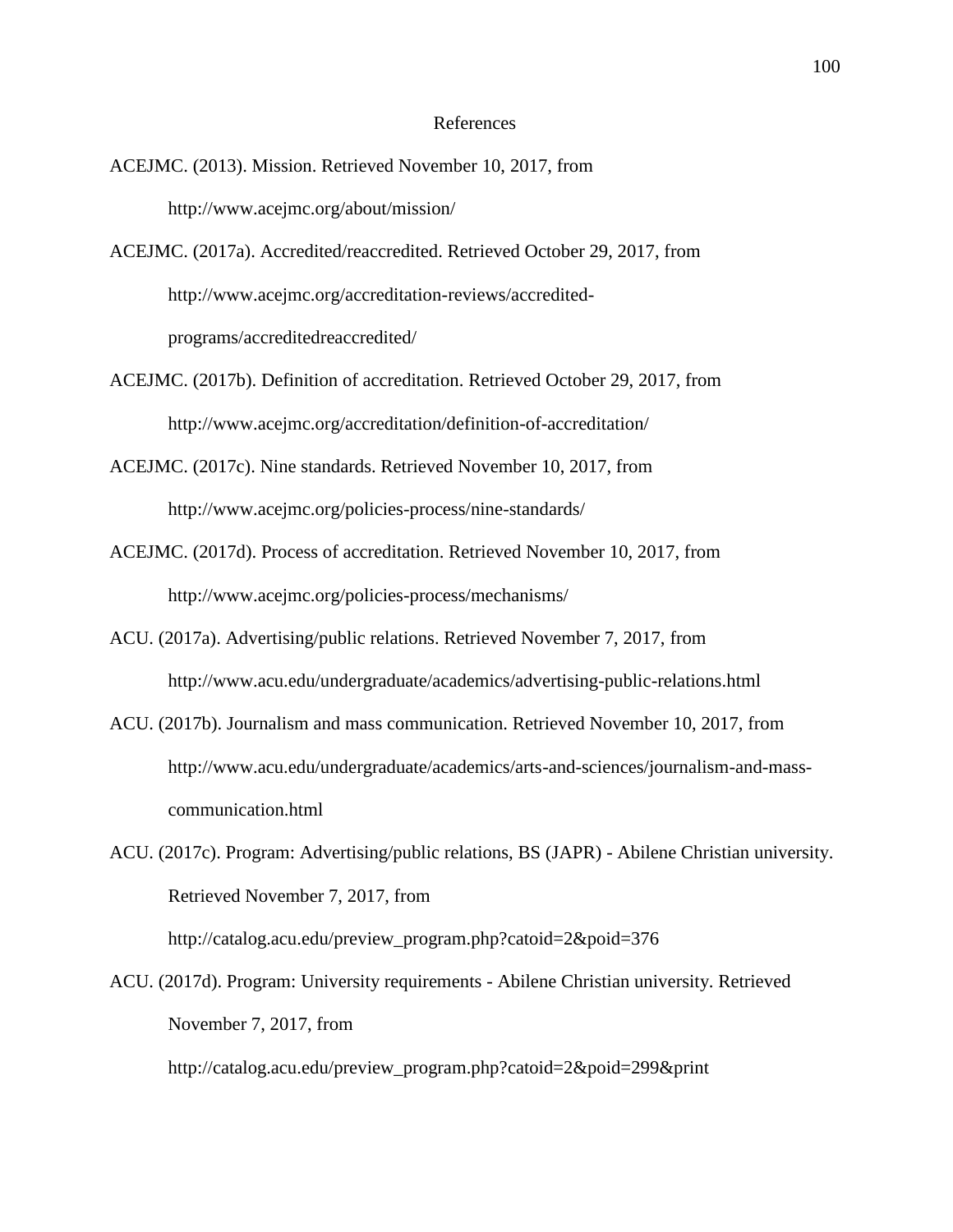- Bailey, J. N. (1984). The credentials of public relations: Licensing? certification? accreditation? a symposium in print. *Public Relations Quarterly*, *29*(2), 9.
- Baxter, B. (1981). 24 former PRSA heads praise role of PR education. *Journalism Educator*, *36*(2), 23–24.
- Bernays, E. L. (1978). Education for PR: A call to action. *Public Relations Quarterly*, *23*(3), 18.
- Bernays, E. L. (1979). The case for licensing and registration for public relations. *Public Relations Quarterly*, *24*(3), 26.
- Bernays, E. L. (2006). Definition of public relations. *Public Relations Quarterly*, *51*(4), 27–27.
- Brody, E. W. (1984). The credentials of public relations: Licensing? certification? accreditation? an overview. *Public Relations Quarterly*, *29*(2), 6.

CHEA. (2002, September). The fundamentals of accreditation. *Council for Higher Education Accreditation.* Retrieved November 18, 2017, from http://www.chea.org/userfiles/uploads/fund\_accred\_20ques\_02.pdf

- Chung, W., & Choi, J. (2012). Professionalism in public relations pedagogy: A comparative analysis of public relations curricula among the United States, the United Kingdom, and South Korea. *Journalism & Mass Communication Educator; Thousand Oaks*, *67*(4), 375–391.
- CPRE. (2006). The professional bond: Program certification & accreditation. Retrieved October 28, 2017, from http://www.commpred.org/theprofessionalbond/certification.php
- CPRE. (2013). About the commission. Retrieved November 10, 2017, from http://www.commpred.org/about/
- Day-to-day. (n.d.). Retrieved November 1, 2017, from https://www.cipr.co.uk/content/careersadvice/day-day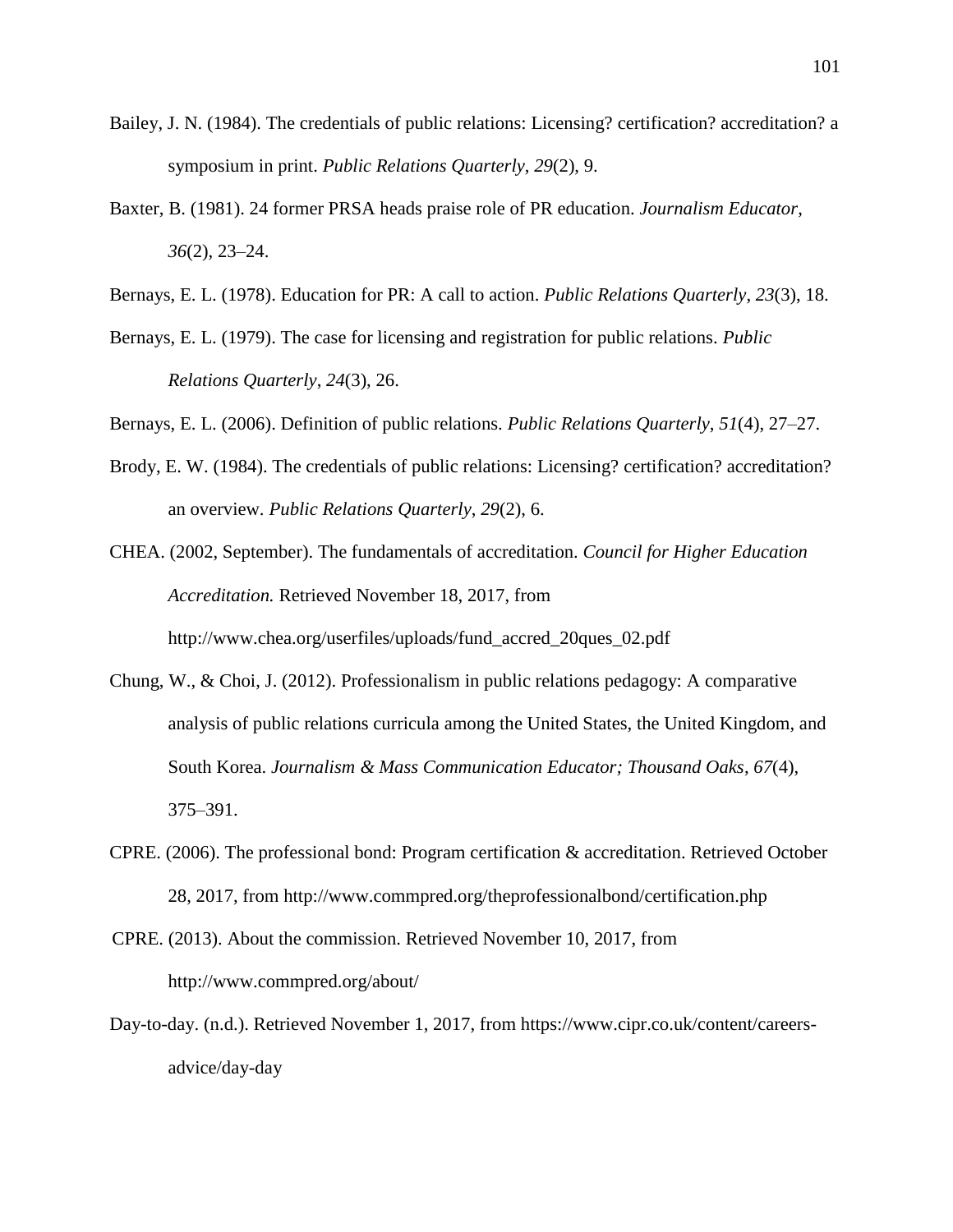Dreyer. (2013). Courtney Dreyer, APR, on the value of PRSA membership, continuing education. In *Public Relations Tactics* (Vol. 20, pp. 16–16). Public Relations Society of America. Retrieved from

https://seu.idm.oclc.org/login?url=http://search.ebscohost.com/login.aspx?direct=true&d b=bth&AN=101658794&site=ehost-live&scope=site

- Fitch-Hauser, M., & And Others. (1989). A survey of public relations education in the U.S. and Canada. *ACA Bulletin*, *68*, 80–89.
- Fitzpatrick, K. R. (2002). From enforcement to education: The development of PRSA's member code of ethics 2000. *Journal of Mass Media Ethics*, *17*(2), 111–135.
- Flynn, T. (2014). Do they have what it takes? A review of the literature on knowledge, competencies, and skills necessary for twenty-first-century public relations practitioners in Canada. *Canadian Journal of Communication*, *39*(3), 361–384.
- Gower, K. K., & Cho, J.-Y. (2001). Use of the Internet in the public relations curriculum. *Journalism & Mass Communication Educator; Thousand Oaks*, *56*(2), 81–92.
- Grunig, J. E., & Grunig, L. A. (2002). Implications of the IABC excellence study for PR education. *Journal of Communication Management; London*, *7*(1), 34–42.
- Harvard. (2014, July 31). Top skills every PR professional should have. Retrieved October 28, 2017, from https://www.extension.harvard.edu/professional-development/blog/top-skillsevery-pr-professional-should-have
- Huang, Yi-Hui. (2001). Should a public relations code of ethics be enforced? *Journal of Business Ethics*, *31*(3), 259–270.
- Is PR for you? (n.d.). Retrieved October 28, 2017, from https://www.cipr.co.uk/content/careersadvice/pr-you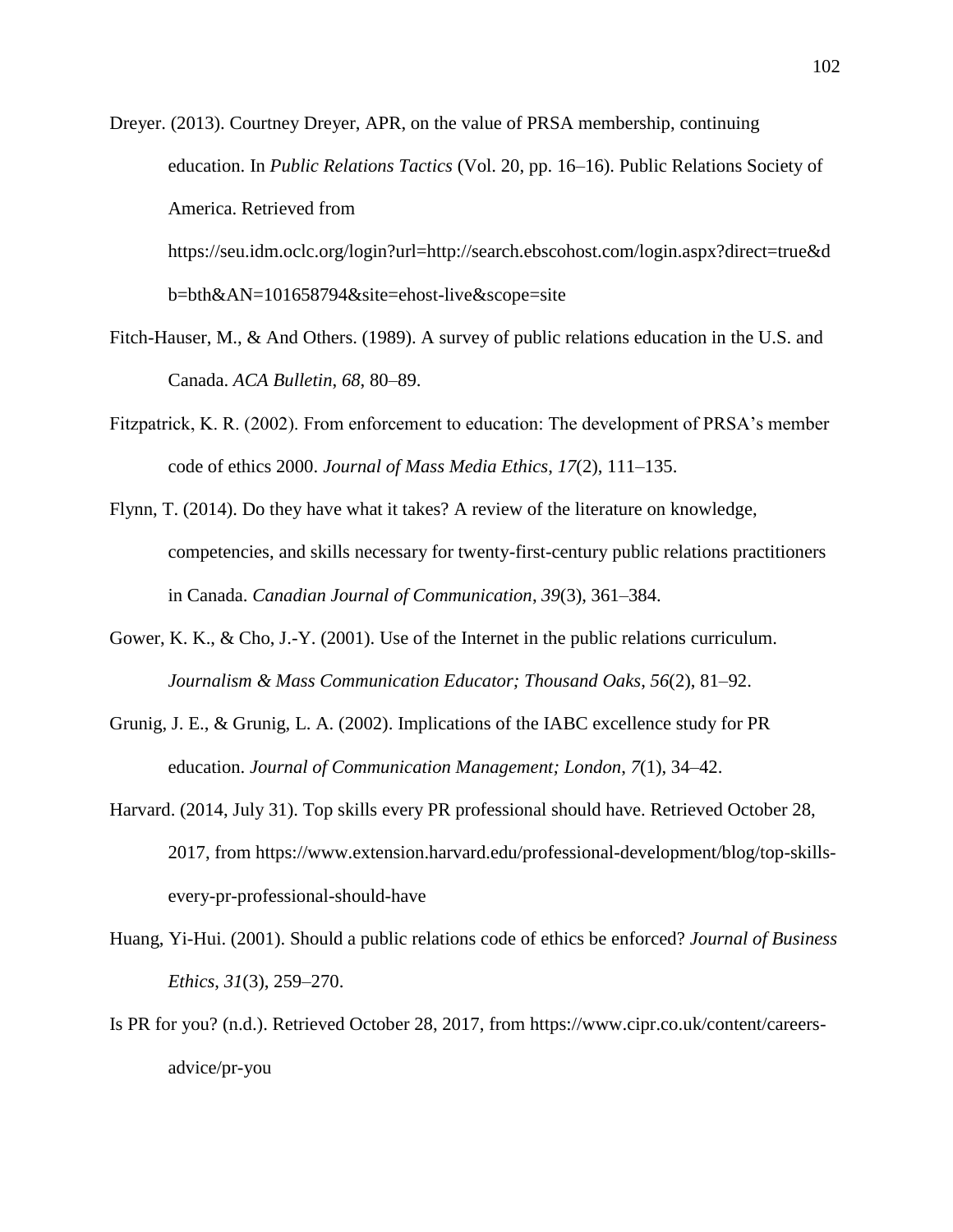- Jacobs, K. (2014, April 8). 7 skills PR leaders need to succeed in the coming years: Do you have what it takes? Retrieved October 28, 2017, from http://apps.prsa.org/Intelligence/TheStrategist/Articles/view/10605/1092/7\_Skills\_PR\_Le aders Need to Succeed in the Coming?utm\_source=prsa\_website&utm\_medium=face book like&utm campaign=facebook like
- Jacobs, K. (2017). Bio. Retrieved October 31, 2017, from http://www.jacobscomm.com/about/bio/
- Julian, L. (2015, September 28). 10 mandatory skills for public relations & corporate communication practitioner. Retrieved October 28, 2017, from https://www.linkedin.com/pulse/10-mandatory-skills-public-relations-corporate-leonitajulian/
- Kaul, V. (2013). Plugging in: New PR technologies. *SCMS Journal of Indian Management; Kochi*, *10*(1), 33–53.
- Kruckeberg, D. (1998). The future of PR education: Some recommendations. *Public Relations Review*, *24*(2), 235–248. https://doi.org/10.1016/S0363-8111(99)80053-8
- LaBorde, M. C. (2014). New certificate helps students launch careers. *Public Relations Tactics*, *21*(4), 15–15.
- Lee, A. M. (1947). Trends in public relations training. *Public Opinion Quarterly*, 11(1), 83-91.
- Maben, S., & Whitson, K. (2013). Experiential learning labs in public relations programs. *Southwestern Mass Communication Journal*, *28*(2), 1–28.
- Massé, M. H., & Popovich, M. N. (2007). Accredited and non-accredited media writing programs are stagnant, resistant to curricular reform, and similar. *Journalism & Mass Communication Educator*, *62*(2), 142–160.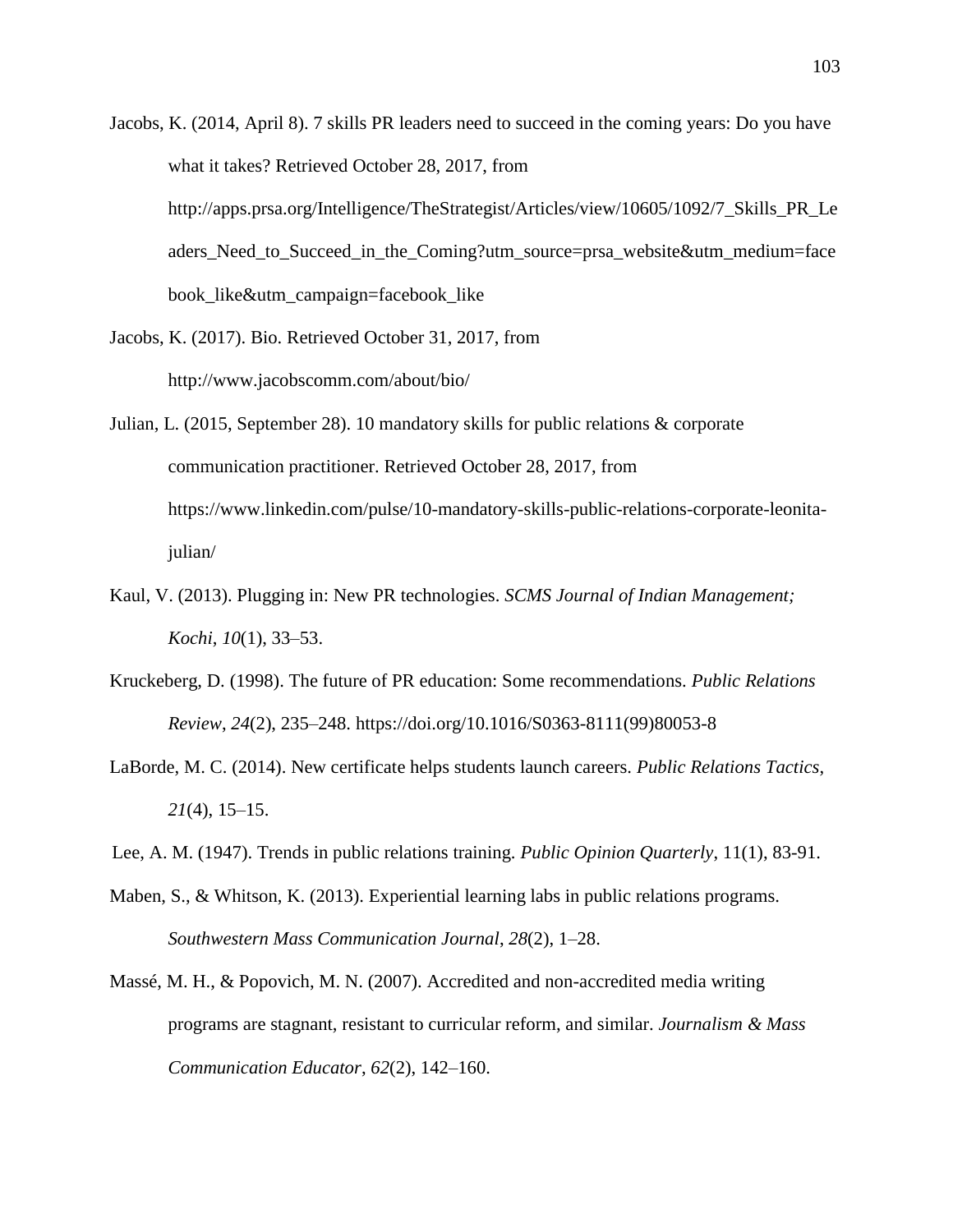- O'Conor, L. (2015, May 18). An expert guide to getting a job in PR. *The Guardian*. Retrieved from http://www.theguardian.com/careers/2015/may/18/an-expert-guide-to-getting-a-jobin-pr
- Our organisation. (n.d.). Retrieved November 1, 2017, from https://www.cipr.co.uk/content/ourorganisation
- PRSA. (2016). Guidelines: Certification in education for public relations. *The Global Standard of public relations in education,* 1-6.
- PRSSA. (2017, February 20). PR program certification. Retrieved October 28, 2017, from http://prssa.prsa.org/chapter-firm-resources/start-a-prssa-chapter/pr-programcertification/
- Reitz, A. (2012). Social media's function in organizations: A functional analysis approach. *Global Media Journal, Canadian Ed.; Ottawa*, *5*(2), 41.
- Riechert, B. (2014). Writing and leading for the future: Bonnie Riechert, Ph.D., APR, Fellow PRSA on PR Education. *Public Relations Tactics*, *21*(6), 10–10.
- Sallot, L., Cameron, G., & Lariscy, R. A. (1997). Professional standards in public relations: A survey of educators. *Public Relations Review*, *23*(3), 197–215.
- Seamon, M. C. (2010). The value of accreditation: An overview of three decades of research comparing accredited and unaccredited journalism and mass communication programs. *Journalism & Mass Communication Educator*, *65*(1), 9–20. https://doi.org/10.1177/107769581006500103
- Selingo, J. J. (2015, July 20). How many colleges and universities do we really need? *Washington Post*. Retrieved from https://www.washingtonpost.com/news/gradepoint/wp/2015/07/20/how-many-colleges-and-universities-do-we-really-need/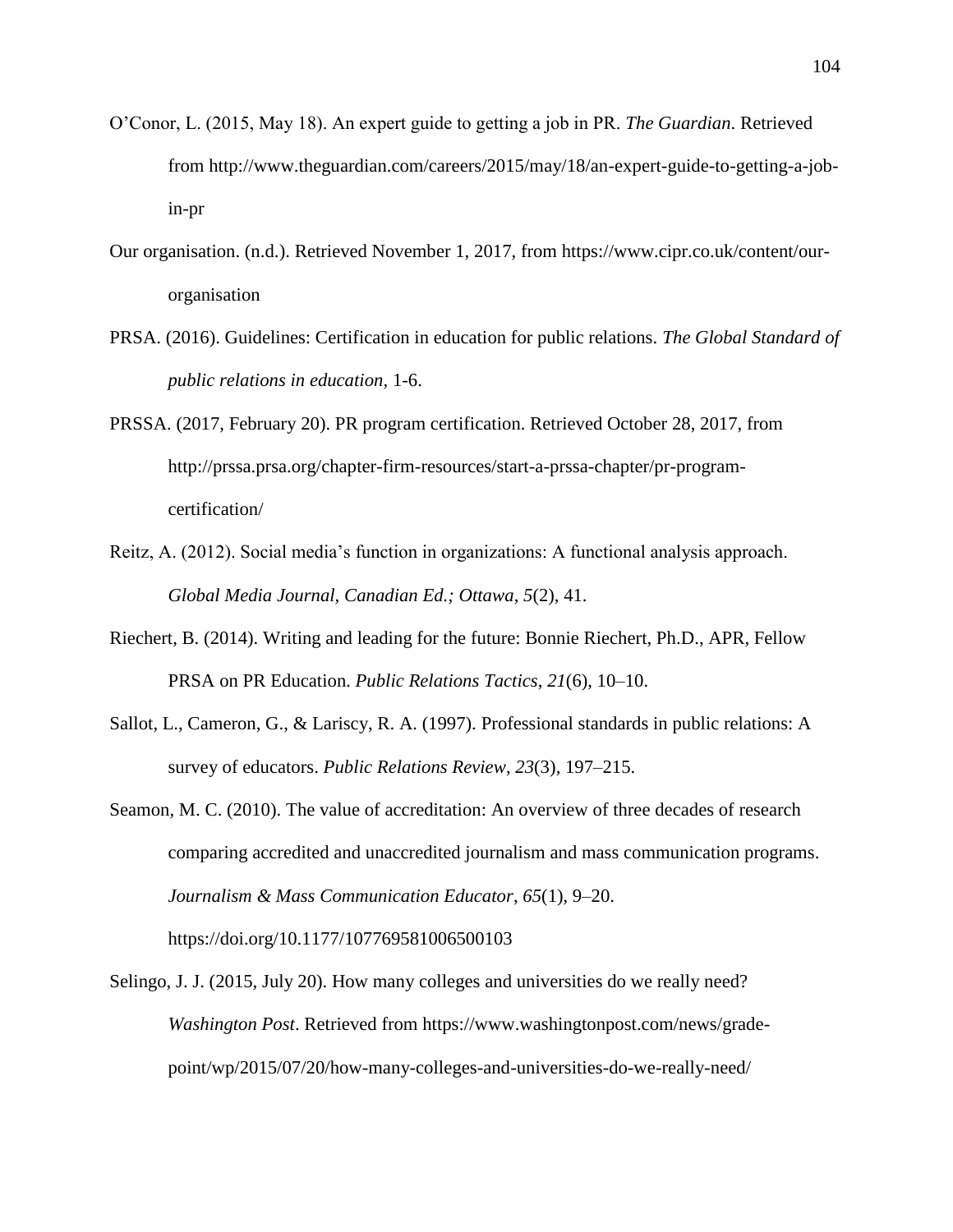SEU. (2017a). Program: Public relations, bachelor of science - Southeastern University. Retrieved November 7, 2017, from http://catalog.seu.edu/preview\_program.php?catoid=23&poid=3555&returnto=801

- SEU. (2017b). Programs. Retrieved November 10, 2017, from https://www.seu.edu/academics/programs/
- Sha, B.-L. (2011). 2010 practice analysis: Professional competencies and work categories in public relations today. *Public Relations Review*, *37*(3), 187–196. https://doi.org/10.1016/j.pubrev.2011.04.005
- Simon, R. (1967). Advanced professional course made available by PRSA. *Public Relations Quarterly*, *12*(3), 48.
- Simon, R. (1968). PRSA moves swiftly on research and education fronts. *Public Relations Quarterly*, *13*(1), 29.
- Skerlep, A. (2001). Re-evaluating the role of rhetoric in public relations theory and in strategies of corporate discourse. *Journal of Communication Management; London*, *6*(2), 176–187.
- Taylor, R. E. (2016). "I like to plan events": A document analysis of essays written by applicants to a public relations program. *Journalism & Mass Communication Educator; Thousand Oaks*, *71*(1), 84–94. https://doi.org/http://dx.doi.org/10.1177/1077695815584060
- Todd, V. (2009). PRSSA faculty and professional advisors' perceptions of public relations curriculum, assessment of students' learning, and faculty performance. *Journalism & Mass Communication Educator; Thousand Oaks*, *64*(1), 71–90.
- Turner, A. (2013, January 16). Five must-have skills for a career in PR. *The Guardian*. Retrieved from http://www.theguardian.com/careers/pr-five-must-have-skills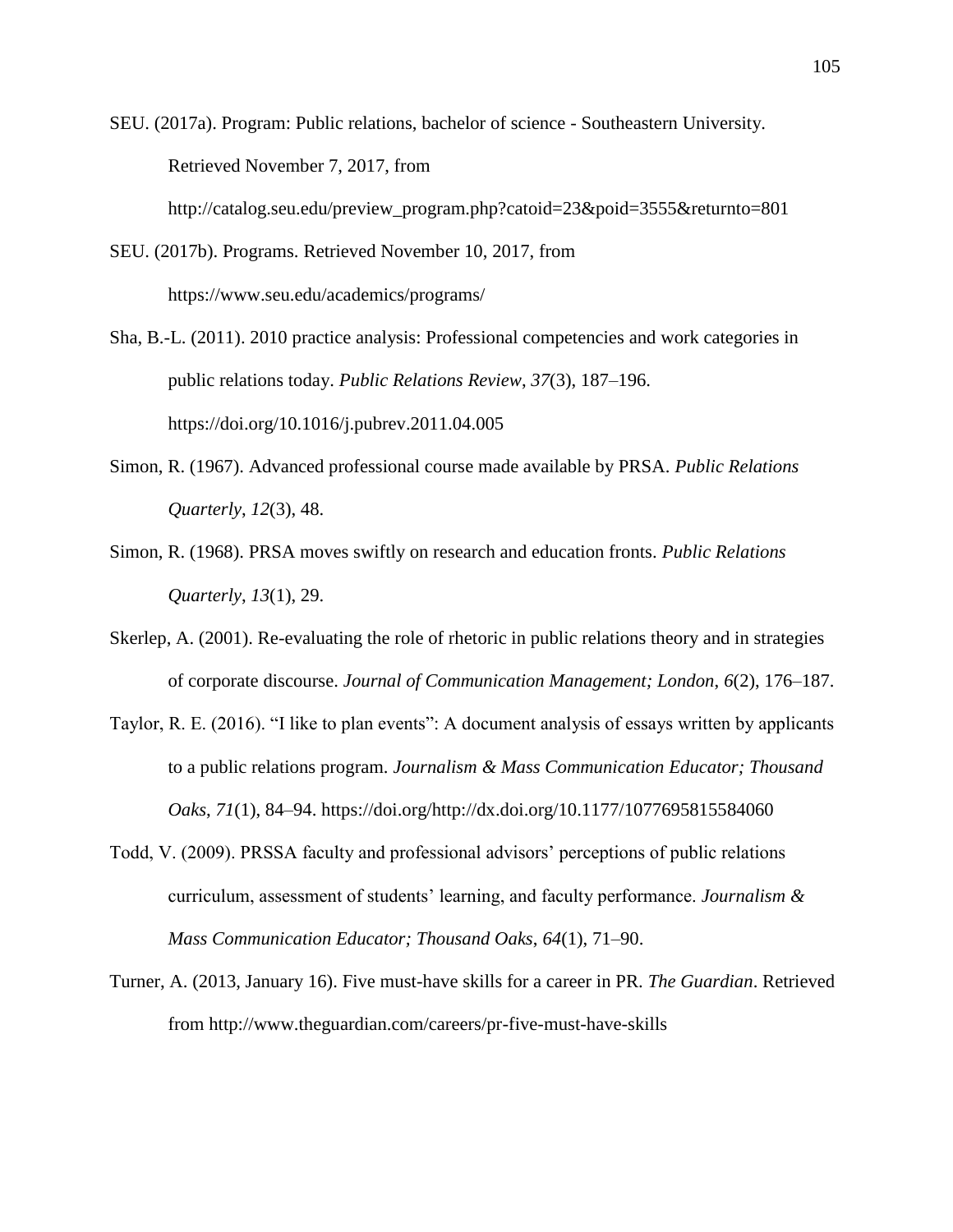- University, L. (2017a). College of art & sciences. Retrieved November 10, 2017, from http://www.leeuniversity.edu/academics/arts-sciences/
- University, L. (2017b). Program: Public relations (PUBRL.BS) Lee university. Retrieved November 7, 2017, from

http://catalog.leeuniversity.edu/preview\_program.php?catoid=10&poid=3300&print

Working in PR. (n.d.). Retrieved November 1, 2017, from

https://www.cipr.co.uk/content/careers-advice/working-pr

Yeomans, L. (2007). Emotion in public relations: A neglected phenomenon. *Journal of Communication Management; London*, *11*(3), 212–221. https://doi.org/http://dx.doi.org/10.1108/13632540710780201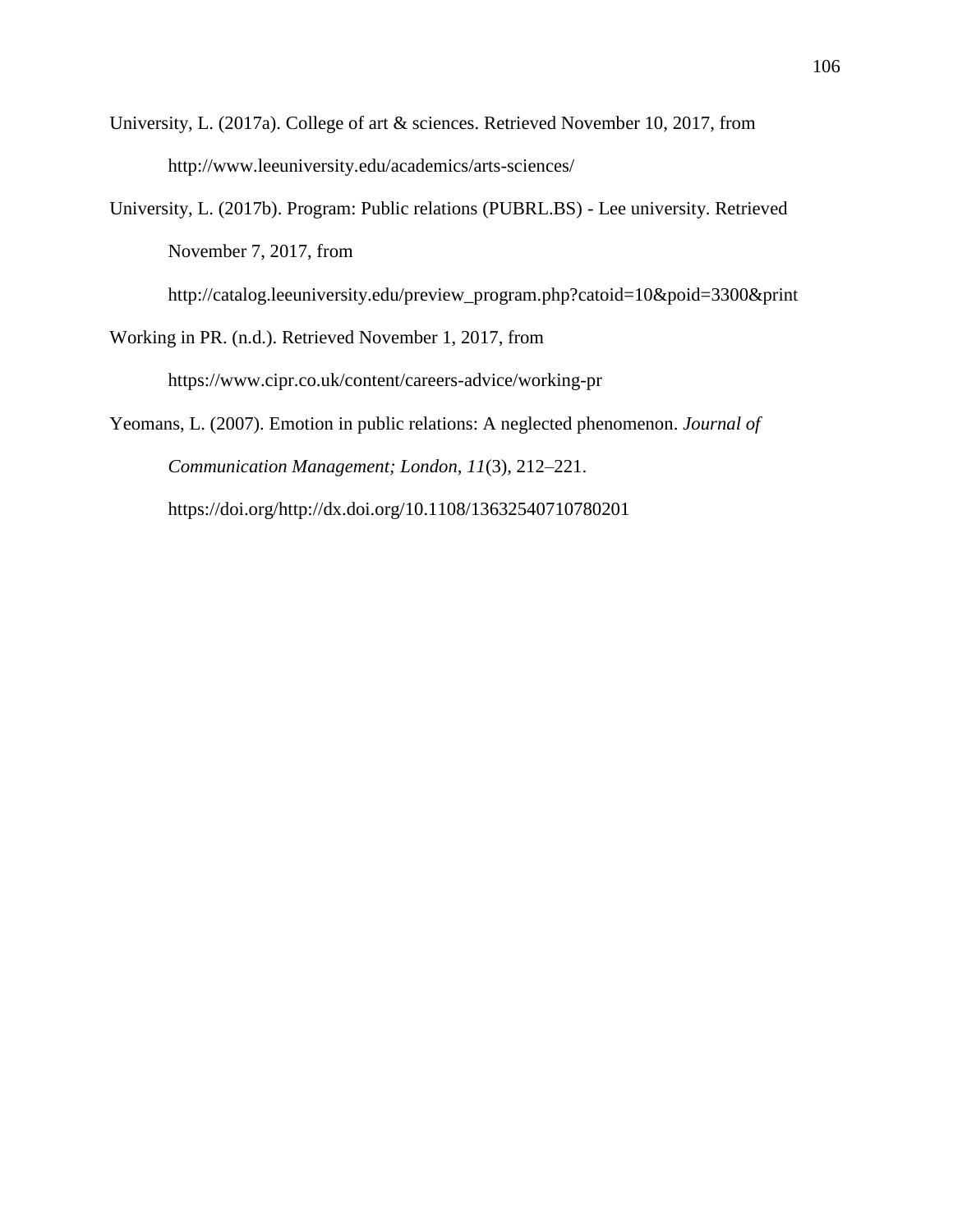### Appendix A

# 12 Work Categories Identified by the UAB in 2010

ACCOUNT/CLIENT MANAGEMENT - This category focuses on client and customer relationships. Work activities under this category include: establishing client relationships, coaching and counseling clients, managing expectations, etc.

- STRATEGIC PLANNING This category focuses on the overall approach to public relations and reputation management. Work activities under this category include: conducting research, setting goals, engaging customers and key stakeholders, developing messages for specific audiences, branding, etc.
- PUBLIC RELATIONS PROGRAM PLANNING This category focuses on the implementation of the strategic plan. Work activities under this category include: conducting research, identifying key audiences, producing a detailed PR plan, managing marketing communications, creating measurements of effectiveness, leveraging interactive elements of the campaign, etc.
- PROJECT MANAGEMENT This category focuses on project implementation & logistics. Work activities under this category include: creating and managing the budget, assessing resource allocation needs, planning logistics, managing the team, working with vendors, etc.
- MEDIA RELATIONS Work activities under this category include: identifying audiences, training organizational spokespersons to work with media, pitching stories, writing and distributing press releases in traditional and online ways, monitoring media coverage, coordinating publicity, measuring media engagement efforts, etc.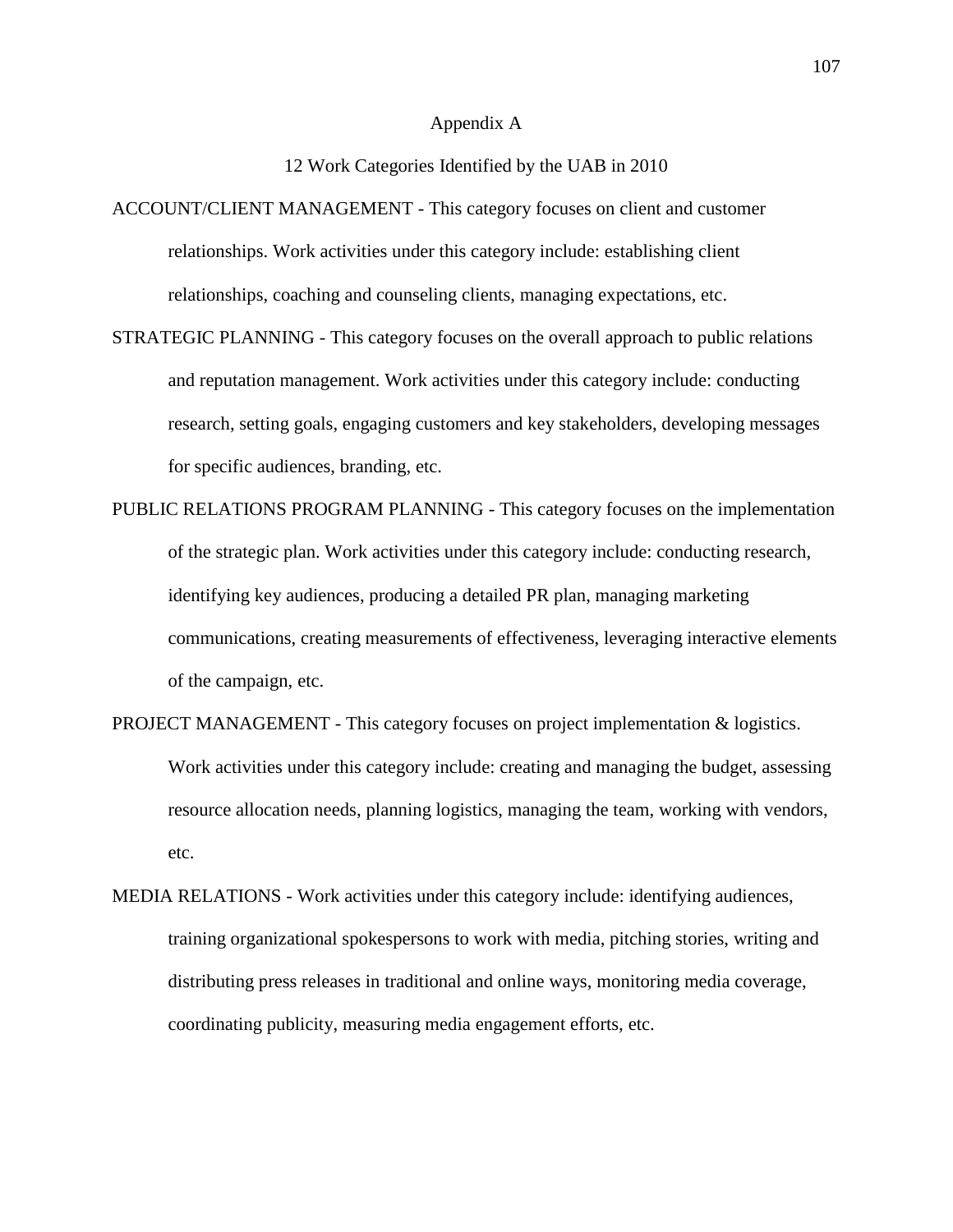- SOCIAL MEDIA RELATIONS Work activities under this category include: utilizing Web based social networks, developing social media strategies for communications efforts, producing in-house or client blogs, apprising clients on how to use social media strategies as delivery channels for communications efforts, SEO, blogger relations, etc.
- STAKEHOLDER RELATIONS Work activities under this category, for each set of stakeholders, include: developing strategies and key messages, arranging tours and conferences, forging strategic partnerships, etc.
- ISSUES MANAGEMENT Long-range efforts to anticipate potential problems and plan for crises. Work activities under this category include: assessing and developing strategies around long-term and business-impacting issues, writing crisis management plans, providing strategic counsel to clients or stakeholders, resolving conflicts, etc.
- CRISIS MANAGEMENT This category focuses on reacting to immediate problems such as workplace violence, poor earnings reports, industrial accidents, etc. Work activities under this category include: executing crisis management plans, coordinating release of information via traditional and social media, understanding the varied and different crisis situations that may erupt, training spokespersons, monitoring and analyzing media coverage of company crises, etc.
- INTERNAL RELATIONS & EMPLOYEE COMMUNICATIONS This category focuses on communication with employees, management, members, and other internal audiences. Work activities under this category include: developing action plans, assessing in-house communication needs, developing and producing in-house publications in print and online, developing Web content, managing organizational change, etc.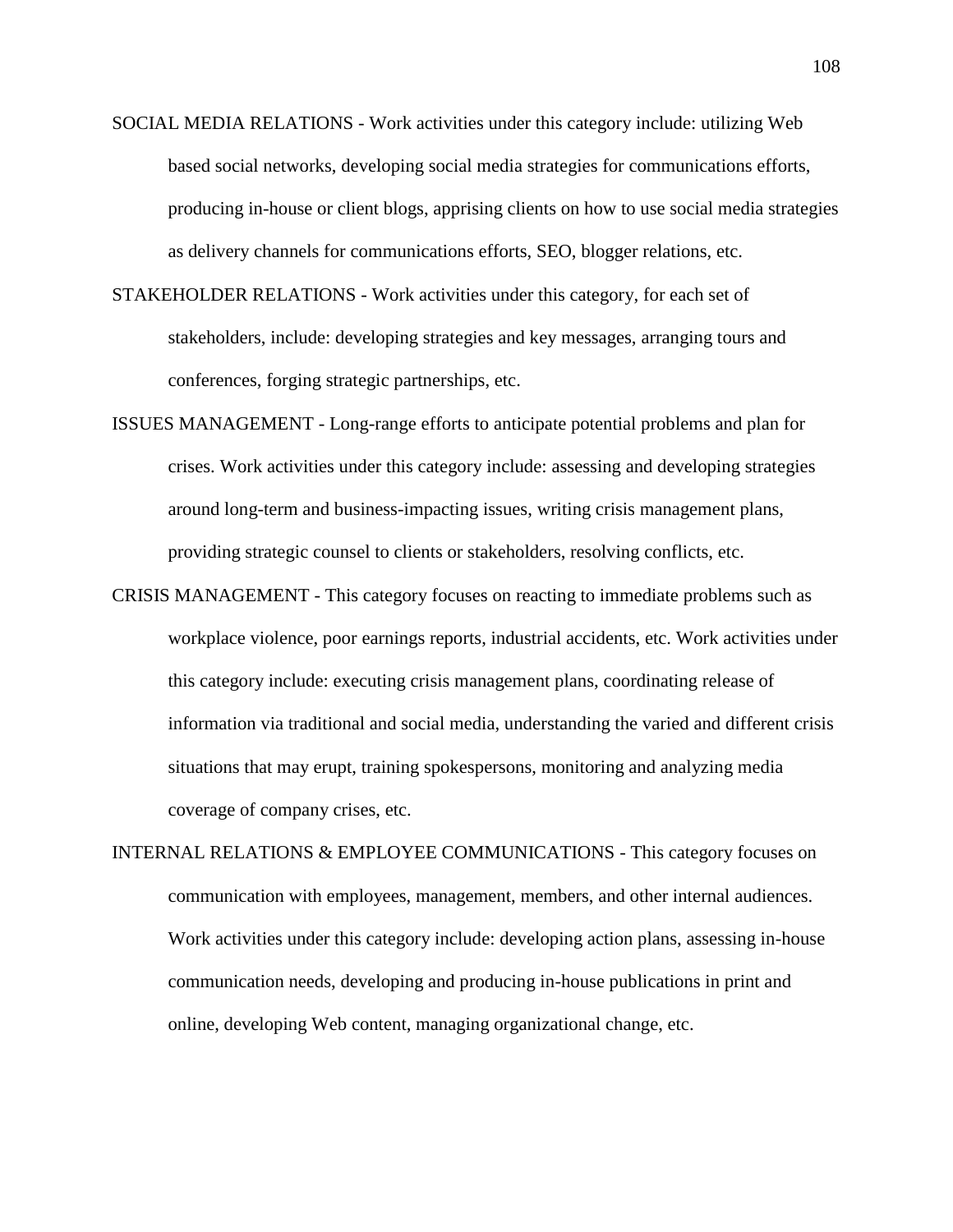- SPECIAL EVENTS, CONFERENCES & MEETINGS Work activities under this category include: developing themes, promoting products and planning roll-outs, coordinating logistics and external promotions, etc.
- COMMUNITY RELATIONS Work activities under this category include: sponsoring community events, developing corporate giving plans, communicating with different audiences, building alliances, community outreach using social media, etc.
- Sha, B.-L. (2011). 2010 Practice Analysis: Professional competencies and work categories in public relations today. *Public Relations Review*, *37*(3), 187–196. https://doi.org/10.1016/j.pubrev.2011.04.005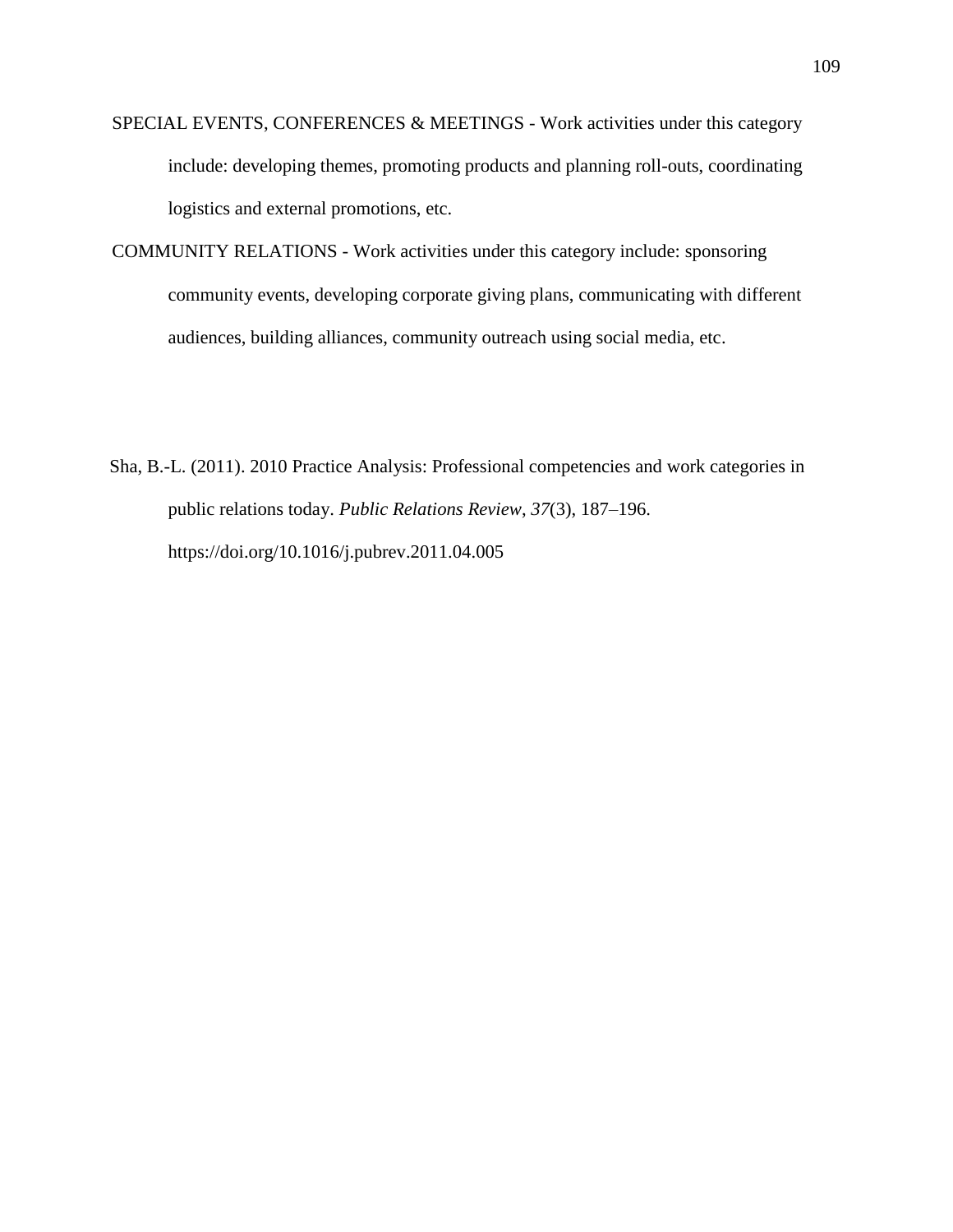# Appendix B

Grid Analysis of "The Credentials of Public Relations: Licensing? Certification? Accreditation?

| Author         | Licensing                              | Accreditation                                             | Education                                                                           | Performance                                            | other                                                      |
|----------------|----------------------------------------|-----------------------------------------------------------|-------------------------------------------------------------------------------------|--------------------------------------------------------|------------------------------------------------------------|
| Bailey         | Licensing is<br>best                   |                                                           |                                                                                     | Presented the<br>options                               |                                                            |
| <b>Bernays</b> | Licensing                              |                                                           |                                                                                     |                                                        |                                                            |
| <b>Bitter</b>  | Licensing                              |                                                           |                                                                                     |                                                        |                                                            |
| <b>Bogart</b>  |                                        | <b>PRSA</b><br>standards                                  |                                                                                     |                                                        |                                                            |
| <b>Budd</b>    |                                        |                                                           | Focus on<br>education                                                               | Functionality<br>of PR defines<br>it; not<br>licensing |                                                            |
| Campanale      |                                        |                                                           | <b>Education</b> is<br>better                                                       |                                                        | Accreditation<br>doesn't work;<br>try something<br>else    |
| Center         | Licensing is<br>good                   |                                                           |                                                                                     |                                                        |                                                            |
| Cutlip         | Licensing is<br>ideal;                 | current<br>accreditation is<br>practical                  | Education:<br>liberal arts<br>necessary,                                            | then<br>experience                                     |                                                            |
| Griswold       | Licensing can<br>overcome<br>negatives |                                                           |                                                                                     |                                                        |                                                            |
| King           |                                        | Accreditation<br>continually                              |                                                                                     |                                                        |                                                            |
| Lesly          |                                        | Licensing is<br>impractical;<br>accreditation is<br>sound | Education<br>for the<br>public is<br>necessary<br>for good<br>reputation            |                                                        |                                                            |
| Newsome        |                                        |                                                           | <b>Education</b> is<br>necessary<br>because of<br>confusion<br>about<br>definitions |                                                        | PR is private<br>skill; is<br>profession<br>actually real? |
| Pedersen       |                                        |                                                           |                                                                                     |                                                        | Licensing is<br>terrible                                   |

# An Overview"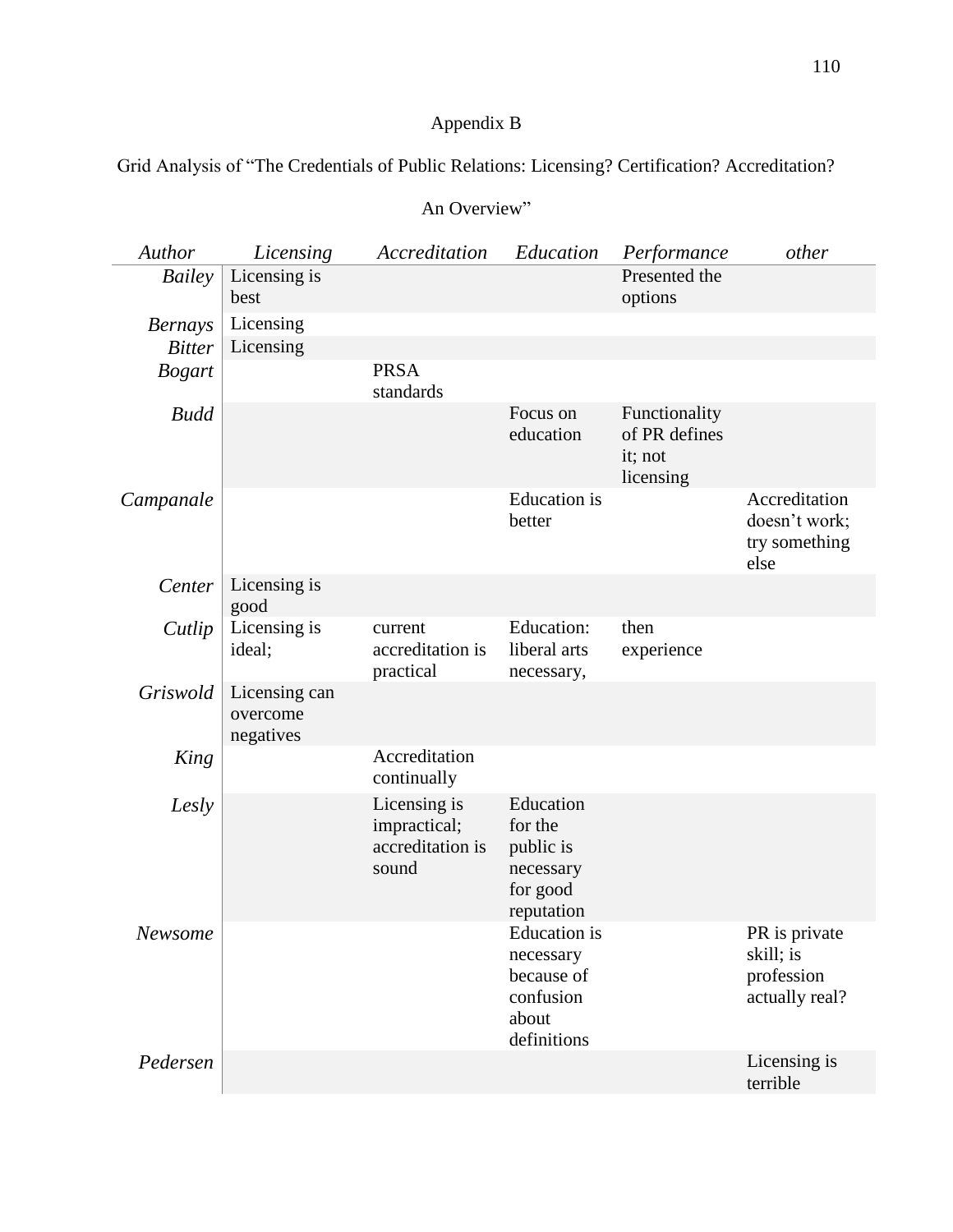| Schecter          |                                                  |                                              | Start with<br>education |                                                                                                                                   | APR is<br>meaningless                                       |
|-------------------|--------------------------------------------------|----------------------------------------------|-------------------------|-----------------------------------------------------------------------------------------------------------------------------------|-------------------------------------------------------------|
| <b>Stephens</b>   |                                                  | Start with<br>education and<br>accreditation |                         |                                                                                                                                   | Not ready for<br>licensing or<br>credentials                |
| <b>Stephenson</b> |                                                  |                                              |                         | Work on<br>technical<br>skills and<br>experience<br>before<br>contemplating<br>licensing                                          |                                                             |
| <b>Strenski</b>   |                                                  |                                              |                         | Performance<br>is most<br>important in<br>defining<br>expertise                                                                   | Accreditation is<br>lacking;<br>licensing is<br>unnecessary |
| Truitt            |                                                  |                                              |                         | Certification<br>is not<br>applicable;<br>experience,<br>performance,<br>and skills are                                           | Professionalism<br>is not relevant                          |
| Wylie             | Licensing is<br>necessary for<br>professionalism |                                              |                         | Work<br>together for<br>better<br>education, for<br>licensing, and<br>for life-long<br>education to<br>keep up with<br>the field. |                                                             |
| Totals:           | $\overline{7}$                                   | 5                                            | 6                       | 6                                                                                                                                 | It doesn't work;<br>not ready                               |

Brody, E. W. (1984). The Credentials of Public Relations: Licensing? Certification?

Accreditation? An Overview. *Public Relations Quarterly*, *29*(2), 6.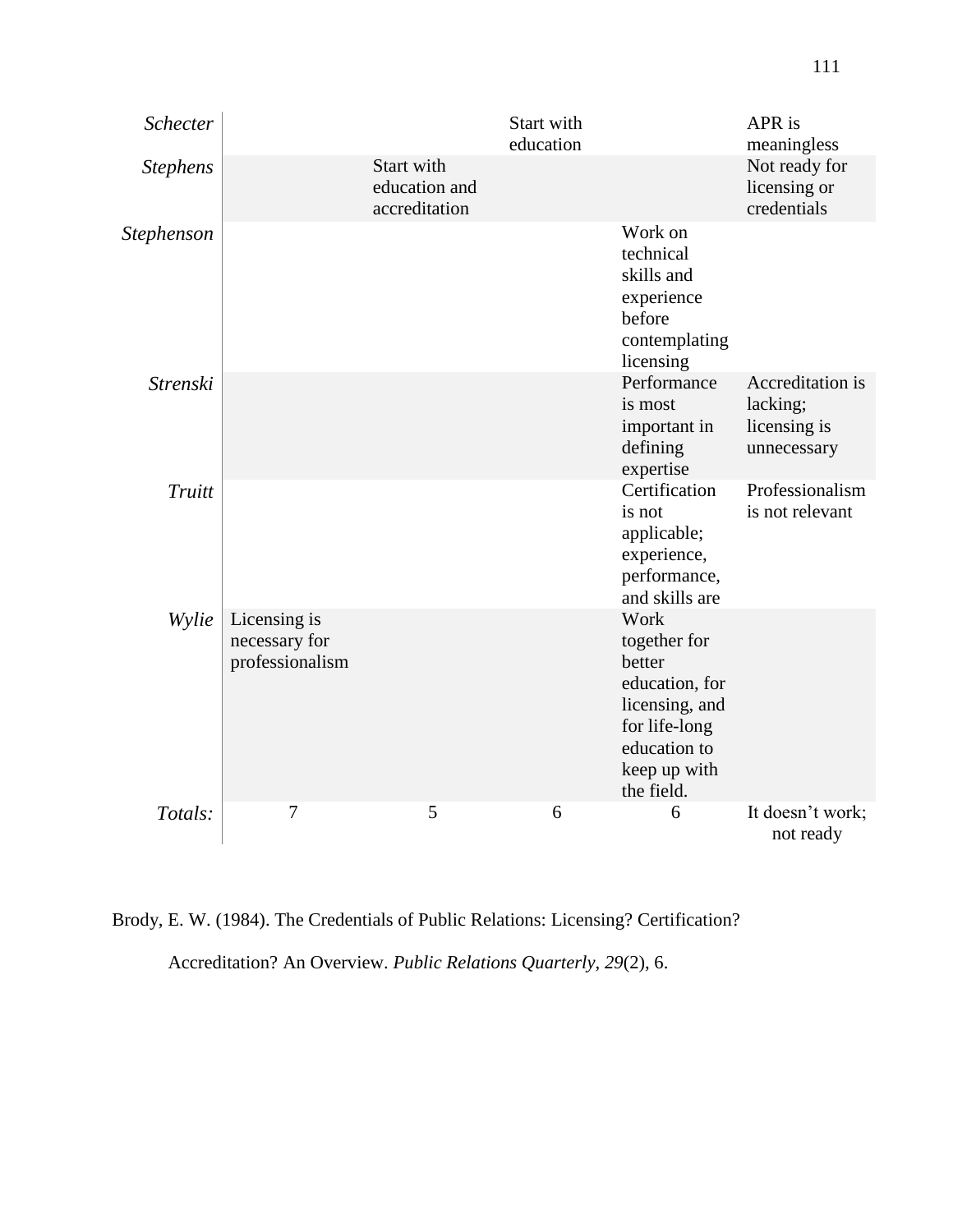#### Appendix C

## Online Articles Skill Descriptions

- AGCAS, E. (2016, September). Public relations officer job profile | Prospects.ac.uk. Retrieved October 28, 2017, from https://www.prospects.ac.uk/job-profiles/public-relations-officer
- Bates, D. (2015, July 20). Writing Skills are Highest Priority for New PR Hires. Retrieved November 4, 2017, from http://www.instituteforpr.org/writing-skills-highest-prioritynew-pr-hires/
- Dooley. (2016, April 6). Six skills you need to be really good at public relations. Retrieved October 28, 2017, from http://dooleycommunications.ca/6-skills-for-public-relations/
- Doyle, A. (2017, June 30). Public Relations Skills List and Examples. Retrieved November 11, 2017, from https://www.thebalance.com/public-relations-skills-2063765
- FINRA. (n.d.). Communications Specialist Job in Washington, DC. Retrieved October 28, 2017, from https://www.employmentcrossing.com/job/id-62a961c7a4300b7f30d3b5cd0d21f5f9
- Neal, R. (2017). Public Relations Skills You Need to Succeed! Retrieved November 11, 2017, from http://mediabuzz.monster.com/benefits/articles/600-public-relations-skills-youneed-to-succeed
- PRCrossing.com. (2011, March 4). Top 7 Skills Needed For A Public Relations Career. Retrieved October 28, 2017, from https://www.prcrossing.com/article/250473/Top-7- Skills-Needed-For-A-Public-Relations-Career/